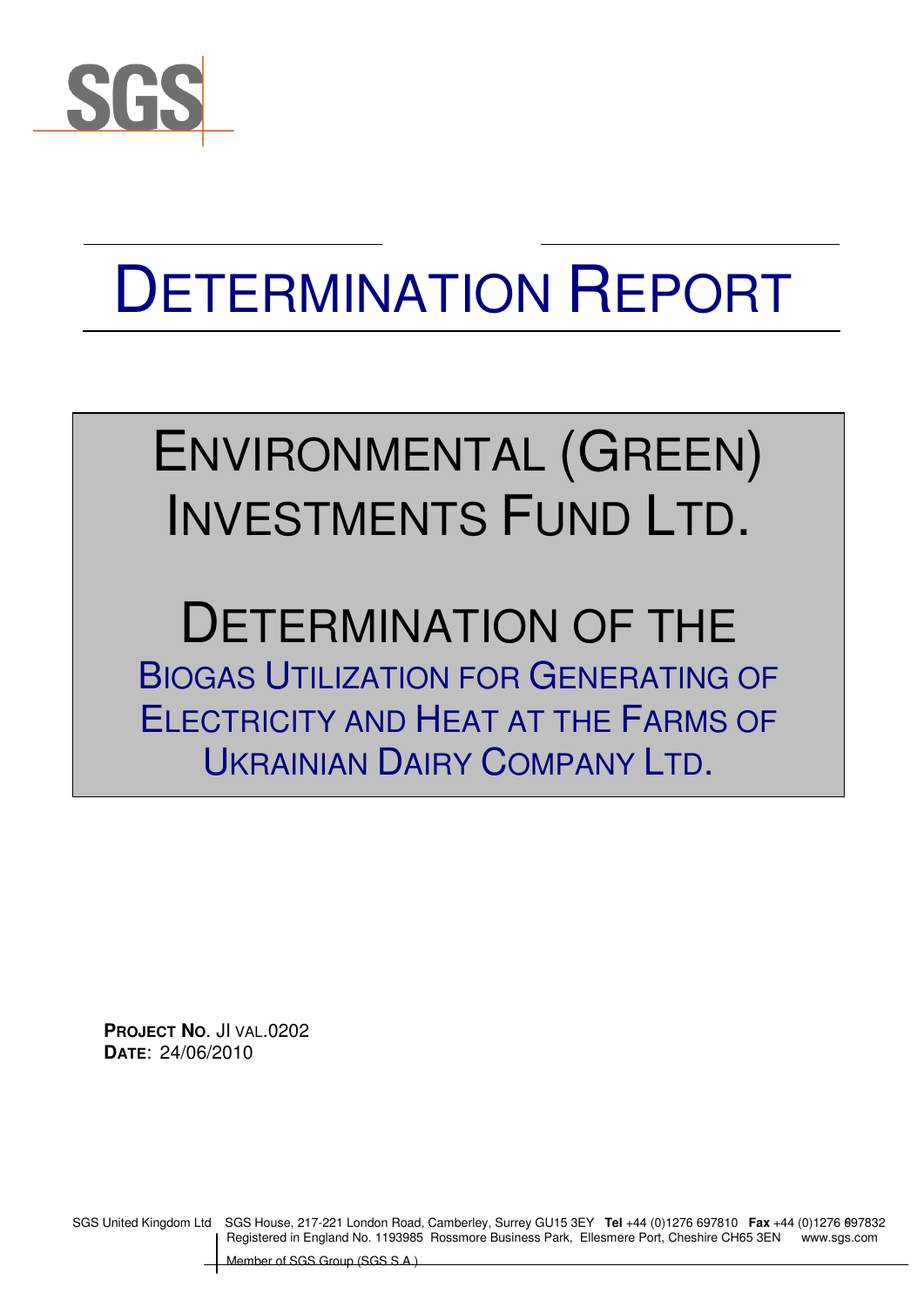

| Date of Issue:                                                                                          | <b>Project Number:</b> |                                                                                                          |  |  |
|---------------------------------------------------------------------------------------------------------|------------------------|----------------------------------------------------------------------------------------------------------|--|--|
| 24/06/2010                                                                                              |                        | JI.Val.0202                                                                                              |  |  |
| <b>Project Title:</b>                                                                                   |                        |                                                                                                          |  |  |
|                                                                                                         |                        | Determination of the biogas utilization for generating of electricity and heat at the farms of Ukrainian |  |  |
| Dairy Company Ltd.                                                                                      |                        |                                                                                                          |  |  |
| Organisation:                                                                                           |                        | <b>Client:</b>                                                                                           |  |  |
| <b>SGS United Kingdom Limited</b>                                                                       |                        | Environmental (Green) Investments Fund Ltd.                                                              |  |  |
| <b>Publication of PDD for Stakeholders Consultation</b>                                                 |                        |                                                                                                          |  |  |
| <b>Commenting Period:</b><br>05/05/2009 to 03/06/2009                                                   |                        |                                                                                                          |  |  |
| First PDD Version and Date:                                                                             |                        | Version 1 dd. 18/02/2009                                                                                 |  |  |
| Final PDD Version and Date:                                                                             |                        | Version 7 dd. 27.01.2010                                                                                 |  |  |
| Summary:                                                                                                |                        |                                                                                                          |  |  |
|                                                                                                         |                        | SGS United Kingdom Ltd. has made a determination of the JI project activity "BIOGAS UTILIZATION          |  |  |
| FOR GENERATING OF ELECTRICITY AND HEAT AT THE FARMS OF UKRAINIAN DAIRY                                  |                        |                                                                                                          |  |  |
| <b>COMPANY LTD</b> ". The scope of determination is the independent and objective review of the project |                        |                                                                                                          |  |  |
| design document, baseline study and monitoring plan and other relevant document of the project. The     |                        |                                                                                                          |  |  |

information in this document is reviewed against the requirements of Decisions 16 and 17 CP7 of the Marrakech Accords and Article 6 of the Kyoto protocol and subsequent guidance from JI supervisory committee.

The overall validation process, from Contract Review to Determination Report & Opinion, was conducted using internal procedures.

The first output of the validation process is a list of Corrective Actions Requests, Further Action Requests and Clarification Requests (CAR, FAR and CL), presented in Annex 3 of this document. Taking into account this output, the project proponent revised its project design document. The report is based on the findings of document reviews, the stakeholder consultation process and responses from the project participants to the findings raised in this report. This report should not be read without reference to the annexed Determination protocol, Findings overview and Local assessment checklist.

One CAR remains outstanding. CAR 1 is based on the finding that no documented approval is available from the Parties involved.

2 FARs were raised. FAR 26 was raised to ensure that monitoring procedure will be adopted consistently by project owner before the first crediting period. FAR 27 was raised to justify personal responsibility for monitoring execution and personal training that will have been carried out before first crediting period start.

On the basis of these findings, this report provides the justification for the recommendation of a Qualified Determination Opinion.

In summary, it is SGS's opinion that the proposed JI project activity correctly applies CDM methodologies AMS III.D. version 14 and AMS I.C version 13 for the selection of a baseline scenario, demonstration and assessment of additionality and for calculating and monitoring of emission reductions. The proposed project activity meets the relevant UNFCCC requirements for the JI with the exception of country approvals (CAR 1).

| Subject:                                                                                                                                                                                                                                                 |                          |                             |  |
|----------------------------------------------------------------------------------------------------------------------------------------------------------------------------------------------------------------------------------------------------------|--------------------------|-----------------------------|--|
| JI Determination                                                                                                                                                                                                                                         |                          |                             |  |
| <b>Validation Team:</b>                                                                                                                                                                                                                                  |                          |                             |  |
| Dr. Jochen Gross, Lead assessor/Expert<br>No Distribution<br>IХ<br>Vladimir Lukin, Local assessor/Assessor<br>(without permission from the<br>David Diaz, Financial Expert<br>Client or responsible<br>Nair Jayachandran, Expert<br>organisational unit) |                          |                             |  |
| <b>Technical Review:</b>                                                                                                                                                                                                                                 | <b>Trainee Technical</b> |                             |  |
|                                                                                                                                                                                                                                                          | <b>Reviewer:</b>         |                             |  |
| Irma Lubrecht                                                                                                                                                                                                                                            | Name: N/A                |                             |  |
| 01/07/2010                                                                                                                                                                                                                                               |                          | <b>Limited Distribution</b> |  |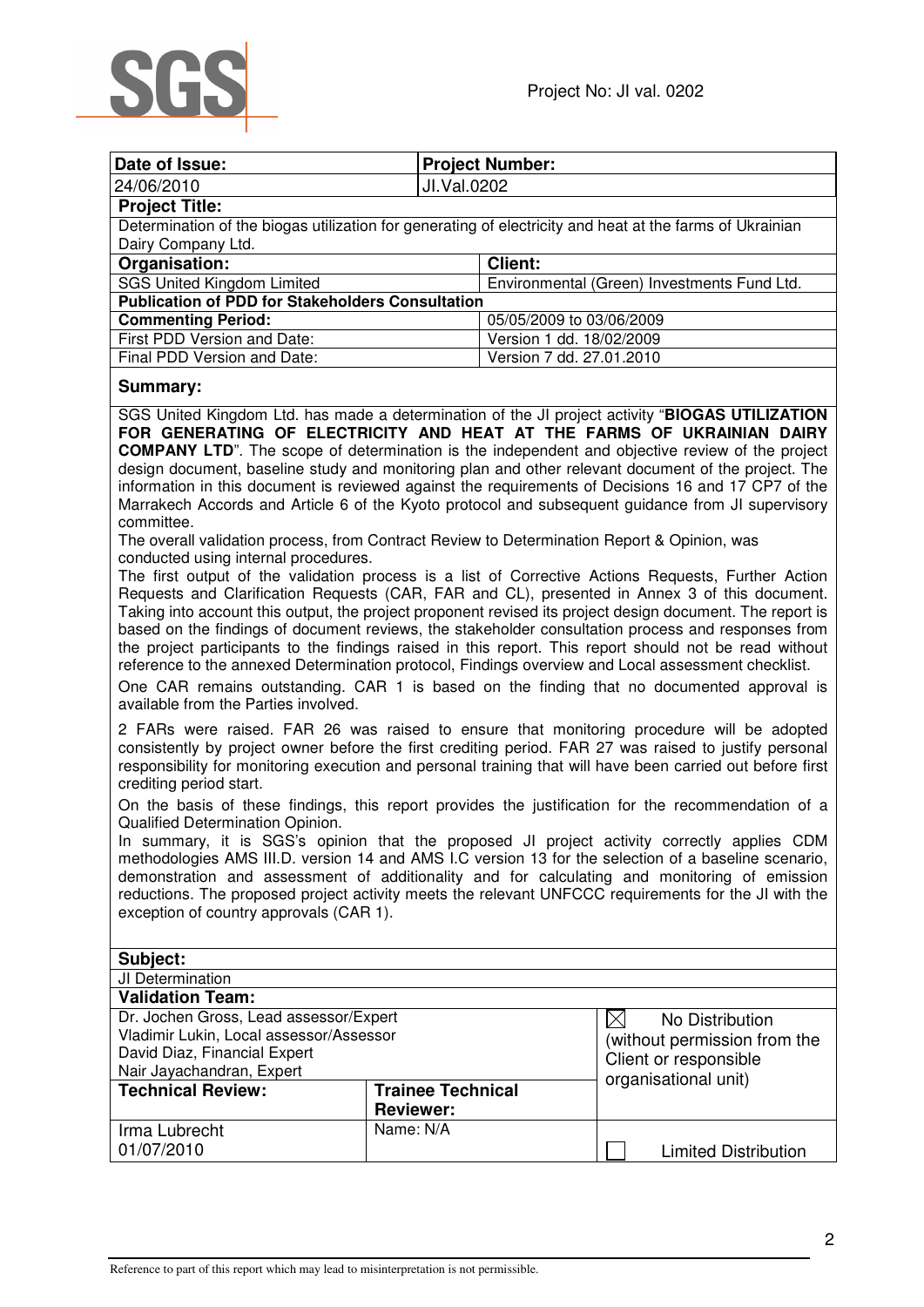

| <b>Authorised Signatory:</b>                                        |            |                         |                                     |
|---------------------------------------------------------------------|------------|-------------------------|-------------------------------------|
| doller<br>Name: Siddharth Yadav<br>Date: 14 <sup>th</sup> July 2010 |            | $\ddot{\mathbf{c}}$     | Unrestricted<br><b>Distribution</b> |
| <b>Revision</b>                                                     | Date:      | <b>Number of Pages:</b> |                                     |
| Number:<br>0                                                        |            |                         |                                     |
|                                                                     | 29/01/2010 | 143                     |                                     |
| $\overline{2}$                                                      | 24/06/2010 | 130                     |                                     |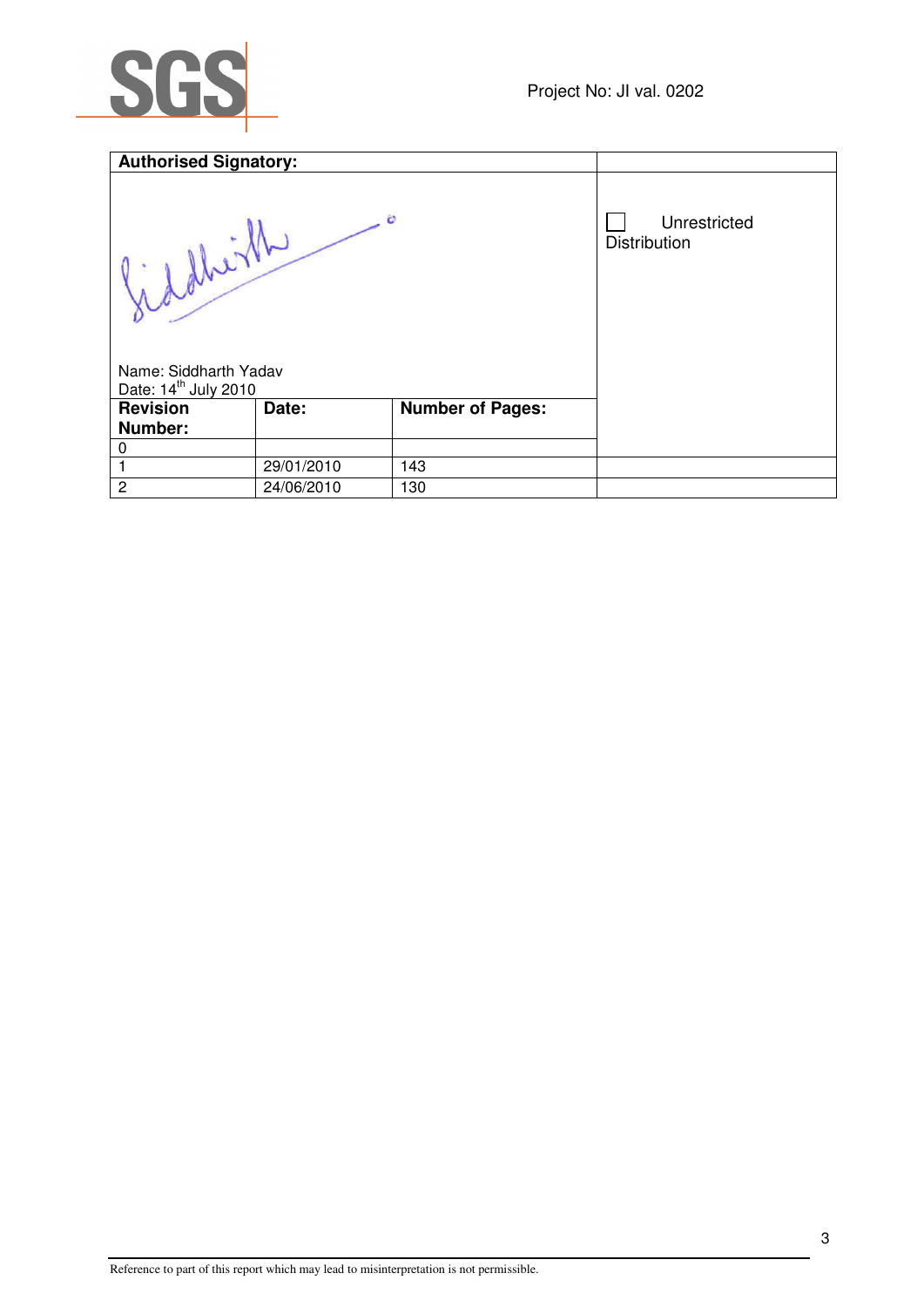

## **Abbreviations**

| <b>AIE</b>      | <b>Authorized Independent Entity</b>                                         |
|-----------------|------------------------------------------------------------------------------|
| <b>AMS</b>      | Approved Methodology Small scale                                             |
| B <sub>0</sub>  | m <sup>3</sup> CH4/kg VS (capacity of volatile solid transformed to methane) |
| <b>BOD</b>      | <b>Biological Oxygen Demand</b>                                              |
| <b>CAR</b>      | <b>Corrective Action Request</b>                                             |
| <b>CCM</b>      | <b>Combined Cumulative Method</b>                                            |
| <b>CCP</b>      | Climate Change Program                                                       |
| <b>CER</b>      | <b>Certified Emission Reduction</b>                                          |
| CH <sub>4</sub> | Methane                                                                      |
| <b>CL</b>       | <b>Clarification request</b>                                                 |
| CO <sub>2</sub> | Carbon dioxide                                                               |
| <b>COD</b>      | <b>Chemical Oxygen Demand</b>                                                |
| COD/BOD         | ratio of Chemical Oxygen Demand and Biological Oxygen Demand used            |
|                 | as criterion of aerobic conditions                                           |
| <b>DNA</b>      | <b>Designated National Authority</b>                                         |
| DO              | Dissolved oxygen                                                             |
| <b>DVM</b>      | Determination and Verification Manual                                        |
| EF              | <b>Emission Factor</b>                                                       |
| <b>EGIF</b>     | Environmental (Green) Investment Fund - project developer                    |
| EIA / EA        | Environmental Impact Assessment / Environmental Assessment                   |
| ER              | <b>Emission reduction</b>                                                    |
| <b>FAR</b>      | <b>Following Action Request</b>                                              |
| <b>GHG</b>      | Greenhouse gas(es)                                                           |
| <b>GWP</b>      | <b>Global Warming Potential</b>                                              |
| <b>IPCC</b>     | Intergovernmental Panel on Climate Change                                    |
| <b>IRR</b>      | Internal Rate of Return                                                      |
| KP              | Kyoto Protocol                                                               |
| <b>MCF</b>      | Methane Conversion Factor (capacity of facility to produce methane)          |
| <b>MP</b>       | <b>Monitoring Plan</b>                                                       |
| <b>NAS</b>      | National Academy of Science                                                  |
| <b>NPV</b>      | <b>Net Present Value</b>                                                     |
| <b>ODA</b>      | <b>Official Development Assistance</b>                                       |
| <b>PDD</b>      | <b>Project Design Document</b>                                               |
| <b>PP</b>       | <b>Project Proponent</b>                                                     |
| <b>UDC</b>      | Ukrainian Dairy Company                                                      |
| <b>UNFCCC</b>   | United Nations Framework Convention on Climate Change                        |
| <b>VS</b>       | Volatile Solids produced daily per swine head                                |
| <b>VVM</b>      | <b>Validation and Verification Manual</b>                                    |
|                 |                                                                              |

## **Conversion Factors and Definitions**

Global Warming Potential (GWP) of CH4 is equal to 21 (IPCC 2006)

CH4 density at room temperature (20  $^{\circ}$ C) and 1 atm pressure is equal to 0.00067 t/m3 (AMS III.D version 14)

Annual methane conversion factor (MCF) for uncovered anaerobic lagoon - 0.66 IPCC guidelines 2006 Model correction factor to account for model uncertainties is equal to 0.94 (AMS III.D version 14)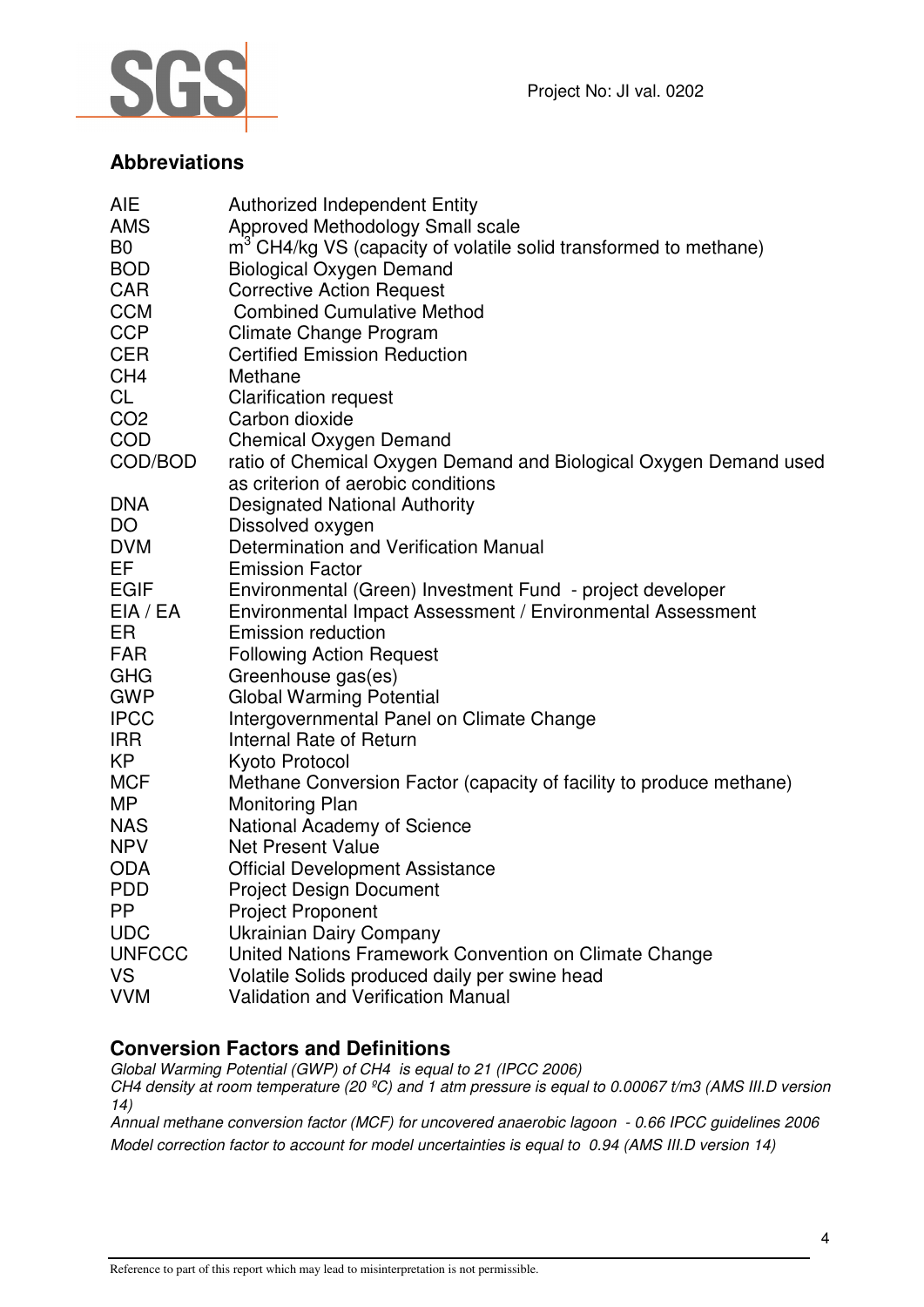

Standardized Grid Emission Factor for Ukraine – 0.896 tCO2/MWh (Study "Standardized emission factors for the Ukrainian electricity grid" (Version 5, 02 February 2007) developed by Global Carbon B.V.and validated by TUV SUD) /27/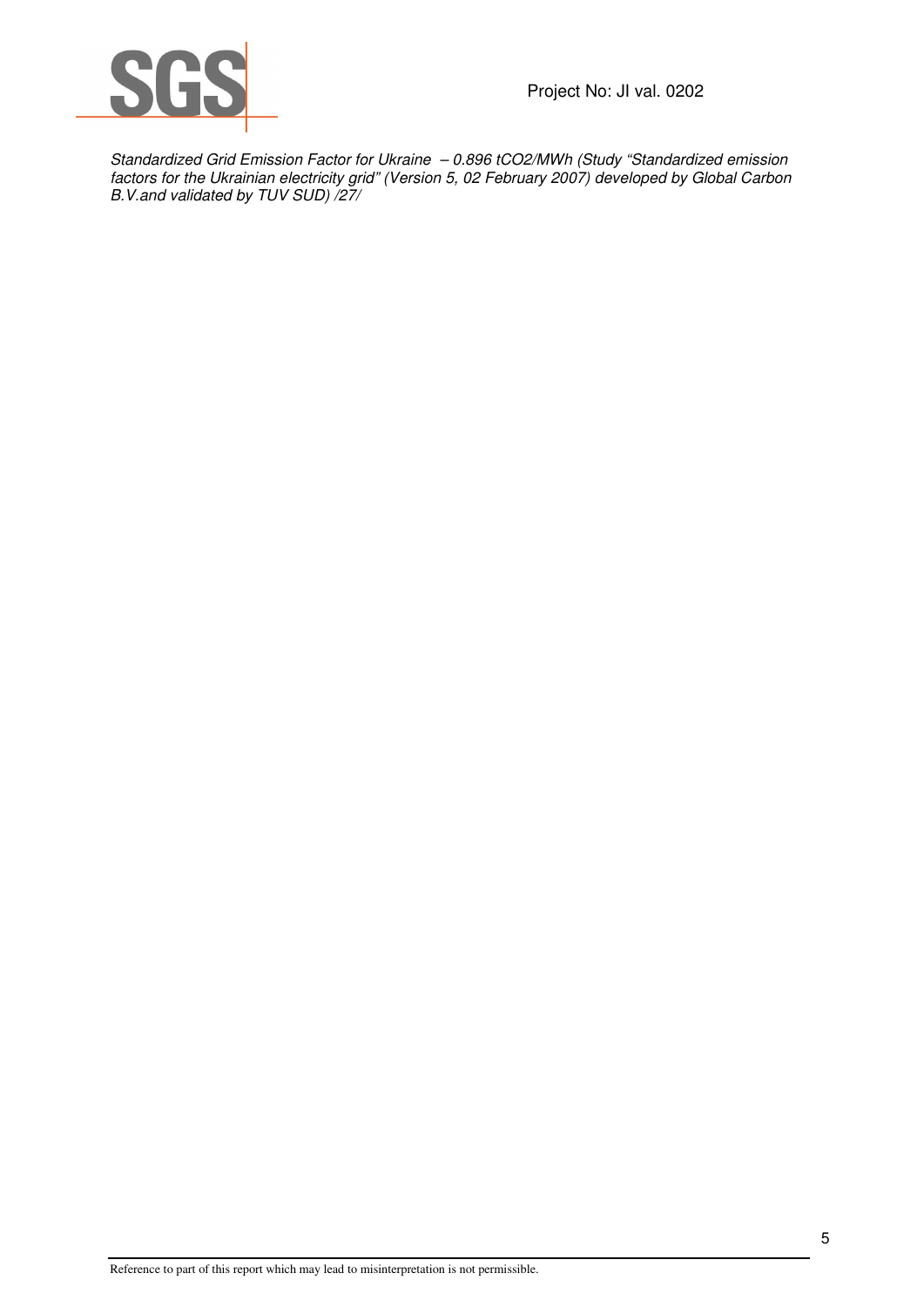

## **Table of Contents Page 2014**

| 1              |                                                            |     |
|----------------|------------------------------------------------------------|-----|
| 1.1            | Objective                                                  | 7   |
|                |                                                            |     |
| 1.2            | Scope                                                      | 7   |
| 1.3            | <b>GHG Project Description</b>                             | 7   |
| $\overline{c}$ |                                                            |     |
| 2.1            | <b>Review of Documents</b>                                 | 11  |
| 2.2            | Follow-up Interviews                                       | 11  |
| 2.3            | Resolution of Clarification and Corrective Action Requests | 11  |
| 3              |                                                            | .13 |
| 3.1            | Project design                                             | 13  |
| 3.2            | <b>Baseline</b>                                            | 16  |
|                | 3.2.1. Applicability of baseline methodologies             | 16  |
|                | 3.2.2. Additionality                                       | 18  |
| 3.3            | Monitoring Plan                                            | 21  |
| 3.4            | <b>Calculation of GHG Emissions</b>                        | 24  |
| 3.5            | Environmental Impacts                                      | 27  |
| 4              |                                                            | .28 |
| 5              |                                                            |     |
| 6              |                                                            |     |
|                | .                                                          |     |

Appendix 1: Local check list

Appendix 2: Determination Protocol (UK.AU4 JI Validation)

Appendix 3: Findings overview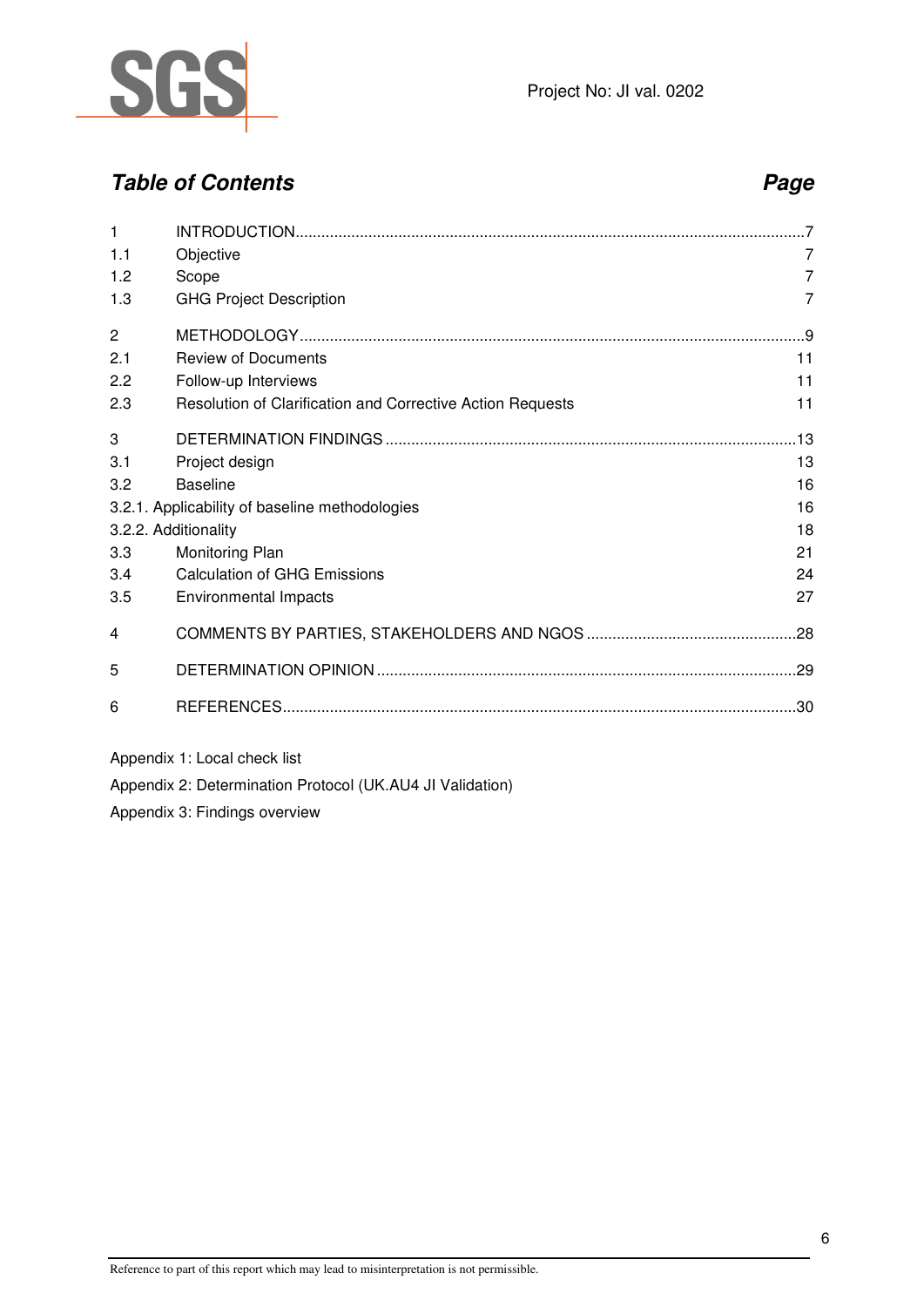

## **1 INTRODUCTION**

## **1.1 Objective**

The Environmental (Green) Investment Fund has commissioned SGS to make a determination of the Biogas Utilization for Generating of Electricity and Heat at the Farms of Ukrainian Dairy Company Ltd project with regard to the relevant requirements for JI project activities. The determination serves as design verification and is a requirement for all projects developed by Environmental (Green) Investments Fund Ltd . The purpose of a determination is to have an independent third party assess the project design. In particular, the project's baseline, the monitoring plan (MP), and the project's compliance with relevant UNFCCC and host country criteria are validated in order to confirm that the project design as documented is sound and reasonable and meets the stated requirements and identified criteria. Determination is seen as necessary to provide assurance to stakeholders of the quality of the project and its intended generation of emission reduction units (ERUs).

UNFCCC criteria refer to the Kyoto Protocol Article 6 criteria and the Guidelines for the implementation of Article 6 of the Kyoto Protocol as agreed in the Marrakech Accords.

## **1.2 Scope**

The determination scope is defined as an independent and objective review of the project design document, the project's baseline study and monitoring plan and other relevant documents. The information in these documents is reviewed against Kyoto Protocol requirements, UNFCCC rules and associated interpretations. SGS has, based on the recommendations in the Validation and Verification Manual employed a risk-based approach in the determination, focusing on the identification of significant risks for project implementation and the generation of ERUs.

The determination is not meant to provide any consulting towards the Client. However, stated requests for clarifications and/or corrective actions may provide input for improvement of the project design.

The main documents reviewed as part of scope:

- Terms of Reference
- Project Design Documents
- Baseline study
- Monitoring Plan
- Environmental Impact Assessment

A list of all documents is provided under paragraph 6

## **1.3 GHG Project Description**

The suggested JI project foresees construction and putting into operation biogas plants at two dairy farms owned by Ukraine Dairy Company. Farm #1 is located in the Kiev region village Veliky Krupil and contains 4,000 heads of cattle livestock. Total installed power and heat capacities of the projected biogas plant at Farm #1 are equal to 0.955 MW and 1.085 MW respectively. The farm #2 is located in the Chernigov region village Komarivka. It contains 6,000 heads of cattle. The total installed power and heat capacities of the projected biogas plant at Farm #2 are equal to 1.875 MW and 2.058 MW respectively. At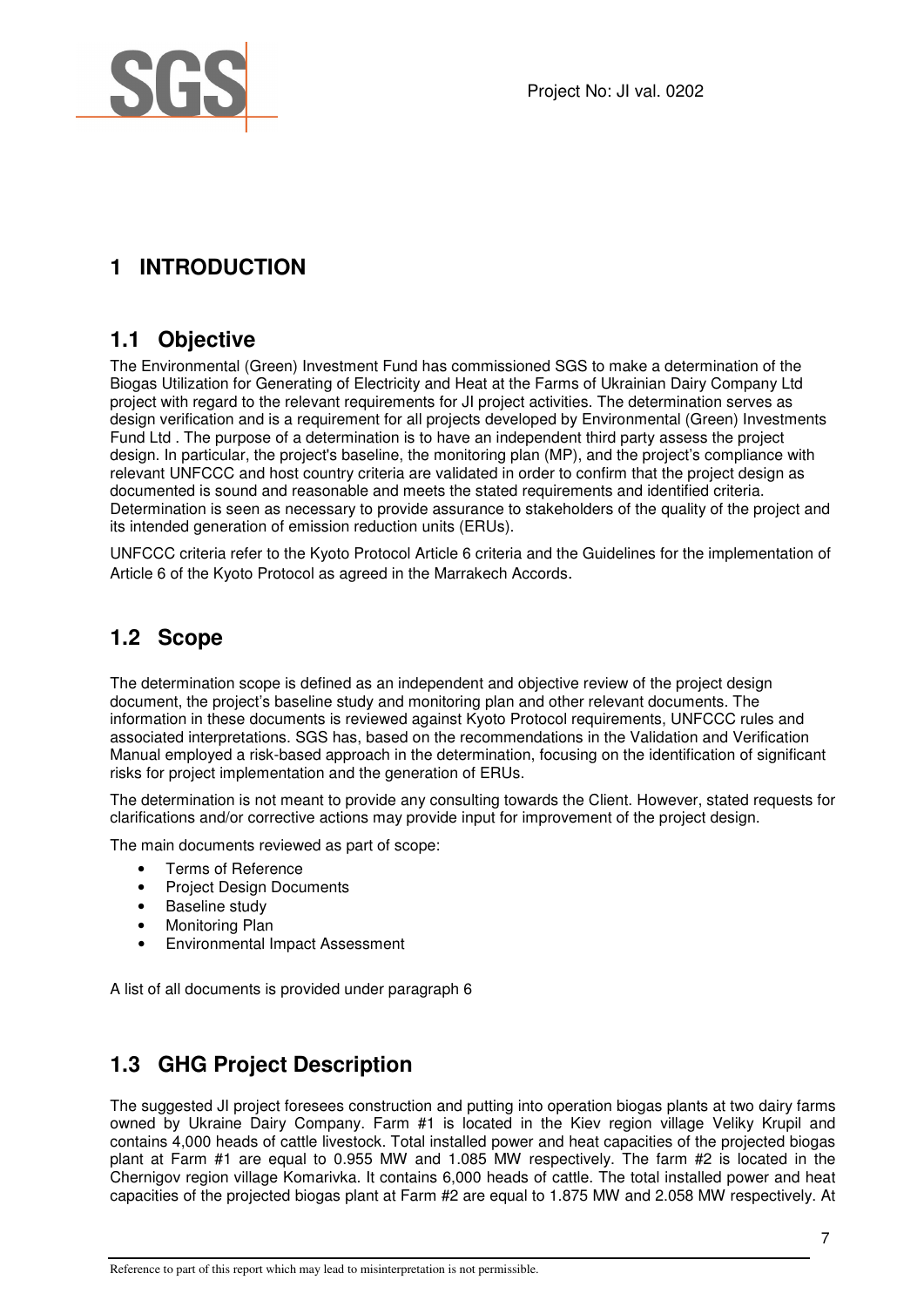

both farms biogas generated in anaerobic digesters will be supplied to the cogeneration plant for generating electric energy and heat.

Project implementation will result in emission reduction generated from two sources – changing of manure management system that envisages anaerobic digesters application and utilization of captured methane for energy production instead of uncontrolled methane emissions from anaerobic lagoons, and substitution of electricity from power grid by energy produced by biogas plant that will be used for internal power and heat consumption. Total amount of CO2 emission reduction estimated for the first crediting period from 2009 to 2012 is equal to 203,286 t CO2.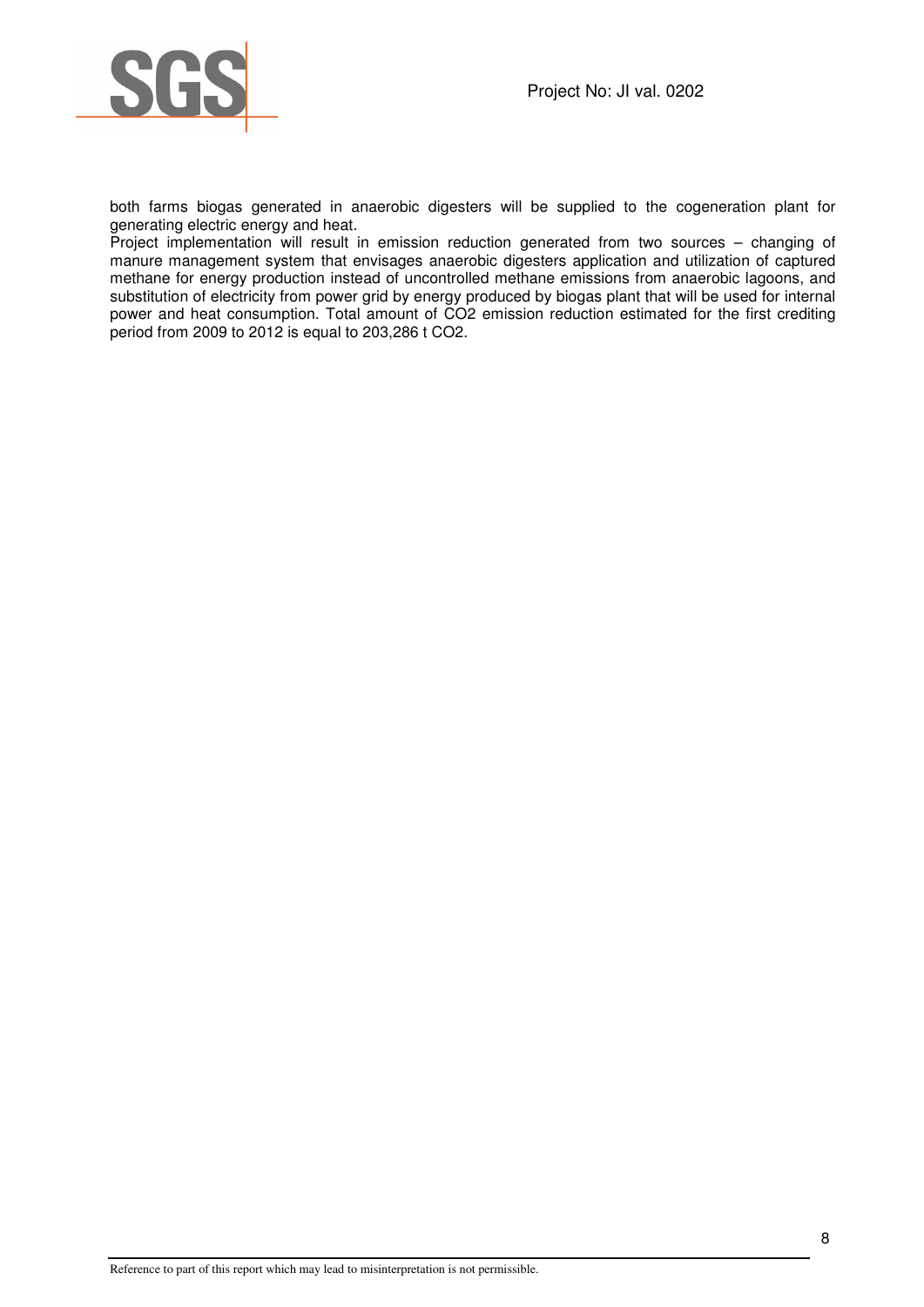



## **2 METHODOLOGY**

The determination consists of the following three phases:

- 1. A desk review of the project design documentation;
- 2. Follow-up interviews with project stakeholders and site visit;
- 3. The resolution of outstanding issues and the issuance of the final determination report and opinion.

Document review and interviews are the most important means of verification used in the process by the validation team.

The site visit was carried out to verify assumptions in the baseline. Additional information is required to complete the determination, which may be obtained through telephone and face-to-face interviews with key stakeholders (including the project developers and Government and NGO representatives in the host country).

The determination protocol is used as checklist during the assessment. There are cross references between the complete determination protocol in Appendix 2 and other documents used by the validation team like Appendix 1 local checklist and Appendix 3 findings overview.

Findings established during the determination can either be seen as a non-fulfilment of determination protocol criteria or where a risk to the fulfilment of project objectives is identified. Corrective Action Requests (CAR) are issued, where:

- i) mistakes have been made with a direct influence on project results;
- ii) determination protocol requirements have not been met; or
- iii) there is a risk that the project would not be accepted as a JI project or that emission reductions will not be verified.

The term Clarification may be used where:

iv) additional information is needed to fully clarify an issue.

In order to ensure transparency, a determination protocol was customised for the project, according to the Determination and Verification Manual. The protocol shows, in a transparent manner, criteria (requirements), means of verification and the results from validating the identified criteria. The determination protocol serves the following purposes:

- It organises, details and clarifies the requirements a JI project is expected to meet;
- It ensures a transparent determination process where the independent entity will document how a particular requirement has been validated and the result of the determination.

The determination protocol consists of three tables (see tables 1, 2 and 3). The different columns in these tables are described below (see tables 1, 2 and 3).

The completed determination protocol is enclosed in Annex 2 to this report.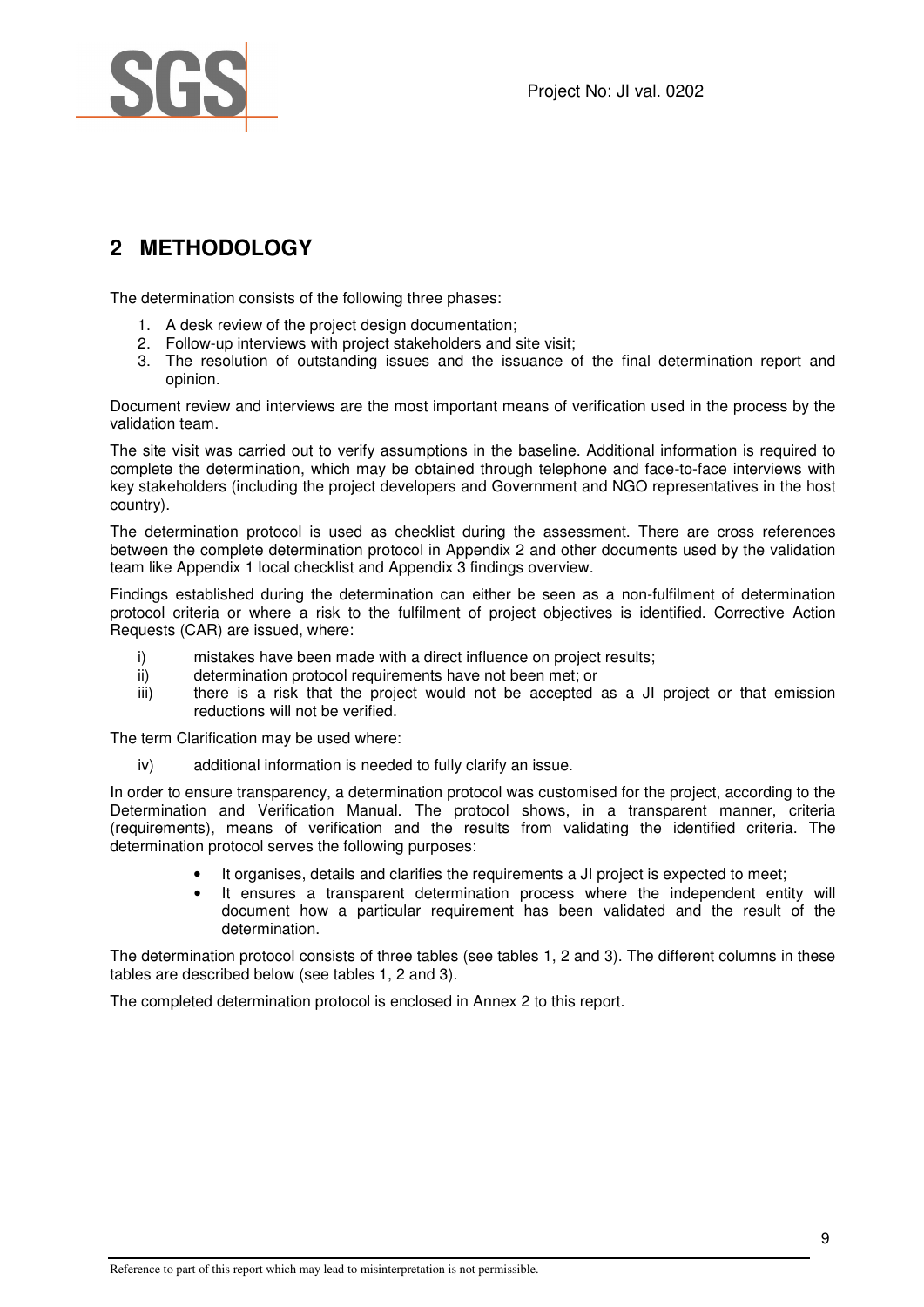

| <b>Determination Protocol: Mandatory Requirements</b> |                                                                                             |                                                                                                                                                                                                                                                                                     |                                                                                                                                                                                             |  |
|-------------------------------------------------------|---------------------------------------------------------------------------------------------|-------------------------------------------------------------------------------------------------------------------------------------------------------------------------------------------------------------------------------------------------------------------------------------|---------------------------------------------------------------------------------------------------------------------------------------------------------------------------------------------|--|
| Requirement                                           | Reference                                                                                   | <b>Conclusion</b>                                                                                                                                                                                                                                                                   | <b>Cross reference</b>                                                                                                                                                                      |  |
| The requirements the<br>project must meet.            | Gives reference to<br>the legislation or<br>agreement where<br>the requirement is<br>found. | This is either acceptable<br>based on evidence provided<br>(OK), or a Corrective<br>Action Request (CAR) of<br>risk or non-compliance with<br>stated requirements. The<br>corrective action requests<br>are numbered and<br>presented to the client in the<br>determination report. | Used to refer to the<br>relevant checklist<br>questions in Table 2 to<br>show how the specific<br>requirement is validated.<br>This is to ensure a<br>transparent<br>determination process. |  |

#### **Table 1 - Mandatory Requirements**

| <b>Determination Protocol: Requirement Checklist</b>                                                                                                                                                                                                                                  |                                                                                                                       |                                                                                                                                                                                                               |                                                                                                                                                                                                     |                                                                                                                                                                                                                                                                                                               |  |
|---------------------------------------------------------------------------------------------------------------------------------------------------------------------------------------------------------------------------------------------------------------------------------------|-----------------------------------------------------------------------------------------------------------------------|---------------------------------------------------------------------------------------------------------------------------------------------------------------------------------------------------------------|-----------------------------------------------------------------------------------------------------------------------------------------------------------------------------------------------------|---------------------------------------------------------------------------------------------------------------------------------------------------------------------------------------------------------------------------------------------------------------------------------------------------------------|--|
| <b>Checklist Question</b>                                                                                                                                                                                                                                                             | Reference                                                                                                             | Means of<br>verification<br>(MoV)                                                                                                                                                                             | <b>Comment</b>                                                                                                                                                                                      | <b>Draft and/or Final</b><br><b>Conclusion</b>                                                                                                                                                                                                                                                                |  |
| The various<br>requirements in Table<br>1 are linked to<br>checklist questions<br>the project should<br>meet. The checklist is<br>organised in six<br>different sections.<br>Each section is then<br>further sub-divided.<br>The lowest level<br>constitutes a checklist<br>question. | Gives<br>reference to<br>documents<br>where the<br>answer to<br>the.<br>checklist<br>question or<br>item is<br>found. | Explains how<br>conformance with<br>the checklist<br>question is<br>investigated.<br>Examples of<br>means of<br>verification are<br>document review<br>(DR) or interview<br>(I). N/A means not<br>applicable. | The section is<br>used to<br>elaborate and<br>discuss the<br>checklist<br>question and/or<br>the conformance<br>to the question.<br>It is further used<br>to explain the<br>conclusions<br>reached. | This is either<br>acceptable based on<br>evidence provided<br>(OK), or a Corrective<br><b>Action Request</b><br>(CAR) due to non-<br>compliance with the<br>checklist question (See<br>below). Clarification is<br>used when the<br>independent entity has<br>identified a need for<br>further clarification. |  |

#### **Table 2 - Requirement Checklist**

| Determination Protocol: Resolution of Corrective Action and Clarification Requests                                                                                                  |                                                                                                                                                           |                                                                                                                                                                                  |                                                                                                                                                                                            |  |
|-------------------------------------------------------------------------------------------------------------------------------------------------------------------------------------|-----------------------------------------------------------------------------------------------------------------------------------------------------------|----------------------------------------------------------------------------------------------------------------------------------------------------------------------------------|--------------------------------------------------------------------------------------------------------------------------------------------------------------------------------------------|--|
| Draft report<br>clarifications and<br>corrective action<br>requests                                                                                                                 | <b>Ref. to checklist</b><br>question in table 2                                                                                                           | <b>Summary of project</b><br>owner response                                                                                                                                      | <b>Determination</b><br>conclusion                                                                                                                                                         |  |
| If the conclusions from<br>the draft determination<br>are either a Corrective<br>Action Request or a<br><b>Clarification Request,</b><br>these should be listed<br>in this section. | Reference to the<br>checklist question<br>number in Table 2<br>where the Corrective<br>Action Request or<br><b>Clarification Request</b><br>is explained. | The responses given<br>by the Client or other<br>project participants<br>during the<br>communications with<br>the independent entity<br>should be summarised<br>in this section. | This section should<br>summarise the<br>independent entity's<br>responses and final<br>conclusions. The<br>conclusions should also<br>be included in Table 2,<br>under "Final Conclusion". |  |

#### **Table 3 - Resolution of Corrective Action and Clarification Requests**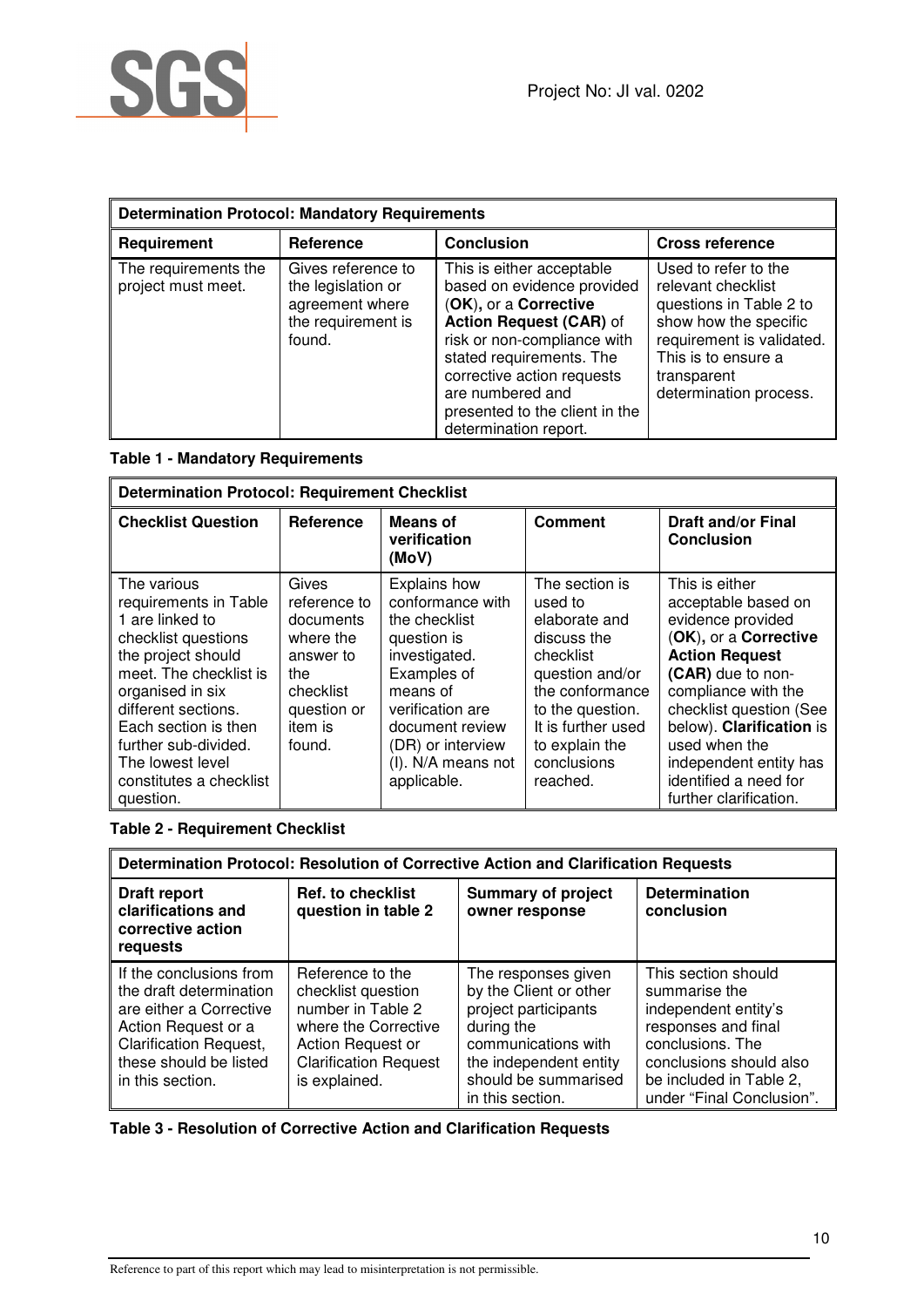

## **2.1 Review of Documents**

The PDD submitted by the PP and additional background documents related to the project design and baseline were reviewed.

The determination is performed primarily as a document review of project documents which are either publicly available or submitted by the client and additional background documents related to the project design and baseline. The assessment is performed by the lead assessor, an expert and local assessor using a determination protocol and local checklist.

## **2.2 Follow-up Interviews**

In the period from 24/06/2009 to 25/06/2009, the validation team performed interviews with project stakeholders to confirm selected information and to resolve issues identified in the document review. Representatives of Companies EGIP, UDC and Ukrbudinvest were interviewed. The main topics of the interviews are summarized in Table 4 Interview topics.

| <b>INTERVIEWED</b><br><b>ORGANIZATION</b>        | <b>INTERVIEW TOPICS</b>                                          |
|--------------------------------------------------|------------------------------------------------------------------|
| <b>EGIP</b>                                      | ⋗<br>TECHNOLOGY TO BE IMPLEMENTED;                               |
| YURI PYROZHENKO-                                 | <b>INVESTMENT ANALYSIS PARAMETERS;</b><br>➤                      |
| <b>CCP EXPERT</b>                                | <b>EMISSION REDUCTION CALCULATION;</b><br>➤                      |
| <b>EGIP</b>                                      | ➤<br>ENVIRONMENTAL ASPECTS OF PROPOSED ACTIVITY;                 |
| MARINA BEREZNITSKA-                              | BASELINE AND ALTERNATIVE ANALYSIS;<br>⋗                          |
| <b>CCP EXPERT</b>                                | MONITORING PROCEDURES;<br>➤                                      |
| <b>UKRAINIAN DAIRY</b>                           | PROJECT LOCATION;<br>⋗                                           |
| <b>COMPANY</b>                                   | PERSONNEL TRAINING;<br>➤                                         |
| <b>ARKADY TRAVKOV-</b>                           | COMPLIANCE TO LOCAL LEGAL REQUIREMENTS;                          |
| <b>CHIEF ENGINEER</b>                            | LOCAL STAKEHOLDERS CONSULTATIONS;<br>➤                           |
| <b>UKRAINIAN</b>                                 | ➤<br>INVESTMENTS AND CONTRACTS FOR CONSTRUCTION;                 |
| <b>CONSTRUCTION</b>                              | ➤<br>PROJECT IMPLEMENTATION TIMETABLE;                           |
| <b>COMPANY</b><br>(UKRBUDINVEST)                 | ⋗<br>OFFICIAL PERMISSIONS AND RESOLUTIONS FROM LOCAL AUTHORITIES |
| <b>VICTOR MIRONOV - CHIEF</b><br><b>ENGINEER</b> |                                                                  |

#### **Table 4 Interview topics**

## **2.3 Resolution of Clarification and Corrective Action Requests**

The objective of this phase of the determination was to resolve the requests for corrective actions and clarification and any other outstanding issues which needed to be clarified for the positive conclusion on the project design. The Corrective Action Requests and Clarification Requests raised by the validation team were resolved during communications between the PP and the validation team. To guarantee the transparency of the determination process, the concerns raised and responses given are summarized in chapter 3 below and documented in more detail in the determination protocol in Appendix 2.

Since modifications to the project design were necessary to resolve the concerns of the validation team, the PP decided to revise the documentation and resubmitted the project design documentation on

18/02/2009 – first version PDD (Published for international stakeholders)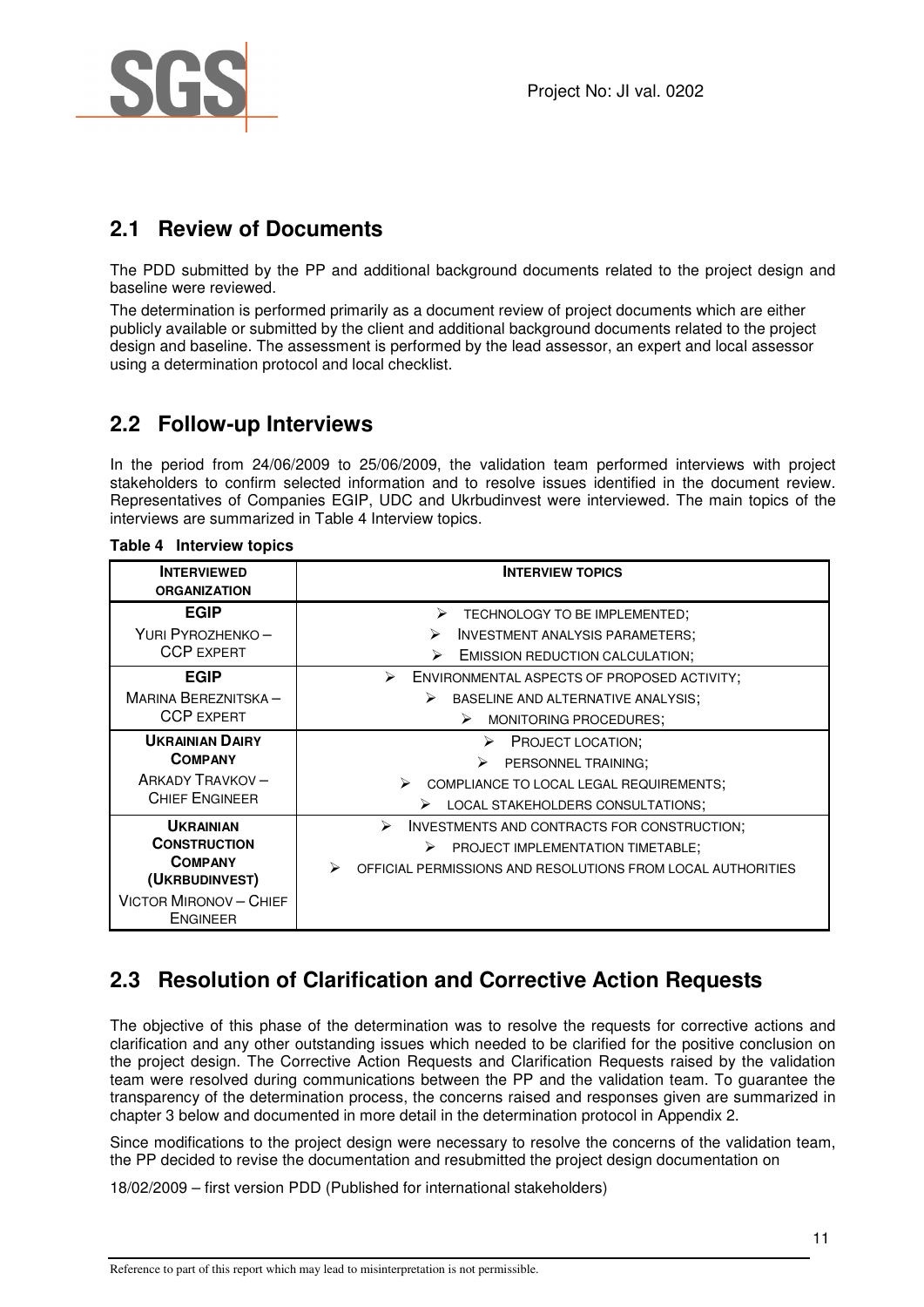

Project No: JI val. 0202

19/10/2009 Version: 02

23/11/2009 Version: 03

01/12/2009 Version: 04

12/01/2009 Version: 05

25/01/2010 Version: 06

03/03/2010 Version: 07

After reviewing the revised and resubmitted project documentation, the validation team issued this final draft determination report and opinion.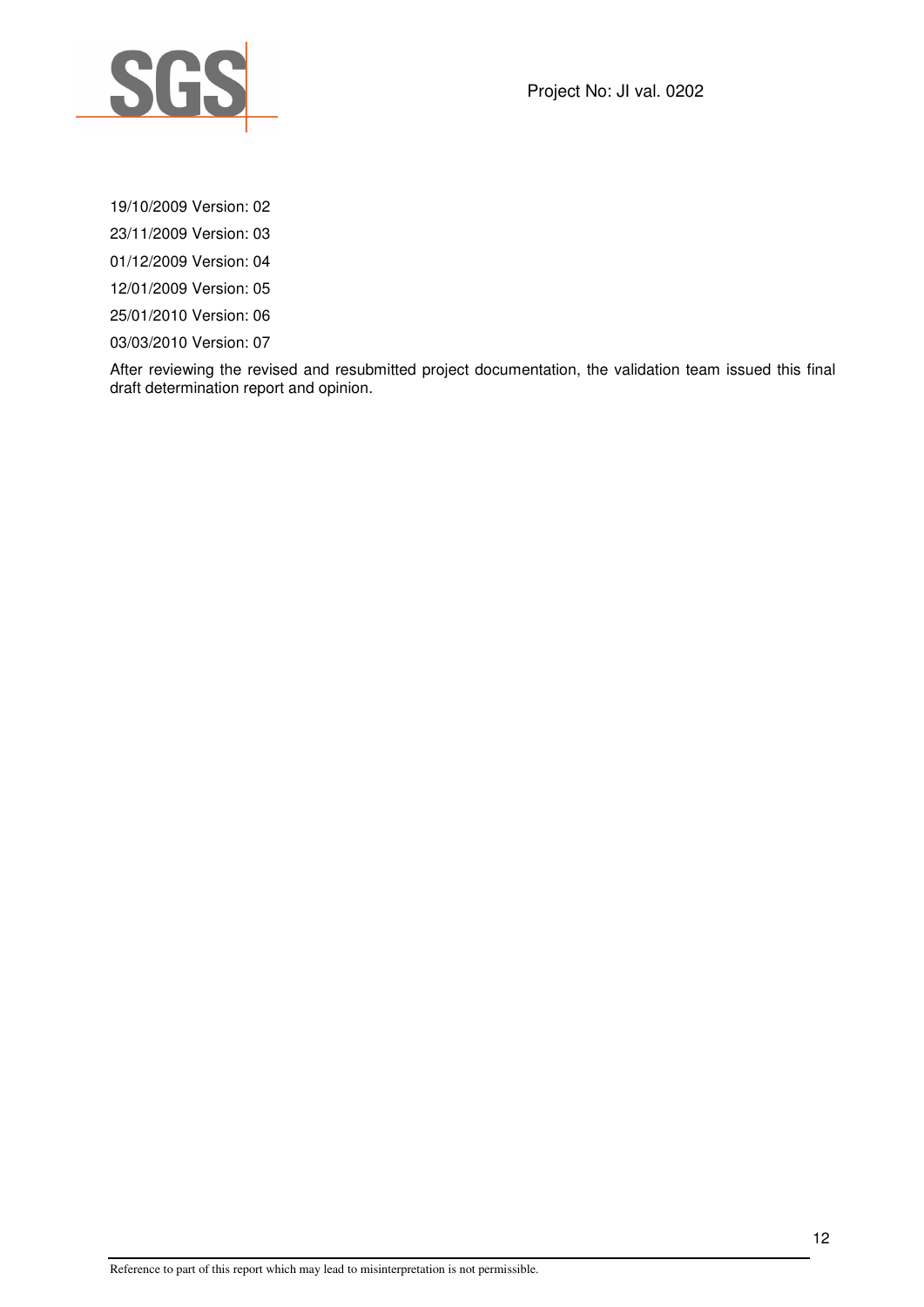

## **3 DETERMINATION FINDINGS**

In the following sections the findings of the determination are stated. The determination findings for each determination subject are presented as follows:

1) The findings from the desk review of the original project design documents and the findings from interviews during the follow up visit are summarized. A more detailed record of these findings can be found in the determination protocol in Appendix 2

2) Where the validation team had identified issues that needed clarification or that represented a risk to the fulfillment of the project objectives, a Clarification or Corrective Action Request, respectively, has been issued. The Clarification and Corrective Action Requests are stated, where applicable, in the following sections and are further documented in the determination protocol in Appendix 2. The determination of the project resulted in twenty Corrective Action Requests and nine Clarification Requests.

3) Where Clarification or Corrective Action Requests have been issued, the exchanges between the Client and the validation team to resolve these Clarification or Corrective Action Requests are summarized.

4) The conclusions of the determination are presented.

The final determination findings relate to the project design as documented and described in the revised and resubmitted project design documentation.

## **3.1 Project design**

The project activity involves installation of facilities achieving methane recovery and utilizing generated biogas for power and heat production at two dairy farms with 4,000 and 6,000 heads of cattle. The project will result in GHG emission reduction due to both abatement of GHG emission from anaerobic lagoons which proposed to be substituted by digesters with methane recovery system and substitution of electricity from grid (including electricity used for heating) by power and heat produced by biogas combusting co generators. Final sludge after digesting should be stored under aerobic conditions and then applied for soil fertilization.

The project is proposed to be implemented at the two cattle farms – at village Veliky Krupil in Kiev region and at village Komarivka in Chernigov region. The project location was checked out during the site visit. At Farm #1 (Veliky Krupil) project envisage reconstruction of existing cattle farm with extension of farm capacity from 2,000 to 4,000 heads of cattle. In contrast it is proposed to build a new cattle farm designed for 6,000 heads of cattle livestock. Accordingly to project timeline discussed with project owner and general contractor farm #1 should be commissioned in 2009 and farm #2 should start working in 2010. Farm #1 has been commissioned on 01/09/2009 according to commissioning statement /76/.

Both farms are designed to manage livestock under confined conditions over the year. Flush-flume manure removal system is to be installed at farms.

The biogas plant project at the farm #1 Veliky Krupil includes the following equipment:

1/ one receiving reservoir with volume of 765  $m<sup>3</sup>$  for manure collecting and mixing before inflow to digesters,

2/ three digesters with volume of 2,400 m<sup>3</sup> each, inner diameter of 24 m and inner height of 6 m. Digesters are operated under temperature 34-37°С. The hydraulic retention time for manure in digesters is 25-30 days. Digesters are equipped with mechanical mixing system and heaters;

3/ one open reservoir of 64.99 m3 volume for out flow final sludge collecting;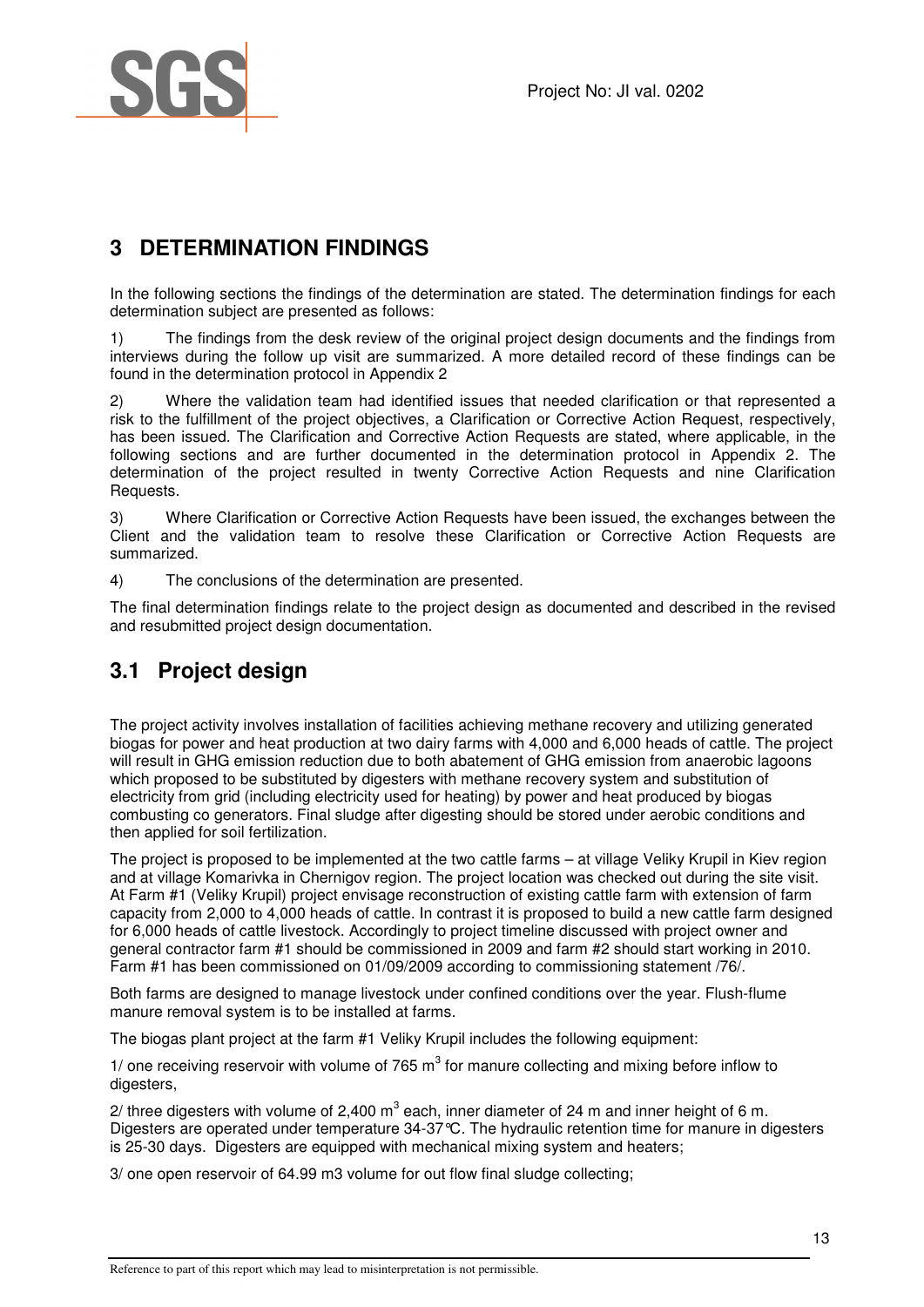

4/ four open reservoirs for final sludge storage with volume of 12,500  $m^3$  equipped with mechanical mixing system to avoid anaerobic digestion of final sludge.

Three power and heat cogenerators with installed power capacity of 0.33 kW each and heat capacity of 395 kW each will be installed to utilize biogas. In emergency biogas will be flared at the singular candle designed for flaring of 500 m3 of biogas per hour. As per the project documentation emergency biogas flaring is planned to be not longer than 24 hours per year.

Project of biogas plant at farm #2 (Komarivka) includes similar components: one receiving reservoir with volume of 1,525 m<sup>3</sup>, six digesters with volume of 2,400 m<sup>3</sup> and five reservoirs for final sludge storage with volume of 25,000 m<sup>3</sup> each. Generated biogas will be utilized by three cogeneration units with total installed power capacity of 3\*625= 1,875 kW and with thermal capacity of 3\*686=2,058 kW. Installed capacity was supported by project design /12/ and technical description of cogenerators /54/. In case of emergency biogas will be flared at two open flaring candles designed for flaring of 300-400 m<sup>3</sup>/hour of biogas.

Project also envisages using diesel as back-up fuel in case of emergency cease of biogas supply at both farms. It is proposed to consume power from grid for digesters operation during first 60 days after manure is loaded into digesters for methane production start.

Location of both farms and technical details of project implementation at farm #1 were checked out during site visit and confirmed with project documentation /12/ and project charts /16/ approved by the local authorities /75/ as required by law.

**CAR 1** was raised to ensure official approval of proposed activity by Parties involved. It was found that according to national Ukrainian procedure of JI project registration /10/ LoA should be issued after positive determination opinion from AIE is submitted to national DFP. The letter of Endorsement # 903/23/7 dd 31.10.2008 has been received by SGS during site visit /11/. Thus CAR 1 has been left open until LoAs are issued by both Ukraine and Switzerland.

**CL 31** was raised to determine the length of the crediting period in years and months and express its starting date in DD.MM.YYYY format as required by quidance to application of PDD template. After discussion under this CAR starting date of project implementation was defined as 15/07/2008 when the construction work was started /42/. The start of crediting period was defined to be 01/11/2009 the date after 60 days of start up period since biogas plant at farm #1 was put into operation 01/09/2009 /76/. The length of crediting period was defined as 3 years and 2 months (from 01/11/2009 to 31/12/2012). As the starting date and length of first crediting period was supported by reliable evidences – permit for construction work start dd. 15/07/2008 /42/ and commissioning certificate dd. 01/09/2009 /76/ respectively CL 31 was closed.

Project implementation timetable was checked and confirmed during site visit. Construction works at farm #1 was started after official permit issuance on 15/07/2008 /42/. Biogas plant at farm #1 was commissioned on 01/09/2009 accordingly to commissioning certificate /76/ issued by local authorities. Construction works at farm #2 (Komarivka) was started on 26/05/2009 when the relevant official permit /43/ was issued.

**CAR 11** was raised in order to justify starting date which was defined as 05/07/2008 in first version of PDD. Basing on the documentary evidence collected on site starting date was corrected and CAR 11 was closed.

Duration of first crediting period is 4 years 2009 – 2012 that is less than proposed operation lifetime of equipment defined to be equal to 10 years. In order to gain a confidence in correct definition of lifetime **CL 23** was raised. In response to this CAR project proponent provided the informational note from equipment supplier - company Zorg Ukraine /71/ signed by General director of Zorg-Ukraine confirming 10 year long equipment operational lifetime in the case all technical requirements and operational conditions are met and maintenance and repairing works are carried out timely. The lifetime of equipment (10y) was supported with reliable evidence /71/ and CAR 23 was closed.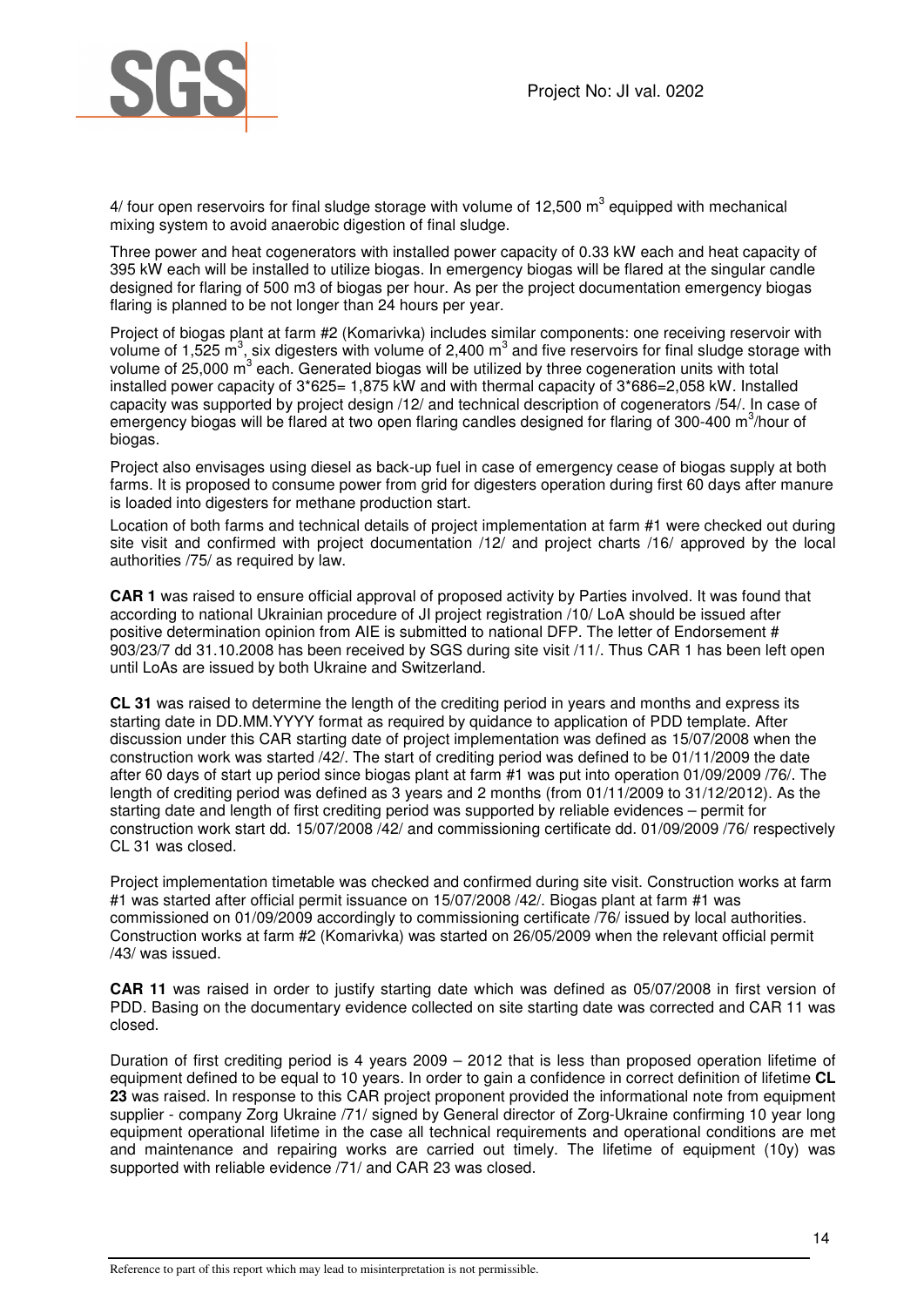

**CL 4** was raised to confirm the technical details of project proposed to be implemented at farm #2. Responding to this CL the PPs provided the extract from the project design /47/ approved by positive conclusion of State Expertise /48/ along with technical specification of cogeneration units /54/. Technical details of farm #2 were found to be supported with transparent evidence and CL4 was closed out.

**CAR 14** was raised to clarify the technical description of preliminary receiving reservoir given in PDD. Particularly it was of main concern to ensure that total manure storage time does not exceed 24 hours. In the reply the PP provide comprehensive description of preliminary reservoir which was crosschecked against project documentation /12/ and were found to be consistent. Preliminary reservoir is designed to avoid any methane emissions from manure and equipped with mechanical mixers. Total time of manure retaining in preliminary reservoir does not exceed 24 hours as the manure is pumped out from reservoir 8 - 48 times per day as it was confirmed by equipment supplier Zorg Ukraine Company /80/. Provided information was found to be sufficient and CAR 14 was closed out.

It was notified during the site visit and consequent review of project documentation submitted by proponent /12/ that final sludge outgoing from biogas plant is stored in the lagoons that initially was designed as aerobic and retrofitted for final sludge storage without any significant changes in its depth and size. **CAR 6** was raised to ensure aerobic conditions are retained in these reservoirs and that there is no methane emission from anaerobic decay of outstanding organic matters in storage reservoirs and following soil application of final sludge. Responding to this issue the PP provided the final sludge management procedure adopted in UDC. it was clarified that final sludge is to be stored in lagoons with maximum load level of 2 m. Maximum storage time – 6 months (reservoirs shall be totally emptied twice per year and partial pumping shall be applied while sludge is consumed for soil fertilization). To retain aerobic conditions in storage reservoirs mechanical mixing with HOULE pump and injector basing on tractors John Deere 8430 shall be applied at both farms 8 hours per day (2,920 hours per year). As it was confirmed by equipment supplier /89/ this pumping technology provides effective mixing of final sludge in storage reservoirs. Emissions from diesel combustion by tractors were considered as project emissions in calculation of emission reductions.

To ensure the final sludge is stored under aerobic conditions the regular testing of chemical content of final sludge (DO and COD/BOD ratio) shall be used. Sampling scheme includes several points covering all reservoir area where samples shall be collected from different depths to gain an objective estimation of oxygen saturation in whole volume of final sludge. Sampling procedure is developed accordingly to standardized laboratory methods practiced in Ukraine /86/, /87/, /88/.

Final sludge outlet from the biogas plant is proposed to be used as soil fertilizer at fields managed by UDC. Total area of soil application for Farm #1 is 1051.2 ha and for Farm #2 – 1576.8 ha. Density of sludge application is 0.1-0.4 ton of nitrogen per ha (about 50 -200 ton of final sludge per ha depending on agricultural crop considering the nitrogen content). Accordingly to internally established procedure for final sludge management /66/ final sludge is to be applied at each plot of land once per 2-3 year to avoid overfertilization. After fertilization soil is to be plowed. The information regarding final sludge storage and soil application was included into PDD version 5 and crosschecked against relevant documentary evidence /66/, /89/. The proposed final sludge management procedure was considered by Expert and CAR 6 was closed on the basis of his opinion that the aerobic conditions for final sludge storage and soil application was ensured.

As per information obtained during site visit declaration of intentions containing project description dd. 11/01/2008 was submitted for discussion to local stakeholders /39/. Project was considered by local administration with participation of public representatives on 17/01/2008 /49/. Executive committee of administration issued the positive decision /40/ dd. 07/02/2008 on allowance of projecting works and land allocation. **CL 22** was raised to request the minutes or summary of the stakeholders consultations on implementation of part 2 of project (at farm Komarivka). The minutes of the meeting in administration of village Komarivka, Borznyanskiy district, Chernigov region dd. 27/02/2008 /70/ contains the decision to allow the construction of the farm with 6,000 heads of cattle capacity. No negative comments were provided.The evidence to confirm stakeholder consultation (minutes of meeting dd. 17/01/09 for farm #1 and 27/02/09 /70/ for farm #2) were reviewed during the local assessment and was found to be reliable and acceptable in terms of the JI requirements. Thus CAR22 was closed.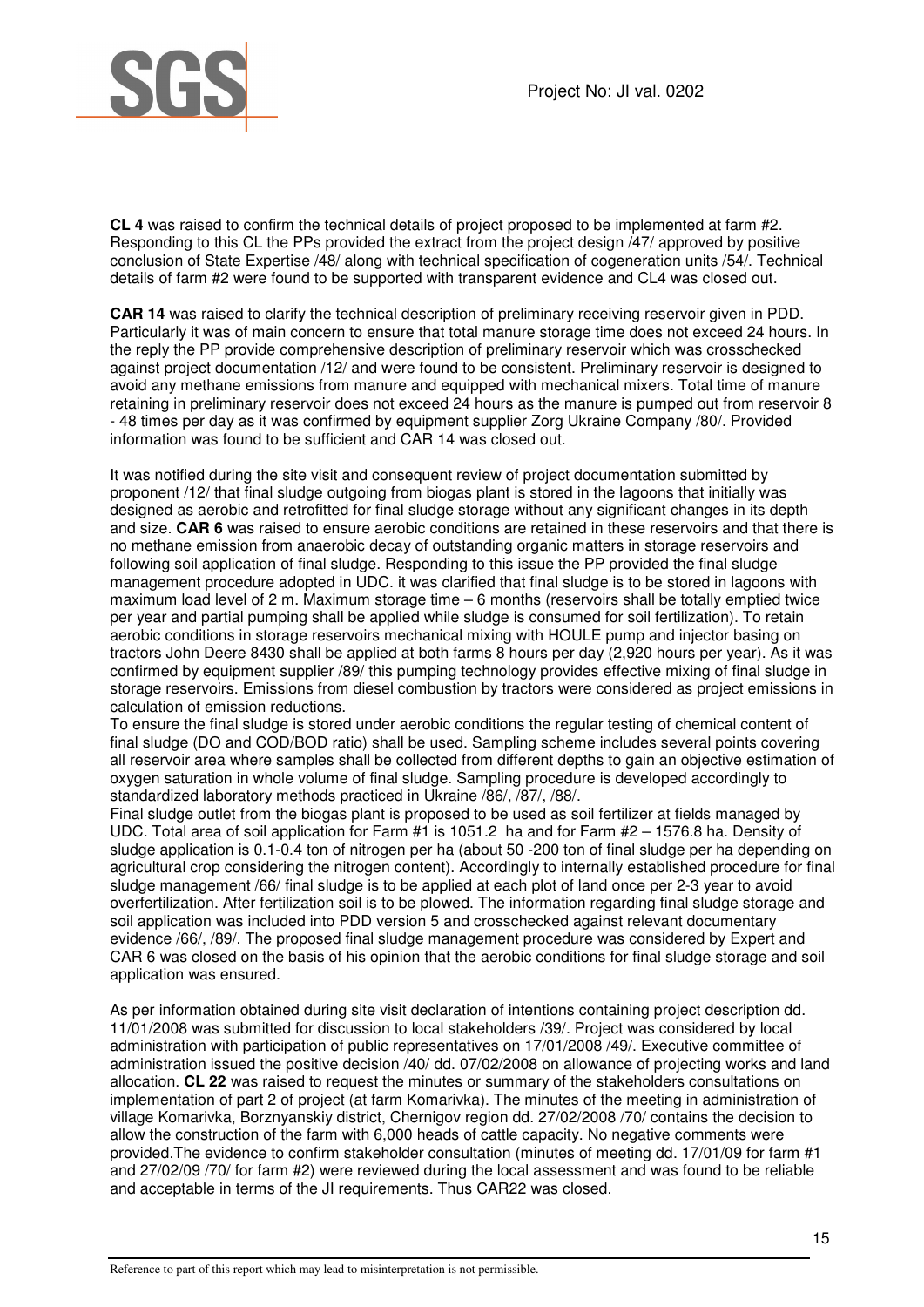

**CAR 25** was raised to justify inconsistency between identification of the PP given in table A.3 and annex 1 to the PDD version 1. Answering this CAR proponent clarified that Switzerland is the second party of project and relevant correction was introduced in the PDD version 5. The request of LoA from Switzerland was incorporated into CAR 1 and CAR 25 was closed.

**CAR 30** was raised to ensure the completeness of information provided in PDD version 1. Under CAR 30 proponent was requested to justify inconsistency between the details of Project Participants on page 6 of the PDD and Annex 1 of the PDD. After revision information presented in Annex 1 of PDD version 6 was corrected and inconsistency with section A.3 was rectified. Version 6 of PDD was found consistent and CAR 30 was closed out

## **3.2 Baseline**

### **3.2.1 Applicability of baseline methodologies**

Project envisages construction of biogas plants on two cattle farms instead of anaerobic lagoons and generation of electricity and heat to substitute the power that would be supplied from power grid. Thus project envisages two components improving of manure management system and substitution of electricity from regional power grid by power produced by biomass-based co-generating systems. AMS III.D version 14 /92/ and AMS I.C version 13 /93/ methodologies were used to determine the corresponding components of baseline – manure management system (AMS III.D component) and electricity consumption from grid (AMS I.C component). Applicability criteria for AMS I.C was checked and confirmed with reliable evidence.

Applicability criteria for AMS I.C /93/:

1/ Cogeneration system supply Electricity and thermal energy for on-site consumption.

On/site use of energy produced by cogeneration plant is envisaged by the project /12/. Total power intake (wattage) of equipment installed at farm #1 (Veliky Krupil) after proposed extension will be equal to 1100 kW accordingly to working project of farm /12/. Both cogeneration units pose total power generating capacity of 955 KW /12/.

Thus all energy produced is likely to be consumed by farm.

2/ For co-fired systems, the total installed/rated thermal energy generation capacity of the project equipment, when using both fossil and renewable fuel does not exceed 45 MW thermal considering the conversion factor of 1:3 for converting electrical energy to thermal energy;

Project proposes installation of two cogenerators with power capacity of 955 KW and thermal capacity of 1081 KW at farm #1 supported by project design /12/ and 3 cogenerators with total power capacity of 625kW\*3=1,875 kW and 686KW\*3=2,058 kW of heat capacity at farm #2 (supported with technical description of cogenerators /54/). Total installed power capacity is equal to about 2.8 MW and total heat capacity is equal to about 3.1 MW. Thus applicability criteria are met as the installed capacity of units is far less than established limits.

Applicability criteria for AMS III.D /92/:

This methodology is applicable as the proposed activity involves the replacement of existing anaerobic manure management systems in cattle farms to achieve methane recovery and destruction by combustion in cogeneration units or flaring of the recovered methane.

1/ The livestock population in the farm is managed under confined conditions;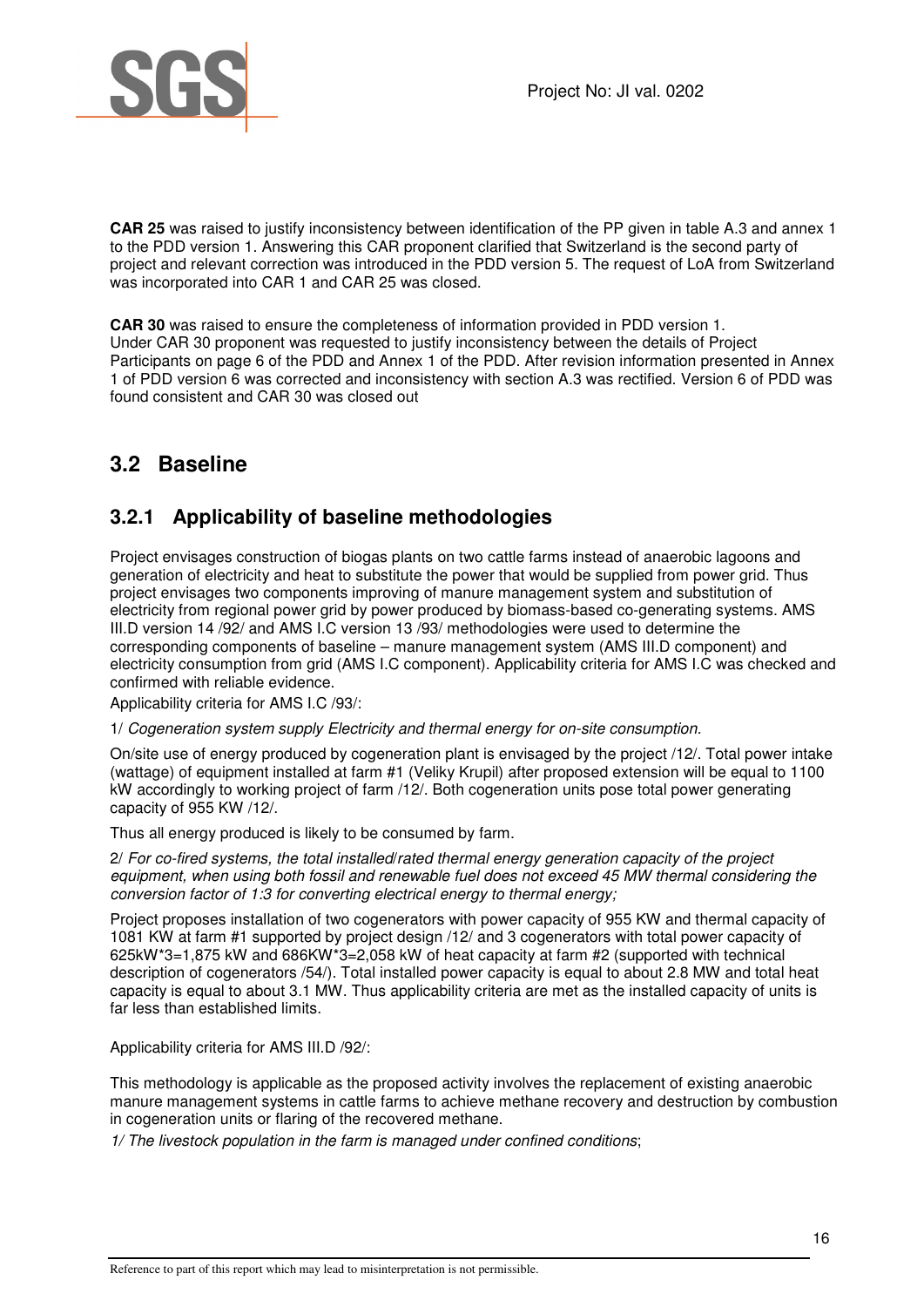

As confirmed during site visit milk cows are confined inside the covered cow-sheds equipped of mechanical and water flush manure removing system at the farm #1 Velyky Krupil. The same design is proposed for farm #2.

2/ Manure or the streams obtained after treatment are not discharged into natural water resources;

The direct manure discharge into water bodies is prohibited by law and is not considered in official standard procedure of dairy farm operation /19/ provided to SGS and reviewed during desk review.

3/ The annual average temperature of baseline site where anaerobic manure treatment facility is located is higher than  $5^{\circ}$ C,

The annual average temperature of baseline site is higher than 5  $\mathbb C$  and values 7.4 and 8.4  $\mathbb C$  for Chernigov and Kiev regions respectively as it was confirmed by official reports from Ukrainian National Hydrometeorology service /25/, /26/.

4/ In the baseline scenario the retention time of manure waste in the anaerobic treatment system is greater than 1 month, and in case of anaerobic lagoons in the baseline, their depths are at least 1 m;

Officially approved procedure for manure management /19/ requires the manure to be stored in lagoons during 6 months and more. The depth of anaerobic lagoons is 4 m as it was mentioned in official conclusion of State Expertise of Project Working Documenntation /13/.

5/ No methane recovery and destruction by flaring, combustion or gainful use takes place in the baseline scenario.

Anaerobic lagoons only proposed to be used for manure management in baseline that is in accordance with manure management standard /19/. No methane recovery and utilization took place in previous practice of manure management in UDC.

6/ The final sludge must be handled aerobically. In case of soil application of the final sludge the proper conditions and procedures (not resulting in methane emissions) must be ensured.

Final sludge proposed to be handled in the lagoons designed for anaerobic storage of raw manure. Mechanical mixing of final sludge is proposed to retain aerobic conditions. Effectiveness of mixing is confirmed by equipment supplier /89/.

#### 7/ Technical measures shall be used to ensure that all biogas produced by the digester is used or flared.

Project envisages installation of flares at both farms to combust the surplus of biogas in case of biogas utilization at cogeneration units is interrupted or in emergency. Direct venting of biogas into atmosphere is prohibited by local legislation. The compliance of project activity to all applicable local requirements is confirmed by Conclusions of State Expertise for farm #1/75/ and farm #2 /48/.

Nevertheless it was impossible to ensure the absence of biogas venting into atmospheare during site visit (the construction works had not been completed at the time of site visit) review of working project documentation for biogas plant installation /12/ demonstrates that project design does not envisage direct biogas venting into atmosphere. All components of biogas plant where digesting processes take place, including receiving tanks, digesters, pipelines etc are designed hermetical to ensure abatement of biogas leaks. The official statement of biogas plant commissioning /76/ confirms the compliance of the biogas plant to design documentation.

According to Determination and Verification Manual /91/ SGS should have checked applicability criteria specified by AMS III.D version 14 /92/ which is the most recent valid version for the time of the PDD submission for publication on the UNFCCC JI website.

Supplimental criteria specified in AMS III.D version 15 were also checked as the delay in transportation of manure from barns to digesters may constitute additional methane emissions:

8/ The storage time of the manure after removal from the animal barns, including transportation, should not exceed 24 hours before being fed into the anaerobic digester.

According to project design /12/ the manure from barns is immediately supplied into preliminary receiving tank and then pumped into digesters. Project proponent has demonstrated that time of manure handling in receiving tank is far less than 24 because according to information provided by equipment supplier Zorg Ukraine Company /80/ the manure should be pumped out from receiving tank 8 - 48 times per day.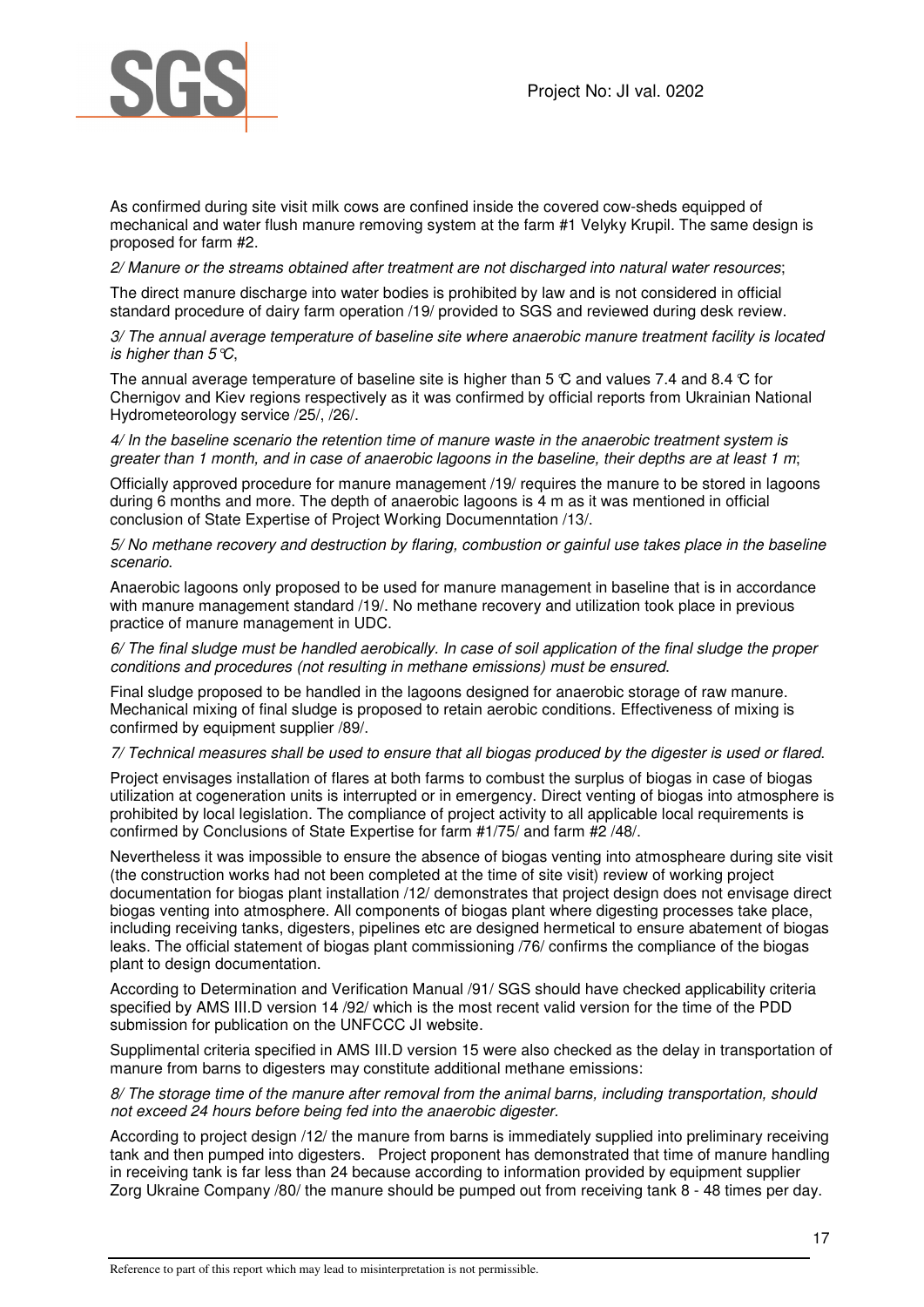

**CAR 17** was raised to clarify why small scale methodologies were used considering the annual average project emissions exceeds 60,000 tones of CO2. Answering this issue project proponent has explained that project includes two small scale components for emission reduction achieving – changing of manure management system to avoid methane emissions from anaerobic lagoons and substitution of electricity that would had been consumed from power grid in the absence of project activity. Small scale criteria are met for each component of project. Avoided methane emissions from anaerobic lagoons proposed to be not more than 31,540 t CO2 per year and total installed capacity of cogeneration units is equal to 5,279 MW.

CAR 17 was closed as applicability criteria for both applied methodologies are met.

Accordingly to AMS III.D the only possible baseline is manure management system including anaerobic lagoons. This practice is in line with National Standard for manure management /19/.

For AMS I.C component of project the most plausible alternative is import of power from the grid where it is generated using fossil fuels. Before project implementation electricity had been imported from grid at the farm #1 that was observed during site visit. **CAR 28** was raised to clarify what manure management system is envisaged by alternative scenario 2. Responding to CAR 28 proponent clarified that scenario 2 envisages storage of manure in anaerobic lagoons in accordance with standard practice. Section B2 of PDD version 6 /1f/ was amended and CAR 28 was closed.

**CAR 18** was raised to justify why two baselines for manure management and renewable energy production were established in PDD version 1 /1a/. After the discussion with PP unified baseline was chosen with AMS III.D and AMS I.C components defined and calculated separately. It was demonstrated by review of ER calculation that used approach did not result in double counting of baseline emissions. CAR18 was closed.

## **3.2.2 Additionality**

Selection of alternatives

The alternatives that provide outputs or services comparable with the proposed JI project activity were identified in accordance with AMS III.D version 14 and AMS I.C version 13 for the both respective components of project. They include:

(a) the proposed project activity undertaken without being registered as a JI project activity for both AMS I.C and AMS III.D components;

(b) continuation of the current situation with application of anaerobic lagoons as the manure management system wich is the only possible alternative for AMS III.D component, and

(c) continuation of the current practice of electricity import from the regional power distribution grid for AMS I.C component.

Identified alternative scenarios are realistic and credible as they are in compliance to the National Standard regulating construction and operation of cattle farms /19/.

Compliance to national legislation and sectoral policies

As it was demonstrated by review of the applicable national normative enactments particularly the Ukrainian national laws "On the Protection of Environment" /44/ "On Wastes" /45/ and "On Alternative Sources of Energy" /46/ as well as the review of actual trends in agricultural sector /23/ all identified alternatives are in compliance with mandatory legislation and Ukrainian national and national/sectoral policies.

Baseline was identified as continuation of current practice including usage of anaerobic lagoons as the main component of manure management and consumption of electricity from regional power grid. In order to support the baseline choice and demonstrate that project activity does not represent the likely baseline scenario both barrier analysis and investmentment analysis were undertaken.

Investment analysis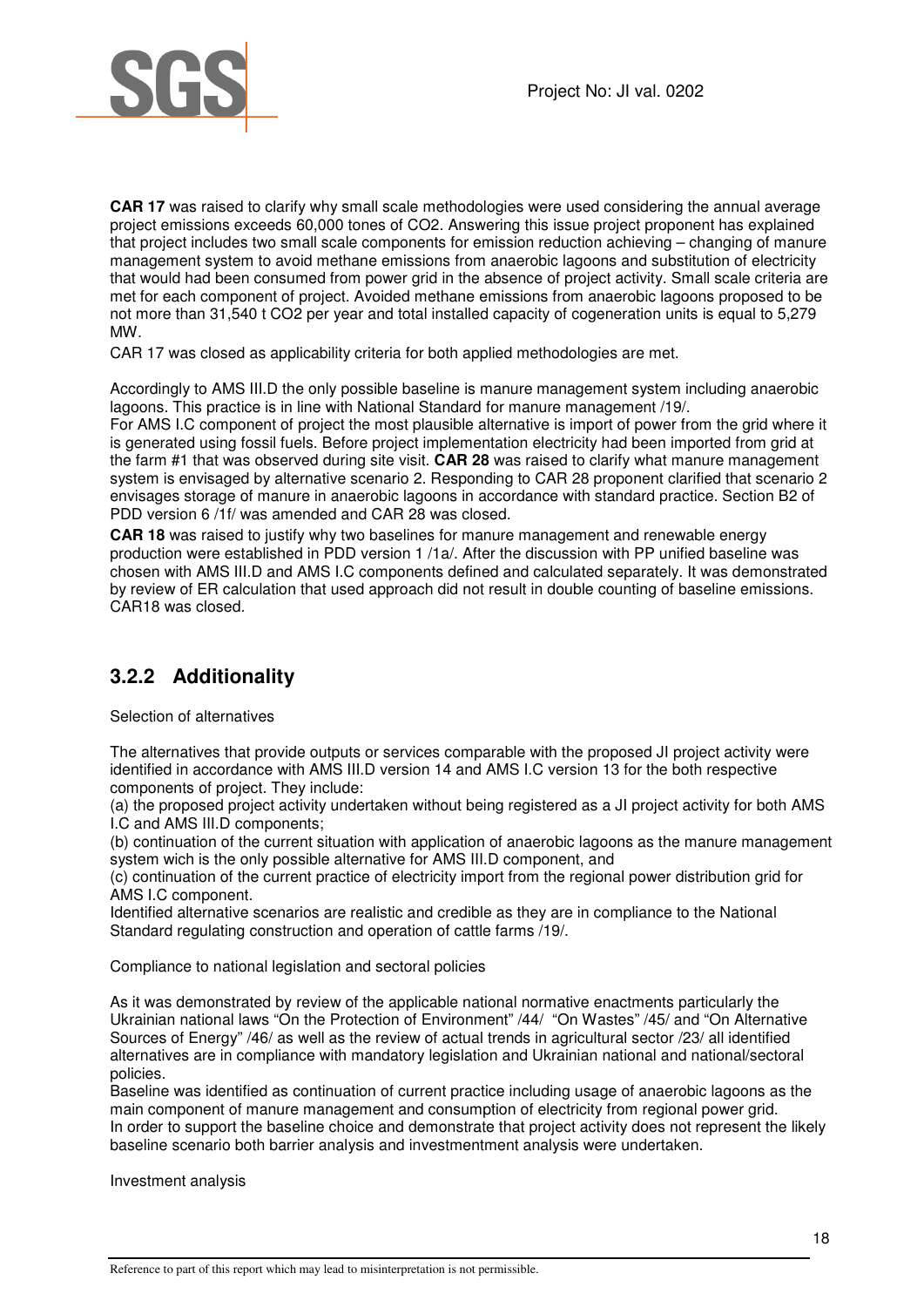

Investment analysis was undertaken in accordance with Annex to methodological "Tool for the demonstration and assessment of additionality" (Guidance on the assessment of the Investment Analysis, version 02) to demonstrate that project activity undertaken without being registered as JI is not economically feasible and therefore cannot be considered as likely baseline scenario.

The benchmark analysis (Option III) was applied to test the financial additionality of the project. Other options - the simple cost analysis and investment comparison analysis are not applicable due to project specifics – generation of benefits other than JI revenues and absence of another similar activity wich can be used for investment comparison.

The discount rate equal to 16.1% was selected as the benchmark for investment analysis. The estimation of discount rate was performed using simplified Combine Cumulative Method (CCM) considering the official refinancing rate equal to 7,1% in EUR actual on the date when investment decision was elaborated 27/12/2007 /50/, and 9% - risk premium including two components: country/sectoral specific risk and company specific risk. The company specific risk is estimated as 4% with reference to relevant economical study /74/. The risk of investments into the agricultural sector of economy was estimated as 5% on the basis of research of economical environment in Ukraine /85/.

 Investment analysis was performed taking into account following major financial assumptions, which were supported by reliable documentary evidence

| 7,560,000.0 EUR    |
|--------------------|
| 105,000.0 EUR/year |
| 7.5 UAH/EUR        |
| 44.52 Euro/MWh     |
| 188.1 EUR/tonne    |
|                    |

As the result of investment analysis it has been demonstrated that project activity undertaken without being registered as JI is not economically feasible (IRR is equal to 12.8% that is less than the selected benchmark and NPV is negative -733,710.6 EUR). The sensitivity analysis undertaken with ±10% deviations of capex and electricity prices indicates that project activity would not became economically feasible and could not be considered as possible baseline scenario under explored range of deviations.

**CAR 24** was raised to clarify the following issues raised on the basis of project review by financial expert:

#### 1/ PP was requested to specify the project operational costs and the incomes from electricity substitution along with relevant supportive documents.

In the reply to this issue PP has provided detailed breakdown of operation costs confirmed by Chief of Executive Board of LLC Ukrainian Dairy Company /77/. Also proponent has revised investment analysis considering the power price conservatively assumed to be equal to 44.52 EUR/MWh that was found consistent based on analysis of relevant evidence /33/.

2/ The PP was requested to consider depreciation and taxation effects in cash flows. According to Ukrainian legislation taxation of income consists of 25% /72/. Annual depreciation value was calculated using linear method and considered in investment analysis.

3/ Proponent was requested to justify the period taken for investment analysis which was chosen to be more than operation lifetime. Investment analysis was adjusted to cover the period of 15 years corresponding to operation lifetime finally.

4/ Proponent was asked to identify whether there are project residual values or continuity values and to consider these values as cash inflow in investment analysis.

In answer to this issue investment analysis was revised considering residual value of equipment to be equal to cost of scrap at the end of technical lifetime of the co-genration units after 15 years that estimated as 25 thousand EUR. The residual cost of equipment was taken to be equal to total weight of steel components (134.6 t) multiplied by scrap price 188.1 EUR/tonne taken from relevant scrap market research /83/.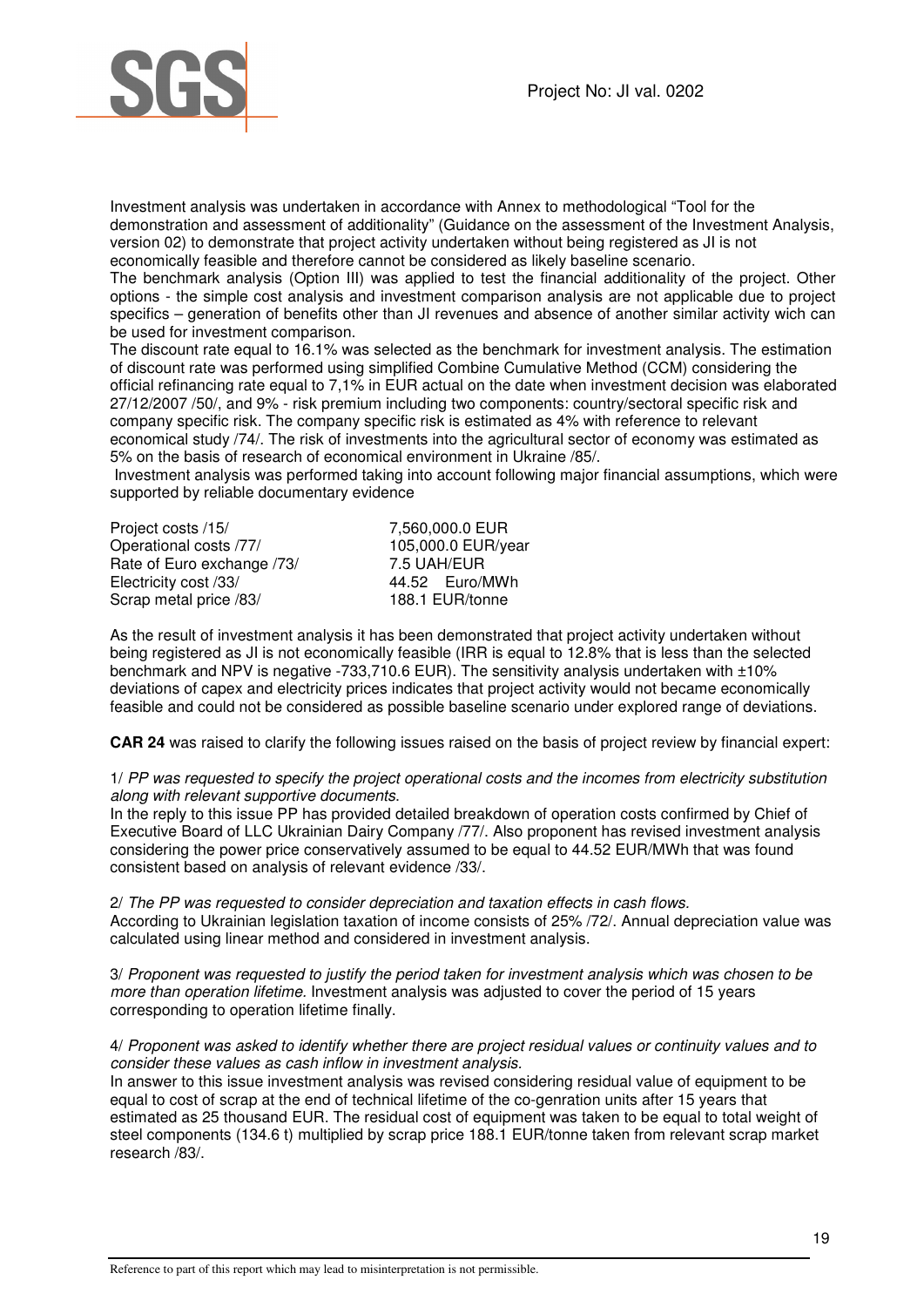

The technical lifetime for the main project equipment is determined as 15 years according to explanations from co-geration module manufacturer (Interviews /5/ and /6/). The local supplier has clarified that operational lifetime of whole equipment of biogas plant is 15 years. At the end of this period the cogeneration modules are at the end of their technical lifetime and concrete constructions are useless.

5/ PP was requested to clarify the approach used for project discount rate estimation. It was specified that discount rate was estimated using standard cumulative combined method (CCM).

6/ Sensitivity analysis of all key parameters was requested from PP. Sensitivity analysis was undertaken for capital investments, operational costs, electricity price and amount of electricity production.

7/ To gain more clarity in investment analysis PP was requested to divide the analysis of project with ERUs and without ERUs. The investment analysis was amended accordingly and presented in revised Excel sheet version 4/6/ and all further versions of the excel file...

Approaches used for investment analysis were checked out by financial expert and found consistent (see discussion on CAR 10 below) thus CAR 24 was closed.

Finally all requested changes are reflected in the revised investment analysis (ref 6a) and the final version of the PDD (Ref /1i/). The investment and sensitivity analysis are transparent and supported with objective evidence. The results are approved by SGS expert. The financial calculations are correct and they do show mathematical additionallity.

The benchmark investment analysis is applied to demonstrate additionality. Based on the result of investment analysis it was demonstrated that project activity is not financially feasible per se and is not a likely scenario without JI status. Project was considered additional.

**CAR 10** was raised to request substantiation of annual income from displaced electricity which assumed to be constantly equal to 929,000 EUR for whole crediting period.

Efficiency of heaters was not considered while calculating the amount of displaced electricity.

Amount of displaced electricity was recalculated taking into consideration 68% of electric heaters efficiency reflected in the technical documentation of heaters /68/. Investment analysis and ER calculation spreadsheet were updated accordingly.

After revision of investment analysis the discount rate was reconsidered from 11% to 16.1% due to inclusion of sector specific risk estimated as 5% on the basis of risk factors depicted in market study /85/. PP is requested to revise calculation sheet and PDD in order to provide clear explanation of discount rate chosen and eliminate inconsistency between figures at pages 24 and 25 and calculation sheet. PP have made relevant corrections to avoid inconsistency in documentation and submitted revised version of PDD and financial analysis with clear explanation of parameter chosen. Approach to determine discount rate was checked by financial expert and found consistent.

Two components of risk premium - country/sectoral specific risk and company specific risk were determined on the basis of relevant financial researches. The company specific risk equal to 4% is supported with article Grounding of the method of calculations the discount rate in domestic practice by Kotova M.V., Shapoval S.S. /74/. The risk of investments into the agricultural sector of economy was estimated as 5% on the basis of research of economical environment in Ukraine 'Doing business with Ukraine, Global market briefings'. Third edition by Dr. Marat Terterov /85/. The total investment risk is 9% (4% project + 5% sector risk).

The size of the residual value of the PA, the increased lifetime of the PA to 15 years along with additional revenues and additional costs for the first main overhaul of the co-generation units after 7.5 years have no significant impact on the additionality assessment.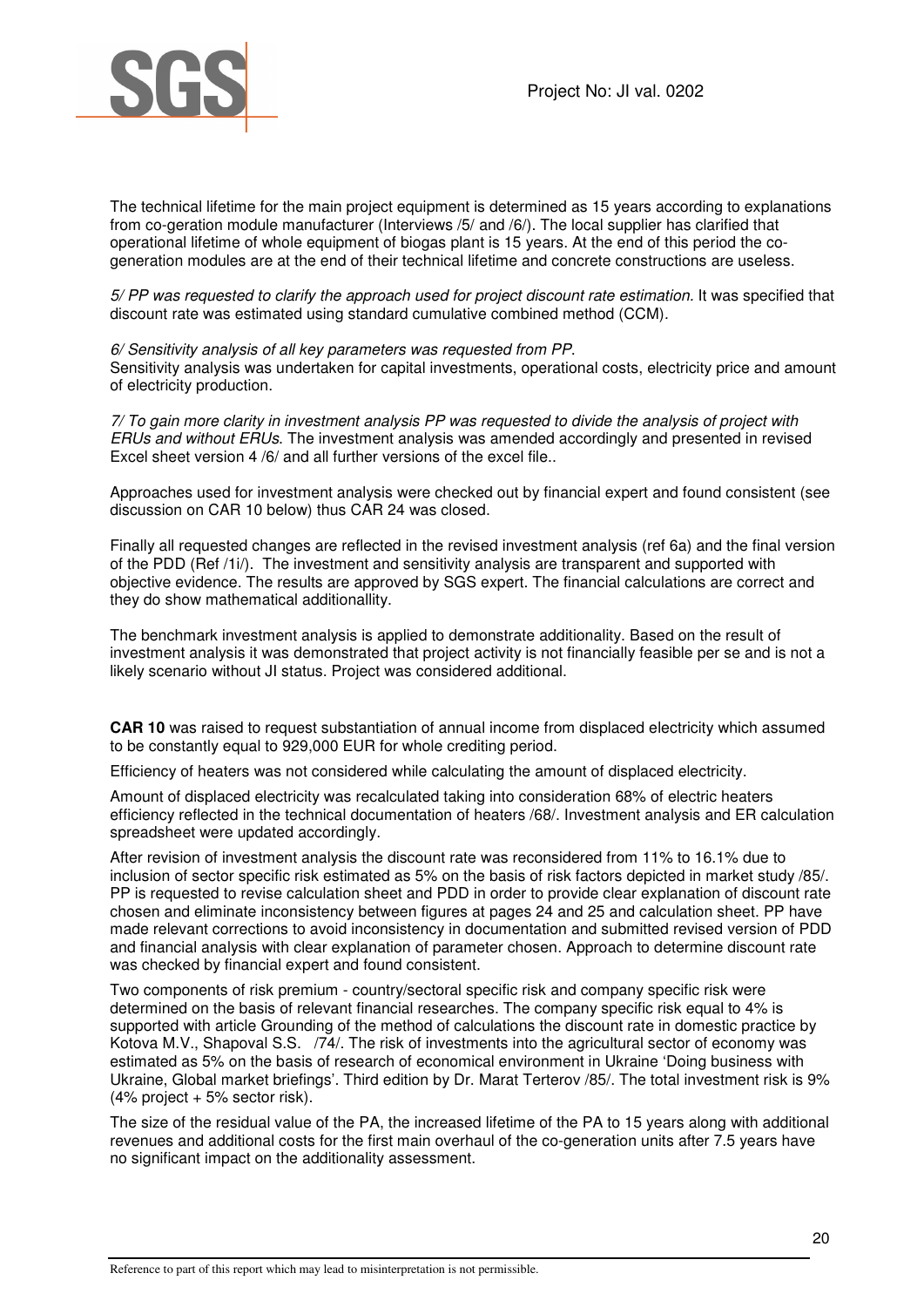

Above mentioned references were checked and found reliable and CAR 10 was closed.

#### Barrier analysis

There were four barriers identified for proposed activity including barrier associated with prevailing practice, legislative barrier, investment barriers and technological barrier.

Barriers associated with prevailing practice were generally defined as the lack of similar activity in Ukraine. Legislative barrier was associated with the presence of official standard prescribing anaerobic lagoons as the only plausible type of manure management and the absence of normative enactments encouraging renewable energy production. Investment barrier was related with project unprofitability supported by investment analysis and technology barrier was related as possible difficulties of operation of biogas plant that presumably might be associated with lack of operation practice in the country. Nevertheless several biogas plants were operated in Ukraine and the discussion on common practice, barriers which prevent the project implementation and additionality was not clear. . **CAR 19** was raised as the barrier argumentation was not persuasive in following points:

1. The barriers associated with prevailing practice including technology barrier should be reliable in absence of the similar activity but description given in section B.2 PDD version 1 /1a/ as well as the results of site visit indicated the presence of several biogas plants in Ukraine before project start and thus existing of the relevant operation experience.

2. The legislative barrier defined as the lack of legal incentives to develop biogas projects does not constitute an overwhelming constraint to project implementation.

Considering above reasons barrier analysis does not demonstrate sufficiently that project activity would not be realized without JI revenues. Thus barrier analysis was removed from revised PDD version 6 /1f/ and the investment analysis remains the only barrier to demonstrate additionality.

Common practice analysis

Common practice analysis was undertaken to confirm the project activity is not the business as usual for Ukraine. It was stated that two biogas projects were realized in Ukraine in Soviet period, but their operation was interrupted and as of now there is only one biogas plant operated in Ukraine (biogas plant at swine farm "Elenovka" constructed with attraction of grant from government of Netherlands). Common practice description was confirmed by analytic review "Usage of methane emissions from wastes for biogas production" /24/ submitted by proponent on site and by analysis of standard manure management procedure /19/ where the anaerobic lagoons were only prescribed as possible manure management. Thus it was confirmed that project activity is not in line with common practice whereas the anaerobic lagoons are the most common form of manure management in Ukraine.

 In order to ensure the relevance of all references given in PDD the proper link to Key World Energy Statistics 2007 was requested through **CAR 29.** Replying to this CAR proponent has provided the proper web link /90/. Information was reviewed and found consistent. Thus CAR 29 was closed out.

## **3.3 Monitoring Plan**

Project proponent has used the approved CDM monitoring methodologies AMS III.D and AMS I.C to develop the monitoring plan for the estimation of project and baseline emissions for both AMS III.D and AMS I.C components. The applicability criteria for baseline and monitoring methodology were analysed in detail and the results were presented in the previous chapter and determination protocol in Appendix 2. The monitoring plan is described in section D of the PDD /1/.

The monitoring plan includes the data necessary for the ex-post determination of emission reductions achieved by the project activity including direct measurement of the amount of methane fuelled and flared as well as the amount of electricity and heat produced by cogeneration units.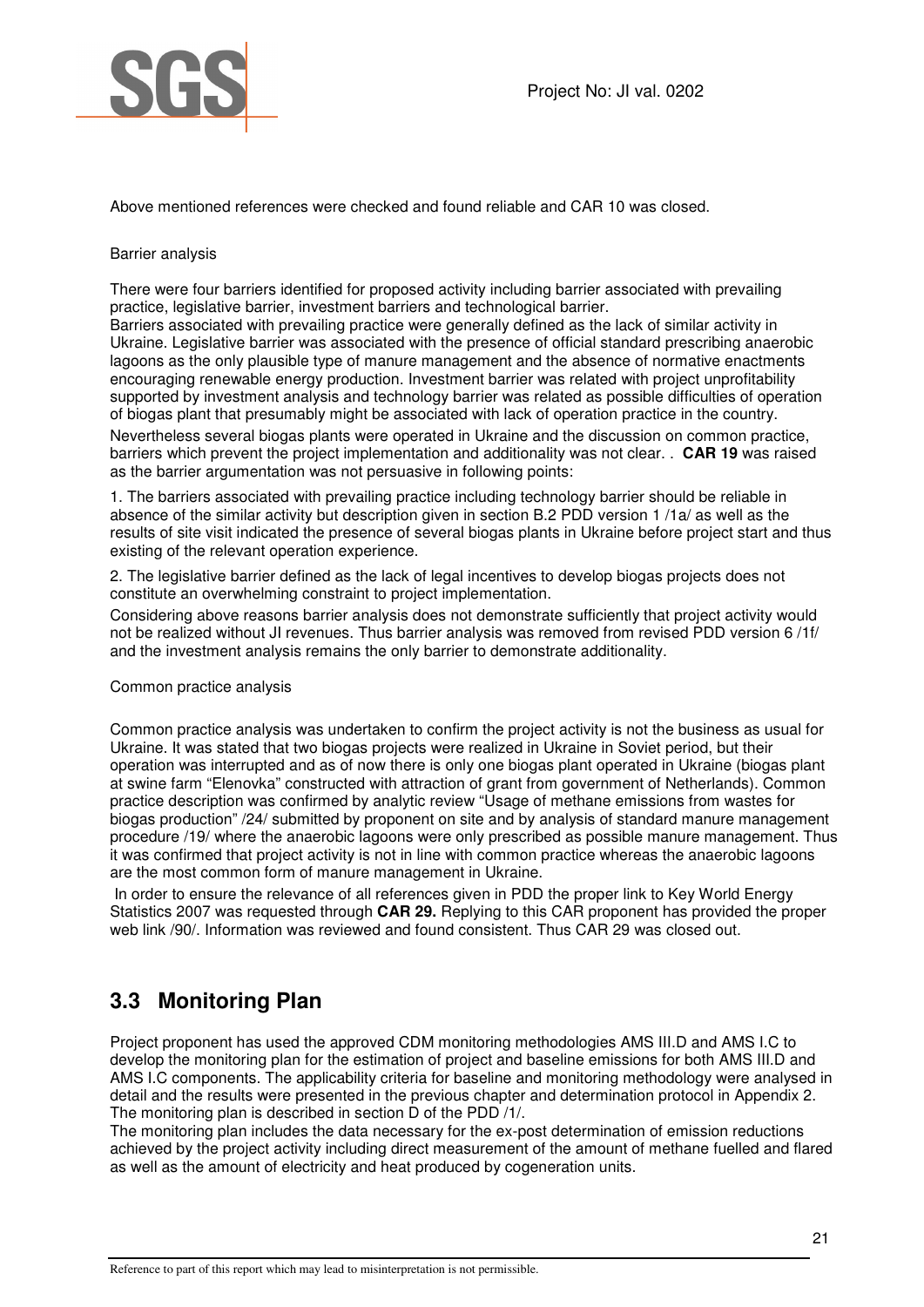

.

To determine the volume of methane combusted the volume of biogas recovered, fuelled and flared will be monitored with flow meters. Analyses of the methane fraction in the biogas will be performed in the laboratory of the Gas Institute of Ukrainian NAS. Monitoring plan envisages continuous measurement of temperature and pressure of the biogas will be used to determine the density of methane combusted. The flare efficiency proposed to be determined on the basis of estimated time in which the gas is combusted in the flare, multiplied by the efficiency of the flaring process which is assumed to be equal to 50% as defined by methodology which is very conservative.

To estimate baseline emissions the amount of manure coming into a manure management system, dry matter and ASH content will be monitored. For this purposes tests of manure will be performed annually. For biomass based renewable energy generation that will displace electricity from an electricity distribution system (grid) the baseline emissions are determined as the product of electrical energy expressed in kWh of electricity produced by the renewable generating unit multiplied by an emission factor.

Therefore accordingly to AMS I.C monitoring plan includes metering the energy produced including both heat and energy production.

It was notified during site visit that gas metering system had not been installed at the inflow to biogas flaring system. **CAR 13** was raised to justify how the emissions from biogas flaring would be estimated during monitoring period. In the response to this CAR the PP informed that gas flow meter serial #0002118 was installed on the inflow pipeline of flare on 1/10/2009. This information was officially confirmed by equipment supplier Zorg Ukraine /63/. CAR 13 was closed.

In order to get clearance in level uncertainty and timely performed calibration of metering equipment used for monitoring purposes all certificates for meters were requested through **CL3.** Responding to this CL proponent has provided certificates and technical descriptions for all installed metering equipment including **gas flow meters RGK-**Ех, /32/ **pressure sensors** (IS-20-S, S1, ECO-1 WIKA) /36/ and **temperature sensors** (TR10-С WIKA) /35/, and manual and technical description for **System of biogas quality control** SGK-1 –/59/. All documents confirm that meters were calibrated and their uncertainty level does not exceed 2%. Thus the low level of uncertainty was confirmed by reliable sources and CL 3 was closed.

**CL 9** was raised in order to ensure the appropriate uncertainty level for heat meter Supercom-01-SKS-3, "Techprilad", belonging to second class of quality as it was stated in manufacturer's certificate /37/. Accordingly with referred National Ukrainian standard DSTU #3339-96 this class of heat meters quality #2.5 corresponds to uncertainty level from 2.5% to 5.5% depending upon the difference in temperature of heated and returned water. Maximum uncertainty corresponds to lowest difference equal to 3 °C that is unrealistic under normal load. The difference between heated and returned water for cogeneration units is higher and equal to 15-20º C under 75-100% load accordingly to technical specification /54/. Thus the level of uncertainty of heat monitoring equipment seems acceptable and CL 9 was closed.

**CL 21** was raised to specify QA/QC procedure for the proposed monitoring of emission reductions. In the response to this CL proponent has submitted to SGS internal monitoring manual /64/ developed to implement the monitoring plan. Monitoring manual includes following QA/QC procedures applicable to monitoring of emission reductions.

Draft monitoring procedure was provided to the validation team:

emergency preparedness

In case of emergency (interruption of biogas inflow to cogeneration units) electricity at cogenerators will be produced by combustion of fossil fuel (diesel). It was assumed that total time of such situation will not exceed 24 hours per year. Project envisages installation of two cogeneration units at farm #1 and three units at farm #2. Maintenance, reparing and service works will be carried out on each unit separately at different times. The situation when all units installed at a farm are not working seems to be unlikely. Nevertherless this situation was considered in project documentation /12/ and the time for elimination of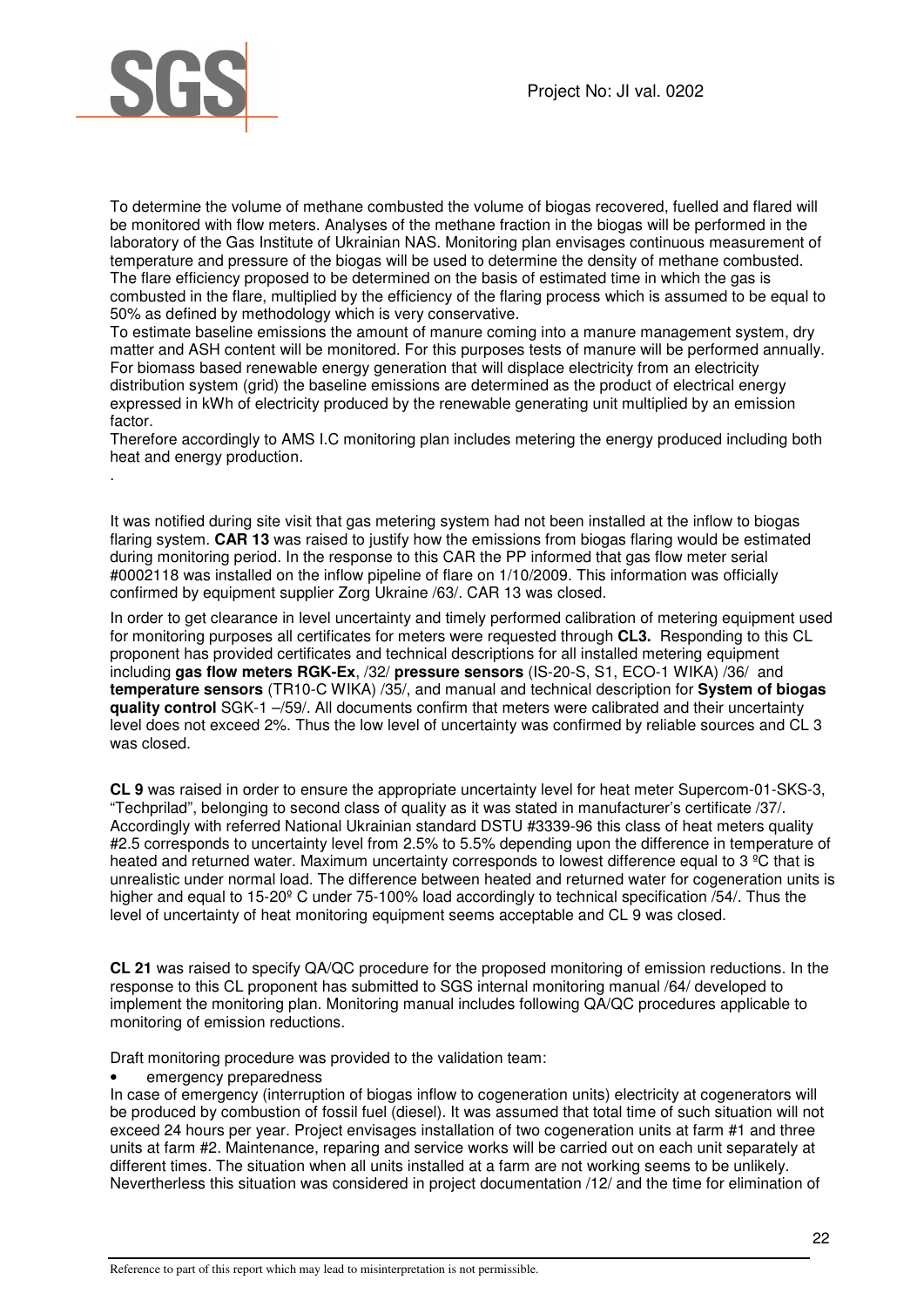

such an accident was conventionally determined as 24 hours per year for each farm. Accordingly to the monitoring plan project emissions generated by fuel consumption in case of emergency will be calculated ex-post on the basis of actual amount of combusted diesel.

• calibration of monitoring equipment

Monitoring procedure contains list of metering equipment and template of registration log for calibration records. Periodicity of calibration is determined by reviewed standards and equipment manuals. Heat counters and gas flowmeters shall be calibrated once per 2 years (/37/,/32/). Used methodologies AMS III.D ver. 14 and AMS I.C ver.13 do not contain certain requirements to calibration periodicity

• maintenance of monitoring equipment and installations

Monitoring procedure states the responsibility for meters which shall be maintened accordingly to relevant manuals.

• monitoring, measurements and reporting

Monitoring procedure defines responsibility of operation staff for making measurments and recording of monitoring results of parameters prescribed by monitoring plan.

• day-to-day records handling (including what records to keep, storage area of records and how to process performance documentation)

The list of data to be registered during monitoring in Monitoring procedure corresponds to those in monitoring plan. Monitoring procedure envisage appointment of the senior operator, duty operator and chemistry analyst who are responsible for the gathering and handling of initial monitoring data.

• dealing with possible monitoring data adjustments and uncertainties.

Accordingly to monitoring procedure the project owner – Ukrainian Dairy Company shall allocate person who will be responsible for data handling, reporting and checking before they will be applied for emission reduction calculation. Monitoring procedure envisages crosschecking of all data inputed by hands against relevant records

• review of reported results/data

Review of reported data shall be performed by Project developer – EGIP wich is also responsible for monitoring report issuing.

• internal audits of GHG project compliance with operational requirements where applicable Internal audits are not envisaged by monitoring procedure.

• project performance reviews before data is submitted for verification, internally or externally As it was stated in monitoring manual project owner is responsible for all possible changes in project performance that may affect emission reduction calculation.

• corrective actions in order to provide for more accurate future monitoring and reporting corrective actions are not applicable because internal audit procedure is not envisaged by Monitoring manual.

To ensure that the relevant procedures described in monitoring manual will be adopted and properly implied by project operator **CL 21 was transformed into FAR 26**.

The PP was informed about the risks: "It is the risk of the PP that the monitoring might be not verifiable due to wrong/ not sufficient MP and procedures."

Two aspects related to auxiliary diesel consumption – consideration of CO2 emissions from diesel combustion in ER calculation and monitoring of volume of diesel consumed were discussed under **CAR 7.** The discussion of first issue related to ER calculation is presented bellow in the Chapter Emission Reduction Calculation. While discussing the monitoring of diesel consumption project proponent was requested to provide the details of diesel consumption metering system (types of meter, uncertainty, calibration) implied to determine diesel consumption by autonomous diesel generator used at the start up stage of biogas plant as the relevant information had not been included into monitoring plan and draft monitoring procedure.

It was clarified by proponent that diesel consumption of generator Magnum G400 VSA is estimated on the basis of diesel volume at fuel tank that is screened at the front panel of engine /78b/. Level sensor is not an object for calibration. The events of storage tank filling will be fixed in monitoring logbook and can be crosschecked against fuel purchasing receipts.

The monitoring system of diesel consumption by the autonomous diesel generator was found to be consistent.

Total amount of diesel consumption is reflected as single parameter in monitoring plan (P17)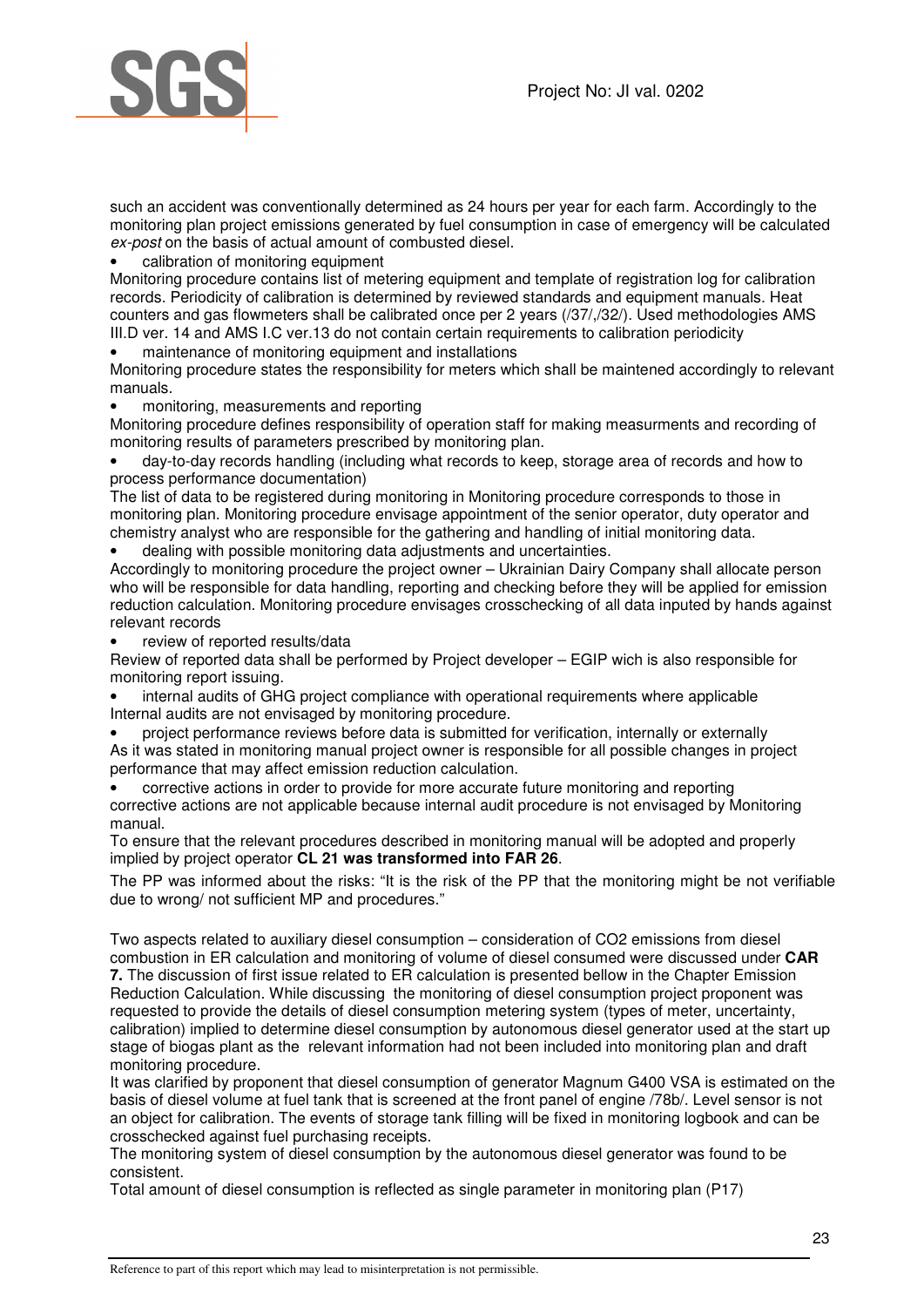

Actual emissions from fossil fuel consumption will be calculated ex-post according to the monitoring results of operation in emergency state and amount of diesel fuel used. Diesel consumption for the calculation of project emission is taken into account as required and CAR 7 was closed.

Under **CL 8** proponent was requested to specify national standards and regulations defining QA/QC procedures applicable to proposed monitoring. It was explained that QC procedure for most parameters included into the monitoring plan is defined by national standard of manure management /19/. That was confirmed by review of this document. Also the internal monitoring procedure /64/ developed by project owner for monitoring of emission reductions reflects authority/responsibility distribution along data processing from initial collection to final emission reduction report. CL 8 was transformed into FAR 26 : Adequacy and adoption of developed monitoring procedure shall be further checked during the first verification.

**CL 20** was raised to get clarity in distribution of authority and responsibility between people involved in project implementation and monitoring. Monitoring procedure /64/ provided by proponent in responce to this CAR determines the personal responsibility of senior operator, operator on duty and laboratorial chemist for maintaining biogas plant and monitoring including maintanance of monitoring equipment, gathering, registration and archiving of initial monitoring data in hard copy and digital forms, collecting and transportation of samples to laboratories for tests, test results registration etc.

Calibration of meters shall be performed by the authorized entity - Ukrainian Center for Standardization and Metrology on the contract basis.

The certain personal responsibility for above mentioned monitoring functions shall be determined in relevant internal orders after adoption of monitoring manual and personal employers instructions shall contain respective provisions. This is a matter of checking at verification stage. This point was included in FAR 27 and CL20 was closed.

The client was informed about the potential risk for the periodic verification of emission reductions. It may occur that ERs will not be verifiable due to deficits in relevant procedures.

## **3.4 Calculation of GHG Emissions**

Project activity includes change of manure management system from anaerobic lagoon to biogas plant (AMS III.D component) and displacement of electricity that would be imported from regional grid by heat and power generated by biogas running cogenerators (AMS I.C component). According to methodology project boundary attributable to AMS III.D shall comprise physical, geographical site(s) of the livestock and manure generation and management systems, and the facilities which recover and flare/combust or use. Specifically to the project it comprises the territory of farms including livestock handling places, manure transportation system, biogas plant, cogenerators, flares and final sludge storage reservoirs.

Project boundary attributable to AMS I.C encompasses the site of the project equipment producing the renewable energy (cogeneration units) and the all facilities consuming energy generated by the system and the processes or equipment that is affected by the project activity (own energy consumption by farms and biogas plants).

The methane emissions from anaerobic manure decaying in lagoons were determined as baseline emissions attributable to AMS III.D component and the CO2 emissions from combustion of fossil fuel at concluded to grid thermoelectric power stations used for generation of amount electricity which is equal to that generated by biogas plant.

Project GHG emission sources attributable to AMS III.D component are the following:

1/Physical leakage of biogas in the manure management systems including production, collection and transport of biogas to the cogeneration units or flares;

2/ Emissions from biogas flaring;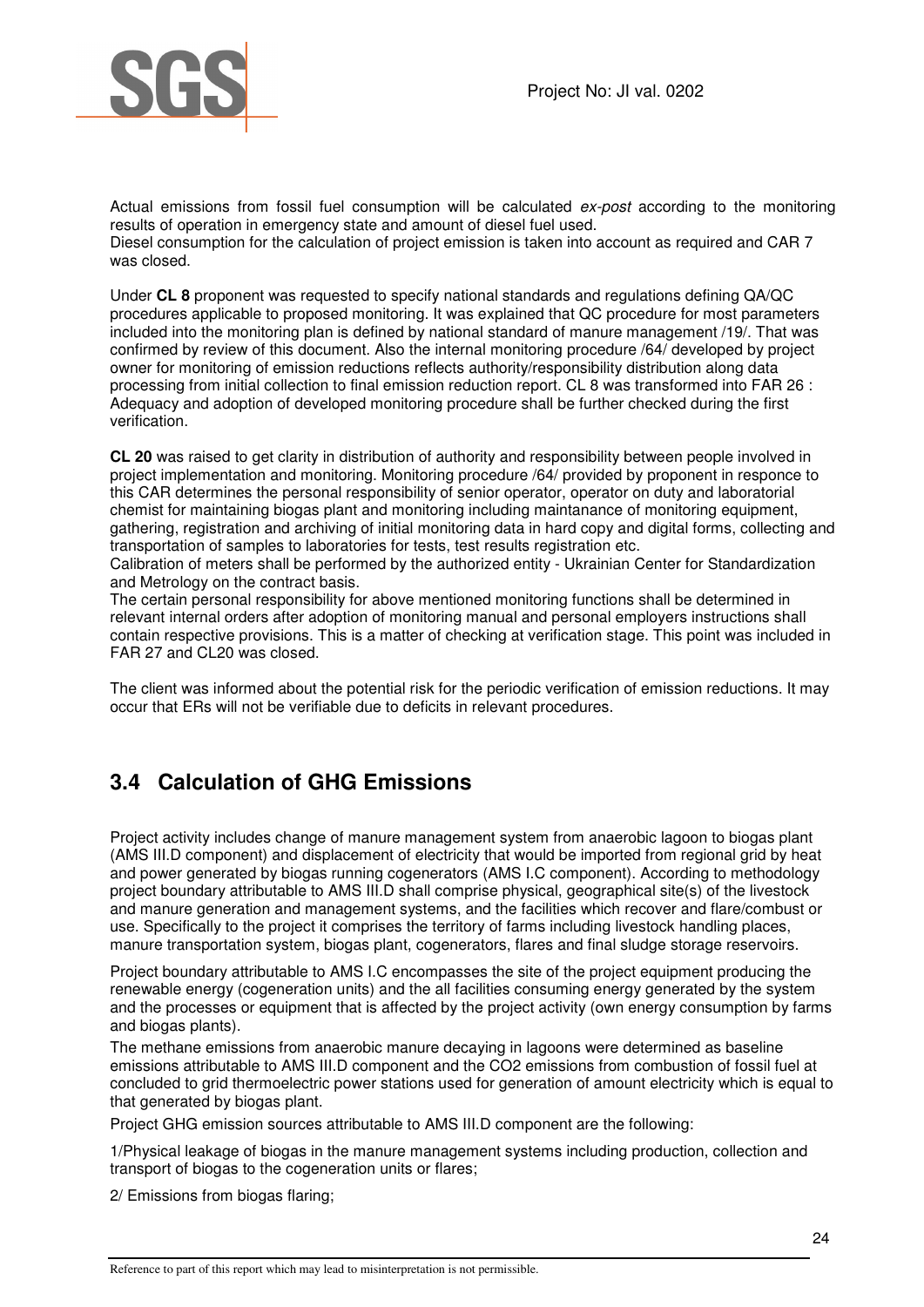

3/ Emissions from use of fossil fuels or electricity for the operation of all the installed facilities including emissions from electricity consumption during 60 days of biogas plants start-up period, auxiliary diesel consumption in case of emergency and diesel consumption by tractor basing pumps used for final sludge mixing to maintain aerobic conditions for its storage.

Project emissions attributable to AMS I.C component (renewable energy generation) assumed to be zero.

Leakages are not considered accordingly to both methodologies used.

AMS III.D baseline emissions were calculated as CO2 equivalent of methane emissions from anaerobic lagoons using GWP of methane equal to 21. Methane emissions were determined as livestock population multiplied by amount of volatile solid excreted with dairy cattle manure daily, amount of days when project is operated, maximum methane producing capacity for dairy cattle manure, methane conversion factor for anaerobic lagoons, methane density and correction factor for considering uncertainties.

Emissions were calculated assuming 100% fraction of dairy cattle manure handled using anaerobic lagoons and using default values obtained IPCC guidelines 2006 for maximum methane producing capacity (0.24 m3 CH4/kg dm), and methane conversion factor for uncovered anaerobic lagoon (0.66 considering annual average ambient temperature to be less than 10ºC as confirmed by data reported by central geophysical laboratory /26/ ) and default values for methane density (0.67 kg/m3) and correction factor of uncertainty (0.94) obtained from AMS III.D.

The value of volatile solid excreted with dairy cattle manure was calculated on the basis of Ukraine's national methodology published in National inventory report /22/ on the basis of ASH content and manure excretion rate.

| Population farm #1                 | 4,000<br>heads        | project documentation for farm #1/12/                                                                                                                                                                    |
|------------------------------------|-----------------------|----------------------------------------------------------------------------------------------------------------------------------------------------------------------------------------------------------|
| Population farm #2                 | 6,000<br>heads        | information letter from project owner /15/ and project<br>documentation for farm #2 /47/                                                                                                                 |
| dry matters content<br>Ash content | 5.90 %<br>0.1485<br>℅ | obtained from physical and chemistry analysis performed by<br>scientific and industrial laboratory of hygiene of animals and<br>ecology of cattle breeding named A.K. Skorokhod'ko<br>dd.24/04/2008 /29/ |
| Average annual temperature         | $<$ 10                | Data reported by central geophysical laboratory /26/                                                                                                                                                     |
| methane content in biogas          | 65.97%                | Laboratory analysis of biogas content performed by lab of<br>Ucrainian Institute of Gas dd. 02/06/09 /31/.                                                                                               |

Other assumptions used for ex-ante ER estimation were checked during desk review of documentation and confirmed with relevant evidence as reflected in table bellow:

Baseline emissions from the AMS I.C component were estimated as amount of electricity that would be imported from grid multiplied by grid emission factor. Value of grid emission factor was obtained from the Study "Standardized emission factors for the Ukrainian electricity grid" (Version 5, 02 February 2007) developed by Global Carbon B.V. /27/ approved by National DFP and validated by TUV SUD dd. 17/08/2007 /27/. This study contains the estimation of grid emission factor for Ukraine for 2006-2012 that is concluded to be 0.807 tCO2/MWh on the basis of reference was validated during site visit and found reliable.

Baseline emissions for displaced electricity from power distribution system is calculated with the method determined by AMS I.C and AMS I.D as kWh of electricity produced by the renewable generating unit multiplied by the grid emission factor.

Project envisages production of heat on biomass running cogenerators and the baseline for heat production is determined as generation of equivalent amount of heat with electric heaters. The baseline emissions were determined as emissions from consumption of electricity from grid by electric heaters. It was assumed conservatively the 20% of both power and heat production will be consumed for project own needs including heating of digesters, operation of mixers lighting etc. The wattage of auxiliary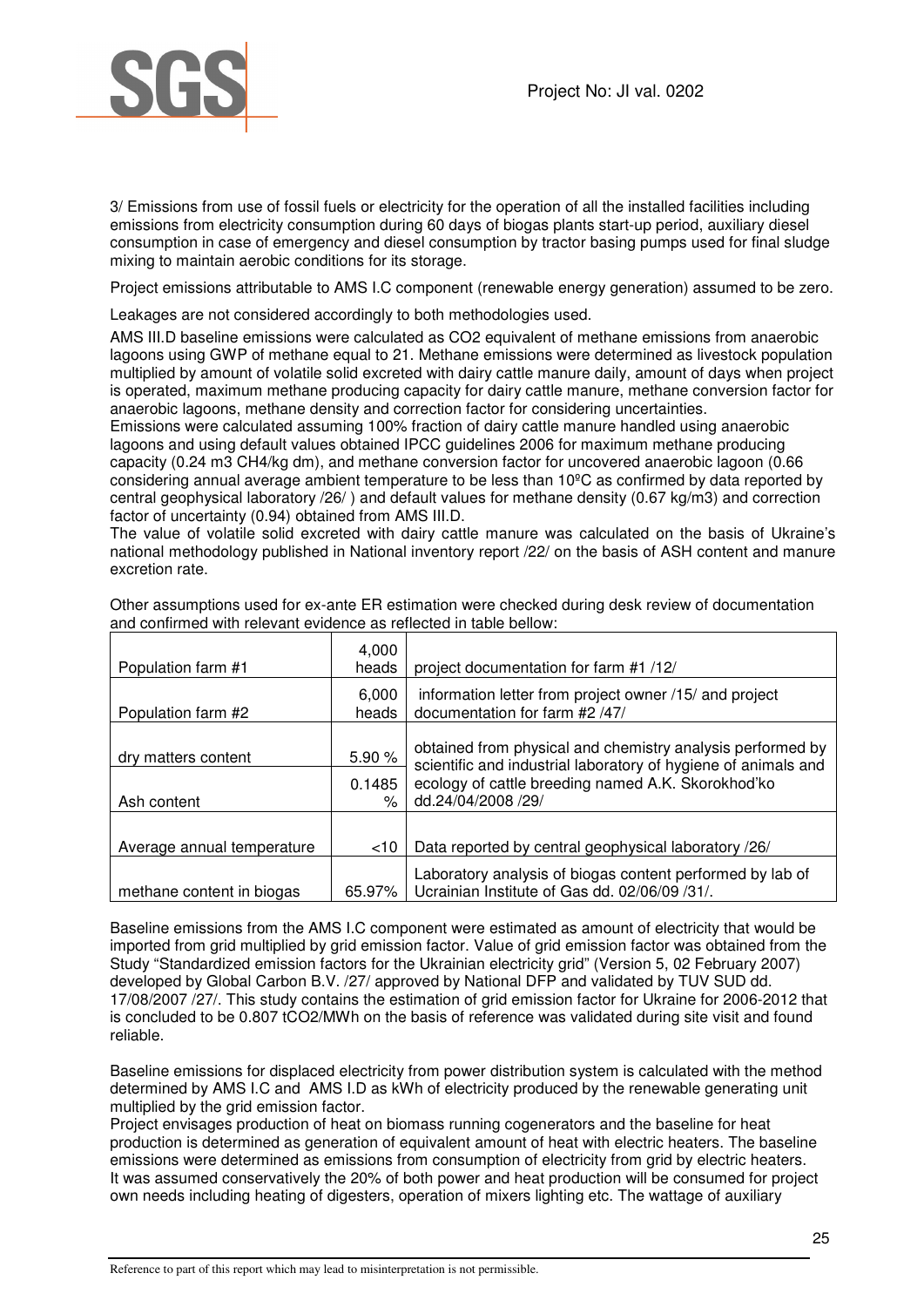

electrical equipment installed at biogas plant at farm #1 is equal to 152.3 kW accordingly to project design/12/ that comprises of about 15.9% of power installed capacity of cogeneration units (995kW). Thus 20% of own power consumption was considered as conservative assumption.

As per AMS III.D version 14 the emission reduction shall be defined as the lowest value among difference between baseline and project emissions estimated ex-post and difference between CO2-equivalent of captured/destroyed/used gainfully methane and emissions from fossil fuel combustion to produce equivalent quantity of energy consumed. The calculations of emission reduction were grounded on the difference between baseline and project emissions. **CAR 12** was raised to justify the approach used for preliminary calculation of emission reduction. Answering this CAR proponent has clarified that the ex-ante approach was used for the prediction of emission reductions as the difference between baseline emissions and project emissions. According to the Monitoring Plan emission reductions will be calculated following the approach depicted by AMS III.D ex-post. The approach to ER was checked out by expert and fount consistent with methodology. Basing on his conclusion CAR 12 was closed.

**CARs 15 and 16** were raised in order ensure of the sources and methodology used for the estimation of ash and dry matter content of manure, biogas content, efficiency of electric boilers and thermal demands of fermenters.

Lab test report dd. 18/04/2008 on the analysis of dry content, ASH, wet, organic solids, and other components in two samples of manure /29/ have been submitted to SGS. Original data of dry content and ASH are in compliance with those used in calculation of baseline emissions. During the discussion regarding CAR 15 it was further clarified that the manure testing periodicity once per year is sufficient to provide the representative estimation of manure content in view that cattle feed remains stable all year round that was confirmed by official Sanitary and Epidemic Conclusion /67/.

Answering CAR 16 project proponent provided the evidence confirming the Standardized method Intergovernmental Standard GOST 23781-87 "Natural combustible gases. Chromatographic method for determination of component composition" /81/ is used.

Uncertainty of testing method defined as gage repeatability and reproducibility accordingly to relevant standard method /81/ should not be more than 0.3%.

Technical details of project for farm #2 were confirmed by extract from Project design /47/ and description of biogas running cogenerator unit JMC-312 GS-B.L by equipment supplier /54/.

efficiency of electric heaters was confirmed with provided manufacturer's certificate /68/ The total power demand of digester including equipment operational demands and heating demands constitutes 274.480 kW per year pursuant to information provided by equipment supplier /63/. Provided evidence was found reliable and sufficient to confirm asuumptions used in Emission reduction calculation and CARs 15 and 16 were closed on the basis of expert opinion.

**CAR 5** was raised to justify the flare efficiency that was assumed to be equal to 100% in ER calculation sheet. As a result of discussion PP applied 50% default value of flare efficiency that was in line with approved methodology AMS III.D ver. 14 then CAR 5 was closed.

**CAR 7** to ensure that emissions from autonomous diesel generators and power consumption by biogas plant at the initial stages were considered as the project emissions and that the emissions from diesel inceneration will be monitored appropriately. The aspects related to monitoring were discussed above in Chapter 3.3. Discussing the auxiliary consumption of diesel and power import for the start up of biogas generation under CAR 7 proponent has clarified that starting mode for biogas plant presumes step-bystep putting into operation of fermenters. According to the official letter #282/1 of 09.10.09 from the equipment supplier /63/ electrical energy from the grid was used. In particular, consumption of electricity by engines of pumps and mixers was 33600 kWh for the period 60 days. Additionally for initial heating of fermenters consumption of electricity was 259200 kWh for the same period. Totally 292800 kWh of electricity from the grid was used to put into operation of biogas plant at farm #1 (Velykyi Krupil'). Value of electricity consumption from the gird for farm #2 constitutes 585600 kWh.

According to data from project documentation \18\ in emergency conditions it is envisaged that diesel generator should work. Generator at farm #1 will consume 0,413 t of diesel/day. Generator at farm #2 will use 0,681 t of diesel/day.

This data were checked against information provided by equipment supplier and found consistent. ER calculation was revised to consider diesel consumption as the source of emissions. Following the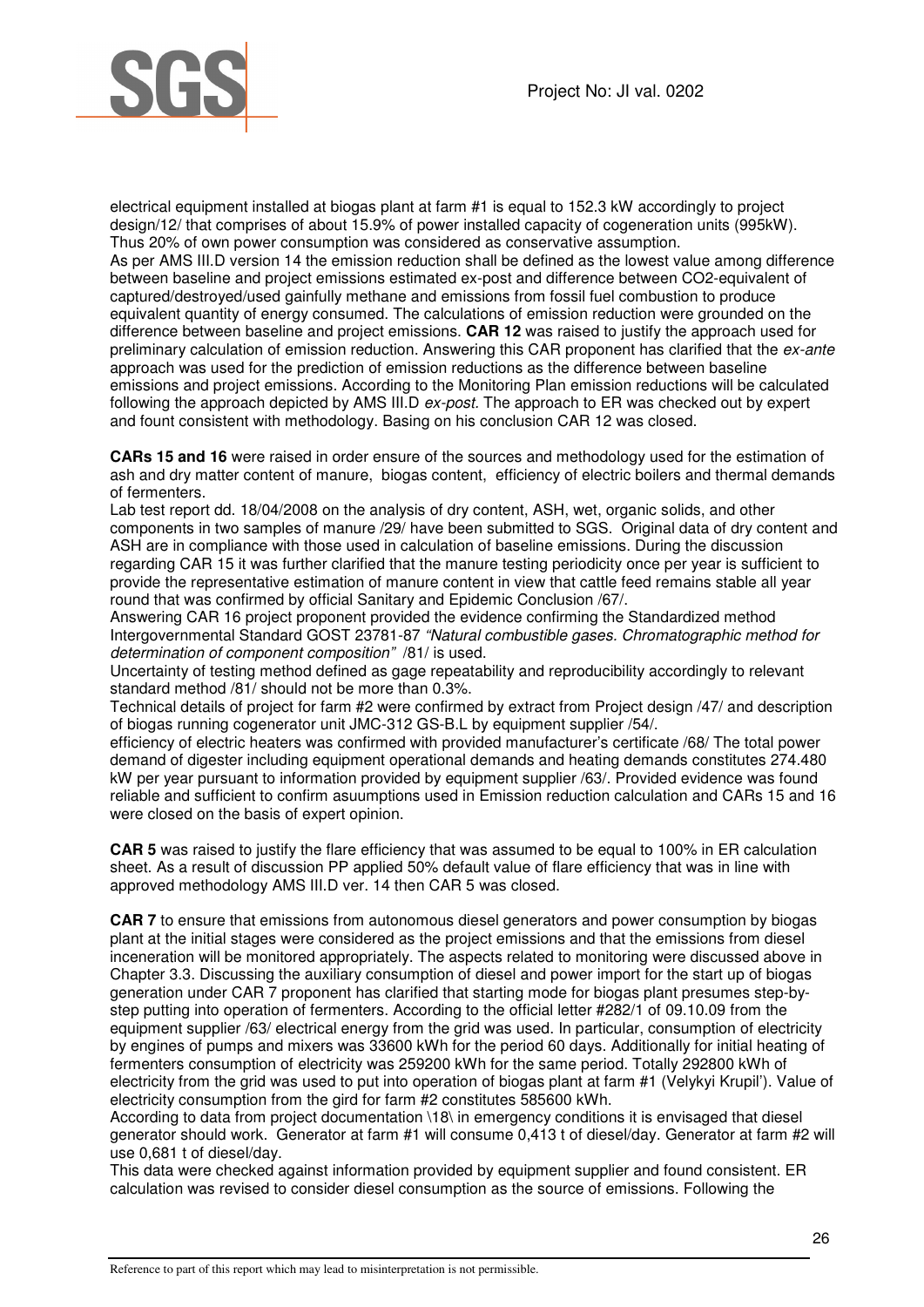

discussion of diesel consumption monitoring was presented in chapter 3.3. of this report in details. After all issues were adressed CAR 7 was closed.

## **3.5 Environmental Impacts**

In accordance with paragraph 33 (d) of the Guidelines for the implementation of Article 6 of the Kyoto Protocol /94/, an EIA should be performed in accordance with the requirements of the host country.

It was clarified during local assessment that EIA is required by National Law of Ukraine "On the Protection of Environment" dd. 25/06/1991 #1264-XII /44/. The official approval is required by Ukrainian National Law on State Environmental Expertise dd. 09/02/1995 No 45/95-ВР /53/.

EIAs /18/ for projects proposed at both farms was developed as to meet relevant requirements of National Environment legislation of Ukraine. At the moment of the site visit the project documentations for both farms is being passed through State Expertise procedure as per interview with the PPs /int. 3/.

As part of getting State approvals for the proposed JI project, project participants have documented the environmental impacts of the project as part of the working project documentations for both farms.

Following adverse environmental effects caused by project are considered in EIA

- emissions from biogas combustion at both flare and cogenerators,
- emissions from diesel combustion which is used as emergency fuel.
- soils and ground waters pollutions.

Reviewed EIAs for both farms declared that all environmental requirements defined by national legislation shall be met.

The studies of dispersion of harmful substances emitted from sources placed on the territory of farms have been developed as required by law and included into EIAs/18/ /47/. According to these studies the concentration of pollutants including ash, nitrogen oxide, carbon monoxide and sulfur dioxide at boundaries of sanitary protective zone that covers area of 300 m outside each farm boundary as required by law will not exceed relevant established norms for ambient concentration. Therefore as stated in EIAs pollutant emissions into atmosphere from both farms are considered insignificant and their impact on the atmosphere is negligible even on local scale that was confirmed by relevant State Expertise Conclusions /48/ /75/. Thus there is no expectable transboundary impact from proposed activity.

At the moment of site visit project documentations for both farms is being passed through State Expertise procedure as per interview with PPs.

Preliminary State expertise conclusion for farm #1 /13/ was not positive and reflects some issues requiring further revision of project. Issues raised by State Expertise are not related with technical specification and environmental aspects of proposed project activity. At the time of site visit proponents informed that all issues raised by preliminary expertise had been addressed and the final approval was issued in August 2009.

Official approval of EIA for both parts of the project designed as separate projects as required by law was requested through **CAR 2**.

In the response proponent has provided official positive conclusion for farm #2 (Komarivka) approved by State Expertise 22/05/2009 /47/ and addendum to State Expertise Conclusion # 09V N 04-2120-14185 issued 31/08/2009 /75/ for farm #1 confirming the compliance to normative enactments after amendments requested by preliminary State Expertise.

Thus compliance of project to applicable regulations and laws regulating environmental impact was officially approved by State Expertise that was confirmed by relevant evidence and CAR 2 was closed.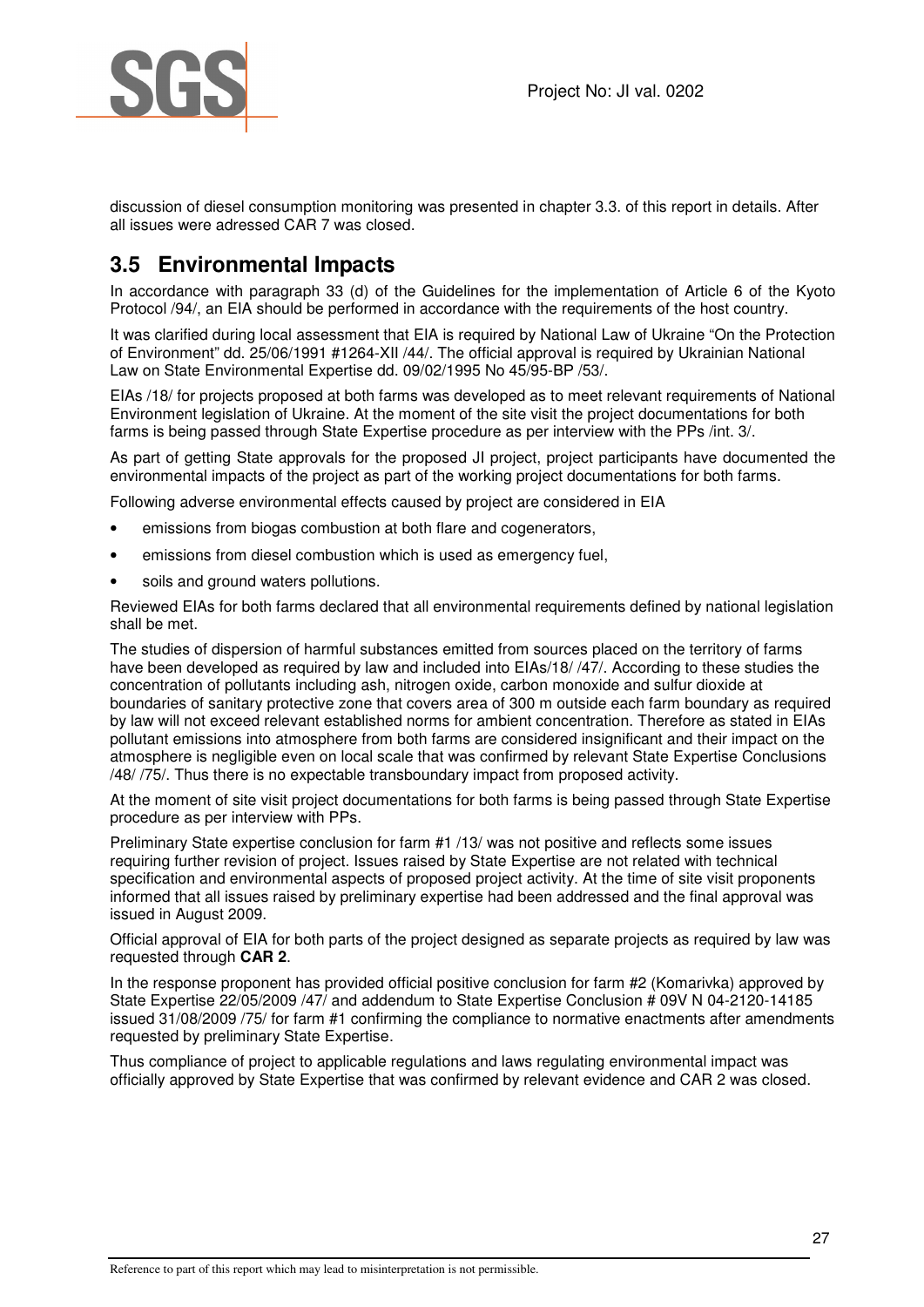

Project No: JI val. 0202

## **4 COMMENTS BY PARTIES, STAKEHOLDERS AND NGOS**

#### **4.1 Description of how and when the PDD was made publicly available**

SGS United Kingdom Ltd. published the project documents on UNFCCC website under <http://ji.unfccc.int/JI\_Projects/DB/VG60RPWCLM3N0STAQSUC1GDXCHCB8I/PublicPDD/9OPMIKACA NWW47N04TNT3RKGNO8DKF/view.html> and invited comments from 05/05/2009 to 03/06/2009 by Parties, stakeholders and accredited observers.

No comments were received.

#### **4.2 Compilation of all comments received**

No comment received

#### **4.3 Explanation of how comments have been taken into account**

Not applicable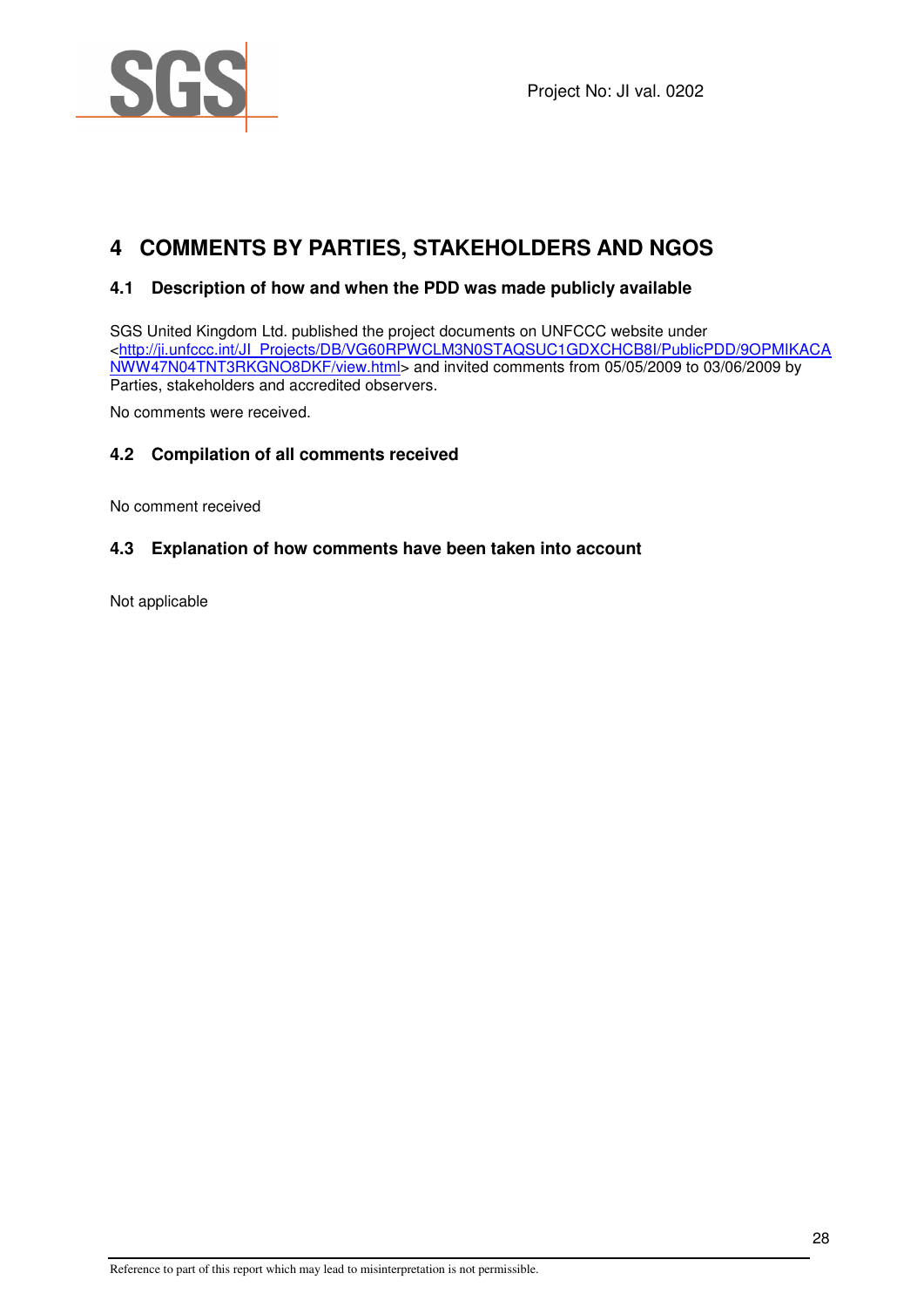

## **5 DETERMINATION OPINION**

#### Qualified determination opinion

SGS United Kingdom Ltd. has performed a determination of the JI project activity "Biogas utilization for generating of electricity and heat at the farms of Ukrainian Dairy Company Ltd.". The determination was performed on the basis of UNFCCC criteria and host country criteria, as well as criteria given to provide for consistent project operations, monitoring and reporting.

The review of the project design documentation and the subsequent follow-up interviews have provided SGS with sufficient evidence to determine the fulfilment of stated criteria. In our opinion, the project meets all relevant UNFCCC requirements for JI and all relevant host country criteria with the exception of approval from both Parties involved which are Ukraine (host country) and Switzerland (investing party) CAR 1 remains open until LoAs from Parties involved are not available.

By changing of manure management system and displacing fossil fuel-based electricity with electricity generated from a renewable source emissions that are real, measurable and give long-term benefits to the mitigation of climate change. An analysis of the investment demonstrates that the proposed project activity is not a likely baseline scenario. Emission reductions attributable to the project are hence additional to any that would occur in the absence of the project activity.

Given that the project is implemented as designed, the project is likely to achieve the estimated amount of emission reductions i.e. 203,286 tCO<sub>2</sub>e as total from 1<sup>st</sup> November 2009 to 31<sup>st</sup> December 2012 during JI 1<sup>st</sup> commitment period.

The determination has revealed that the project has not received approval of the Parties involved in the project activity. CAR 1 remains open. Two FARs were raised to ensure that monitoring procedures will be adopted before the start of the crediting period and persons will be defined with issuing of relevant order and employer manuals.

On the basis of these requests, this report provides the justification for the recommendation of a Qualified Determination Opinion.

The determination is based on the information made available to SGS and the engagement conditions detailed in the report. The determination has been performed using a risk based approach as described above.

SGS UK Ltd. cannot guarantee the accuracy or correctness of this information. Hence, SGS UK Ltd. can not be held liable by any party for decisions made or not made based on the determination opinion.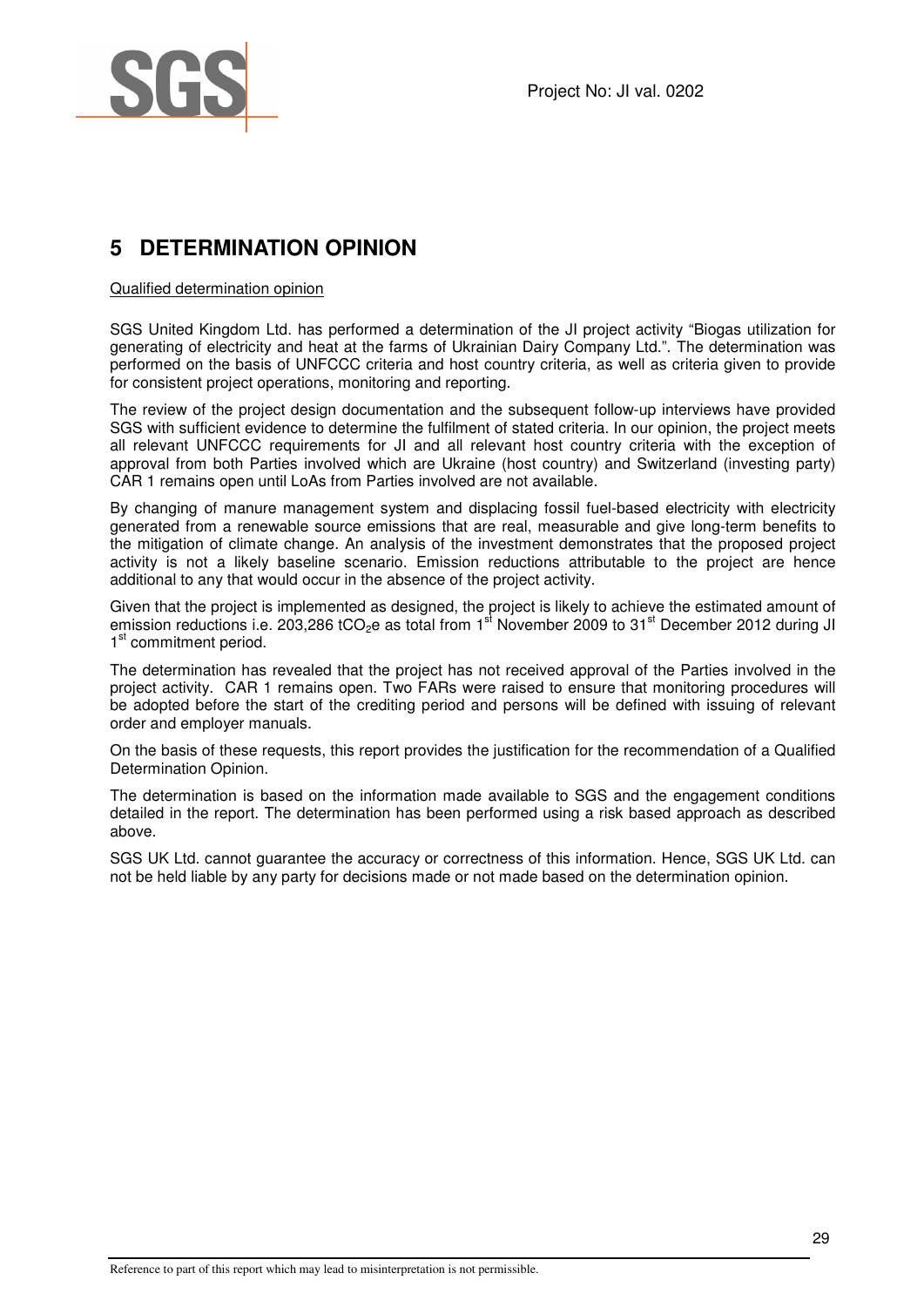Project No: JI val. 0202



## **6 REFERENCES**

#### **Category 1 Documents:**

- $/1a$ / PDD Biogas utilization for generating of electricity and heat at the farms of Ukrainian Dairy Company Ltd. Version 01. dd. 18/02/2009
- /1b/ PDD Version: 02. Date: 19/10/2009
- /1c/ PDD Version: 03. Date: 23/11/2009
- /1d/ PDD Version: 04. Date: 01/12/2009
- /1e/ PDD Version: 05. Date: 12/01/2009
- /1f/ PDD Version: 06. Date: 25/01/2010
- /1g/ PDD Version: 07. Date: 27/01/2010
- /1h/ PDD Version: 07. Date: 03/03/2010
- /1i/ PDD Version: 07. Date: 15/06/2010
- /2a/ ER calculation spread sheets Version: 01 Date: 19/10/2009
- /2b/ ER calculation spread sheets Version: 02. Date: 22/11/2009
- /2c/ ER calculation spread sheets Version: 03. Date: 03/12/2009
- /2d/ ER calculation spread sheets Version: 04. Date: 29/12/2009
- /2e/ ER calculation spread sheets Version: 05. Date: 27/01/2010
- $/3$  Investment analysis calculation spread sheets version 1. Date: 19/06/2009
- /4/ Investment analysis calculation spread sheets version 2. Date: 19/10/2009
- /5/ Investment analysis calculation spread sheets version 3. Date: 30/12/2009
- /6/ Investment analysis calculation spread sheets version 4. Date: 27/01/2010
- /6a/ Investment analysis calculation spread sheets Version 6. Date 26.04.2010
- /7/ Not allocated (reserved for LoA Host Party)
- /8/ Not allocated (reserved for LoA Sponsor Party)
- /9/ Not allocated (reserved for MoC)

#### **Category 2 Documents:**

.

- $/10$ / DECREE No. 206 dated February 22, 2006 On Approval of the Procedure of Drafting, Review, Approval and Implementation of Projects Aimed at Reduction of Anthropogenic Emissions of Greenhouse Gases (title is restated by the Decree of the Cabinet of Ministers of Ukraine No. 718 dated August 20, 2008) As amended by the Decrees of the Cabinet of Ministers of Ukraine No. 392 dated April 17, 2008 and No. 718 dated August 20, 2008). http://ji.unfccc.int/UserManagement/FileStorage/OVYPM9FQNK4D0GWUHI7X512RSETACZ
- /11/ Letter of Endorsement issued by Ukrainian Ministry of Environmental Protection (original languish - Ukrainian) dd. 31/10/2008 No. 903/23/7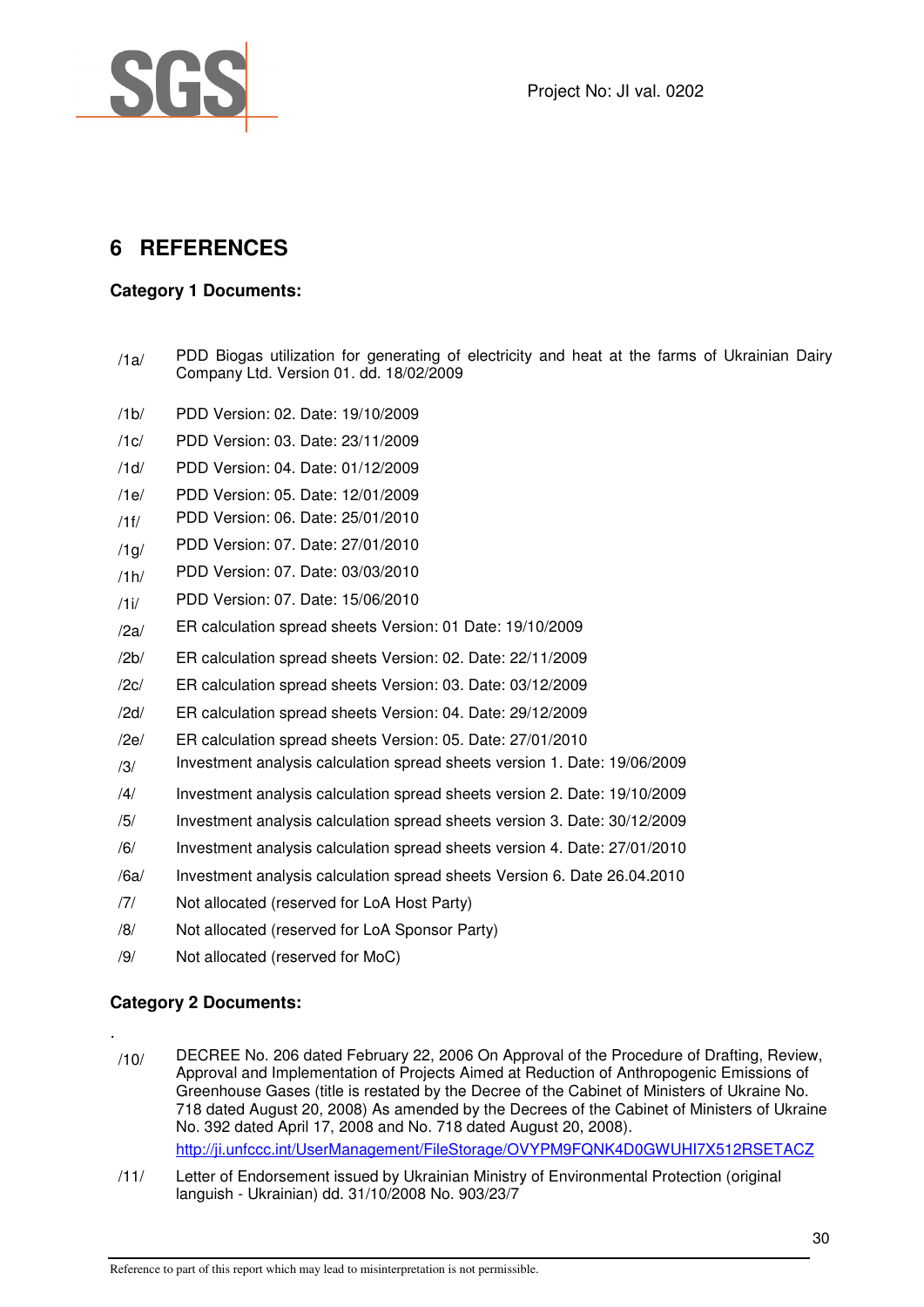

- /11a/ translation into English of letter of Endorsement
- /12/ The working project of biogas plant at Kiev region, Zgurovsky district, village Velyky Krupil, dairy farm, volume 1. Explanatory note 3-022-08-PZ developed by Zorg Ukraine 2008 y.

Project Feasibility Study Reconstruction with extension of dairy farm at Velikiy Krupil Zgurivskiy district, Kievskiy region 81-07PZ Explanatory note vol. 1.

- /13/ State Expertise Conclusion 09V-04-2120-14185 dd. 13/04/2009
- /14/ Agreement for cogeneration equipment purchasing between LLC Ukrbudinvest and LLC "Zorg Ukraine". #08022 dd.12/06/2008
- /15/ 'The List of Data for JI project preparation' annex 1 to the agreement on PDD development between Ukrainian Dairy Company and Environmental Green Investment found #08/08-08 dd. 08/08/2008
- /16/ General charts of both proposed farm#1 and farm #2 projects (annexes to working projects) that have been got acquainted on site. Copies have not being collected due to large size
- /17/ National Electronic Registry of Anthropogenic Emissions and Absorption of Greenhouse Gases of Ukraine

http://www.carbonunitsregistry.gov.ua/

- /18/ EIA for project realized at farm #1 (Veliky Krupil) developed as the separate value of project documentation 'Reconstruction with extension of existing dairy farm at village Velyky Krupil, Zgurivsky district, Kiev region' by institute "UkrNDIagroproject".
- /19/ National construction standard: Technological Designing Departmental Regulations of Agro-Industrial Complex (BHTN-ANK) 09.06 "Systems of manure removal, treatment, preparation and usage", Kyiv-2006, AIC Ukraine.
- /20/ State Statistical observation form #24 is approved by order issued by State statistical body #173 dd. 03/06/2008
- /21/ Note "On the information for GHG inventorying" #4809/10/3-5 dd. 24/04.07 issued by Ukrainian National Environmental protection ministry
- /22/ Ukrainian National inventory report of GHG emissions and their absorption by sinks in 1990- 2006 (project) Kiev 2008 http://menr.gov.ua/documents/Nac\_zvit\_p\_parn\_gazy\_90-061.pdf http://unfccc.int/files/national\_reports/annex\_i\_ghg\_inventories/national\_inventories\_submissio ns/application/x-zip-compressed/gbr\_2008\_nir\_15apr.zip
- /23/ Ukrainian Agricultural Sector on the way to European Integration: Monograph/ Authors: M. Betliy and others: edited by O.M. Borodina – Uzhgorod: IBA, 2006. – 496 p.
- /24/ E.M. Rodina, Sh.A. Iliasov, Z.A. Abaykhanova. Usage of methane emissions from wastes for biogas production // Bulletin KRSU. – 2003. – No 6.
- /25/ Construction norms and regulations 2.01.01-82 «Construction Climatology and Geophysics». Decree of the Gosstroy of the USSR of 21.7.82 #188. Published: Official edition, Ministry of Construction - М: GP CPP (ГП ЦПП), 1996.
- /26/ Official note issued by national Hydrometeorology service #1-12/-2295/05-828 dd.18/11/2008
- /27/ Study "Standardized emission factors for the Ukrainian electricity grid" (Version 5, 02 February 2007) developed by Global Carbon B.V.
- /28/ Report on the Study of biogas combustion system implementation approved by Director of Institute of Gas ( Ukrainian National Academy of Science) dd. 2008
- /29/ Protocol of physical and chemistry analysis performed by scientific and industrial laboratory of hygiene of animals and ecology of cattle breeding named A.K. Skorokhod'ko dd.24/04/2008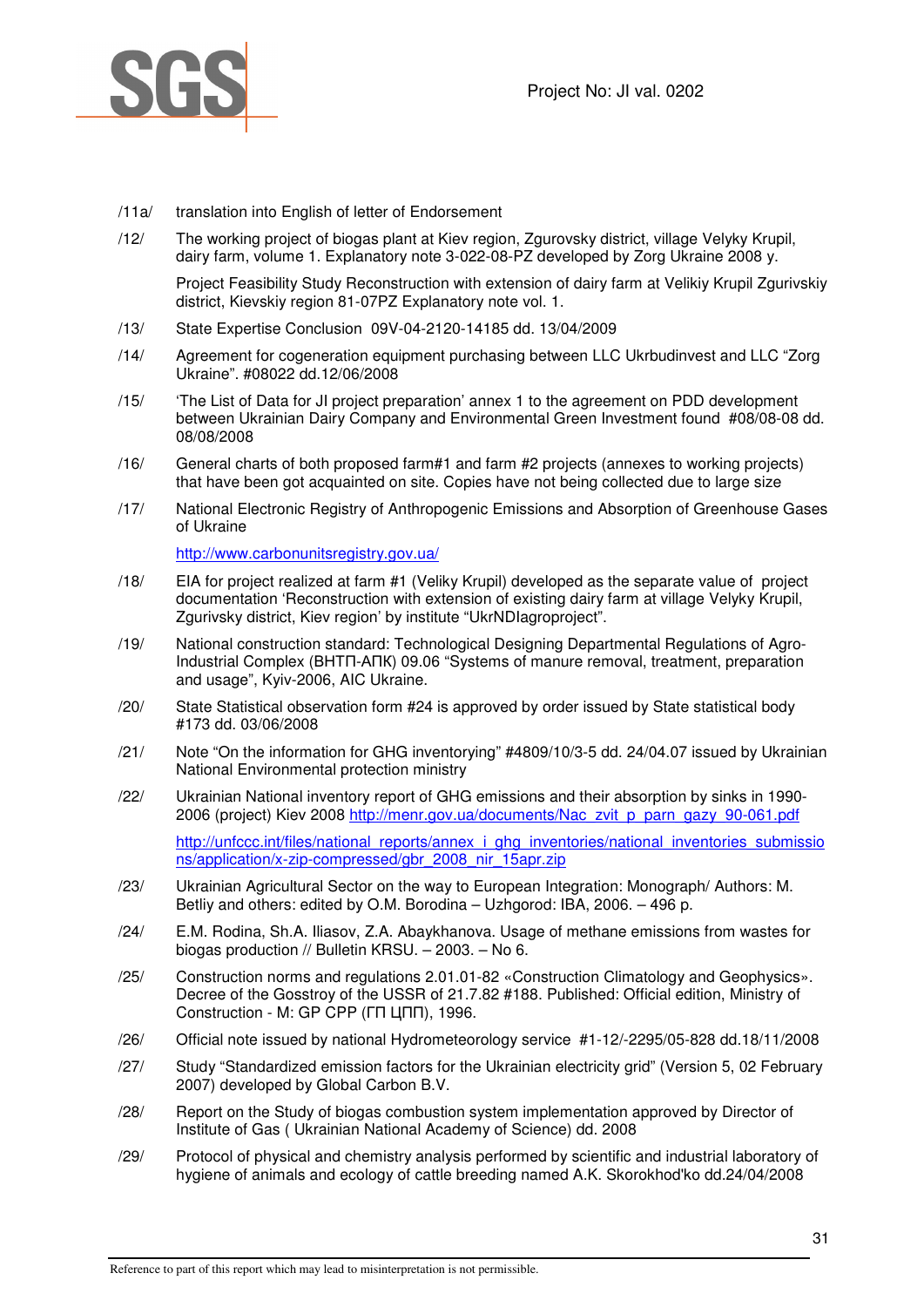

- /30/ Equipment purchasing contract #022 dd. 06/02/2008 concluded between LLC "Ukrbudinvest" and LLC "Zorg-Ukraine"
- /31/ Laboratory analysis of biogas content performed by lab of Ukrainian Institute of Gas dd. 02/06/09 /
- /32/ Gas meter certificate type: RGK-EX date of manufacturing 19/06/2008
- /33/ Informational note #773 dd.11/12/2008 issued by Ukrainian Dairy Company on power consumption in 2008 y.
- /34/ Order #1440 dd.23/12/2008 issued by Ukrainian National Committee of Electricity Regulation "on power tariffs for 2009 y"
- /35/ Resistance thermometers, model TR30 manual
- /36/ pressure meters certificates

#ECO-1 45672 manufactured Nov.2008

#S-11 45669 manufactured Nov.2008

#IS-70-5 45676 manufactured Nov.2008

- /37/ Heat counter "Supercom-01-SKS-3" technical description.
- /38/ Certificate of compliance of UDC Quality management system to ISO 9001:2000 #SIC.02.008.220 dd.26/12/2008 valid till 25/11/2010
- /39/ The declaration of intentions of farm extension at Veliky Krupil dd. 11/01/2008 issued by Ukrainian Dairy Company approved of head of local administration.
- /40/ Decision #13 dd.07/02/2008 of Executive Committee of Veliky Krupil local administration on allowance to perform the reconstruction with extension of Dairy Farm.
- /41/ Announce of biogas plant commission at Veliky Krupyl http://www.abercade.ru/research/industrynews/577.html
- /42/ Permit #12 to construction works start for farm at village Veliky Krupil issued by Kiev regional architectural and construction supervision body dd.15/07/2008
- /43/ Permit #324-p to construction works start on the farm at village Komarivka issued by Chernigov regional architectural and construction supervision body dd.26/05/2009
- /44/ Law of Ukraine "On the Protection of Environment" of 25.06.1991 #1264-XII,
- /45/ Law of Ukraine "On Wastes" of 05.03.1998 #187/98-BP
- /46/ Law of Ukraine "On Alternative Sources of Energy" of 20.02.2003 #555-IV.
- /47/ Project documentation "Dairy farm for 6,000 cows (6600 cattle places) at Komarivka village, Borznyansly district, Chernigov region". Volume 2 EIA developed in 2008
- /48/ Positive conclusion of State Construction Expertise on the project "Dairy farm for 6,000 cows (6600 cattle places) at Komarivka village, Borznyansly district, Chernigov region" #216- 2008/181 dd.22/05/2008
- /49/ Minutes of stakeholders meeting at Veliky Krupil local administration with participation of JSC UDC representatives dd. 17/01/2008
- /50/ Minutes of JSC UDC participants meeting #23/07 dd. 27/12/2007
- /51/ Law of Ukraine #113/98-VR dd. 11/02/1998 On metrology and metrological activity
- /52/ Letter from Institute of Gas of National Academy of Science #97/10-496 dd.14/09/09 confirming the competency of laboratory testing the biogas content
- /53/ Law of Ukraine on State Environmental Expertise dd. 09/02/1995 No 45/95-ВР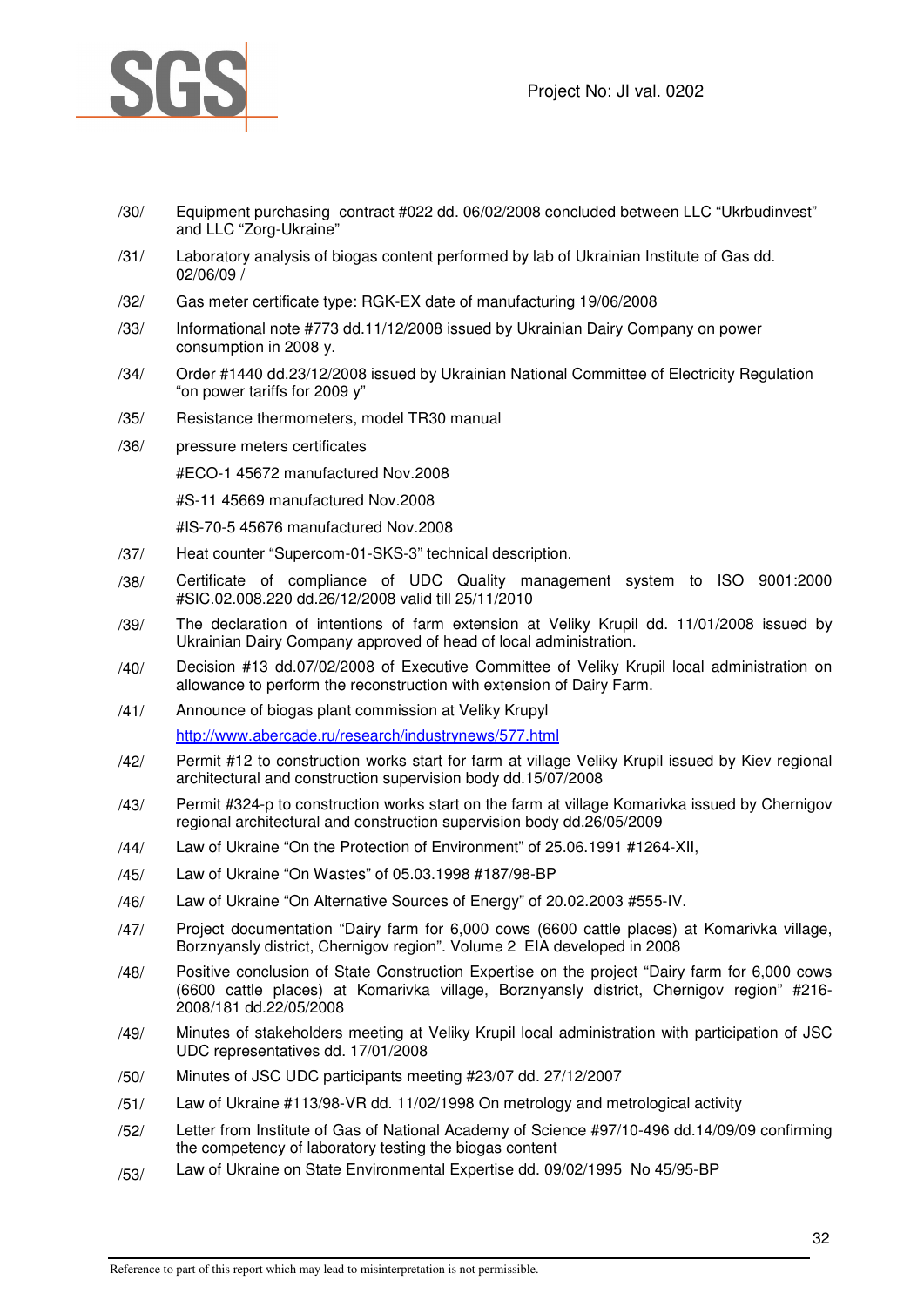

- /54/ Technical description of module JMC-312 GS-B.L
- /55/ Act of the State Commission on the adoption of the completed construction object, Velykyi Krupil
- /56/ Statement on putting into operation on rotor gas-meter RGK-Ех
- /57/ Statement on putting into operation on electrical meter Siemens
- /58/ Certificate on meter station of a generated heat (Supercom-01-SKS-3, SME "Techprilad")
- /59/ Certificate on System of gas control
- Statement on putting into operation on System of gas control
- /61/ Installed gas control system photo
- /62/ Engineering requirements on System of gas control (SGK-1)
- /63/ Letter from Zorg company #282/1 from 09/09/2009
- Monitoring instruction for "Biogas utilization for generating of electricity and heat at the farms of Ukrainian Dairy Company Ltd" project, draft
- /64 a/ Monitoring procedure (translation into english)
- /65/ Zorg business plan for Velyky Krupil farm
- /66/ final sludge management procedure
- /67/ Scientific conclusion made by the State Department "Institute of hygiene and medical ecology named after O.M. Marzeev of the Ukrainian Academy of Medical Sciences" #22.2/354 of 28 January 2008
- /68/ Extract from technical documentation for Leo FB heater
- /69/ "Tool for the demonstration and assessment of additionality", Version 05.2
- /70/ Minutes and a summary of stakeholders comments for Farm 2 (Komarivka, Chernigiv region)
- /71/ Letter from Zorg company #375 from 07/12/2009
- /72/ Law of Ukraine "On enterprises profit taxation" #335/94 of 28.12.94, article 10
- /73/ Print page #2 from National Bank website,
- http://www.bank.gov.ua/STATIST/DAILY/2009/Procentlastb\_2009.htm
- /74/ / Kotova M.V., Shapoval S.S. Grounding of the method of calculations the discount rate in domestic practice. – Economichny prostir. - 2009 г. №22/1, с. 92-98.
- /75/ Positive conclusion from State Expertise, farm 1
- /76/ The statement (act) of acceptance of completed construction of biogas plant with cogeneration module JMC-312 GSBL 01/09/2009
- /77/ Letter from UDC #726
- /78/ Technical description of diesel metering system /a/, photo /b/
- /79/ Minutes of JSC UDC participants meeting #23/07 dd. 27/12/2007, ENGLISH
- /80/ Letter from Zorg company #311 from 19/11/2009
- /81/ Standard with description of methodology for biogas analysys
- /82/ Law of Ukraine "On Waste"
- /83/ Prices on scrap metal (residual cost) on the moment of investment decision
- /84/ Gyunter L.I., Goldfarb L.L. Methantanks Moscow, Stroyizdat, 1991 128p.
- /85/ Doing business with Ukraine, Global market briefings. Third edition. Consultant editor Dr. Marat Terterov
- /86/ "Instructions on laboratory monitoring of waste disposal plants at cattle-breeding complexes", M., "Kolos", Part I – 1982, Part II – 1983 and Part III – 1984.
- /87/ E.M. Kigel. Exploitation of sewage disposal plants. K: "Budivel'nyk", 1978. 143 p.
- /88/ Research and treatment of waste water sludge/Tereschyuk A.I. Lvov: Vyscha Sh. Izd-vo pry Lvov. un-te, 1988. – 148 p.
- /89/ Commercial proposal for manure mixing system from GEA WestfaliaSurge GmbH
- /90/ Key World Energy Statistics 2007, IEA http://www.iea.org/textbase/nppdf/free/2007/Key\_Stats\_2007.pdf
- /91/ Determination and Verification Manual (version 1) http://ji.unfccc.int/Ref/Documents/DVM.pdf
- /92/ AMS III.D version 14 http://cdm.unfccc.int/UserManagement/FileStorage/CDMWF\_AM\_73YN6I9YJNAT05U4J7TK9Y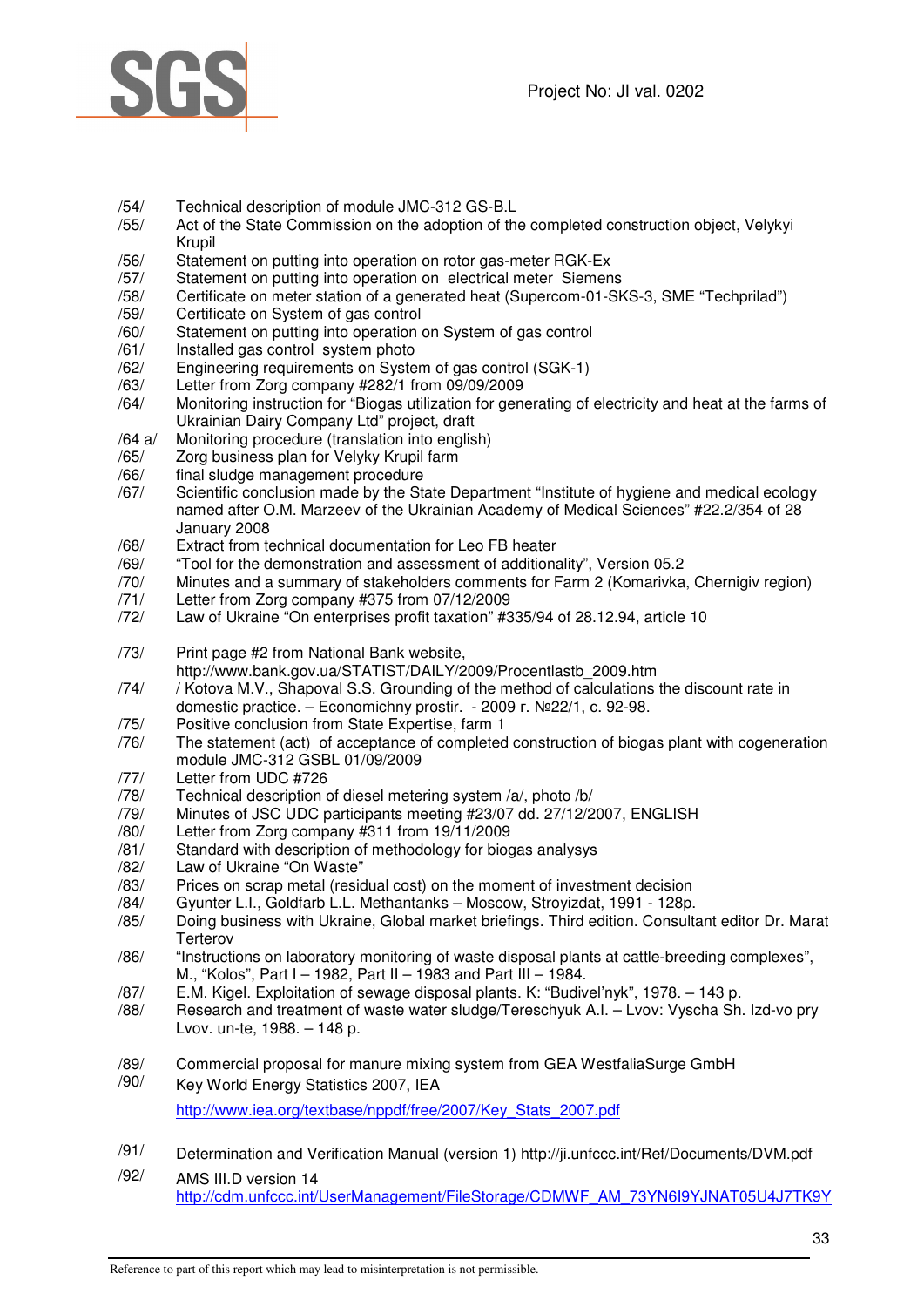

#### OUH9W8ER

| /93/ | AMS I.C version 13                                                            |  |
|------|-------------------------------------------------------------------------------|--|
|      | http://cdm.unfccc.int/UserManagement/FileStorage/CDMWF AM YL0327DQSKVFXYQREWR |  |
|      | <b>T3VNR58402G</b>                                                            |  |

- /94/ Decision 9/CMP.1 Guidelines for the implementation of Article 6 of the Kyoto Protocol http://unfccc.int/resource/docs/2005/cmp1/eng/08a02.pdf#page=2
- /95/ Information on technical lifetime of equipment from regional equipment supplier Zorg company
- /95a/ Translation of Ref 95 in English (Zorg letter trans.doc)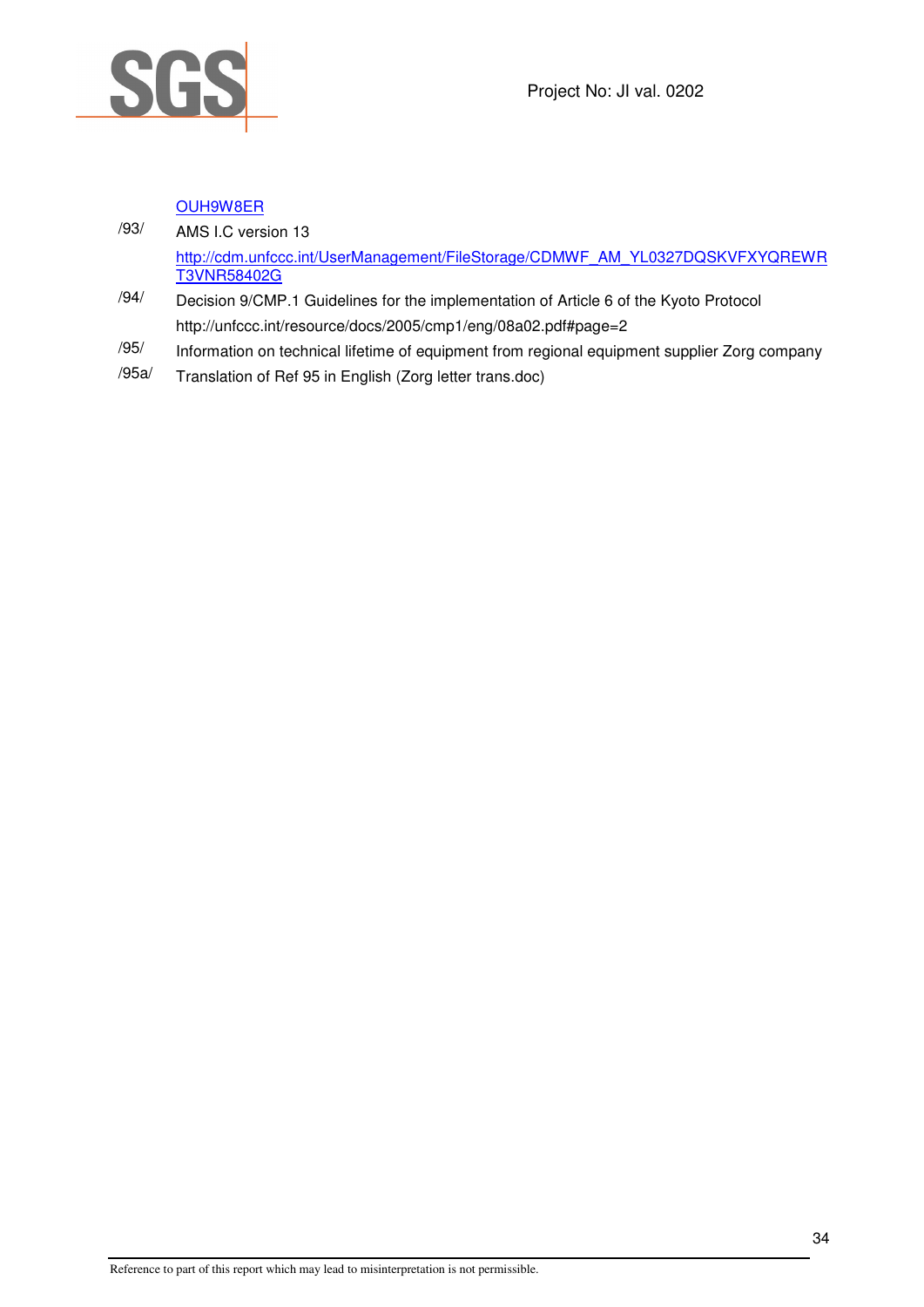



#### **Persons interviewed:**

- /1/ Yuri Pyrozhenko EGIP CCP expert
- /2/ Marina Bereznitska EGIP CCP expert
- $/3$ / Arkady Travkov Ukrainian Dairy Company, Chief Engineer
- /4/ Victor Mironov Ukrainian Construction Company (Ukrbudinvest)
- $/5/$  Michael Zainer GE Energy; Service Sales Manager; Jenbacher gas engines
- /6/ Thomas Hofer GE Energy; GE Power & Water

- o0o -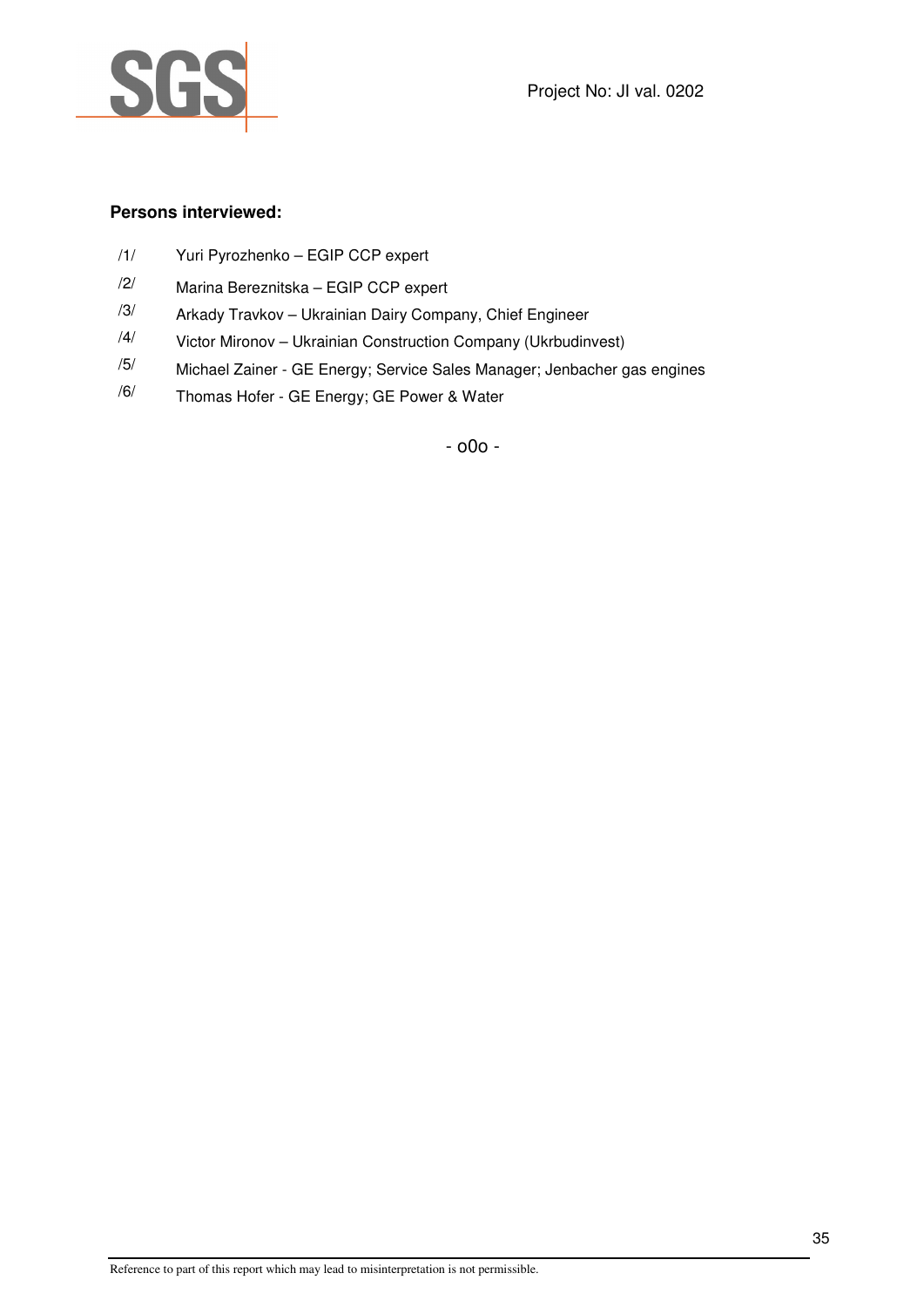

## **APPENDIX 1: LOCAL ASSESSMENT**

| <b>CHECKLIST QUESTION</b> |                                                                                                                                                                                                                                                                                                                                                                                                                                                                                                                                                                                              | Ref.         | MoV*      | <b>COMMENTS</b>                                                                                 |                                                                                                                                                                                                                                                                                                                                                                                                                                                                                      | <b>Draft Concl</b><br><b>Local assessor</b>           | <b>Final Concl</b><br><b>Lead Assessor</b> |     |
|---------------------------|----------------------------------------------------------------------------------------------------------------------------------------------------------------------------------------------------------------------------------------------------------------------------------------------------------------------------------------------------------------------------------------------------------------------------------------------------------------------------------------------------------------------------------------------------------------------------------------------|--------------|-----------|-------------------------------------------------------------------------------------------------|--------------------------------------------------------------------------------------------------------------------------------------------------------------------------------------------------------------------------------------------------------------------------------------------------------------------------------------------------------------------------------------------------------------------------------------------------------------------------------------|-------------------------------------------------------|--------------------------------------------|-----|
| 1.                        | The LoA from Host Country<br>/10/<br>According to the Ukrainian National procedure of JI<br><b>DR</b><br>/11/<br>project preparation /10/ in order to receive a letter of<br>approval, an installation owner shall submit to the NEIA<br>(national DFP) an application, determination report,<br>project design documentation and accompanying<br>documents. Therefore the letter of approval will be issued<br>by focal point after determination report submission.<br>The letter of Endorsement has been received on site /11/<br>on Ukrainian along with translation into English /11a/. |              |           |                                                                                                 |                                                                                                                                                                                                                                                                                                                                                                                                                                                                                      | CAR <sub>1</sub><br>Pending<br>1/ Letter of approval; |                                            |     |
| 2.<br>by sinks            | /17/<br>Ukrainian register of Carbon Units is in working mode at<br>Check national systems for the<br><b>DR</b><br>the moment. The web site of Ukrainian registry of carbon<br>estimation of greenhouse gas<br>emissions by sources and removals<br>units /17/ is available accordingly with reference on<br>national DFP website.                                                                                                                                                                                                                                                           |              |           |                                                                                                 | ok                                                                                                                                                                                                                                                                                                                                                                                                                                                                                   | yes                                                   |                                            |     |
| 3.<br>Velyky Krupil       | The project details of biogas plant as<br>described in PDD for farm #1 village                                                                                                                                                                                                                                                                                                                                                                                                                                                                                                               | /15/<br>/16/ | <b>DR</b> | equipment<br>farm #1 at Veliky Krupil'<br>The receiving<br>reservoir<br>fermenters (3<br>units) | Project layout, size and number of lagoons have been<br>checked visually on site and on the projects charts<br>reviewed in EGIP office (this charts cannot be collected<br>on site as their copies are too large).<br>Following data are confirmed documentarily:<br>value<br>capacity is<br>$765M3$ , height -<br>3 m, inner width<br>$-24$ m).<br>inner diameter<br>24 m and inner<br>height 6 m.<br>using capacity<br>2400 м3.<br>The fermenter<br>operates under<br>(temperature | reference<br>/15/<br>/12/<br>/12/                     | ok                                         | yes |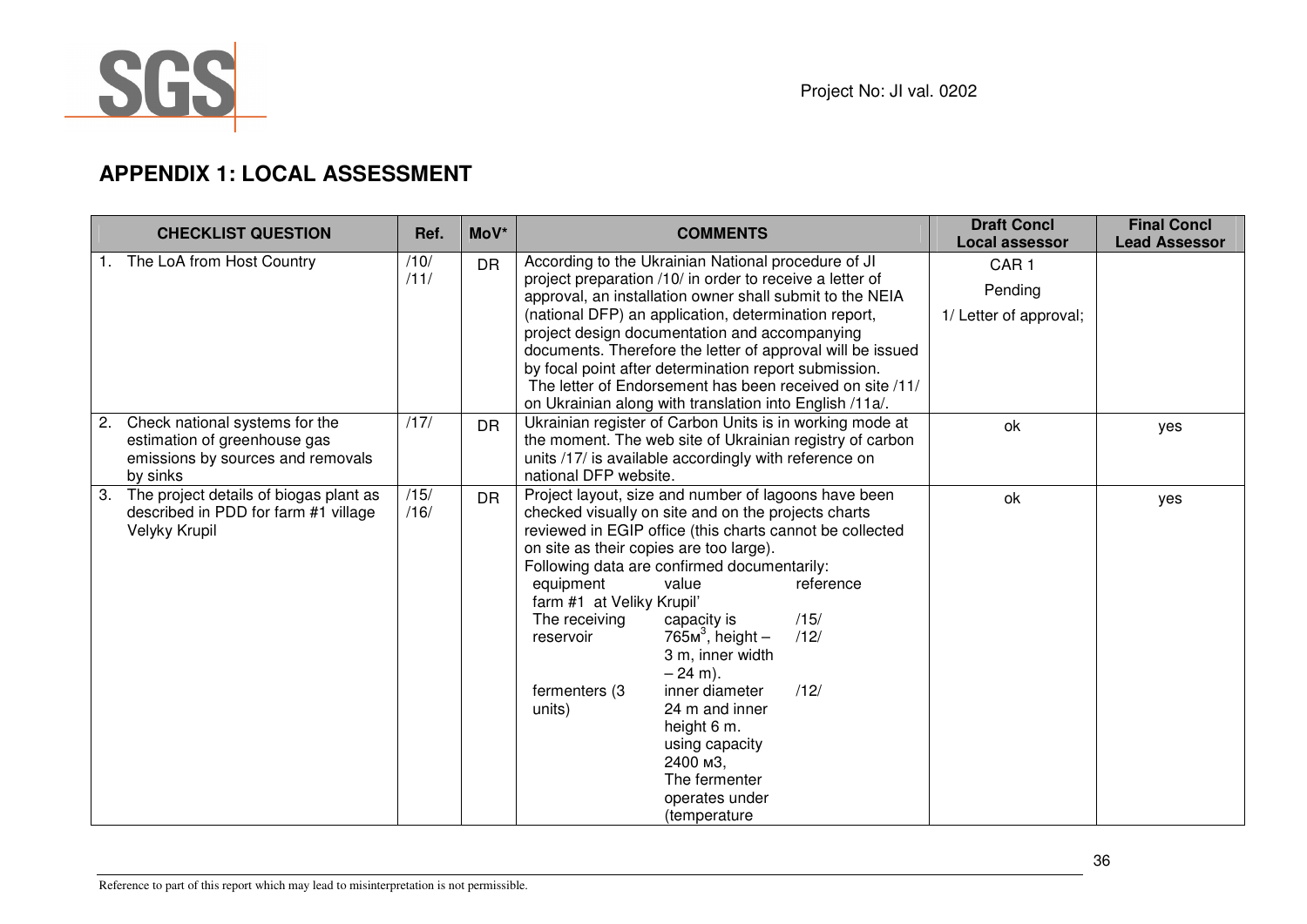

|                                                                                        | Ref.                 | MoV*      |                                                                                                                                                                                                                                                                                                                                                                                                                                                                 | <b>COMMENTS</b>                                                                                                                                          |                                                                                                 | <b>Draft Concl</b><br><b>Local assessor</b>                                                                                                                                                                                                                                                                                                    | <b>Final Concl</b><br><b>Lead Assessor</b> |
|----------------------------------------------------------------------------------------|----------------------|-----------|-----------------------------------------------------------------------------------------------------------------------------------------------------------------------------------------------------------------------------------------------------------------------------------------------------------------------------------------------------------------------------------------------------------------------------------------------------------------|----------------------------------------------------------------------------------------------------------------------------------------------------------|-------------------------------------------------------------------------------------------------|------------------------------------------------------------------------------------------------------------------------------------------------------------------------------------------------------------------------------------------------------------------------------------------------------------------------------------------------|--------------------------------------------|
|                                                                                        |                      |           | Open reservoir                                                                                                                                                                                                                                                                                                                                                                                                                                                  | 34-37 °C). The<br>hydraulic<br>retention time<br>for manure in a<br>fermenter is 25-<br>30 days.<br>volume 64.99<br>m <sup>3</sup>                       | /12/                                                                                            |                                                                                                                                                                                                                                                                                                                                                |                                            |
| Technical specifications of<br>4.<br>cogenerators<br>for farm #1 village Velyky Krupil | /12/<br>/13/<br>/14/ | <b>DR</b> | Following parameters of biogas running cogeneration<br>units installed at the farm #1 (Velikiy Krupil') have been<br>checked and confirmed by Working project /12/, State<br>Expertise conclusion /13/ and contract for equipment<br>purchaising /14/<br><b>ELECTRIC</b><br>POWER, KW<br><b>HEATING</b><br>CAPACITY, KW<br><b>GAS SPENDING</b><br>$NM^3/H$<br><b>ELECTRIC</b><br>POWER, KW<br><b>HEATING</b><br>CAPACITY, KW<br><b>GAS SPENDING</b><br>$NM^3/H$ | <b>COGENERATION UNIT (1)</b><br><b>JMC 208 GS-B.L</b><br>330<br>395<br>170<br><b>COGENERATION UNIT (2)</b><br><b>JMC 312 GS-B.L</b><br>625<br>686<br>313 | $/12$ //13/<br>$/12$ //13/<br>$/12$ //13/<br>/12//13//14/<br>$/12$ /13//14/<br>$/13/$ /14/ /16/ | CAR <sub>2</sub><br>closed<br>(positive final State)<br>expertise conclusion<br>was provided)<br>CL <sub>3</sub><br>PP is asked to<br>provide the detailed<br>controlling and<br>measuring equipment<br>description for all<br>cogeneration units<br>included in project.<br>closed after review of<br>certificates on<br>monitoring equipment | yes                                        |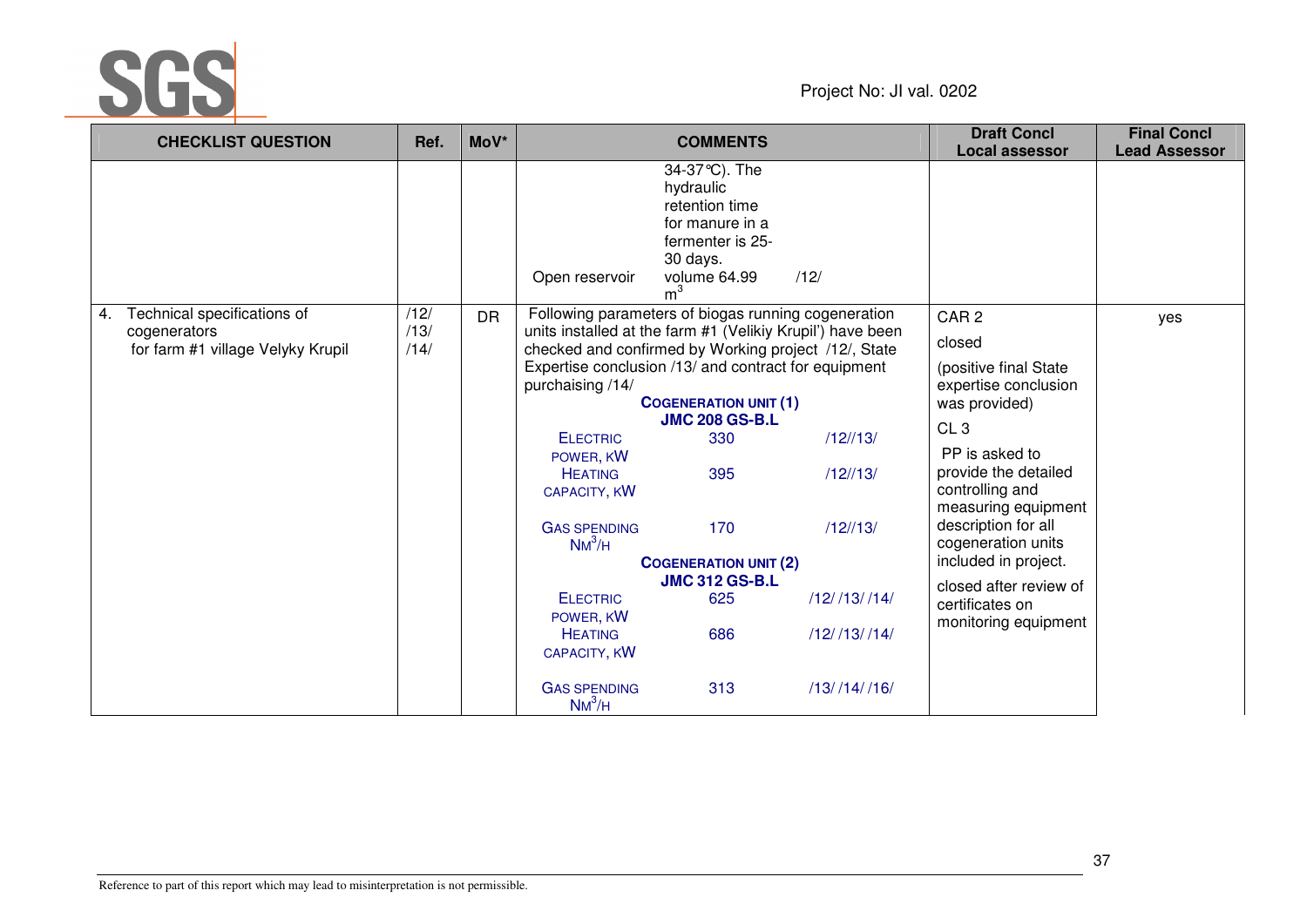

|    | <b>CHECKLIST QUESTION</b>                                                                                                                               | Ref.                 | MoV*      | <b>COMMENTS</b>                                                                                                                                                                                                                                                                                                                                                                                                                                                                                                                                                                                                                                                                                                                                                                                                                                                                                                                                                                                                     | <b>Draft Concl</b><br><b>Local assessor</b>                                                                                                                                                 | <b>Final Concl</b><br><b>Lead Assessor</b> |
|----|---------------------------------------------------------------------------------------------------------------------------------------------------------|----------------------|-----------|---------------------------------------------------------------------------------------------------------------------------------------------------------------------------------------------------------------------------------------------------------------------------------------------------------------------------------------------------------------------------------------------------------------------------------------------------------------------------------------------------------------------------------------------------------------------------------------------------------------------------------------------------------------------------------------------------------------------------------------------------------------------------------------------------------------------------------------------------------------------------------------------------------------------------------------------------------------------------------------------------------------------|---------------------------------------------------------------------------------------------------------------------------------------------------------------------------------------------|--------------------------------------------|
| 5. | The project details of biogas plant and<br>Technical specifications of<br>cogenerators as described in PDD for<br>farm #2 situated at village Komarivka | /15/                 | <b>DR</b> | All technical details of proposed project activity<br>implemented in farm #1 (Veliky Krupil') have been<br>submitted by project owner (Ucrainian Doier Company<br>Ltd) to JI project documentation developer<br>(Environmental Green Investment found) in annex to<br>agreement for JI project preparation /15/.<br>Working Project for farm #2 (Komarivka) has already<br>been developed and at the moment of site visit is passed<br>through the architecture and construction expertise.<br>Specification and technical details of biogas units<br>proposed to be installed at Komarivka are contained in<br>annex 1 to agreement between UDC and EGIF on PDD<br>development #08/08-08 dd.08/08/2008 /15/.                                                                                                                                                                                                                                                                                                       | CL <sub>4</sub><br>PP is asked to<br>provide the<br>documentary<br>evidences confirming<br>technical details of<br>project at Komarivka<br>farm.<br>closed<br>documentation was<br>provided | yes                                        |
| 6. | The number, size and layout of<br>lagoons<br>The manure removing system                                                                                 | /16/<br>/12/<br>/19/ | <b>DR</b> | Layout of project, numbers, construction and size of<br>lagoons for both farms #1 (Veliky Krupil) and #2<br>(Komarivka) has been checked out against general<br>charts developed and annexed to relevant Working<br>Projects.<br>Information reflected in PDD completely corresponds to<br>those reflected at the charts annexed to working project.<br>No inconsistency was visually observed at the sites.<br>The lagoon design is in line with official requirements<br>specified by National construction standard /19/.<br>The water flush manure removing system is applied at<br>the farm #1 (Veliky Krupil) in accordance with proposal<br>issued by Terborg Agro company. Total volume of<br>manure is proposed to be of about 400 m <sup>3</sup> per day<br>(11780 m <sup>3</sup> /year, including 4123 m <sup>3</sup> /year – from existing<br>farm and 7657 $m^3$ /year) /12/.<br>As per interview with PP / int.3/ the same manure<br>removing system will be installed at the farm #2<br>(Komarivka). | ok                                                                                                                                                                                          |                                            |
|    | 7. The determination of baseline. Its                                                                                                                   | /19/                 | <b>DR</b> | There is the national standard /19/ regulating application                                                                                                                                                                                                                                                                                                                                                                                                                                                                                                                                                                                                                                                                                                                                                                                                                                                                                                                                                          | ok                                                                                                                                                                                          | Yes                                        |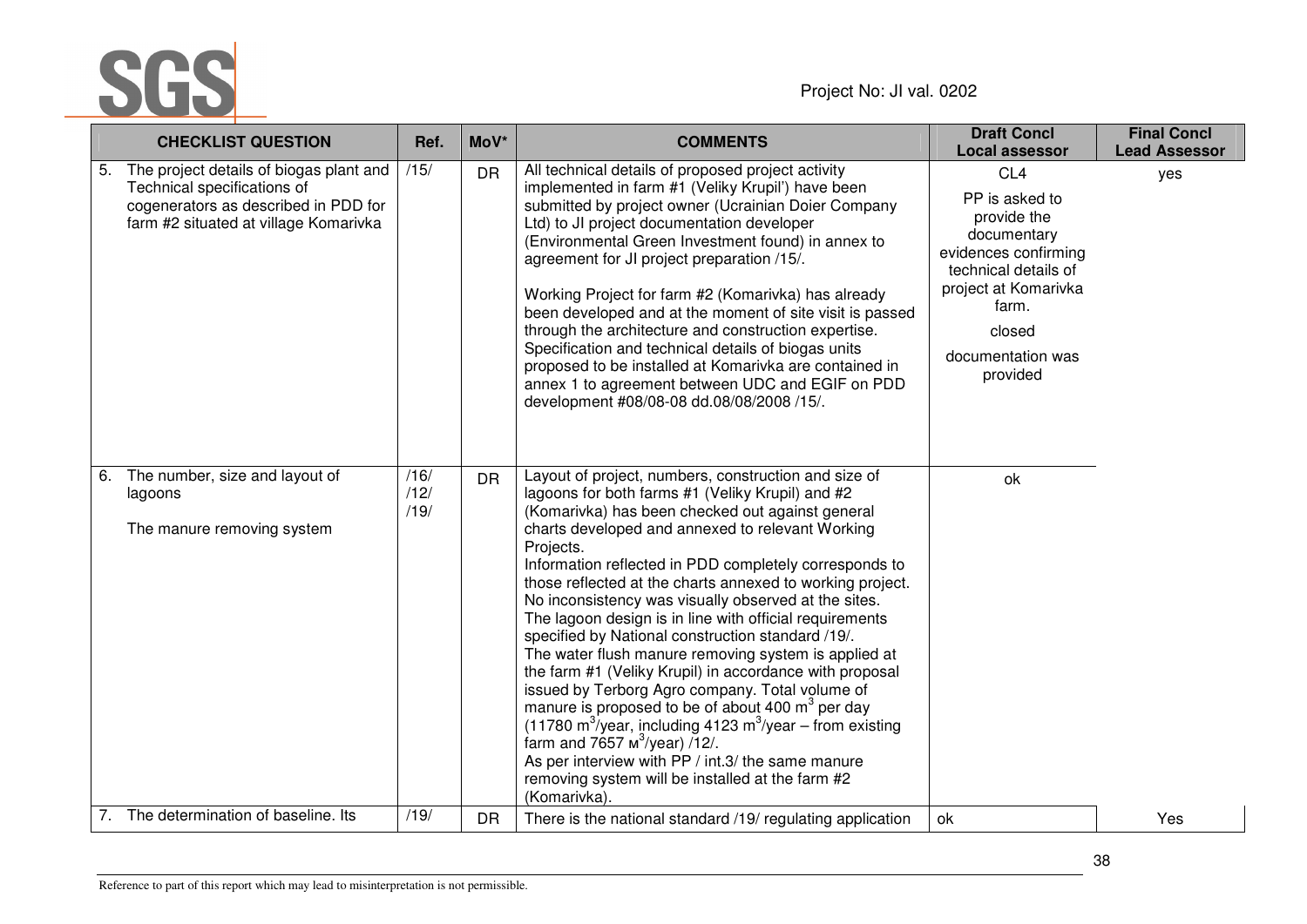

| <b>CHECKLIST QUESTION</b>                                                | Ref.                                                                         | MoV* | <b>COMMENTS</b>                                                                                                                                                                                                                                                                                                                                                                                                                                                                                                                                                                                                                                                                                                                                                                                                                                                                                                                                     | <b>Draft Concl</b><br><b>Local assessor</b> | <b>Final Concl</b><br><b>Lead Assessor</b> |
|--------------------------------------------------------------------------|------------------------------------------------------------------------------|------|-----------------------------------------------------------------------------------------------------------------------------------------------------------------------------------------------------------------------------------------------------------------------------------------------------------------------------------------------------------------------------------------------------------------------------------------------------------------------------------------------------------------------------------------------------------------------------------------------------------------------------------------------------------------------------------------------------------------------------------------------------------------------------------------------------------------------------------------------------------------------------------------------------------------------------------------------------|---------------------------------------------|--------------------------------------------|
| compliance to applicable National<br>regulations.                        |                                                                              |      | of lagoons for manure achieving and storing. This<br>document contains official requirements for manure<br>handling in lagoons ensuring anaerobic conditions during<br>the time period not less then 6 months. Thus the<br>application of anaerobic lagoons deemed to be usual<br>practice of farm operation in Ukraine.                                                                                                                                                                                                                                                                                                                                                                                                                                                                                                                                                                                                                            |                                             |                                            |
| Reliability of references and data<br>8.<br>sources are mentioned in PDD | /18/<br>/19/<br>/20/<br>/21/<br>/22/<br>/23/<br>/24/<br>/25/<br>/26/<br>/27/ | DR.  | 1/ State Statistical observation form #24 approved by<br>order of State statistical body #173 dd. 03/06/2008 /20/ is<br>referred in PDD as basic informational source for country<br>specific data of cattle population. All farms obligated to<br>submit this filled form with actual population data to State<br>statistical service on the monthly, quarter and year basis.<br>The data presented in PDD are obtained from the note<br>issued by National Environmental protection ministry /21/<br>and National Inventory Report of anthropogenic<br>emissions from sources and absorption by sinks of<br>Ukraine for 1990 - 2006 dd. 2008 y /22/<br>2/ Ukrainian Agricultural Sector on the way to European<br>Integration: Monograph/ Authors: M. Betliy and others:<br>edited by O.M. Borodina - Uzhgorod: IBA, 2006. - 496 p.<br>The referred document was submitted on site.<br>3/ Key World Energy Statistics 2007, IEA<br>proper link is | ok                                          | yes                                        |
|                                                                          |                                                                              |      | http://www.iea.org/textbase/nppdf/free/2007/Key Stats 2<br>007.pdf<br>4/ and 10/ National Inventory Report of anthropogenic<br>emissions from sources and absorption by sinks of<br>Ukraine for 1990 - 2006 dd. 2008 y is available at<br>UNFCCC website /22/.                                                                                                                                                                                                                                                                                                                                                                                                                                                                                                                                                                                                                                                                                      |                                             |                                            |
|                                                                          |                                                                              |      | 5/Copy of Technological Designing Departmental<br>Regulations of Agro-Industrial Complex (BHTN-ANK)<br>09.06 "Systems of manure removal, treatment,                                                                                                                                                                                                                                                                                                                                                                                                                                                                                                                                                                                                                                                                                                                                                                                                 |                                             |                                            |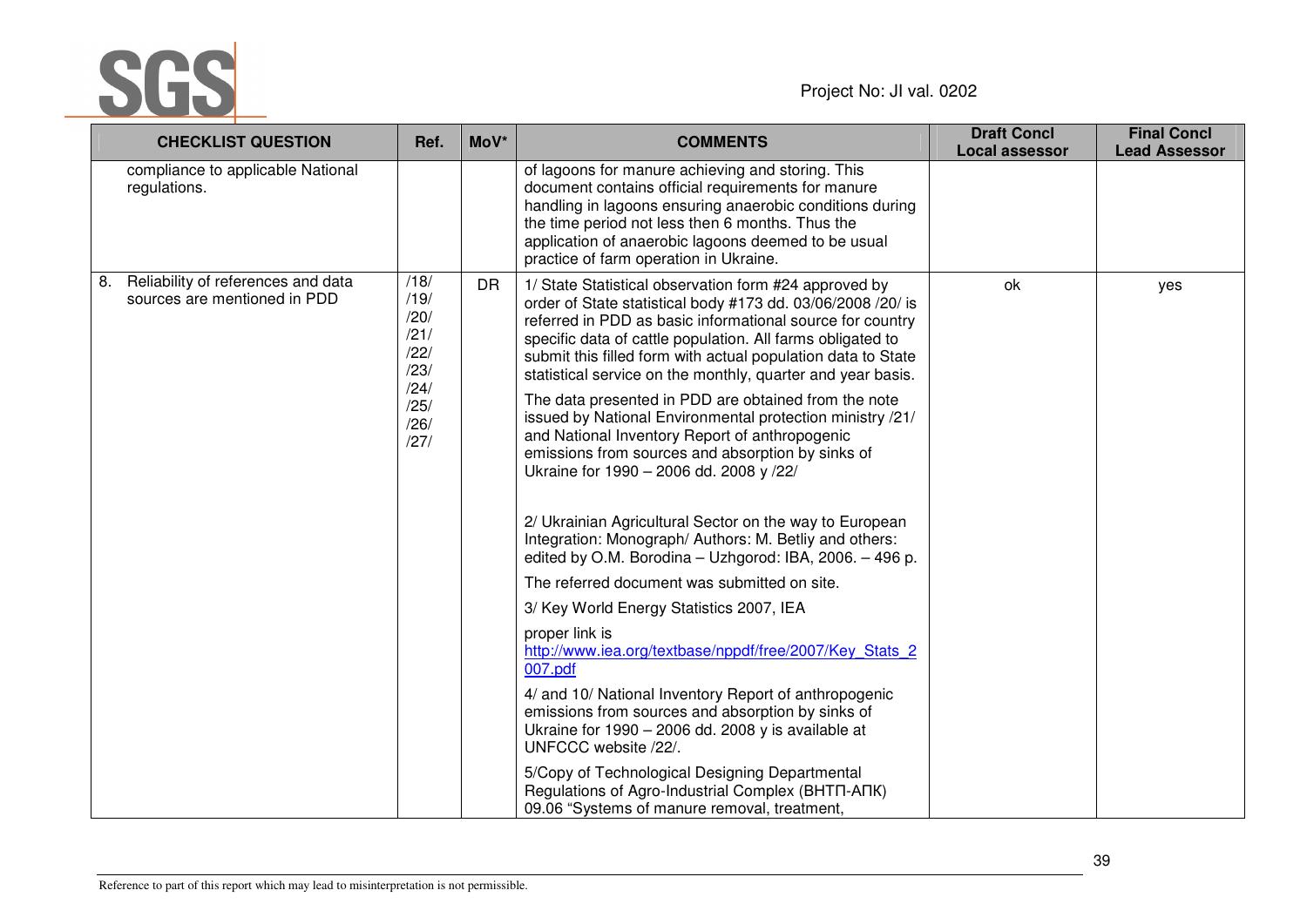

| <b>CHECKLIST QUESTION</b> | Ref. | MoV* | <b>COMMENTS</b>                                                                                                                                                                                                                                                                                                                                                                                                                                                                                                                                                                                                                                                           | <b>Draft Concl</b><br><b>Local assessor</b> | <b>Final Concl</b><br><b>Lead Assessor</b> |
|---------------------------|------|------|---------------------------------------------------------------------------------------------------------------------------------------------------------------------------------------------------------------------------------------------------------------------------------------------------------------------------------------------------------------------------------------------------------------------------------------------------------------------------------------------------------------------------------------------------------------------------------------------------------------------------------------------------------------------------|---------------------------------------------|--------------------------------------------|
|                           |      |      | preparation and usage", Kyiv-2006, AIC Ukraine was<br>collected on site /19/.                                                                                                                                                                                                                                                                                                                                                                                                                                                                                                                                                                                             |                                             |                                            |
|                           |      |      | $6/$ and $9/$<br>http://tables.finance.ua/ru/credit_deposit/credit_nat/~/ua/u<br>sd/1/10000/1/3/6/12/1/1 - link is valid                                                                                                                                                                                                                                                                                                                                                                                                                                                                                                                                                  |                                             |                                            |
|                           |      |      | 7/Guidance on criteria for baseline setting and<br>monitoring, version 01 (Joint Implementation Supervisory<br>Committee) - available at the UNFCCC website.                                                                                                                                                                                                                                                                                                                                                                                                                                                                                                              |                                             |                                            |
|                           |      |      | 8/ E.M. Rodina, Sh.A. Iliasov, Z.A. Abaykhanova. Usage<br>of methane emissions from wastes for biogas production<br>// Bulletin KRSU. - 2003. - No 6.                                                                                                                                                                                                                                                                                                                                                                                                                                                                                                                     |                                             |                                            |
|                           |      |      | referred article was submitted on site. Its hard copy is<br>available on Russian /24/. Referred article does contain<br>detailed description of biogas project at Dnepropetrovsky<br>region and general description of manure management<br>practice in Ukraine and biogas installations application as<br>well consistent with those reflected in PDD.                                                                                                                                                                                                                                                                                                                   |                                             |                                            |
|                           |      |      | submitted                                                                                                                                                                                                                                                                                                                                                                                                                                                                                                                                                                                                                                                                 |                                             |                                            |
|                           |      |      | 11/ Construction norms and regulations 2.01.01-82<br>«Construction Climatology and Geophysics». Decree of<br>the Gosstroy of the USSR of 21.7.82 #188. Published:<br>Official edition, Ministry of Construction - M: GP CPP (FT<br>ЦПП), 1996. /25/                                                                                                                                                                                                                                                                                                                                                                                                                       |                                             |                                            |
|                           |      |      | This document contains official data of average annual<br>temperature applicable for projecting and construction.<br>Pursuant this document the average annual temperature<br>in Kiev region is about 7.2 $\mathrm{^0C}$ . Also the average annual<br>temperature in both Kiev and Chernigov region is<br>reflected in official note provided by national<br>Hydrometeorology service /26/. The average value of<br>7.4 $\mathrm{^{\circ}C}$ was reported for Chernigov region and 8.4 $\mathrm{^{\circ}C}$ –for<br>Kiev region for 2006 y. For the data set from 1990 to<br>2005 the average annual temperature in these regions<br>was not less than 7.1 <sup>°</sup> C |                                             |                                            |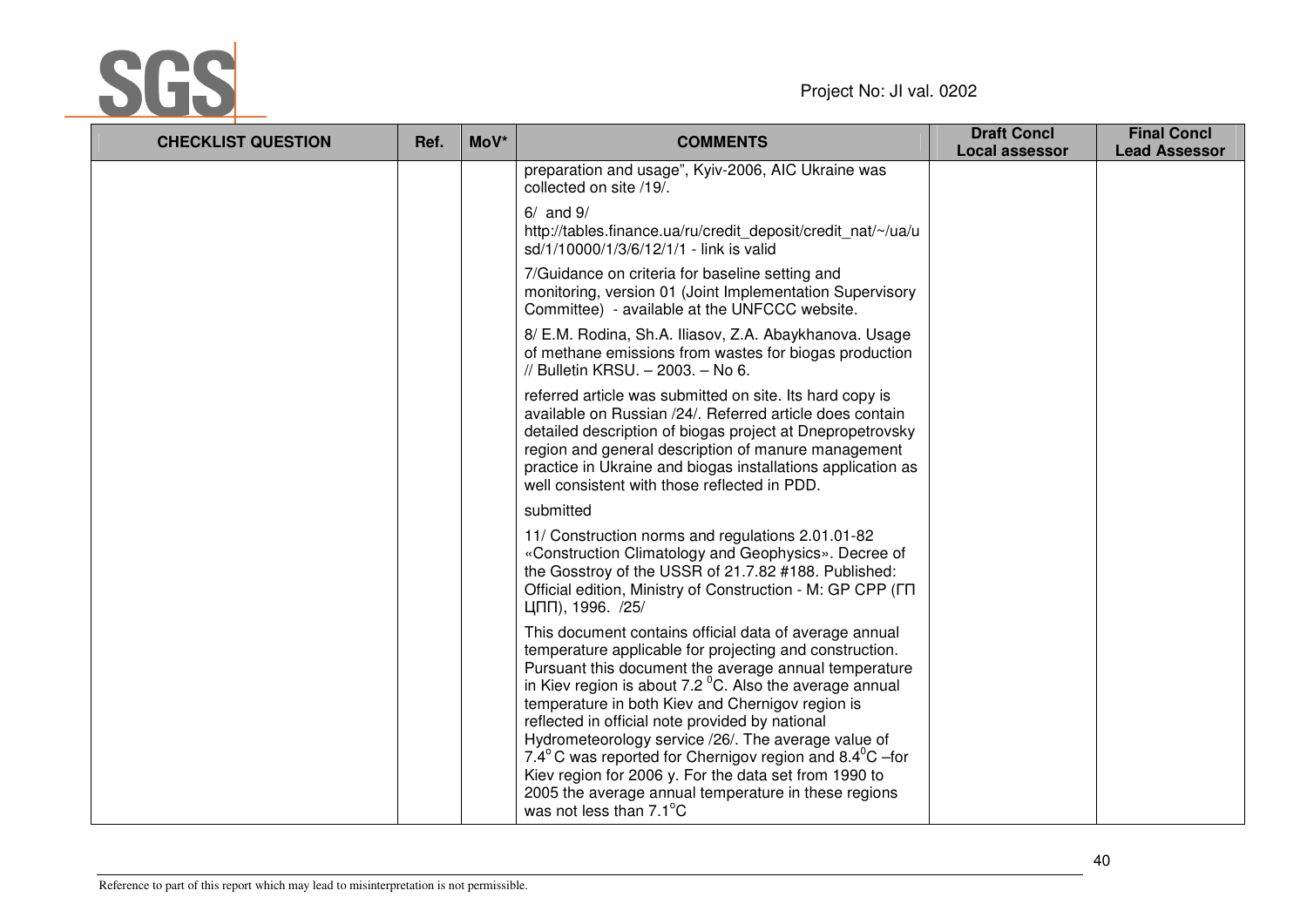

| <b>CHECKLIST QUESTION</b>                                                                                      | Ref.         | MoV*      | <b>COMMENTS</b>                                                                                                                                                                                                                                                                                                                                                                          | <b>Draft Concl</b><br><b>Local assessor</b>      | <b>Final Concl</b><br><b>Lead Assessor</b> |
|----------------------------------------------------------------------------------------------------------------|--------------|-----------|------------------------------------------------------------------------------------------------------------------------------------------------------------------------------------------------------------------------------------------------------------------------------------------------------------------------------------------------------------------------------------------|--------------------------------------------------|--------------------------------------------|
|                                                                                                                |              |           | 12/ Model correction factor to account for model<br>uncertainties as of 0.94 is obtained from AMS III.D.                                                                                                                                                                                                                                                                                 |                                                  |                                            |
|                                                                                                                |              |           | 13/ Study "Standardized emission factors for the<br>Ukrainian electricity grid" (Version 5, 02 February 2007)<br>developed by Global Carbon B.V. and validated by TUV<br>SUD dd. 17/08/2007 /27/ was submitted on site. This<br>study does contain the estimation of grid emission factor<br>for Ukraine for 2006-2012 that is concluded to be 0.807<br>tCO2/MWh. Reference is relevant. |                                                  |                                            |
|                                                                                                                |              |           | 14/-15/ EIA for project realized at farm #1 (Veliky Krupil)<br>developed as the separate value of project<br>documentation 'Reconstruction with extension of existing<br>dairy farm at village Velyky Krupil, Zgurivsky district, Kiev<br>region' has been submitted on site /18/.                                                                                                       |                                                  |                                            |
| Assumptions used for GHG emission<br>9.<br>reduction calculation (se also Q 12)                                | /29/<br>/30/ | <b>DR</b> | Emissions from biogas flaring are not considered as<br>project emissions.                                                                                                                                                                                                                                                                                                                | CAR <sub>5</sub>                                 | yes                                        |
|                                                                                                                |              |           | As it was argued by PP 100% flaring efficiency is<br>declared by technical study issued by Gas Institute /28/.                                                                                                                                                                                                                                                                           | closed<br>(50 % of flare<br>efficiency was used) |                                            |
| 10. The applicability of methodology need                                                                      | /12/         |           | Applicability of AMS III.D                                                                                                                                                                                                                                                                                                                                                               | ok                                               | yes                                        |
| to be checked properly for each item<br>mentioned in the meth and get the<br>assurance of what is given in PDD | /19/<br>/25/ |           | 1/ The livestock population in the farm is managed under<br>confined conditions:                                                                                                                                                                                                                                                                                                         |                                                  |                                            |
| and site condition with documentary<br>evidence.                                                               | /26/         |           | Heifers are confined inside the covered cow-sheds<br>equipped of mechanical and water flush manure<br>removing system. This was observed visually at the farm<br>#1 Velyky Krupil. Calves are managed at open places<br>constantly with separate manure removing system that is<br>not related to project.                                                                               |                                                  |                                            |
|                                                                                                                |              |           | 2/ Manure or the streams obtained after treatment are not<br>discharged into natural water resources;                                                                                                                                                                                                                                                                                    |                                                  |                                            |
|                                                                                                                |              |           | There is no water bodies around farm Veliky Krupyl. The                                                                                                                                                                                                                                                                                                                                  |                                                  |                                            |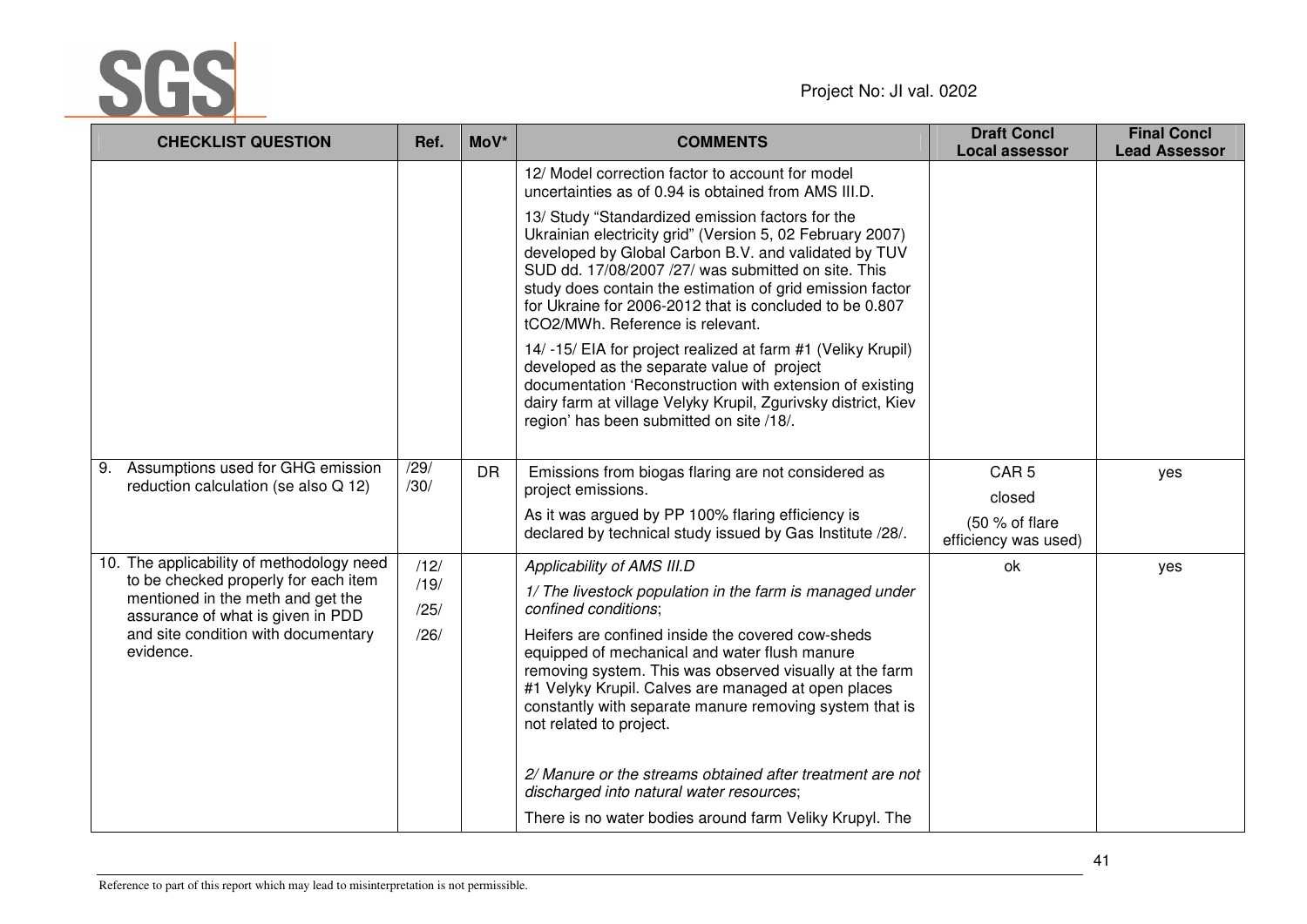

| <b>CHECKLIST QUESTION</b> | Ref. | MoV* | <b>COMMENTS</b>                                                                                                                                                                                                                                        | <b>Draft Concl</b><br><b>Local assessor</b> | <b>Final Concl</b><br><b>Lead Assessor</b> |
|---------------------------|------|------|--------------------------------------------------------------------------------------------------------------------------------------------------------------------------------------------------------------------------------------------------------|---------------------------------------------|--------------------------------------------|
|                           |      |      | direct manure discharge into water bodies is prohibited<br>by law and don't considered in official standard procedure<br>of dairy farm operation /19/.                                                                                                 |                                             |                                            |
|                           |      |      | 3/ The annual average temperature of baseline site<br>where anaerobic manure treatment facility is located is<br>higher than $5^{\circ}$ C,                                                                                                            |                                             |                                            |
|                           |      |      | The annual average temperature of baseline site is<br>higher than 5 $\mathcal C$ and values 7.4 and 8.4 $\mathcal C$ for Chernigov<br>and Kiev regions respectively as it was confirmed by<br>official reports from Hydrometeorology service /25//26/. |                                             |                                            |
|                           |      |      | 4/ In the baseline scenario the retention time of manure<br>waste in the anaerobic treatment system is greater than 1<br>month, and in case of anaerobic lagoons in the baseline,<br>their depths are at least 1 m;                                    |                                             |                                            |
|                           |      |      | Technological Designing Departmental Regulations of<br>Agro-Industrial Complex 09.06 "Systems of manure<br>removal, treatment, preparation and usage" /19/ requires<br>the manure storage in lagoons not less then 6 months.                           |                                             |                                            |
|                           |      |      | 5/ No methane recovery and destruction by flaring,<br>combustion or gainful use takes place in the baseline<br>scenario.                                                                                                                               |                                             |                                            |
|                           |      |      | Anaerobic lagoons only proposed to be used for manure<br>management in baseline that is in accordance with<br>operation standard /19/. No methane recovery and<br>utilization took place in previous practice of manure<br>management in farm #1.      |                                             |                                            |
|                           |      |      | 6/ The final sludge must be handled aerobically. In case<br>of soil application of the final sludge the proper conditions<br>and procedures (not resulting in methane emissions)                                                                       |                                             |                                            |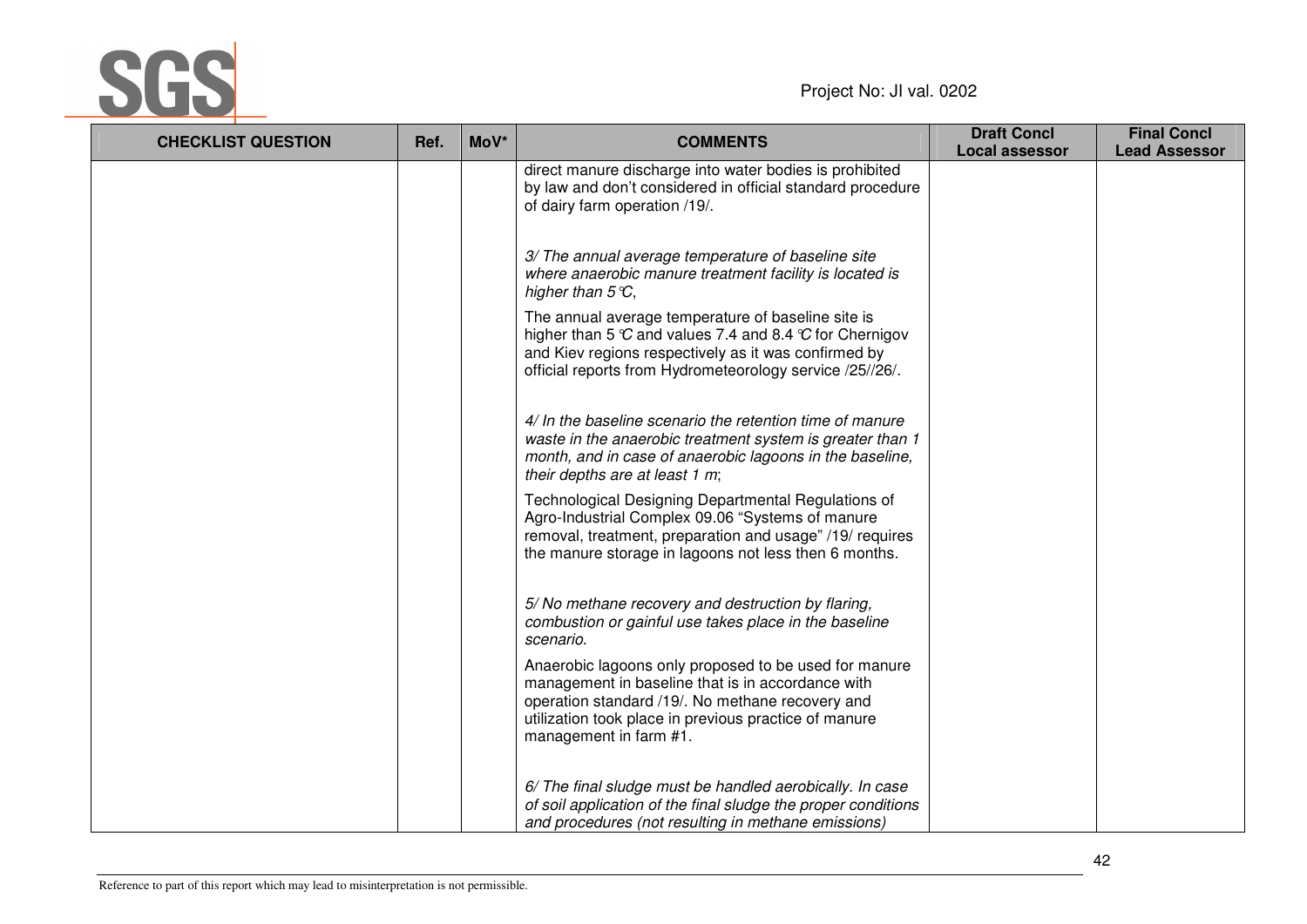

| <b>CHECKLIST QUESTION</b> | Ref. | MoV* | <b>COMMENTS</b>                                                                                                                                                                                                                                                                | <b>Draft Concl</b><br><b>Local assessor</b>                                                                                                                                       | <b>Final Concl</b><br><b>Lead Assessor</b> |
|---------------------------|------|------|--------------------------------------------------------------------------------------------------------------------------------------------------------------------------------------------------------------------------------------------------------------------------------|-----------------------------------------------------------------------------------------------------------------------------------------------------------------------------------|--------------------------------------------|
|                           |      |      | must be ensured.                                                                                                                                                                                                                                                               |                                                                                                                                                                                   |                                            |
|                           |      |      | Final sludge proposed to be handled in the same lagoons<br>as the row manure in previous practice.                                                                                                                                                                             |                                                                                                                                                                                   |                                            |
|                           |      |      | Aerobic handling of final sludge and the absence of<br>conditions for methane production shall be controlled by<br>estimation of biological oxygen demand in 5 days (BOD).<br>/int.1/.                                                                                         | <b>CAR#6</b>                                                                                                                                                                      |                                            |
|                           |      |      | Regalement of lagoons operation should be further<br>developed and used to gain a confidence that final sludge<br>will be stored under aerobic conditions.                                                                                                                     | PP is asked to<br>substantiate how<br>aerobic conditions of<br>final sludge will be<br>ensured considering<br>the final sludge will<br>be stored in the same<br>lagoons which had |                                            |
|                           |      |      | 7/ Technical measures shall be used (including a flare for<br>exigencies) to ensure that all biogas produced by the<br>digester is used or flared.                                                                                                                             |                                                                                                                                                                                   |                                            |
|                           |      |      | Flaring is proposed to be used for biogas utilization in<br>accordance with working project /12/.                                                                                                                                                                              | been used for row<br>manure anaerobic<br>storage before                                                                                                                           |                                            |
|                           |      |      | Applicability criteria for AMS I.C.                                                                                                                                                                                                                                            | project.                                                                                                                                                                          |                                            |
|                           |      |      | 1/ Cogeneration system may supply one of the following:                                                                                                                                                                                                                        | closed: mechanical<br>mixing will be used.                                                                                                                                        |                                            |
|                           |      |      | (a) Electricity to a grid;                                                                                                                                                                                                                                                     |                                                                                                                                                                                   |                                            |
|                           |      |      | (b) Electricity and/or thermal energy (steam or heat) for<br>on-site consumption or for consumption by other facilities;                                                                                                                                                       |                                                                                                                                                                                   |                                            |
|                           |      |      | $(c)$ Combination of $(a)$ and $(b)$ .                                                                                                                                                                                                                                         |                                                                                                                                                                                   |                                            |
|                           |      |      | Onsite use of energy produced by cogeneration plant is<br>envisaged by the project /12/.                                                                                                                                                                                       |                                                                                                                                                                                   |                                            |
|                           |      |      | Total power demands of farm #1 (Veliky Krupil) after<br>proposed extension are defined as 1100 kW in Working<br>project of farm /12/. Project envisages installation of two<br>cogenerators with total capacity of 955 KW of power<br>capacity and thermal capacity of 1081 KW |                                                                                                                                                                                   |                                            |
|                           |      |      | Thus all energy produced is likely to be consumed by                                                                                                                                                                                                                           |                                                                                                                                                                                   |                                            |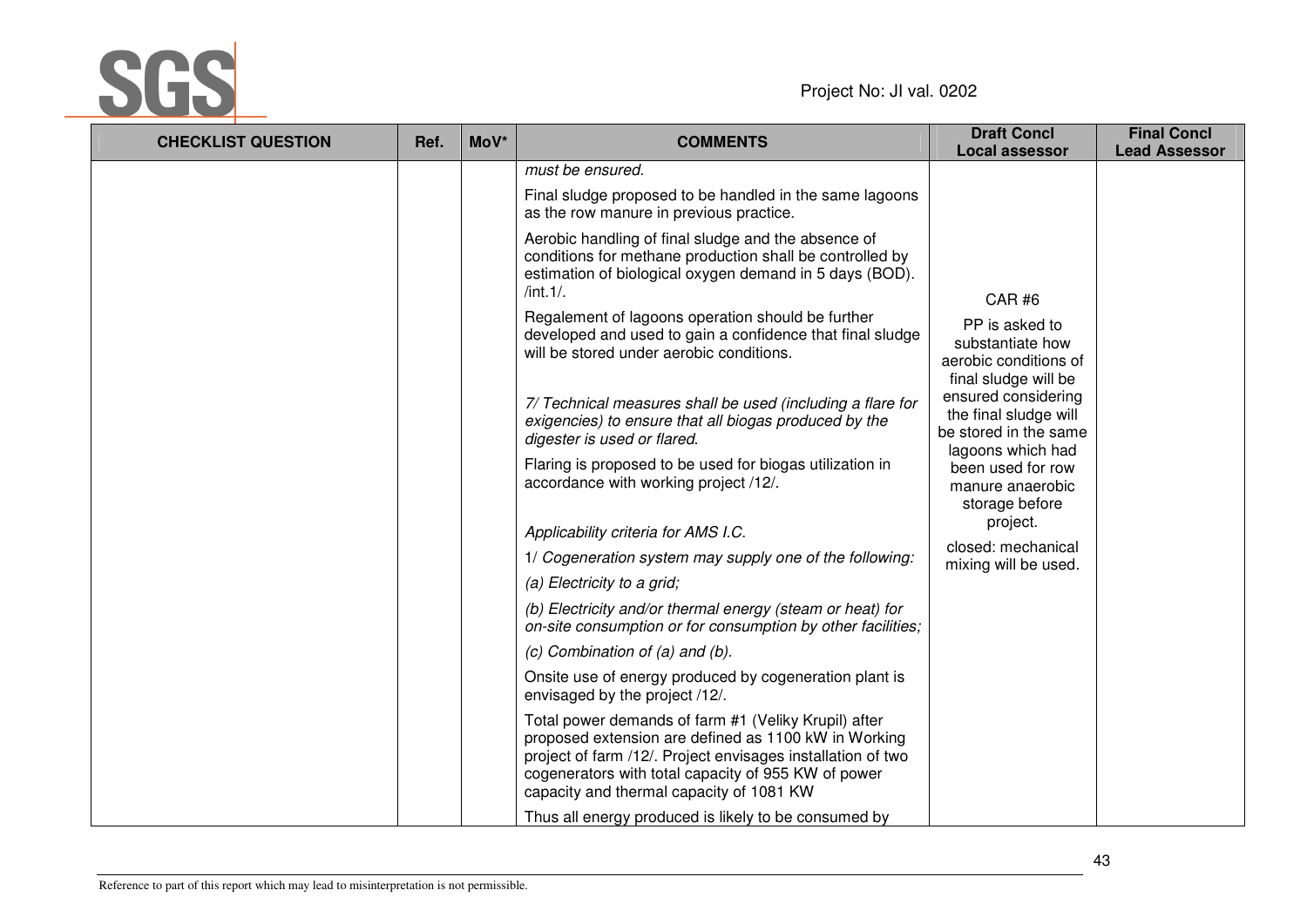

| <b>CHECKLIST QUESTION</b>                                                  | Ref. | MoV*           |                          |                                                                      | <b>COMMENTS</b>                                                                                                                                                                                                                                                                                                                                                                                                                                                                                                                                                                                                                                                                                                                                                | <b>Draft Concl</b><br><b>Local assessor</b>            | <b>Final Concl</b><br><b>Lead Assessor</b> |
|----------------------------------------------------------------------------|------|----------------|--------------------------|----------------------------------------------------------------------|----------------------------------------------------------------------------------------------------------------------------------------------------------------------------------------------------------------------------------------------------------------------------------------------------------------------------------------------------------------------------------------------------------------------------------------------------------------------------------------------------------------------------------------------------------------------------------------------------------------------------------------------------------------------------------------------------------------------------------------------------------------|--------------------------------------------------------|--------------------------------------------|
|                                                                            |      |                | farm.                    | cogeneration project activities).<br>capacity of 1875 kW and 2058 kW | 2/ For co-fired systems, the total installed thermal energy<br>generation capacity of the project equipment, when using<br>both fossil and renewable fuel shall not exceed 45 MW<br>thermal (see paragraph 5 for the applicable limits for<br>If the emission reductions of the cogeneration project<br>activity are solely on account of electrical energy<br>production (i.e. no emission reductions accrue from<br>thermal energy component), the total installed electrical<br>energy generation capacity of the project equipment of<br>the cogeneration unit shall not exceed 15 MW.<br>It is proposed to install two cogenerators of 955 KW of<br>power capacity and thermal capacity of 1081 KW<br>at farm #1 /12/ and 3 cogenerators with total power |                                                        |                                            |
| 11. project boundary need to be clearly<br>demarcated                      | /12/ | D <sub>R</sub> | PDD.<br>farm #2 project. | running power station is envisaged by Project                        | For farm #1 project boundary covers emission sources<br>related to biogas plant and lagoons operations as<br>described in Project design /12/. The auxiliary diesel<br>documentation /12/. This station was not mentioned in<br>Project Design documentation is not available for the                                                                                                                                                                                                                                                                                                                                                                                                                                                                          | CL <sub>7</sub><br>closed<br>CL <sub>4</sub><br>closed | Yes                                        |
| 12. Assumptions used for emission<br>reduction calculation both BE and PE: |      |                | assumpt<br>ion:          | verified value:                                                      | supporting docs:                                                                                                                                                                                                                                                                                                                                                                                                                                                                                                                                                                                                                                                                                                                                               |                                                        | yes                                        |
| Population farm #1                                                         | /12/ | <b>DR</b>      | 4,000                    | 3,800                                                                | project of farm extension<br>/12/                                                                                                                                                                                                                                                                                                                                                                                                                                                                                                                                                                                                                                                                                                                              | ok                                                     | yes                                        |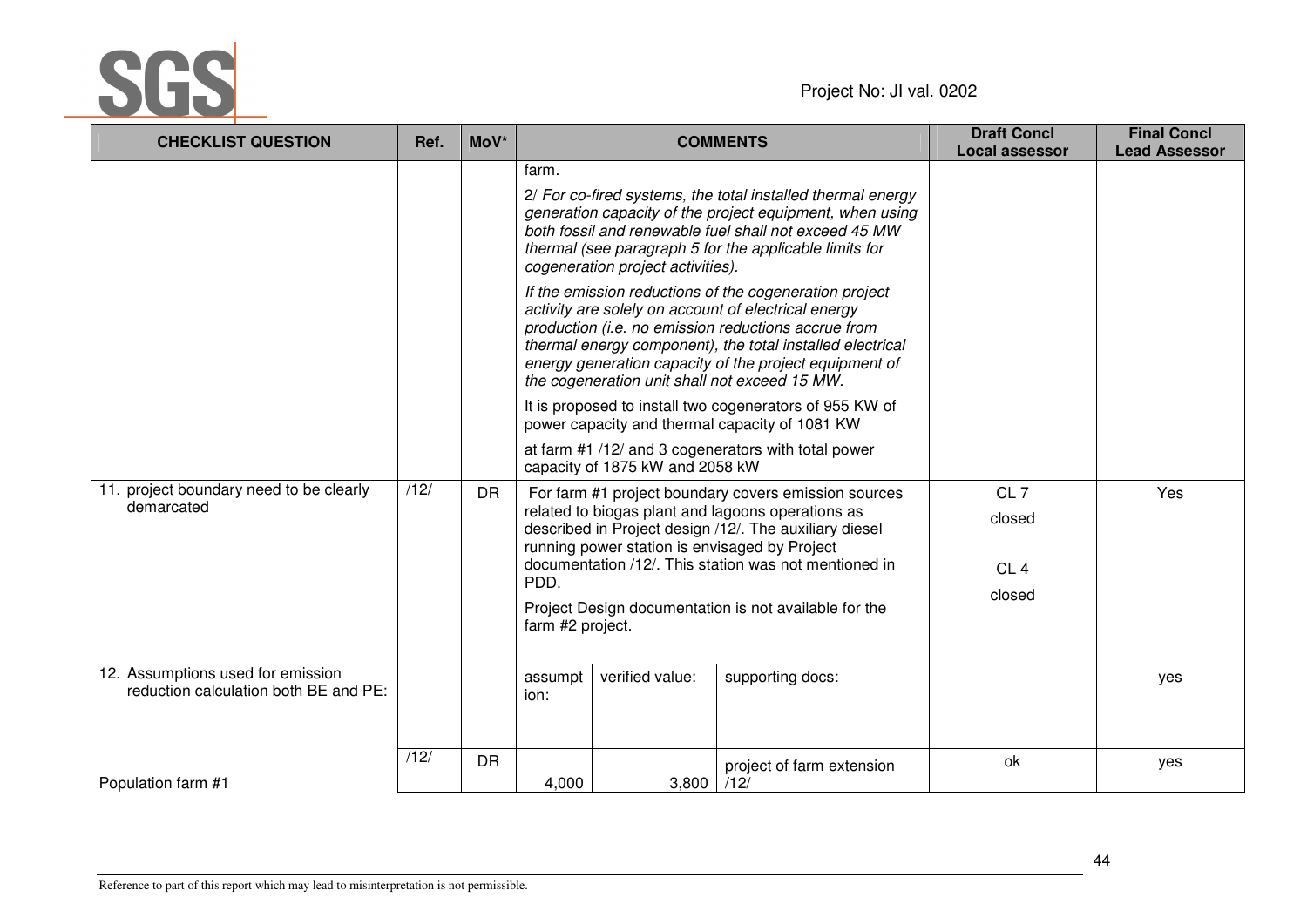

| <b>CHECKLIST QUESTION</b>                                      | Ref.          | MoV*      |        |                | <b>COMMENTS</b>                                                                                                                                                                                | <b>Draft Concl</b><br><b>Local assessor</b> | <b>Final Concl</b><br><b>Lead Assessor</b> |
|----------------------------------------------------------------|---------------|-----------|--------|----------------|------------------------------------------------------------------------------------------------------------------------------------------------------------------------------------------------|---------------------------------------------|--------------------------------------------|
| Population farm #2                                             | /15/          | <b>DR</b> | 6,000  | $6,000$ /15/   | data submitted from UDC                                                                                                                                                                        | ok                                          | yes                                        |
|                                                                | /29/          | <b>DR</b> |        |                | actually this value reflects<br>the average dry matters<br>content of manure in %%<br>that were obtained from                                                                                  | ok                                          | yes                                        |
|                                                                |               |           |        |                | phisical and chemistry<br>analysis performed by<br>scientific and industrial<br>laboratory of hygiene of<br>animals and ecology of                                                             |                                             |                                            |
| Amount of manure excreted                                      |               |           | 5.90   | 5.90           | cattle breeding named A.K.<br>Skorokhod'ko<br>dd.24/04/2008 /29/                                                                                                                               |                                             |                                            |
|                                                                | $\sqrt{29/1}$ | <b>DR</b> |        |                | obtained from phisical and<br>chemistry analysis<br>performed by scientific and<br>industrial laboratory of<br>hygiene of animals and<br>ecology of cattle breeding<br>named A.K. Skorokhod'ko | ok                                          | yes                                        |
| Ash content in the manure                                      |               |           | 0.1485 | 0.1485         | dd.24/04/2008 /29/<br>Method is in line with those                                                                                                                                             |                                             |                                            |
| Volatile solid excretion                                       | /22/          | <b>DR</b> | 5.0    | 5              | reported in National<br>inventory report /22/                                                                                                                                                  | ok                                          | yes                                        |
| Maximum methane producing capacity                             |               | <b>DR</b> | 0.24   | 0.24           | IPCC guidelines 2006                                                                                                                                                                           | ok                                          | yes                                        |
|                                                                |               | <b>DR</b> |        |                |                                                                                                                                                                                                | ok                                          | yes                                        |
| Conversion factor                                              | /26/          | DR        | 0.67   | 0.67           | IPCC guidelines 2006                                                                                                                                                                           | ok                                          | yes                                        |
| Average annual temperature                                     |               |           |        | $< 10$ 7.4-8.4 | Data reported by central<br>geophysical laboratory /26/                                                                                                                                        |                                             |                                            |
| MCF for uncovered anaerobic lagoon<br>depending on temperature |               | <b>DR</b> | 0.66   |                | 0.66   IPCC guidelines 2006                                                                                                                                                                    | ok                                          | yes                                        |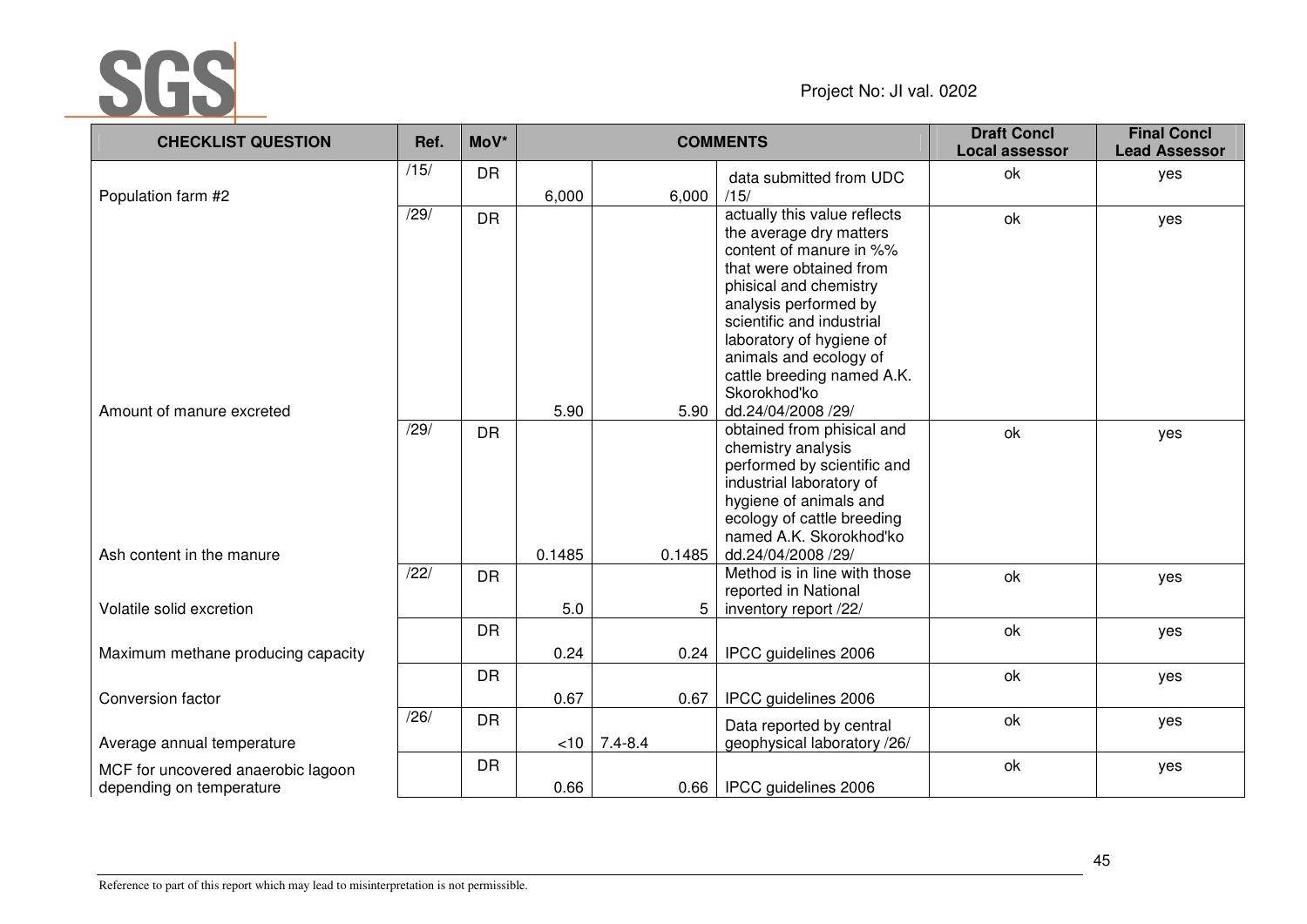

| <b>CHECKLIST QUESTION</b>                                                                                                | Ref.                | MoV*      |                                                                          |                                             | <b>COMMENTS</b>                                                                                                                                                                                                           | <b>Draft Concl</b><br><b>Local assessor</b> | <b>Final Concl</b><br><b>Lead Assessor</b> |
|--------------------------------------------------------------------------------------------------------------------------|---------------------|-----------|--------------------------------------------------------------------------|---------------------------------------------|---------------------------------------------------------------------------------------------------------------------------------------------------------------------------------------------------------------------------|---------------------------------------------|--------------------------------------------|
| MS fraction of manure handled using<br>anaerobic lagoon system                                                           |                     | <b>DR</b> | 100%                                                                     | 100% of lacting<br>cows with out<br>calves  | All lacting cows are<br>managed under confined<br>conditions. Calves are not<br>considered.                                                                                                                               | ok                                          | yes                                        |
| Biogas content                                                                                                           | $\overline{31/}$    | <b>DR</b> | O <sub>2</sub><br>N <sub>2</sub><br>CH4<br>CO <sub>2</sub><br><b>H2O</b> | $0\%$<br>2.46%<br>65.97%<br>29.61%<br>1.96% | Laboratory analysis of<br>biogas content performed<br>by lab of Ucrainian Institute<br>of Gas dd. 02/06/09 /31/. To<br>confirm the competency of<br>laboratory the letter from<br>GAS institute was submitted<br>$/52/$ . | CL <sub>4</sub><br>closed                   | yes                                        |
| Correction factor                                                                                                        | <b>AMS</b><br>III.D | <b>DR</b> | 0.94                                                                     | 0.94                                        | Data reflected in AMS III.D                                                                                                                                                                                               | ok                                          | yes                                        |
| Annual amount of electricity which will be<br>displaced by the electrical energy<br>produced in cogenerator for farm #1. | /12/                | <b>DR</b> | 7,640                                                                    | 7,640                                       | this data were obtained<br>supposing 955 MW /12/ of<br>installed capacity working<br>during 8,000 hours per year                                                                                                          | ok                                          | yes                                        |
| Annual amount of electricity which will be<br>displaced by the electrical energy<br>produced in cogenerator for farm #2. | /47/                | <b>DR</b> | 12,624                                                                   | N/A                                         | Project documentation is<br>requested                                                                                                                                                                                     | CL4<br>closed                               | yes                                        |
|                                                                                                                          | /12/                | <b>DR</b> |                                                                          |                                             | working project /12/ specify<br>projects own consumption<br>as of 152.3 kW that is<br>comprise of about 15.9% of<br>produced power<br>$(152.3/955*100\% = 15.94\%)$<br>Thus 20% level of own<br>consumption can be        | ok                                          | yes                                        |
| own power consumption of biogas plant                                                                                    | /22/                | <b>DR</b> | 20%                                                                      | 16%                                         | accepted as conservative.<br>Study "Standardized<br>emission factors for the<br>Ukrainian electricity grid"<br>(Version 5, 02 February<br>2007) developed by Global                                                       | ok                                          | yes                                        |
| <b>Emission factor</b>                                                                                                   |                     |           | 0.896                                                                    | 0.896                                       | Carbon B.V. /22/                                                                                                                                                                                                          |                                             |                                            |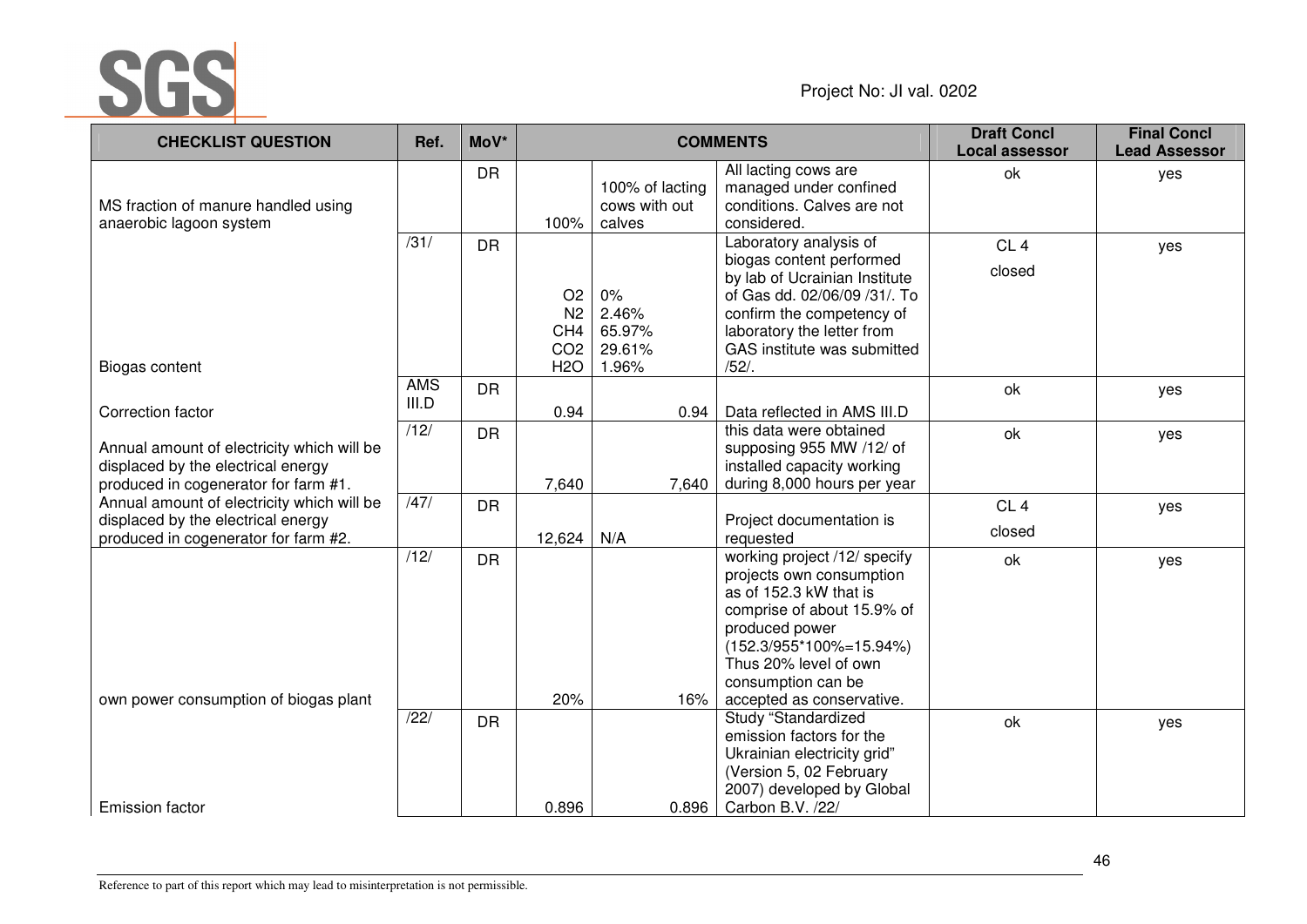

| <b>CHECKLIST QUESTION</b>                                                                                                                 | Ref.                         | MoV*      |                 |                                               | <b>COMMENTS</b>                                                                                                                             | <b>Draft Concl</b><br><b>Local assessor</b> | <b>Final Concl</b><br><b>Lead Assessor</b> |
|-------------------------------------------------------------------------------------------------------------------------------------------|------------------------------|-----------|-----------------|-----------------------------------------------|---------------------------------------------------------------------------------------------------------------------------------------------|---------------------------------------------|--------------------------------------------|
| Annual amount of electricity which will be<br>displaced by the thermal energy produced<br>in cogenerator (boilers heating) for farm<br>#1 | /12/                         | <b>DR</b> | 8,647           | 8,647                                         | this data were obtained<br>supposing 1081 MW /12/ of<br>installed thermal capacity of<br>cogenerators working<br>during 8000 hours per year | ok                                          | yes                                        |
| Annual amount of electricity which will be<br>displaced by the thermal energy produced<br>in cogenerator (boilers heating) for farm<br>#2 | /47/<br>/56/                 | <b>DR</b> | 13,584          | N/A                                           | Project documentation is<br>requested                                                                                                       | CL 4 closed                                 | yes                                        |
| Portion of thermal energy produced<br>consumed for own needs                                                                              | /15/                         | <b>DR</b> | 20%             | N/A                                           | thermal demands for<br>fermentors and digesters<br>heating were not specified<br>in working project and only<br>declared by UDC /15/        | <b>CAR 16</b><br>closed                     | yes                                        |
| Coefficient of efficiency of electric heating<br>unit                                                                                     |                              | <b>DR</b> | 0.68            | N/A                                           | documentary evidance to<br>substantiate the electric<br>boiler efficiency<br>(certificates) were<br>requested                               | <b>CAR 16</b><br>closed                     | yes                                        |
| 13. Project implementation schedule,<br>authority and responsibility<br>distribution for project implementation                           | /14/<br>/30/<br>/42/<br>/43/ |           | 16/06/2008 /30/ | Krupil) is realized by general contractor LLC | Project of biogas plant installation at the farm #1 (Veliky<br>UkrBudInvest accordingly with contract #212 dd.                              | <b>CAR11</b><br>closed                      | yes                                        |
|                                                                                                                                           |                              |           |                 | was issued 26/05/2009.                        | Construction was officially allowed since 15/07/2008 /42/.<br>The permit for project realization at farm #2 (Komarivka)                     |                                             |                                            |
|                                                                                                                                           |                              |           |                 |                                               | The subcontractor and equipment supplier is LLC Zorg<br>Ukraine acting in accordance with contract #08022 /14/                              |                                             |                                            |
|                                                                                                                                           |                              |           |                 | concluded at the time of site visit.          | Contracts for project realization at farm #2 had not been                                                                                   |                                             |                                            |
|                                                                                                                                           |                              |           |                 |                                               | Detailed project implementation schedule is requested.                                                                                      |                                             |                                            |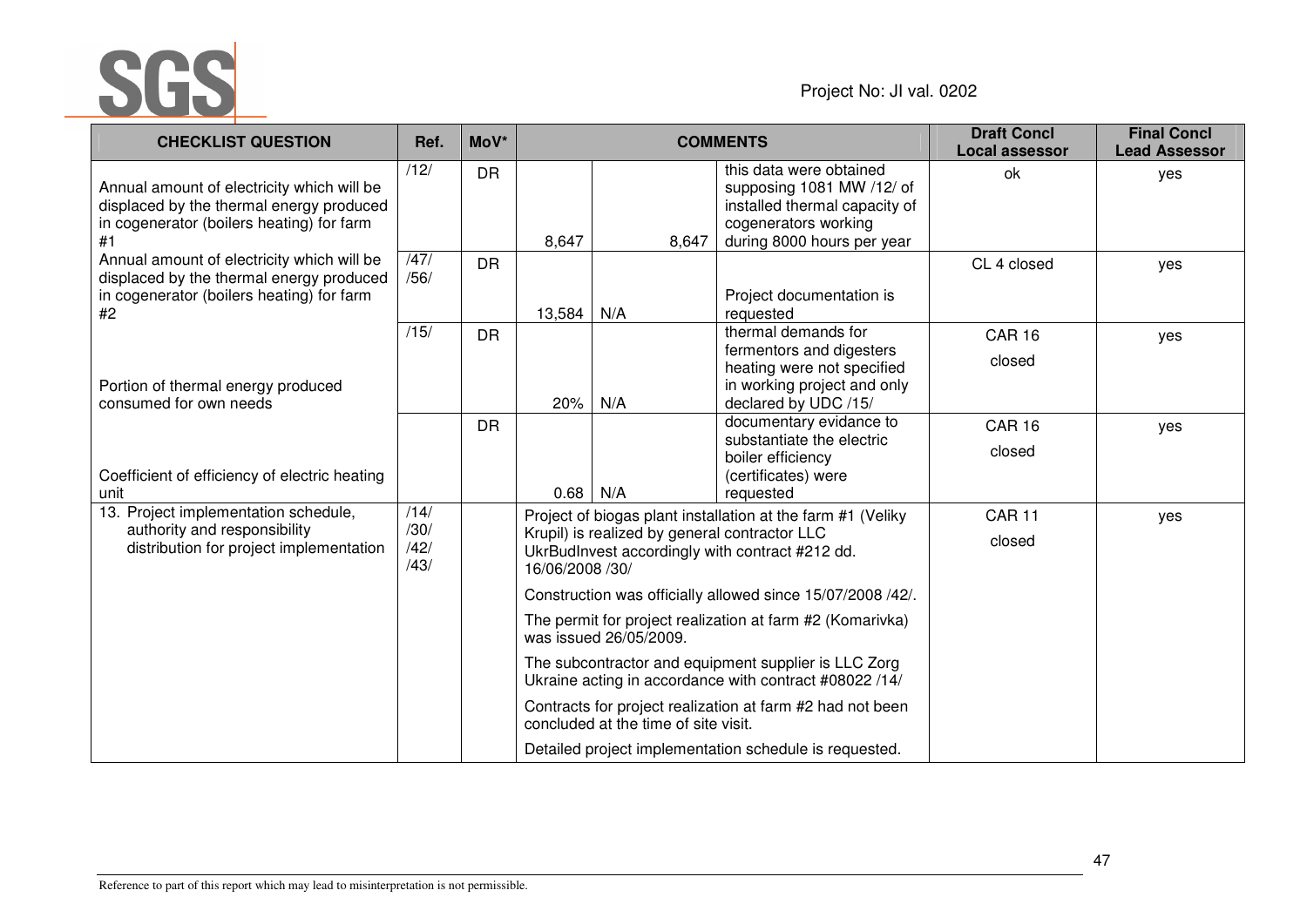

| <b>CHECKLIST QUESTION</b>                                                                                                                                                                                                                                                                                              | Ref.                         | MoV*      | <b>COMMENTS</b>                                                                                                                                                                                                                                                                                                                                                                                                                                                                                                      | <b>Draft Concl</b><br><b>Local assessor</b>                                   | <b>Final Concl</b><br><b>Lead Assessor</b> |
|------------------------------------------------------------------------------------------------------------------------------------------------------------------------------------------------------------------------------------------------------------------------------------------------------------------------|------------------------------|-----------|----------------------------------------------------------------------------------------------------------------------------------------------------------------------------------------------------------------------------------------------------------------------------------------------------------------------------------------------------------------------------------------------------------------------------------------------------------------------------------------------------------------------|-------------------------------------------------------------------------------|--------------------------------------------|
| 14. In case project is partially under<br>implementation then for the<br>implemented part get confirmation<br>that meth is correctly applied in case<br>it is a proposed project, to be on safer<br>side, from the detailed project report<br>and from management documentary<br>evidence has to be collected          | /12/                         |           | The description of project implementation at the farm #1<br>given in PDD is in line with working project /12/. (see<br>above for details).<br>The documentary evidence for proposed project activity<br>at the farm #2 have been requested                                                                                                                                                                                                                                                                           | CL <sub>4</sub><br>closed Farm #2<br>project<br>documentation was<br>provided | yes                                        |
| 15. Check for all the non-monitoring and<br>monitoring parameters and is<br>correctly incorporated in the PDD.<br>Check for the monitoring plan which need<br>to be elaborative to get a confirmation that<br>QA/QC will be met, monitoring frequency<br>will be followed at traceability of data will<br>be in place. | /12/                         | <b>DR</b> | Detailed monitoring procedure will be elaborated shortly<br>and submitted to SGS as per information from PP /int. 2/.<br>Project design /12/ includes autonomous power<br>production at diesel power station (installed capacity of<br>120 kW) for auxiliary consumption. GHG emissions from<br>diesel combustion by power generator are not considered<br>in Monitoring Plan.                                                                                                                                       | CL <sub>8</sub><br>closed<br>CAR <sub>7</sub><br>closed                       | yes                                        |
| 16. Have conservative assumptions been<br>used to calculate project GHG<br>emissions?                                                                                                                                                                                                                                  | /28/                         | <b>DR</b> | Sources for all assumptions used for ER calculation<br>please see Q13.<br>The conservativeness of the flaring efficiency assumption<br>is not clear<br>1/ Emissions from biogas flaring assumed to be zero on<br>the basis of the Study of biogas combustion system<br>/28/. Referred report does contain the statement that the<br>biogas going to flaring is completely combusted (100%<br>effectiveness). But at the same time report reflects the<br>nonzero concentration of carbohydrates in exhaust<br>gases. | CAR <sub>5</sub><br>closed                                                    | yes                                        |
| 17. Are uncertainties in the GHG<br>emissions estimates properly<br>addressed in the documentation?                                                                                                                                                                                                                    | /32/<br>/35/<br>/36/<br>/37/ | <b>DR</b> | 1/ gas flow meter RGK-Ex (applied both for gas<br>consumption on cogenerators and flare) consequent<br>calibration -after 2 years; initial calibration 16.12.2008,<br>uncertainty -1.06% /32/<br>2/ thermometer TR30 (Manufacturer WIKA GmbH)-<br>Uncertainty -0.5%-1.0%; Sensors were calibrated before                                                                                                                                                                                                             | CL <sub>9</sub><br>closed                                                     | yes                                        |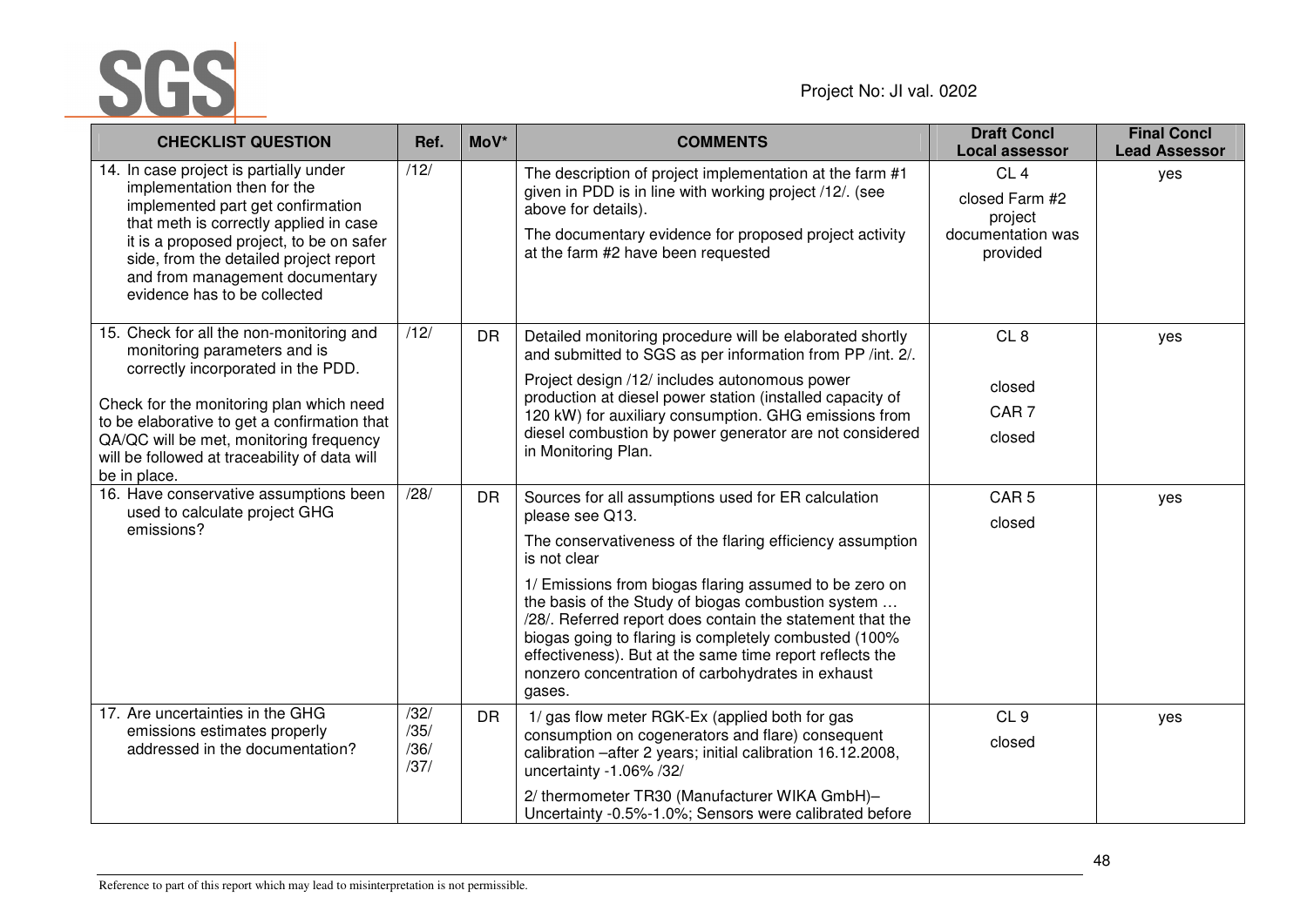

| <b>CHECKLIST QUESTION</b>                                                                                       | Ref.                     | MoV*      |             | <b>COMMENTS</b>                                                                                                                                                      |                  | <b>Draft Concl</b><br><b>Local assessor</b>             | <b>Final Concl</b><br><b>Lead Assessor</b> |
|-----------------------------------------------------------------------------------------------------------------|--------------------------|-----------|-------------|----------------------------------------------------------------------------------------------------------------------------------------------------------------------|------------------|---------------------------------------------------------|--------------------------------------------|
|                                                                                                                 |                          |           |             | installation as confirmed by certificate /35/.                                                                                                                       |                  |                                                         |                                            |
|                                                                                                                 |                          |           | /36/        | 3/ manometer EC0-1, S-11, IS-70-5 uncertainty 0.5-1%                                                                                                                 |                  |                                                         |                                            |
|                                                                                                                 |                          |           |             | 3/ power meter - characteristics are pending.                                                                                                                        |                  |                                                         |                                            |
|                                                                                                                 |                          |           |             | 4/ heat counter Supercom 01-SKS-3 the uncertainty level<br>$-2$ , consequent calibration after two years /37/.                                                       |                  |                                                         |                                            |
| 18. Potential leakage effects beyond the<br>chosen project boundaries. The<br>equipments being installed in the | /14/<br>/30/             | <b>DR</b> |             | Installed equipment is new as it is established by contract<br>between general contractor LLC UkrBudInvest and<br>equipment supplier - LLC "Zorg Ukrain" /14/ /30/.  | ok               | yes                                                     |                                            |
| project activity will be verified if they<br>have been purchased new or<br>transferred from somewhere.          |                          |           | found.      | There is no other source of unconsidered leakage effect                                                                                                              |                  |                                                         |                                            |
| 19. Check the assumptions used for<br>investment analysis                                                       |                          | <b>DR</b> | assumption: | verified value:                                                                                                                                                      | supporting docs: |                                                         |                                            |
| Project costs, EUR                                                                                              | /15/                     |           | 7,560,000   | 7,560,000 EUR                                                                                                                                                        | /15/             | ok                                                      | yes                                        |
| Operational costs, EUR/year<br>$\bullet$                                                                        | /15/                     |           | 105,000     | 105,000                                                                                                                                                              | /15/             | ok                                                      | yes                                        |
| Displacement of electricity EUR<br>$\bullet$                                                                    | $\overline{33/}$<br>/34/ |           |             | n/a                                                                                                                                                                  | /12/, /33/, /34/ | <b>CAR 10</b><br>closed                                 | finally 1880587 €                          |
|                                                                                                                 |                          |           | 929,000     |                                                                                                                                                                      |                  | assumption of<br>electricity prices was<br>reconsidered |                                            |
| Implied discounting coefficient                                                                                 |                          |           | 10.0%       | N/A                                                                                                                                                                  | N/A              | <b>CAR 24</b><br>closed                                 | finally revised to<br>16.1%                |
| bank interest rate in national<br>$\bullet$<br>currency                                                         |                          |           | 23%         | N/A                                                                                                                                                                  | N/A              | <b>CAR 24</b><br>closed                                 | yes                                        |
| bank interest rate in EUR                                                                                       |                          |           | 16%         | N/A                                                                                                                                                                  | N/A              | $\overline{CAR}$ 24<br>closed                           | yes                                        |
| 20. Check the environmental monitoring<br>system (procedures)                                                   | /19/                     | <b>DR</b> |             | The Environmental monitoring system is completely<br>described in national standard of manure management<br>/19/. It includes: surface and ground waters monitoring, |                  | ok                                                      | yes                                        |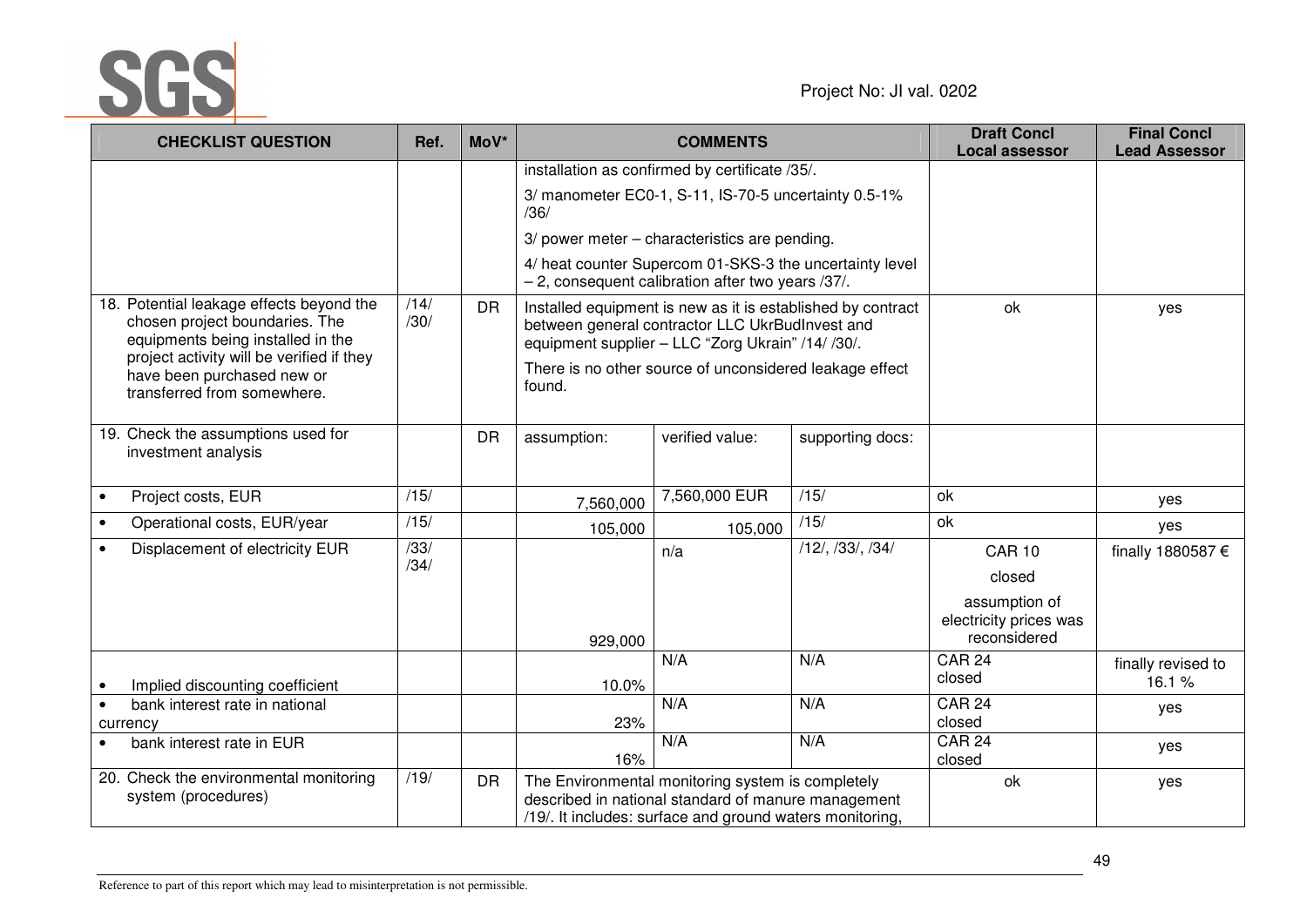

| <b>CHECKLIST QUESTION</b>                                                | Ref.                                 | MoV*              | <b>COMMENTS</b>                                                                                                                                                                                        | <b>Draft Concl</b><br><b>Local assessor</b> | <b>Final Concl</b><br><b>Lead Assessor</b> |
|--------------------------------------------------------------------------|--------------------------------------|-------------------|--------------------------------------------------------------------------------------------------------------------------------------------------------------------------------------------------------|---------------------------------------------|--------------------------------------------|
|                                                                          |                                      |                   | and soil fertilization (dose of manure or final flush used<br>for soil fertilization).                                                                                                                 |                                             |                                            |
| 21. Training of operational personnel<br>(procedures)                    | /14/<br>/14a/                        | <b>DR</b>         | Personnel training shall be performed by equipment<br>supplier (Zorg - Ukraine) in accordance with paragraph<br>#7.1.6. of contract for biogas plant /14a and paragraph<br>#1.2 for cogeneration unit. | ok                                          | yes                                        |
| 22. Emergency preparedness                                               | /12/<br>/19/                         | <b>DR</b>         | General requirements for emergency preparedness are<br>defined by national standard regulating manure<br>management /19/.                                                                              | ok                                          | yes                                        |
| 23. calibration of monitoring equipment                                  | $/32/$ ,<br>$/35/$ ,<br>/36/<br>/37/ | <b>DR</b>         | procedures is defined by equipment manuals /32/, /35/,<br>/36/, /37/                                                                                                                                   | ok                                          | yes                                        |
| 24. maintenance of monitoring equipment<br>and installations             | /32/<br>/35/<br>/36/<br>/37/         | <b>DR</b><br>int. | procedures is defined by equipment manuals /32/, /35/,<br>/36/, /37/                                                                                                                                   | ok                                          | yes                                        |
| 25. monitoring, measurements and                                         |                                      | <b>DR</b>         | procedure has not been developed yet                                                                                                                                                                   | CI 21                                       | <b>FAR 27</b>                              |
| reporting                                                                |                                      |                   |                                                                                                                                                                                                        | transformed to FAR<br>26                    |                                            |
| 26. day-to-day records handling<br>(including what records to keep,      |                                      | <b>DR</b>         | procedure has not been developed yet                                                                                                                                                                   | CI 21                                       | <b>FAR 27</b>                              |
| storage area of records and how to<br>process performance documentation) |                                      |                   |                                                                                                                                                                                                        | transformed to FAR<br>26                    |                                            |
| 27. possible monitoring data adjustments                                 |                                      | <b>DR</b>         | procedure has not been developed yet                                                                                                                                                                   | CI 21                                       | <b>FAR 27</b>                              |
| and uncertainties; review of reported<br>results/data                    |                                      |                   |                                                                                                                                                                                                        | transformed to FAR<br>26                    |                                            |
| 28. internal audits of GHG project<br>compliance with operational        | /38/                                 | <b>DR</b>         | Internal audits is integrated part of the Quality<br>Management System that has been certified at Ukrainian                                                                                            | CI 21                                       | <b>FAR 27</b>                              |
| requirements where applicable                                            |                                      |                   | Dairy Company 2008 y /38/                                                                                                                                                                              | transformed<br>to FAR 26                    |                                            |
| 29. project performance reviews before                                   |                                      | <b>DR</b>         | procedure has not been developed yet                                                                                                                                                                   | CI 21                                       | <b>FAR 27</b>                              |
| data is submitted for verification,<br>internally or externally          |                                      |                   |                                                                                                                                                                                                        | transformed to FAR<br>26                    |                                            |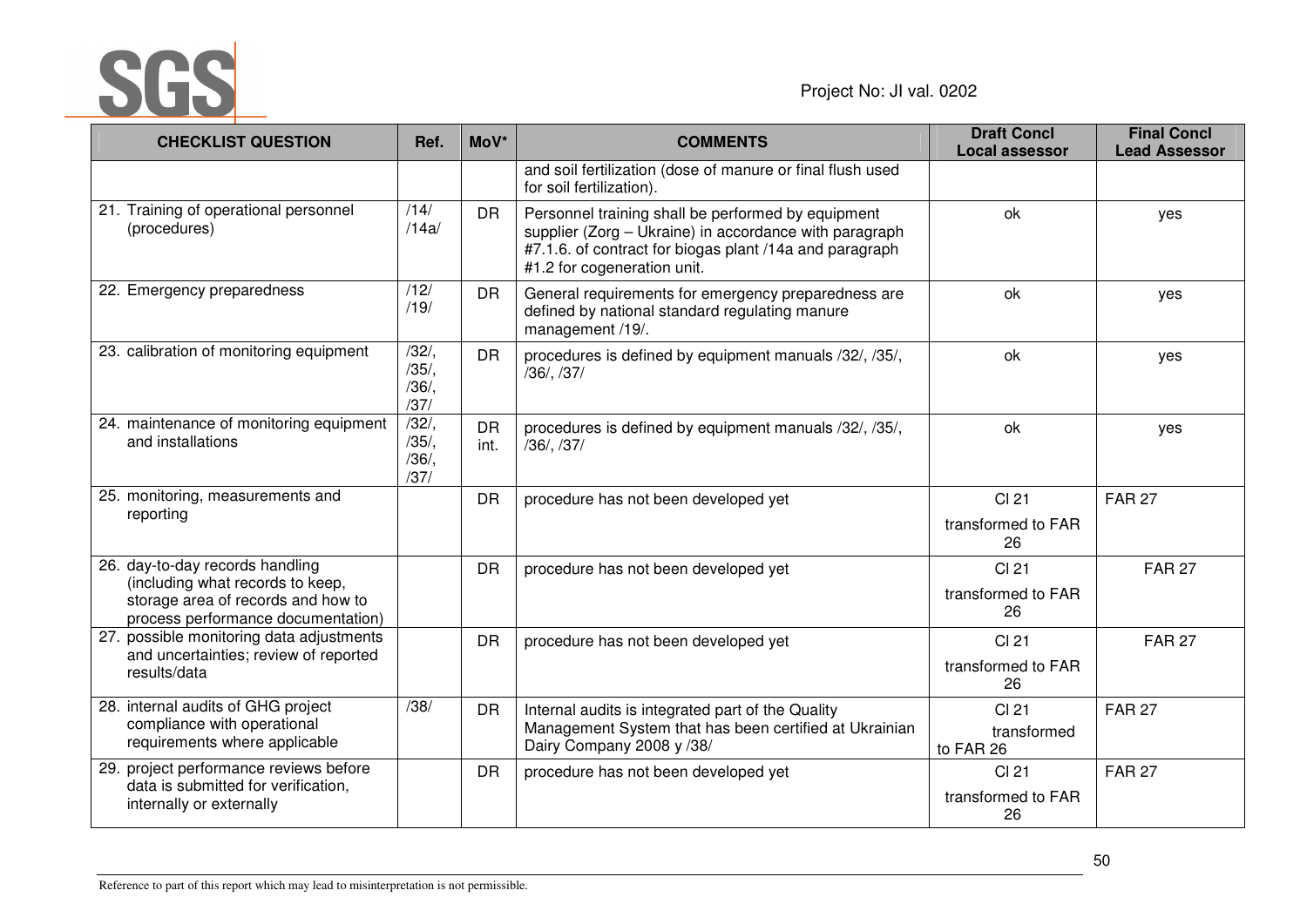

| <b>CHECKLIST QUESTION</b>                                                                                   | Ref.               | MoV*              | <b>COMMENTS</b>                                                                                                                                                                                                                                                       | <b>Draft Concl</b><br><b>Local assessor</b> | <b>Final Concl</b><br><b>Lead Assessor</b> |
|-------------------------------------------------------------------------------------------------------------|--------------------|-------------------|-----------------------------------------------------------------------------------------------------------------------------------------------------------------------------------------------------------------------------------------------------------------------|---------------------------------------------|--------------------------------------------|
| 30. Has an analysis of the environmental<br>impacts of the project activity been<br>sufficiently described? | /18/<br>/47/       | <b>DR</b>         | EIAs for project realized at farm #1 (Veliky Krupil) and<br>farm #2 (Komarivka) have been developed as the parts of<br>relevant project documentations - /18/ and /47/<br>respectively.                                                                               | ok                                          | yes                                        |
|                                                                                                             |                    |                   | In accordance with national procedure of environmental<br>impact assessment there are following<br>impacts<br>considered in the both EIAs :                                                                                                                           |                                             |                                            |
|                                                                                                             |                    |                   | emissions from biogas combustion at both flare and<br>$\bullet$<br>cogenerators,                                                                                                                                                                                      |                                             |                                            |
|                                                                                                             |                    |                   | emissions from diesel combustion which is used as<br>emergency fuel,                                                                                                                                                                                                  |                                             |                                            |
|                                                                                                             |                    |                   | soils and ground waters pollutions,                                                                                                                                                                                                                                   |                                             |                                            |
|                                                                                                             |                    |                   | The reduction of methane, hydrogen sulfide and<br>ammonia emissions due to biogas utilization on biogas<br>plant are proposed by the project. Thus it was concluded<br>that total emissions will not exceed established norms for<br>emissions before reconstruction. |                                             |                                            |
|                                                                                                             |                    |                   | The EIA for Velyky Krupil was considered by State<br>Expertise among other project documentation. Its official<br>conclusion did not indicate any discrepancies with<br>normative requirements /13/.                                                                  |                                             |                                            |
|                                                                                                             |                    |                   | The EIA for biogas plant at the farm #2 (Komarivka) shall<br>be approved by State Expertise conclusion (positive) /48/.                                                                                                                                               |                                             |                                            |
| 31. Are there any Host Party<br>/18/<br>requirements for an Environmental<br>/47/                           |                    | <b>DR</b><br>int. | EIAs /18/ were developed as to meet relevant<br>requirements of National Environment legislation of                                                                                                                                                                   | Pending                                     | yes                                        |
| Impact Assessment (EIA), and if yes,<br>is an EIA approved?                                                 | /53/<br>/int. $3/$ |                   | Ukraine.                                                                                                                                                                                                                                                              | positive State<br>Expertise conclusion      |                                            |
|                                                                                                             |                    |                   | At the moment of site visit project documentations for<br>both farms is being passed through State Expertise                                                                                                                                                          | CAR <sub>2</sub>                            |                                            |
|                                                                                                             |                    |                   | procedure as per interview with PPs /int. 3/.                                                                                                                                                                                                                         | closed (state<br>expertise conclusion       |                                            |
|                                                                                                             |                    |                   | The official approval is required by National Law on State                                                                                                                                                                                                            |                                             |                                            |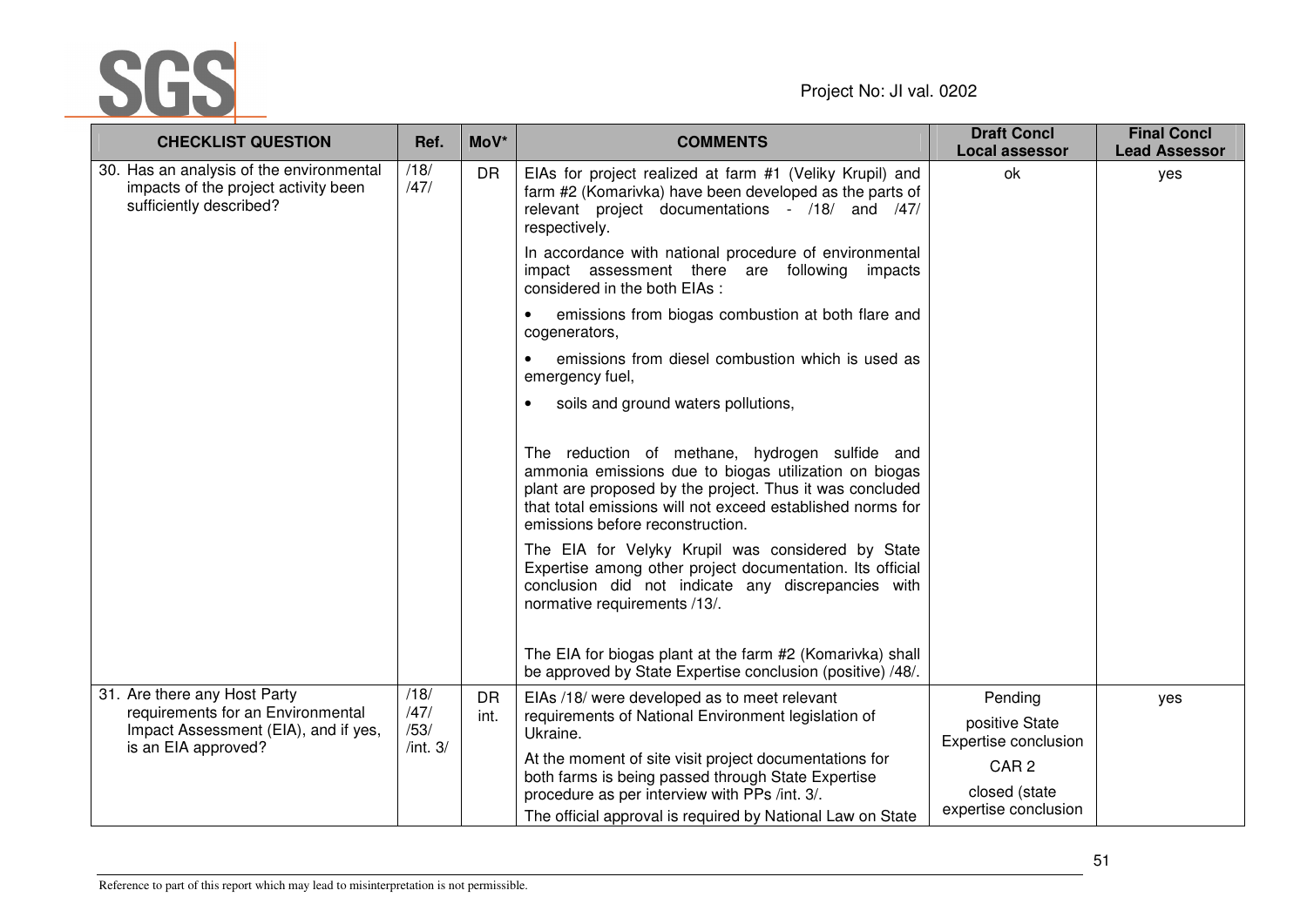

| <b>CHECKLIST QUESTION</b>                                                             | Ref.         | MoV*      | <b>COMMENTS</b>                                                                                                                                                                                                                                                                                                                                                                                                 | <b>Draft Concl</b><br><b>Local assessor</b> | <b>Final Concl</b><br><b>Lead Assessor</b> |
|---------------------------------------------------------------------------------------|--------------|-----------|-----------------------------------------------------------------------------------------------------------------------------------------------------------------------------------------------------------------------------------------------------------------------------------------------------------------------------------------------------------------------------------------------------------------|---------------------------------------------|--------------------------------------------|
|                                                                                       |              |           | Environmental Expertise dd. 09/02/1995 No 45/95-BP<br>/53/                                                                                                                                                                                                                                                                                                                                                      | was provided)                               |                                            |
| 32. Will the project create any adverse<br>environmental effects? Does the            | /18/         | <b>DR</b> | Following adverse environmental effects caused by<br>project are considered in EIA                                                                                                                                                                                                                                                                                                                              | CAR 2 closed                                | yes                                        |
| project comply with environmental<br>legislation in the host country?                 |              |           | emissions from biogas combustion at both flare and<br>cogenerators,                                                                                                                                                                                                                                                                                                                                             |                                             |                                            |
|                                                                                       |              |           | emissions from diesel combustion which is used as<br>$\bullet$<br>emergency fuel,                                                                                                                                                                                                                                                                                                                               |                                             |                                            |
|                                                                                       |              |           | soils and ground waters pollutions,<br>$\bullet$                                                                                                                                                                                                                                                                                                                                                                |                                             |                                            |
|                                                                                       |              |           | EIA declares that all environmental requirements of<br>above mentioned issues shall be met. It shall be<br>confirmed by State Expertise conclusion.                                                                                                                                                                                                                                                             |                                             |                                            |
| 33. Are transboundary environmental<br>impacts considered in the analysis?            | /18/<br>/47/ | <b>DR</b> | The study of spread of harmful substances emitted from<br>sources placed on the territory of farms has been<br>developed as required by law and included into EIAs/18/<br>/47/. Accordingly with this study the concentration of<br>harmful substances on the boundary of Sanitary<br>protective zone shall not exceed established norms.<br>Therefore somewhat transboundary impact is actually<br>impossible. | ok                                          | yes                                        |
| 34. Have identified environmental impacts<br>been addressed in the project<br>design? | /18/<br>/47/ | <b>DR</b> | Environmental Impact assessment /18/ /47/ was<br>performed as the part of project design.                                                                                                                                                                                                                                                                                                                       | ok                                          | yes                                        |
| 35. Have relevant stakeholders been                                                   | /39/         | <b>DR</b> | Farm #1 (Veliky Krupil)                                                                                                                                                                                                                                                                                                                                                                                         | <b>CAR 22</b>                               | yes                                        |
| consulted?                                                                            | /40/<br>/49/ |           | Declaration of intentions containing project description<br>dd. 11/01/2008 was submitted for discussion to local<br>administration /39/.                                                                                                                                                                                                                                                                        | closed                                      |                                            |
|                                                                                       |              |           | Project was considered by local administration with<br>participation of public representatives 17/01/2008 /49/.<br>Executive committee of administration was issued the<br>positive decision /40/ dd. 07/02/2008 on allowance of<br>projecting works and land allocation.                                                                                                                                       |                                             |                                            |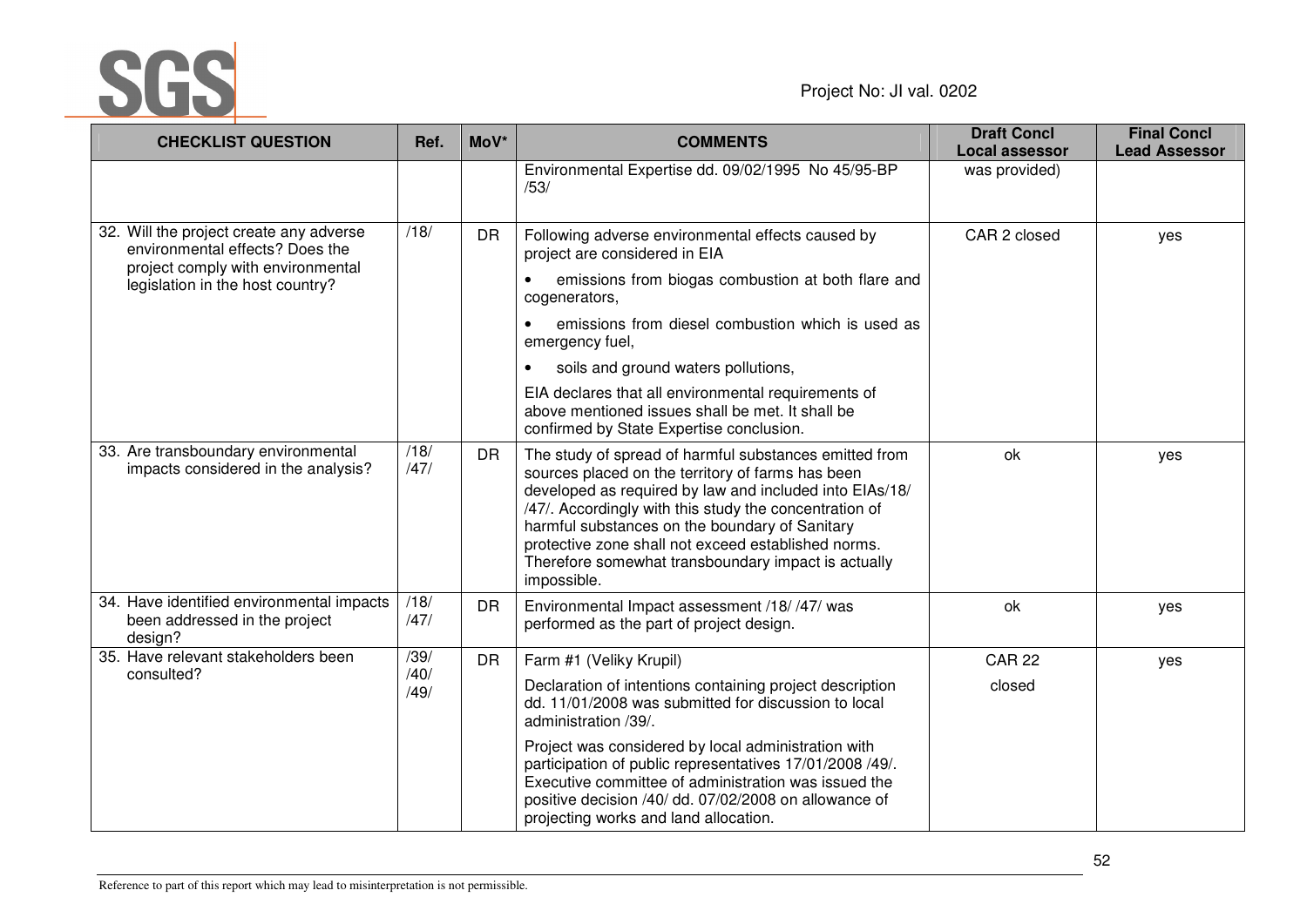

| <b>CHECKLIST QUESTION</b>                                                                                                                                                                                                                                                                                                                                                                                                          | Ref.                                 | MoV*      | <b>COMMENTS</b>                                                                                                                                                                                                                                                                                                                                                                                                   | <b>Draft Concl</b><br><b>Local assessor</b>                                                                                                                                                                                                  | <b>Final Concl</b><br><b>Lead Assessor</b> |
|------------------------------------------------------------------------------------------------------------------------------------------------------------------------------------------------------------------------------------------------------------------------------------------------------------------------------------------------------------------------------------------------------------------------------------|--------------------------------------|-----------|-------------------------------------------------------------------------------------------------------------------------------------------------------------------------------------------------------------------------------------------------------------------------------------------------------------------------------------------------------------------------------------------------------------------|----------------------------------------------------------------------------------------------------------------------------------------------------------------------------------------------------------------------------------------------|--------------------------------------------|
|                                                                                                                                                                                                                                                                                                                                                                                                                                    |                                      |           | Farm #2 relevant information was requested.                                                                                                                                                                                                                                                                                                                                                                       |                                                                                                                                                                                                                                              |                                            |
| 36. Does the project design engineering<br>reflect current good practices? Does<br>the project use state of the art<br>technology or would the technology<br>result in a significantly better<br>performance than any commonly<br>used technologies in the host<br>country?                                                                                                                                                        | $\overline{141/2}$                   | <b>DR</b> | As per information reflected in open Internet sources /41/<br>http://www.abercade.ru/research/industrynews/577.html<br>this project propose the new technology for Ukraine and<br>is deemed a pilot project for alternative fuel utilization.<br>More over the manure processing capacity of about 400<br>tonnes per day is one of biggest project for Ukraine and<br>Europe.                                     | ok                                                                                                                                                                                                                                           | yes                                        |
| 37. Documentary evidence for the start<br>date of the project.                                                                                                                                                                                                                                                                                                                                                                     | /42/                                 | <b>DR</b> | As per PDD the starting date of the building and<br>assembly works at Farm 1: 05.07.2008.<br>But the permit for construction works was issued on<br>15/07/2008 /42/.                                                                                                                                                                                                                                              | <b>CAR 11</b><br>Starting date as<br>reflected in PDD<br>should be justified.<br>closed after revision<br>of PDD                                                                                                                             | yes                                        |
| 38. Check the common practice                                                                                                                                                                                                                                                                                                                                                                                                      | /24/                                 | <b>DR</b> | Common practice of biogas usage is described in the<br>relevant analytic review /24/ presented by PP on site. The<br>largest biogas project was described in PDD - it is biogas<br>plant in Dnepropetrovsky region with total capacity of 80<br>tonnes of manure per day. All Ukrainian biogas projects<br>are financed by foreign investors.                                                                     | ok                                                                                                                                                                                                                                           | yes                                        |
| 39. Comments raised by methodological<br>expert:<br>Based on the PDD furnished, I<br>understand Farm 1 is implemented and<br>Farm 2 is in process of implementation.<br>Please check thoroughly on animal count,<br>the Bo values (its reference of calculation<br>as well), technology applied. Please<br>check as per AMS III.D the basic<br>requirement of the methodology. Confirm<br>temp is more than 5 oC and applicability | /12/<br>/15/<br>/22/<br>/25/<br>/26/ | <b>DR</b> | Population livestock data were checked against project<br>design /12/ for farm #1 and confirmed by official note /15/<br>for farm #2.<br>B <sub>o</sub> value is confirmed by National inventory report /22/.<br>Technical description of project given in PDD was<br>checked against the project design /12/ and found<br>consistent.<br>Applicability criteria of AMS III.D were discussed above<br>(see Q 10). | <b>CAR 12</b><br>At the start up stage<br>of biogas plant power<br>from autonomous<br>diesel generator was<br>used for project own<br>needs. GHG<br>emissions from diesel<br>generator envisaged<br>by Project Design<br>shall be considered | yes                                        |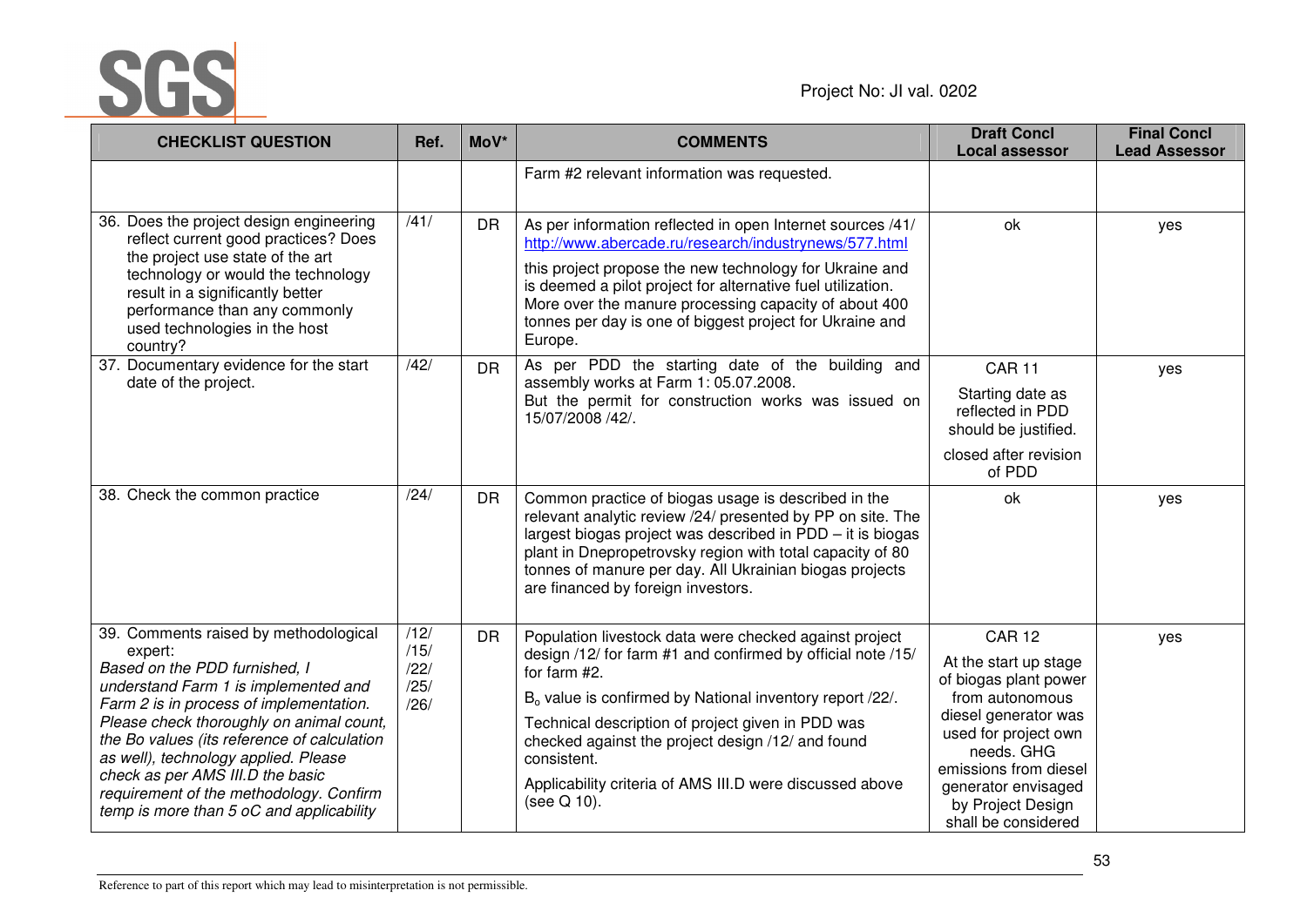SGS

| <b>CHECKLIST QUESTION</b>                                                                                                                                                                                                                                                                                          | Ref. | MoV* | <b>COMMENTS</b>                                                                                                                                                                                                                                                                                                                                                                                                                                                                                                                          | <b>Draft Concl</b><br><b>Local assessor</b>                                                                                                                                                                                                                                                                                                     | <b>Final Concl</b><br><b>Lead Assessor</b> |
|--------------------------------------------------------------------------------------------------------------------------------------------------------------------------------------------------------------------------------------------------------------------------------------------------------------------|------|------|------------------------------------------------------------------------------------------------------------------------------------------------------------------------------------------------------------------------------------------------------------------------------------------------------------------------------------------------------------------------------------------------------------------------------------------------------------------------------------------------------------------------------------------|-------------------------------------------------------------------------------------------------------------------------------------------------------------------------------------------------------------------------------------------------------------------------------------------------------------------------------------------------|--------------------------------------------|
| of meth. The anaerobic treatment require<br>temp in the range of 35to 37 degree.<br>Confirm how client is going to meet this in<br>the fermentor during the project start up<br>and during regular operation of the plant.                                                                                         |      |      | Average temperature in region is more than 5 <sup>°</sup> as per<br>review of historical data presented by national<br>Meteorology agency /25/, /26/<br>As per project design /12/ the anaerobic conditions<br>(mesophilous $-34-37^{\circ}C$ ) in digesters are proposed to be<br>ensured with heating system that is incorporated into<br>walls and bottom of digesters and uses energy produced<br>by cogenerators. At the start up stage of biogas plant<br>power from autonomous diesel generator was used for<br>digester heating. | as project emissions<br>(this source is directly<br>related to project<br>activity).<br>closed diesel<br>consumption was<br>considered                                                                                                                                                                                                          |                                            |
| 40. During days gas is not used for power<br>generation, how they are going to<br>check of volume of gas flared. Purity<br>of gas also need to be confirmed from<br>PP wrt the claims made in PDD.                                                                                                                 | /31/ |      | With out cogeneration biogas proposed to be flared. But<br>flowmeter had not been installed at the flare at Veliky<br>Krupil (farm #1) by the time of site visit.<br>The gas quality was estimated with gas chromatograph<br>that is confirmed by relevant protocol of lab analysis<br>performed by Gas Institute of Ukraine 02/06/2009 /31/.                                                                                                                                                                                            | <b>CAR 13</b><br>Gas metering system<br>has not been<br>installed to measure<br>the volume of gas<br>going to flare. The<br>method and source<br>for estimation of<br>emissions from<br>biogas flaring for the<br>period since biogas<br>production start<br>should be justified.<br>closed<br>after installation<br>statement was<br>submitted | yes                                        |
| 41. How far is the project activity and<br>fermentor in particular from the farm<br>land? Check if they have a storage<br>tank to hold the manure coming from<br>the farm land. From the PDD it<br>appears that manure from the farm<br>land is directly charged into reactor -<br>this may not be true and is not | /12/ |      | As per the project documentation /12/ (as well as visual<br>observation at the farm #1) biogas plant is situated at the<br>territory of farm. There is a preliminary storage reservoir<br>to homogenize and store the manure before entering into<br>the digester.                                                                                                                                                                                                                                                                       | <b>CAR 14</b><br>Please update the<br>PDD with the<br>technical description<br>of preliminary storage<br>reservoir<br>closed PDD was                                                                                                                                                                                                            | yes                                        |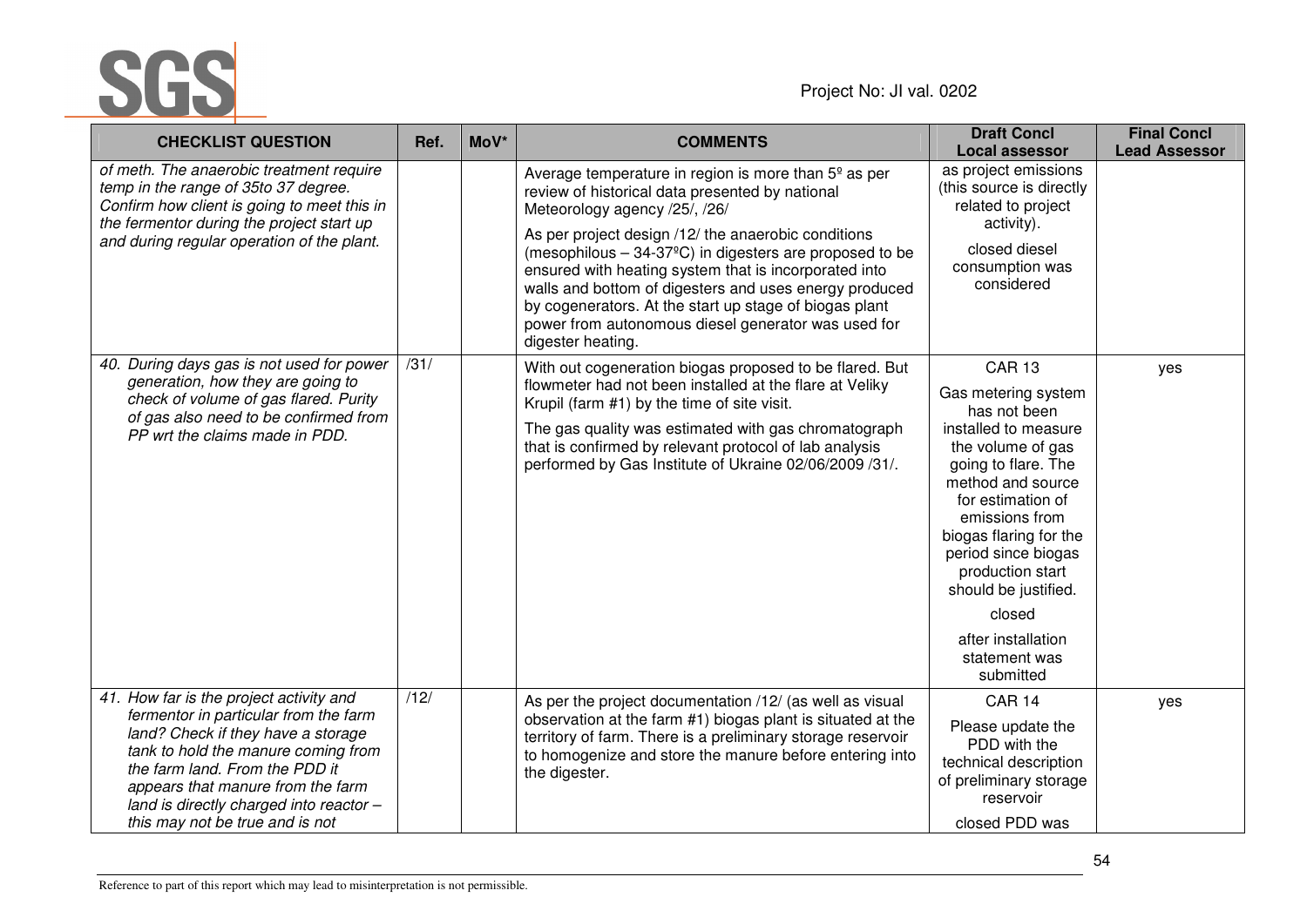

| <b>CHECKLIST QUESTION</b>                                                                                                                                                                                                                                                                                                                                                                     | Ref.     | MoV* | <b>COMMENTS</b>                                                                                                                                                                                                                                                                                                                                                                           | <b>Draft Concl</b><br><b>Local assessor</b> | <b>Final Concl</b><br><b>Lead Assessor</b> |
|-----------------------------------------------------------------------------------------------------------------------------------------------------------------------------------------------------------------------------------------------------------------------------------------------------------------------------------------------------------------------------------------------|----------|------|-------------------------------------------------------------------------------------------------------------------------------------------------------------------------------------------------------------------------------------------------------------------------------------------------------------------------------------------------------------------------------------------|---------------------------------------------|--------------------------------------------|
| possible in real sense.                                                                                                                                                                                                                                                                                                                                                                       |          |      |                                                                                                                                                                                                                                                                                                                                                                                           | updated                                     |                                            |
| 42. I see no aerobic treatment in the<br>project and hence understand manure<br>will applied to land. This need to be<br>confirmed and ensure no methane<br>generation on application of manure<br>on land. It is should be in line with the<br>meth. However the diagram on page<br>10 of PDD shows open reservoir.<br>Please check up what for it is.                                       | /12/     |      | Review of the project design /12/ showed that final flush<br>after digesters proposed to be stored in the open<br>reservoirs that previously were used as anaerobic<br>lagoons.<br>As per interview with PPs /int. 3/ the aerobic conditions<br>will be ensured by chemical analysis of substrata<br>(concentration of BOD). Solids from reservoir proposed to<br>be used as fertilizers. | CAR 6 closed                                | yes                                        |
| 43. What the PP is going to do with the<br>anaerobic open lagoon. How they will<br>ensure that nothing is put into it. What<br>about the existing manure in the<br>anaerobic lagoon?                                                                                                                                                                                                          | /int. 3/ |      | Existing open lagoons proposed to be used for storage of<br>final flush from biogas digesters.<br>As per interview with farm owners /int.3/ lagoons shall be<br>fully emptied before final flush will be charged to them.                                                                                                                                                                 | CAR 6 closed                                | yes                                        |
| 44. Check for all monitoring and non<br>monitoring parameters are correctly<br>used in PDD. For those parameters<br>not be monitored and claimed by PP<br>re-confirm its correctness.                                                                                                                                                                                                         |          |      | All parameters are described have been checked and<br>found consistent with exception of<br>1/diesel used at autonomous power generator<br>2/ amount of flared biogas<br>Please see Q12 for details.                                                                                                                                                                                      | CAR 7, 13<br>closed                         | yes                                        |
| 45. Schematically monitoring plan is<br>given, try to get it on how and who will<br>do what work in write up for better<br>understanding. Ensure persons<br>involved in project activity are trained<br>for regular monitoring and testing<br>works. There is no clarity from the<br>diagram on where the authorized<br>persons will be placed and how they<br>will ensure quality reporting. |          |      | Detailed monitoring procedure has not been developed<br>yet. It was requested from PP.                                                                                                                                                                                                                                                                                                    | CAR 21 transformed<br>to FAR 27             | <b>FAR 27</b>                              |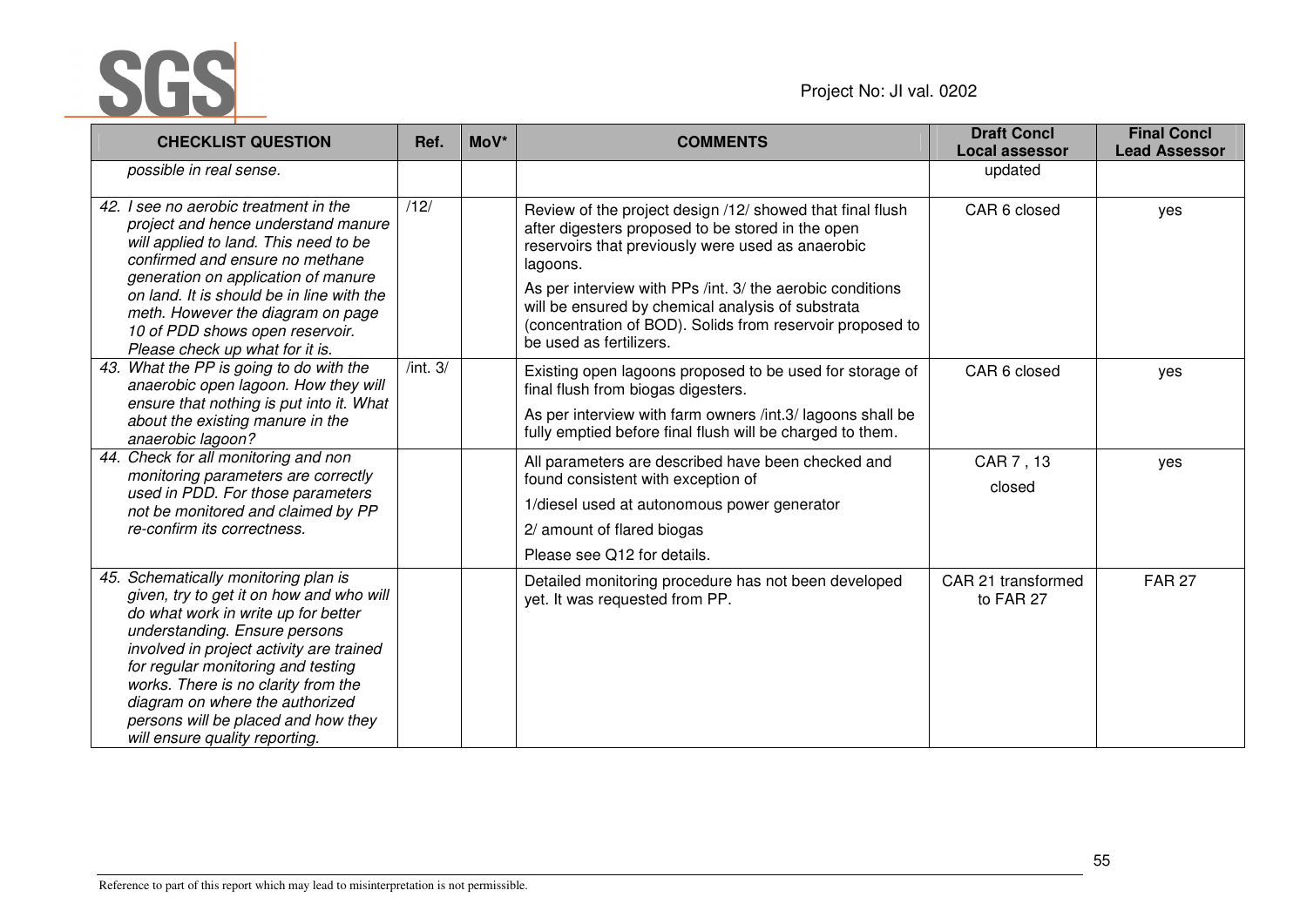

| <b>CHECKLIST QUESTION</b>                                                                                                                                                                                                                                                                                                                                                                                                                                                                                               | Ref.                         | $M o V^*$ | <b>COMMENTS</b>                                                                                                                                                                                                                                                                                                            | <b>Draft Concl</b><br>Local assessor | <b>Final Concl</b><br><b>Lead Assessor</b> |
|-------------------------------------------------------------------------------------------------------------------------------------------------------------------------------------------------------------------------------------------------------------------------------------------------------------------------------------------------------------------------------------------------------------------------------------------------------------------------------------------------------------------------|------------------------------|-----------|----------------------------------------------------------------------------------------------------------------------------------------------------------------------------------------------------------------------------------------------------------------------------------------------------------------------------|--------------------------------------|--------------------------------------------|
| 46. Please get it confirmed if it was<br>mandatory for PP to go for the project<br>activity? Please also check on the<br>statement in PDD: The project<br>complies with requirements of the<br>current regulatory legal acts in the<br>area of environmental protection (the<br>Law of Ukraine "On the Protection of<br>Environment" of 25.06.1991 #1264-<br>XII, the Law of Ukraine "On Wastes"<br>of 05.03.1998 #187/98-BP and the<br>Law of Ukraine "On Alternative<br>Sources of Energy" of 20.02.2003<br>#555-IV). | $/44/$ ,<br>$/45/$ ,<br>/46/ |           | the Ukrainian Laws "On the Protection of Environment"<br>dd. 25.06.1991 #1264-XII /44/, "On Wastes" of<br>05.03.1998 /45/ #187/98-BP and "On Alternative Sources<br>of Energy" of 20.02.2003 #555-IV /46/ were reviewed.<br>There were no obligations regarding compulsory<br>implementation of proposed project activity, | 0k                                   | yes                                        |

MoV: DR = Desk review, Int. = interview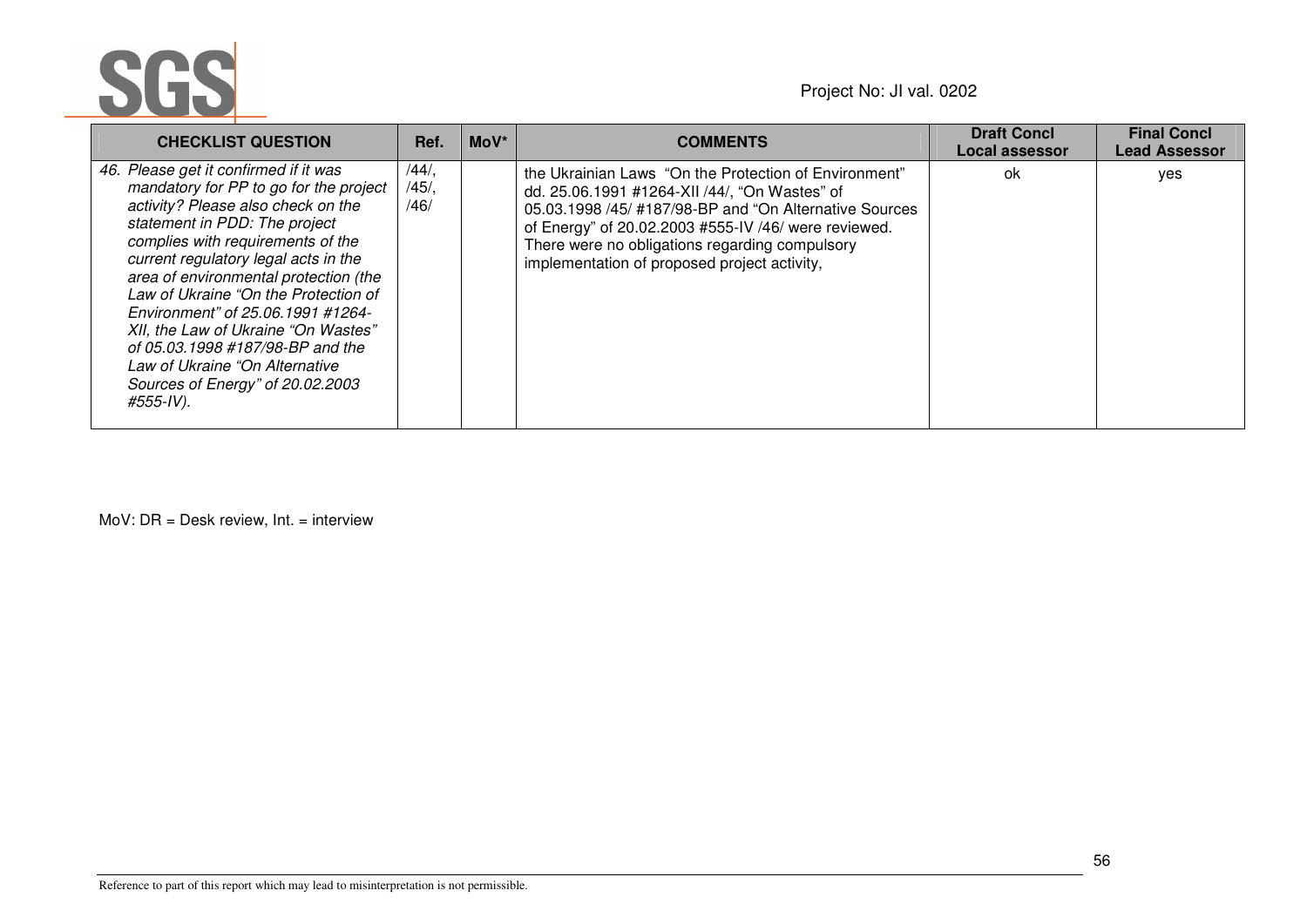

# **Appendix 2 Determination Protocol**

|    | <b>REQUIREMENT</b>                                                                                                      | <b>MoV</b> | <b>Ref</b>                                                   | <b>Comment</b>                                                                                                                                                                                                                                                                                                                                                                                                                                                                                                                                                            | <b>Draft</b><br>finding  | <b>Concl</b>     |
|----|-------------------------------------------------------------------------------------------------------------------------|------------|--------------------------------------------------------------|---------------------------------------------------------------------------------------------------------------------------------------------------------------------------------------------------------------------------------------------------------------------------------------------------------------------------------------------------------------------------------------------------------------------------------------------------------------------------------------------------------------------------------------------------------------------------|--------------------------|------------------|
|    | The project shall have the approval of the<br>Parties involved                                                          | <b>DR</b>  | Kyoto Protocol<br>Article $6.1$ (a)<br>/10/<br>/11/<br>/11a/ | According to the Ukrainian<br>National procedure of JI<br>project preparation /10/ in<br>order to receive a letter of<br>approval, an installation<br>owner shall submit to the<br>NEIA (national DFP) an<br>application, determination<br>report, project design<br>documentation and<br>accompanying documents.<br>Therefore the letter of<br>approval will be issued by<br>focal point after<br>determination report<br>submission.<br>The letter of Endorsement<br>has been received on site<br>/11/ on Ukrainian along with<br>translation into English<br>$/11a/$ . | CAR <sub>1</sub><br>open | Pendin<br>g LoAs |
| 2. | Emission reductions, or an enhancement<br>of removal by sinks, shall be additional to<br>any that would otherwise occur | DR.        | Kyoto Protocol<br>Article 6.1 (b)                            | See table 3 below:<br>additionality assessment                                                                                                                                                                                                                                                                                                                                                                                                                                                                                                                            | y                        | y                |
| 3. | The sponsor Party shall not aquire<br>emission reduction units if it is not in<br>compliance with its obligations under | <b>DR</b>  | Kyoto Protocol<br>Article 6.1 (c)                            | No information available yet<br>if the sponsor Party is in<br>compliance with its                                                                                                                                                                                                                                                                                                                                                                                                                                                                                         | pending                  | У                |

### **Table 1 Participation Requirements for Joint Implementation (JI) Project Activities**

Project No. Jl.val.0202, 57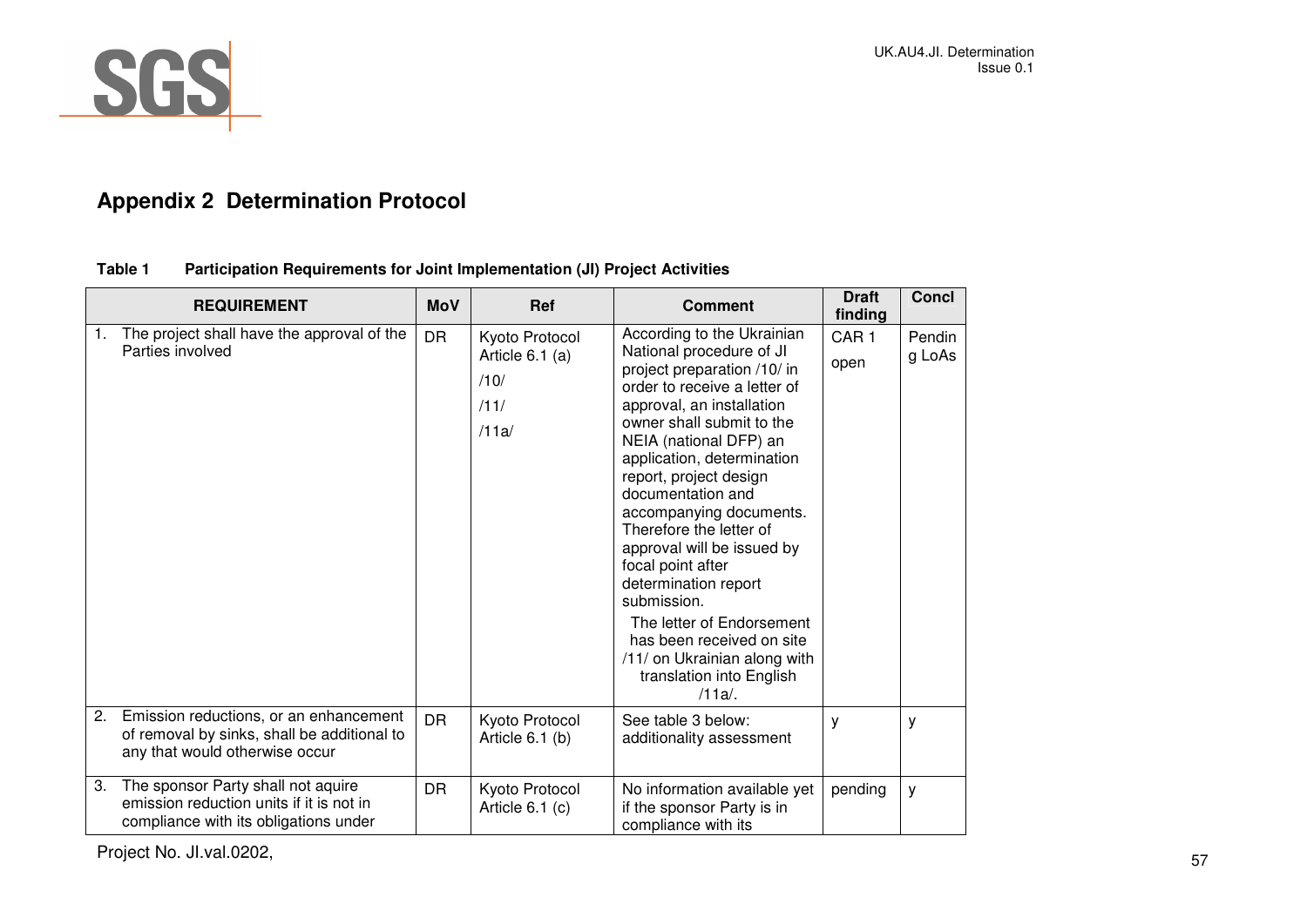

| <b>REQUIREMENT</b> | <b>MoV</b> | Ref | <b>Comment</b>                            | <b>Draft</b><br>finding | <b>Concl</b> |
|--------------------|------------|-----|-------------------------------------------|-------------------------|--------------|
| Articles 5 & 7     |            |     | obligations under Articles 5<br>& 7.      |                         |              |
|                    |            |     | DFP sponsor Party:                        |                         |              |
|                    |            |     | <b>Federal Office for the</b>             |                         |              |
|                    |            |     | <b>Environment (FOEN)</b>                 |                         |              |
|                    |            |     | <b>Climate Unit, Swissflex</b>            |                         |              |
|                    |            |     | CH-3003 Berne                             |                         |              |
|                    |            |     | Switzerland                               |                         |              |
|                    |            |     | <b>Mr. Yvan Keckeis</b>                   |                         |              |
|                    |            |     | Phone: +41 31 324 7184                    |                         |              |
|                    |            |     | Fax: +41 31 323 0367                      |                         |              |
|                    |            |     | Email:                                    |                         |              |
|                    |            |     | swissflex@bafu.admin.ch                   |                         |              |
|                    |            |     | The Federal Office for the                |                         |              |
|                    |            |     | Environment (FOEN) is the                 |                         |              |
|                    |            |     | responsible Office for the                |                         |              |
|                    |            |     | implementation of the                     |                         |              |
|                    |            |     | Kyoto Protocol's legal<br>requirements in |                         |              |
|                    |            |     | Switzerland. For the flexible             |                         |              |
|                    |            |     | mechanisms, a national                    |                         |              |
|                    |            |     | Secretariat called Swissflex              |                         |              |
|                    |            |     | has been established within               |                         |              |
|                    |            |     | the Climate                               |                         |              |
|                    |            |     | Unit of the FOEN.                         |                         |              |
|                    |            |     | Activities relating to the                |                         |              |
|                    |            |     | implementation of the                     |                         |              |
|                    |            |     | flexible mechanisms as well               |                         |              |
|                    |            |     | as the examination                        |                         |              |
|                    |            |     | and approval of project                   |                         |              |
|                    |            |     | proposals are coordinated                 |                         |              |
|                    |            |     | by an inter-departmental                  |                         |              |
|                    |            |     | working group                             |                         |              |
|                    |            |     | called IDA-Swissflex.                     |                         |              |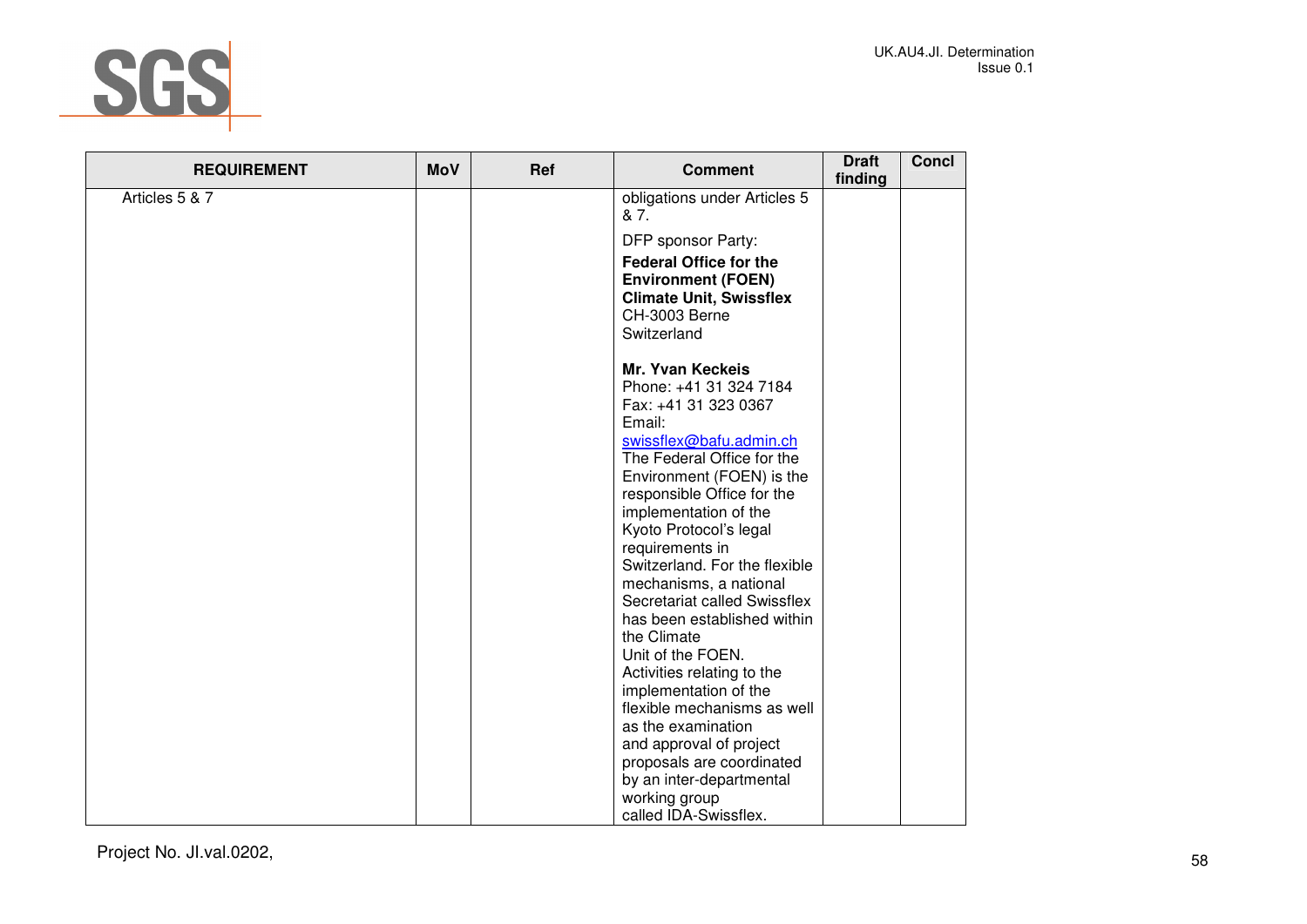

| <b>REQUIREMENT</b>                                                                                                                                                                                 | <b>MoV</b> | Ref                                                                                                                                     | <b>Comment</b>                                                                                                                                                                                                                                                                                                                                                                                                                                                                                   | <b>Draft</b><br>finding | <b>Concl</b> |
|----------------------------------------------------------------------------------------------------------------------------------------------------------------------------------------------------|------------|-----------------------------------------------------------------------------------------------------------------------------------------|--------------------------------------------------------------------------------------------------------------------------------------------------------------------------------------------------------------------------------------------------------------------------------------------------------------------------------------------------------------------------------------------------------------------------------------------------------------------------------------------------|-------------------------|--------------|
|                                                                                                                                                                                                    |            |                                                                                                                                         | Besides FOEN, the<br>members of this group are<br>drawn from the Swiss<br>Federal Office of Energy<br>(SFOE), the State<br>Secretariat for Economic<br>Affairs (seco) and the<br>Swiss Agency for<br>Development and Co-<br>operation (SDC).<br>The national Secretariat<br>represents the Swiss<br><b>Designated National</b><br>Authority (DNA) under the<br><b>Clean Development</b><br>Mechanism (CDM) as well<br>as the Designated Focal<br>Point (DFP) under<br>Joint Implementation (JI). |                         |              |
| The acquisition of emission reduction<br>4.<br>units shall be supplemental to domestic<br>actions for the purpose of meeting<br>commitments under Article 3                                        | <b>DR</b>  | Kyoto Protocol<br>Article 6.1 (d)                                                                                                       | pending CARs and CLs<br>closure (table 3 below)                                                                                                                                                                                                                                                                                                                                                                                                                                                  | closed                  | у            |
| Parties participating in JI shall designate<br>5.<br>national focal points for approving JI<br>projects and have in place national<br>guidelines and procedures for the<br>approval of JI projects | <b>DR</b>  | Marrakech<br>Accords,<br>JI Modalities, §20<br>The Ukrainian<br><b>National</b><br>Environmental<br>Investment<br><b>Agency</b> website | Ukraine national<br>designated focal point is<br><b>National Environmental</b><br><b>Investment Agency of</b><br><b>Ukraine</b><br>as reflected at UNFCCC<br>website. National<br>procedure for JI projects<br>approval is DECREE No.<br>206 dated 22/02/2006.                                                                                                                                                                                                                                   | y                       | y            |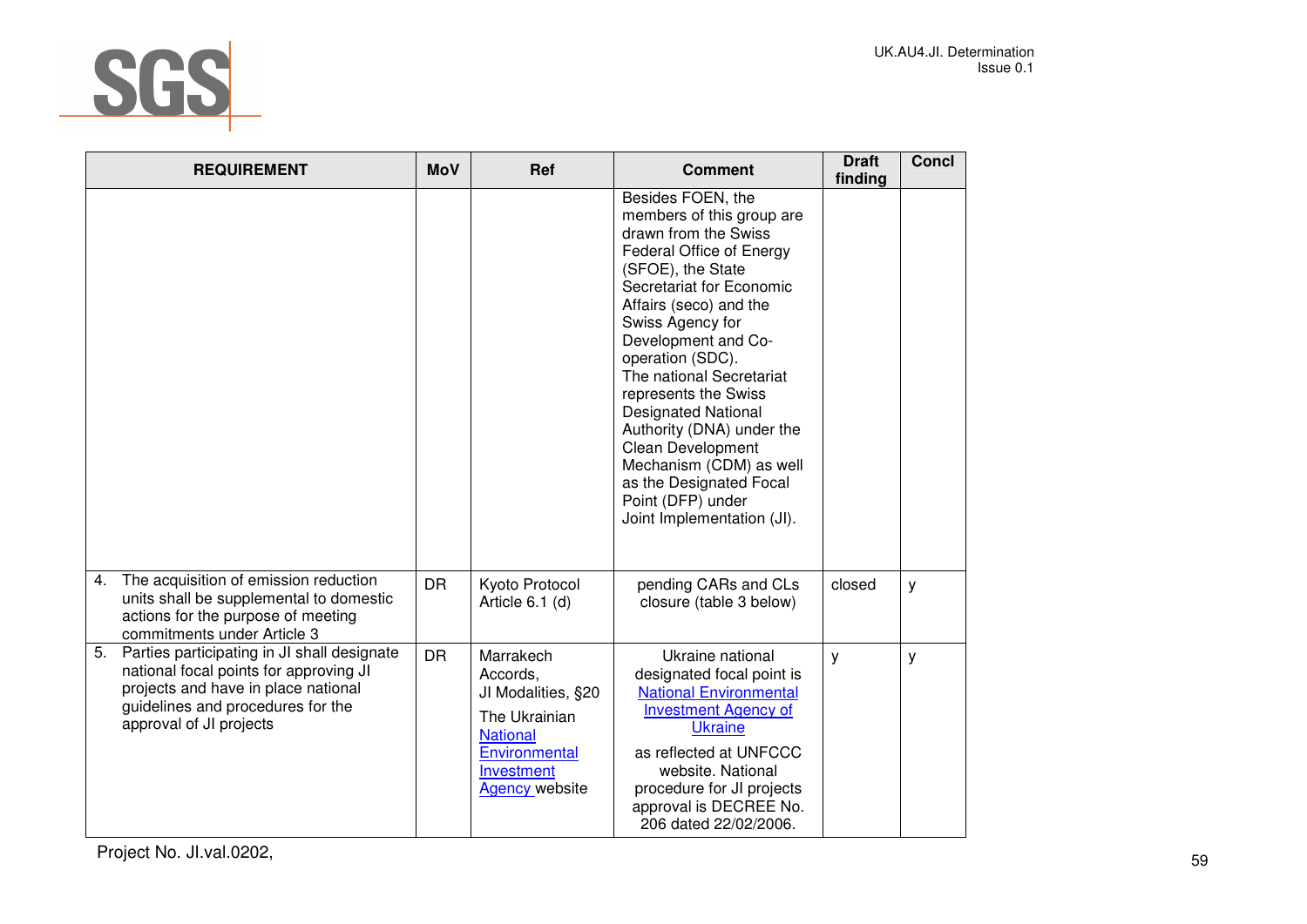

| <b>REQUIREMENT</b>                                                                                                                                            | <b>MoV</b> | <b>Ref</b>                                                                                                                          | <b>Comment</b>                                                                                                                                                                                                                                                                                                                      | <b>Draft</b><br>finding | <b>Concl</b> |
|---------------------------------------------------------------------------------------------------------------------------------------------------------------|------------|-------------------------------------------------------------------------------------------------------------------------------------|-------------------------------------------------------------------------------------------------------------------------------------------------------------------------------------------------------------------------------------------------------------------------------------------------------------------------------------|-------------------------|--------------|
|                                                                                                                                                               |            | http://ji.unfccc.int/<br><b>UserManagement</b><br>/FileStorage/OVY<br>PM9FQNK4D0G<br>WUHI7X512RSE<br><b>TACZ</b>                    | 'On Approval of the<br>Procedure of Drafting,<br>Review, Approval and<br>Implementation of Projects<br>Aimed at Reduction of<br>Anthropogenic Emissions<br>of Greenhouse Gases'<br>available at<br>http://ji.unfccc.int/UserMana<br>gement/FileStorage/OVYP<br>M9FQNK4D0GWUHI7X512<br><b>RSETACZ</b><br>For Switzerland see Point 3 |                         |              |
|                                                                                                                                                               |            |                                                                                                                                     | above.                                                                                                                                                                                                                                                                                                                              |                         |              |
| The host Party shall be a Party to the<br>6.<br>Kyoto Protocol                                                                                                | <b>DR</b>  | Marrakech<br>Accords,<br>JI Modalities,<br>\$21(a)/24<br>http://unfccc.int/pa<br>rties and observ<br>ers/parties/items/<br>2225.php | Ukraine has ratified the<br>Kyoto Protocol on 12 April<br>2004<br>Source:<br>http://unfccc.int/parties and<br>observers/parties/items/22<br>25.php                                                                                                                                                                                  | y                       | Υ            |
| 7. The host Party's assigned amount shall<br>have been calculated and recorded in<br>accordance with the modalities for the<br>accounting of assigned amounts | <b>DR</b>  | http://www.carbon<br>unitsregistry.gov.u<br>a/en/publication/c<br>ontent/671.htm                                                    | National Electronic Registry<br>of Anthropogenic<br>Emissions and Absorption<br>of Greenhouse Gases of<br>Ukraine is at place and<br>available at<br>http://www.carbonunitsregis<br>try.gov.ua/en/publication/co<br>ntent/671.htm<br>National registry was                                                                          | y                       | Y            |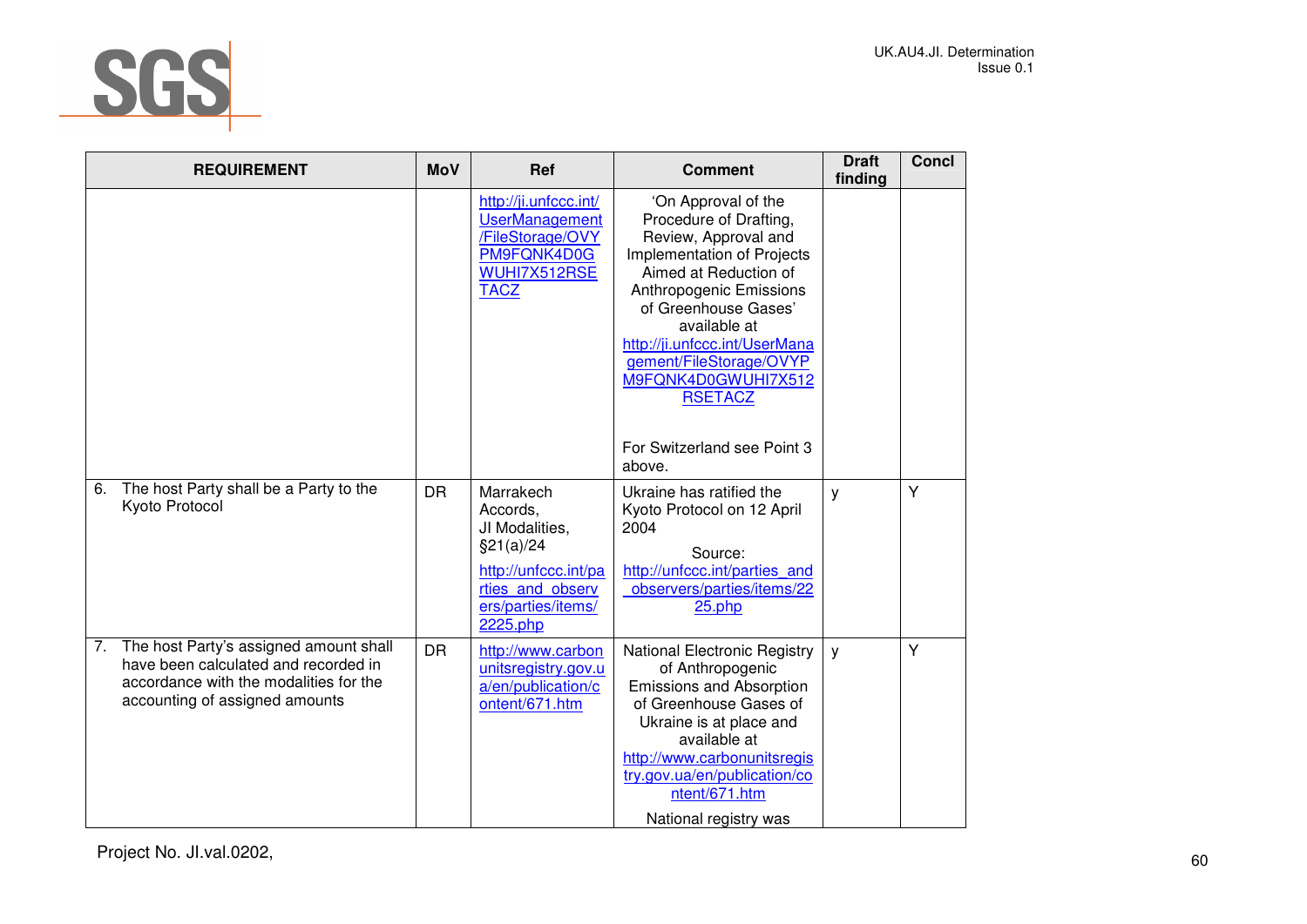

| <b>REQUIREMENT</b>                                                                                                                                                                             | <b>MoV</b> | Ref                                                                                   | <b>Comment</b>                                                                                                                                                                                                                                                                                                                                                                                                                                                                                                                  | <b>Draft</b><br>finding    | <b>Concl</b> |
|------------------------------------------------------------------------------------------------------------------------------------------------------------------------------------------------|------------|---------------------------------------------------------------------------------------|---------------------------------------------------------------------------------------------------------------------------------------------------------------------------------------------------------------------------------------------------------------------------------------------------------------------------------------------------------------------------------------------------------------------------------------------------------------------------------------------------------------------------------|----------------------------|--------------|
|                                                                                                                                                                                                |            |                                                                                       | adopted by Governmental<br>decree # 28/05/2008 N 504                                                                                                                                                                                                                                                                                                                                                                                                                                                                            |                            |              |
|                                                                                                                                                                                                |            |                                                                                       | On forming and<br>maintenance of National<br>Electronic registry of<br>anthropogenic emissions<br>and adsorptions of GHG.                                                                                                                                                                                                                                                                                                                                                                                                       |                            |              |
| The host Party shall have in place a<br>8.<br>national registry in accordance with<br>Article 7, paragraph 4                                                                                   | <b>DR</b>  | Marrakech<br>Accords,<br>JI Modalities,<br>§21(d)/24                                  | National registry is at place<br>(see above)                                                                                                                                                                                                                                                                                                                                                                                                                                                                                    | y                          | Y            |
| The project design document shall be<br>9.<br>made publicly available and Parties,<br>stakeholders and UNFCCC accredited<br>observers shall be invited to, within 30<br>days, provide comments | <b>DR</b>  | http://ji.unfccc.int/<br>JI Projects/Deter<br>AndVerif/Verificati<br>on/PDD/index.htm | The PDD has been made<br>publicly available on the<br>UNFCCC JI website under<br><http: ji.unfccc.int="" jl="" proje<br="">cts/DeterAndVerif/Verificati<br/>on/PDD/index.html&gt; from<br/>05 May 2009 to 03 June<br/>2009 and comments have<br/>been invited through the<br/>Climate-L mailing list<br/>The project specific<br/>information is available<br/>under<br/>http://ji.unfccc.int/Jl Project<br/>s/DB/VG60RPWCLM3N0S<br/>TAQSUC1GDXCHCB8I/Pu<br/>blicPDD/9OPMIKACANWW<br/>47N04TNT3RKGNO8DKF/<br/>view.html</http:> | y                          | У            |
| 10. Documentation on the analysis of the<br>environmental impacts of the project<br>activity, including transboundary impacts,<br>in accordance with procedures as                             | <b>DR</b>  | Marrakech<br>Accords,<br>JI Modalities,<br>\$33(d)                                    | Documents on<br>Environmental effects from<br>both parts of the project<br>were submitted to validator                                                                                                                                                                                                                                                                                                                                                                                                                          | CAR <sub>2</sub><br>closed | y            |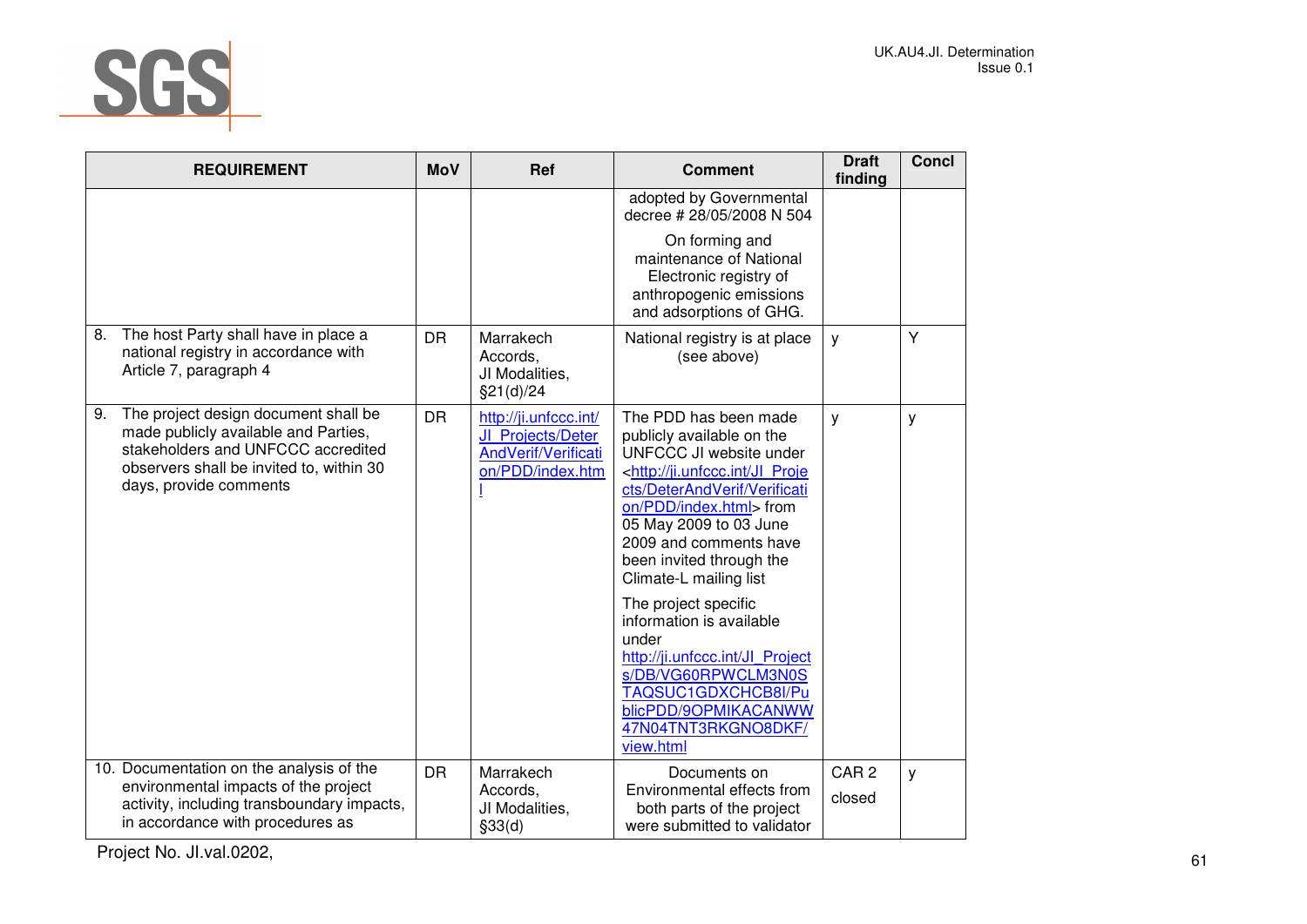

| <b>REQUIREMENT</b>                                                                                                                                                                                                                                                                     | <b>MoV</b> | Ref                                                           | <b>Comment</b>                                                                                                                                                                                                                                                                                                                                                                                                                                         | <b>Draft</b><br>finding | Concl |
|----------------------------------------------------------------------------------------------------------------------------------------------------------------------------------------------------------------------------------------------------------------------------------------|------------|---------------------------------------------------------------|--------------------------------------------------------------------------------------------------------------------------------------------------------------------------------------------------------------------------------------------------------------------------------------------------------------------------------------------------------------------------------------------------------------------------------------------------------|-------------------------|-------|
| determined by the host Party shall be<br>submitted, and, if those impacts are<br>considered significant by the project<br>participants or the Host Party, an<br>environmental impact assessment in<br>accordance with procedures as required<br>by the Host Party shall be carried out |            | /47/ /75/                                                     | and checked out during site<br>visit (Q33-37)<br>CAR <sub>2</sub><br>The official approval is<br>required by National Law<br>on State Environmental<br>Expertise dd. 09/02/1995<br>No 45/95-BP<br>The EIA for farm #2<br>(Komarivka) was approved<br>by State Expertise<br>22/05/2009 /47/ . Project<br>implementation at farm #2<br>was confirmed by<br>addendum to State<br>Expertise Conclusion # 09V<br>N 04-2120-14185 issued<br>31/08/2009 /75/. |                         |       |
| 11. The baseline for a JI project shall be the<br>scenario that reasonably represents the<br>GHG emissions or removal by sources<br>that would occur in absence of the<br>proposed project                                                                                             | <b>DR</b>  | Marrakech<br>Accords.<br>JI Modalities,<br>Appendix B         | pending CARs and CLs<br>closure                                                                                                                                                                                                                                                                                                                                                                                                                        | closed                  | Y     |
| 12. A baseline shall be established on a<br>project-specific basis, in a transparent<br>manner and taking into account relevant<br>national and/or sectoral policies and<br>circumstances                                                                                              | <b>DR</b>  | Marrakech<br>Accords,<br>JI Modalities,<br>Appendix B<br>/19/ | <b>CAR 18</b><br>Two separate baselines<br>were established for each<br>I.C and III.D component.<br>Baseline description was<br>revised.<br>Baseline was established<br>considering national polices<br>and laws (see local check<br>list Q7) application of<br>anaerobic lagoons is usual                                                                                                                                                             | <b>CAR 18</b><br>closed | Y     |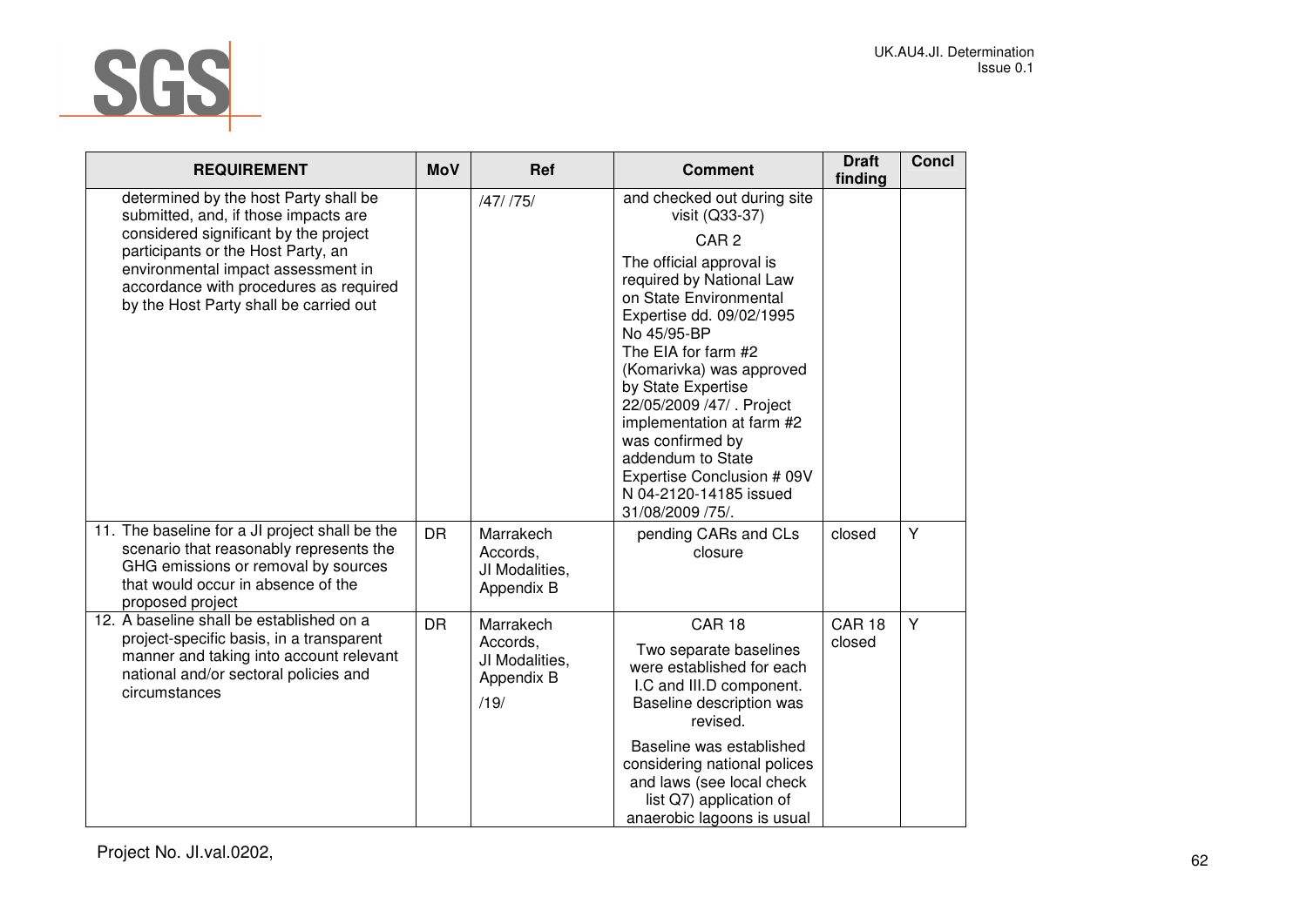

| <b>REQUIREMENT</b>                                                                                                                                     | <b>MoV</b> | Ref                                                  | <b>Comment</b>                                                                                                                                                                                                                                                                                                                                                                        | <b>Draft</b><br>finding                              | <b>Concl</b> |
|--------------------------------------------------------------------------------------------------------------------------------------------------------|------------|------------------------------------------------------|---------------------------------------------------------------------------------------------------------------------------------------------------------------------------------------------------------------------------------------------------------------------------------------------------------------------------------------------------------------------------------------|------------------------------------------------------|--------------|
|                                                                                                                                                        |            |                                                      | practice of farm operation<br>in Ukraine as confirmed by<br>review of relevant national<br>standard /19/                                                                                                                                                                                                                                                                              |                                                      |              |
| 13. The baseline methodology shall exclude<br>to earn ERUs for decreases in activity<br>levels outside the project activity or due<br>to force majeure | <b>DR</b>  | Marrakech<br>Accords,<br>JI Modalities<br>Appendix B | No indication that project is<br>claiming to earn ERUs for<br>decreases in activity levels<br>outside the project<br>boundary or due to force<br>majeure.                                                                                                                                                                                                                             | y                                                    | Y            |
| 14. The project shall have an appropriate<br>monitoring plan                                                                                           | <b>DR</b>  | Marrakech<br>Accords,<br>JI Modalities,<br>§33(c)    | Please see table 5 Pending<br>closure of CAR and CLs ##<br>3, 8, 9, 13, 20, 21.                                                                                                                                                                                                                                                                                                       | closed                                               | Y            |
| 15. Does the PDD use accurate and reliable<br>information that can be verified in an<br>objective manner?                                              | <b>DR</b>  | /43/ /47/ /48/ /54/                                  | Referred docs used in PDD<br>were checked on site (Q 8).<br>CL <sub>4</sub><br>Please provide the<br>documentary evidences<br>confirming technical details<br>of project at Komarivka<br>farm (approved Explanatory<br>note of Project Design).<br>project details at farm 2<br>were confirmed by<br>Feasibility Stady and<br>cogenerators.<br><b>CAR 14</b><br>Please update the PDD | CL <sub>4</sub><br>closed<br><b>CAR 14</b><br>closed | y            |
|                                                                                                                                                        |            |                                                      | with the technical<br>description of preliminary                                                                                                                                                                                                                                                                                                                                      |                                                      |              |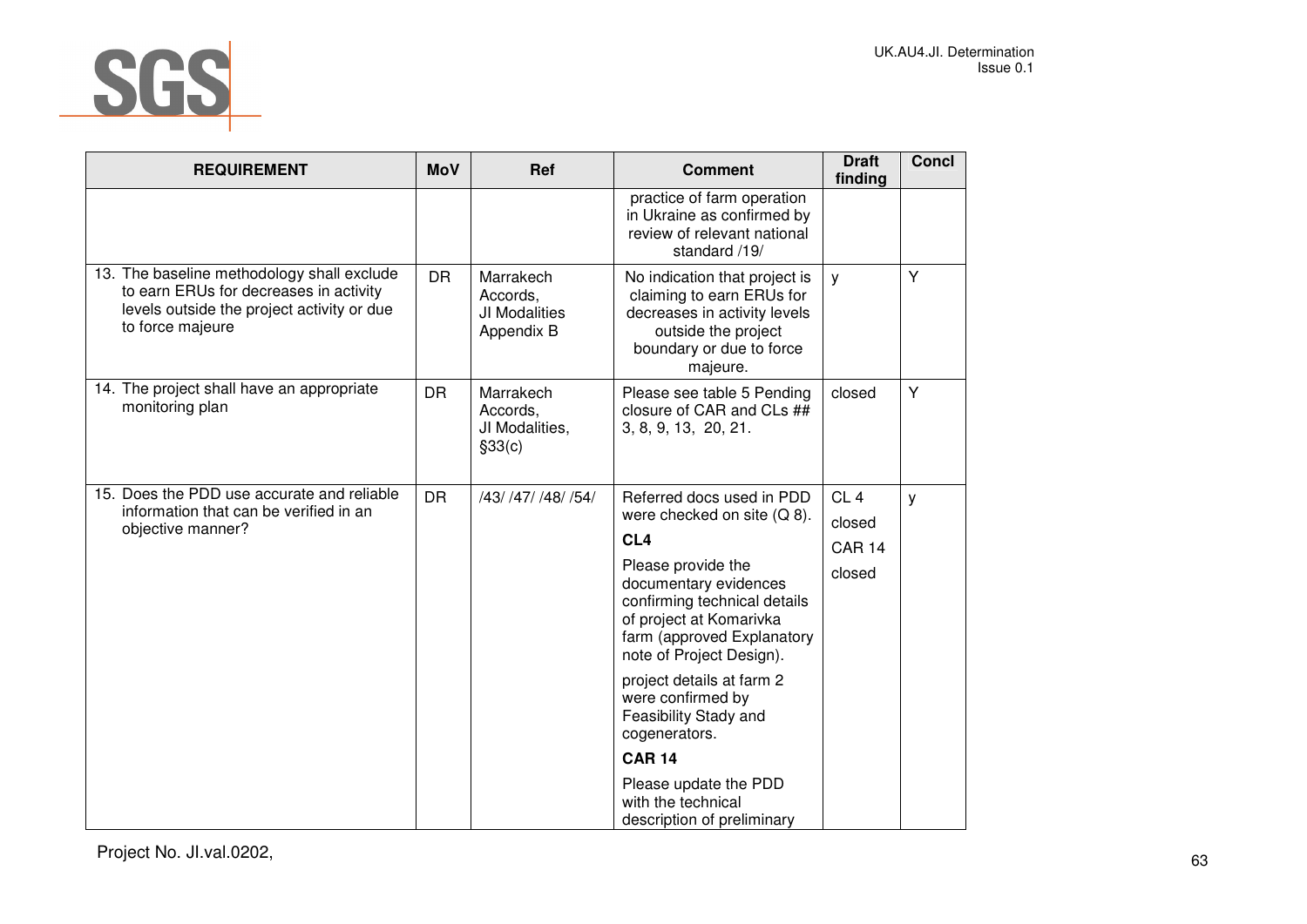

| <b>REQUIREMENT</b>                                                                | <b>MoV</b> | Ref    | <b>Comment</b>                                                                                                                                                                                              | <b>Draft</b><br>finding | <b>Concl</b> |
|-----------------------------------------------------------------------------------|------------|--------|-------------------------------------------------------------------------------------------------------------------------------------------------------------------------------------------------------------|-------------------------|--------------|
|                                                                                   |            |        | storage reservoir.                                                                                                                                                                                          |                         |              |
|                                                                                   |            |        | PDD was updated.                                                                                                                                                                                            |                         |              |
| 16. Will the project result in fewer GHG<br>emissions than the baseline scenario? | <b>DR</b>  | PDD/1/ | Yes project envisages<br>reduction of GHG<br>emissions in two ways $-$ by<br>avoidance of methane<br>emissions from anaerobic<br>lagoons and by substitution<br>of electricity consumed<br>from power grid. | у                       |              |

# **2 BASELINE METHODOLOGY(IES)**

| <b>Flow chart</b>                   | <b>Answer</b> | <b>Next step</b>  |
|-------------------------------------|---------------|-------------------|
| Does the project use an CDM         | Yes           | Complete table 2A |
| baseline<br>approved<br>methodology | No            | Complete table 2B |

# **Table 2A Application of approved methodology**

| <b>CHECKLIST QUESTION</b>                                          | Ref. | MoV* | <b>COMMENTS</b>                                      | <b>Draft</b><br><b>Concl</b> | <b>Final</b><br><b>Concl</b> |
|--------------------------------------------------------------------|------|------|------------------------------------------------------|------------------------------|------------------------------|
|                                                                    |      |      |                                                      |                              |                              |
| 2.1 Does the project meet all the applicability criteria listed in | /89/ | DR   | Yes.                                                 | CAR <sub>6</sub>             |                              |
| the methodology                                                    | /92/ |      | Applicability criteria for AMS III.D were checked    | closed                       |                              |
|                                                                    | /93/ |      | , see local check list Question 10                   | <b>CAR</b>                   |                              |
|                                                                    |      |      | <b>CAR 6</b> PP is asked to substantiate how aerobic | 17                           |                              |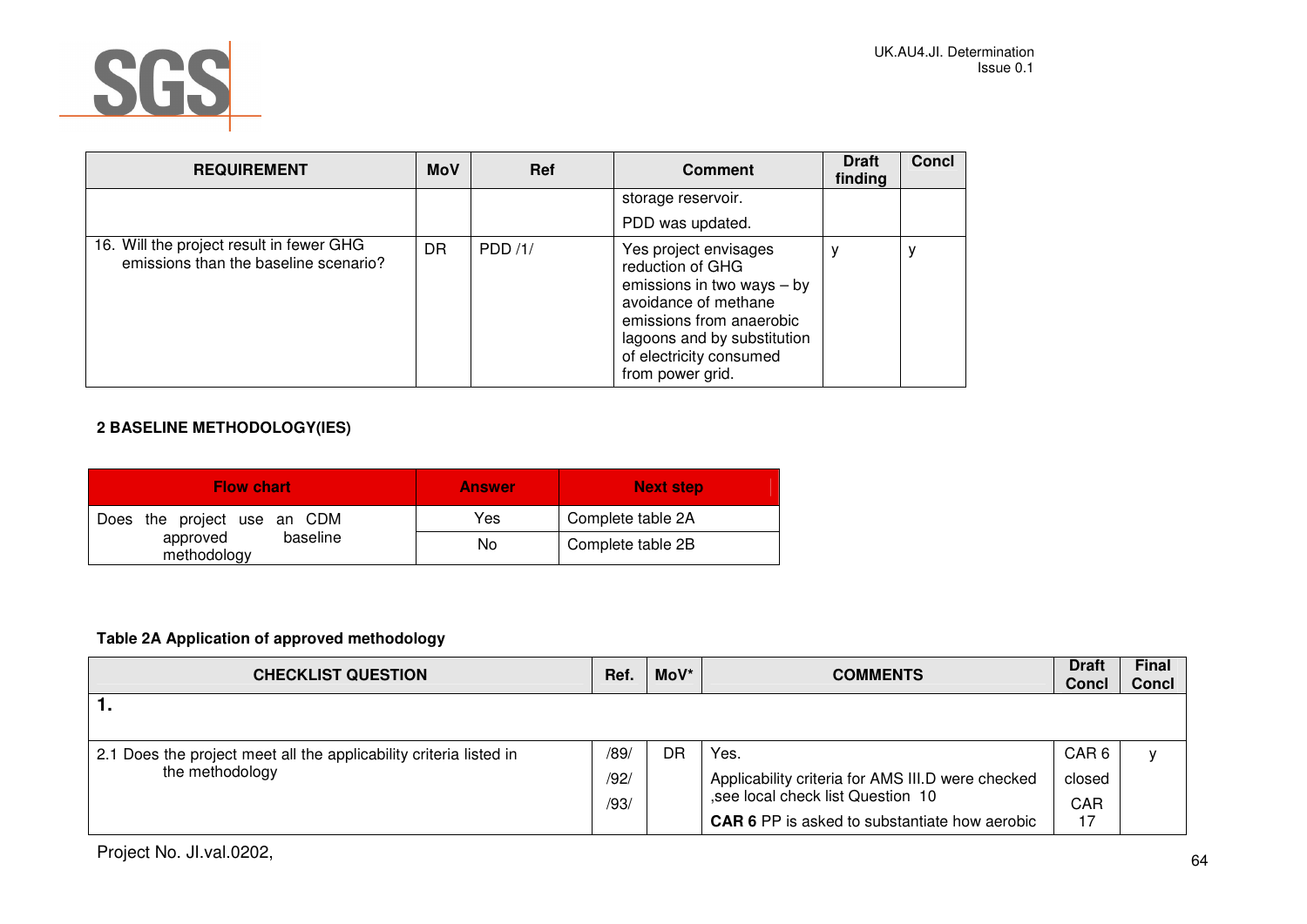

| <b>CHECKLIST QUESTION</b>                               | Ref. | MoV*      | <b>COMMENTS</b>                                                                                                                                                                                                                                                                                                                                               | <b>Draft</b><br><b>Concl</b> | <b>Final</b><br><b>Concl</b> |
|---------------------------------------------------------|------|-----------|---------------------------------------------------------------------------------------------------------------------------------------------------------------------------------------------------------------------------------------------------------------------------------------------------------------------------------------------------------------|------------------------------|------------------------------|
|                                                         |      |           | conditions of final sludge will be ensured<br>considering the final sludge will be stored in the<br>lagoons which initially had been designed as<br>anaerobic.                                                                                                                                                                                                | closed                       |                              |
|                                                         |      |           | Mechanical mixing is proposed to be used to<br>avoid the anaerobic decay of final sludge.<br>Effectiveness of mechanical mixing is confirmed<br>by equipment supplier /89/.                                                                                                                                                                                   |                              |                              |
|                                                         |      |           | <b>CAR 17</b> Estimated total emission reduction is<br>76375 t CO2 for 2010 - 2012. Please justify why<br>SSMs are used.                                                                                                                                                                                                                                      |                              |                              |
|                                                         |      |           | There are two different components of project -<br>abatement of methane emissions from<br>anaerobic lagoons (III.D component) and<br>substitution of electricity from grid (I.C<br>component). Annual emission reduction caused<br>by AMS III.D component is less than 60,000 ton<br>and total installed capacity of AMS I.C<br>component is less than 15 MW. |                              |                              |
| 2.2<br>Is the project boundary<br>consistent with the   | /12/ | <b>DR</b> | Yes                                                                                                                                                                                                                                                                                                                                                           | CL7                          | y                            |
| approved methodology                                    |      |           | Project boundary was checked on site. Local<br>check list Question 11.                                                                                                                                                                                                                                                                                        | closed                       |                              |
|                                                         |      |           | CL 7 Application of diesel running power station<br>included in project design of farm extension /12/<br>and its technical parameters should be further<br>specified.                                                                                                                                                                                         |                              |                              |
|                                                         |      |           | GHG emissions from diesel generator envisaged<br>by Project Design were considered as project<br>emissions. ERs were revised.                                                                                                                                                                                                                                 |                              |                              |
| 2.3 Are the baseline emissions determined in accordance | /29/ | <b>DR</b> | Yes                                                                                                                                                                                                                                                                                                                                                           | CAR                          | Y                            |
| with the methodology described                          | /92/ |           | Baseline emissions are determined using<br>formulae of methodology AMS III.D. The                                                                                                                                                                                                                                                                             | 15<br>closed                 |                              |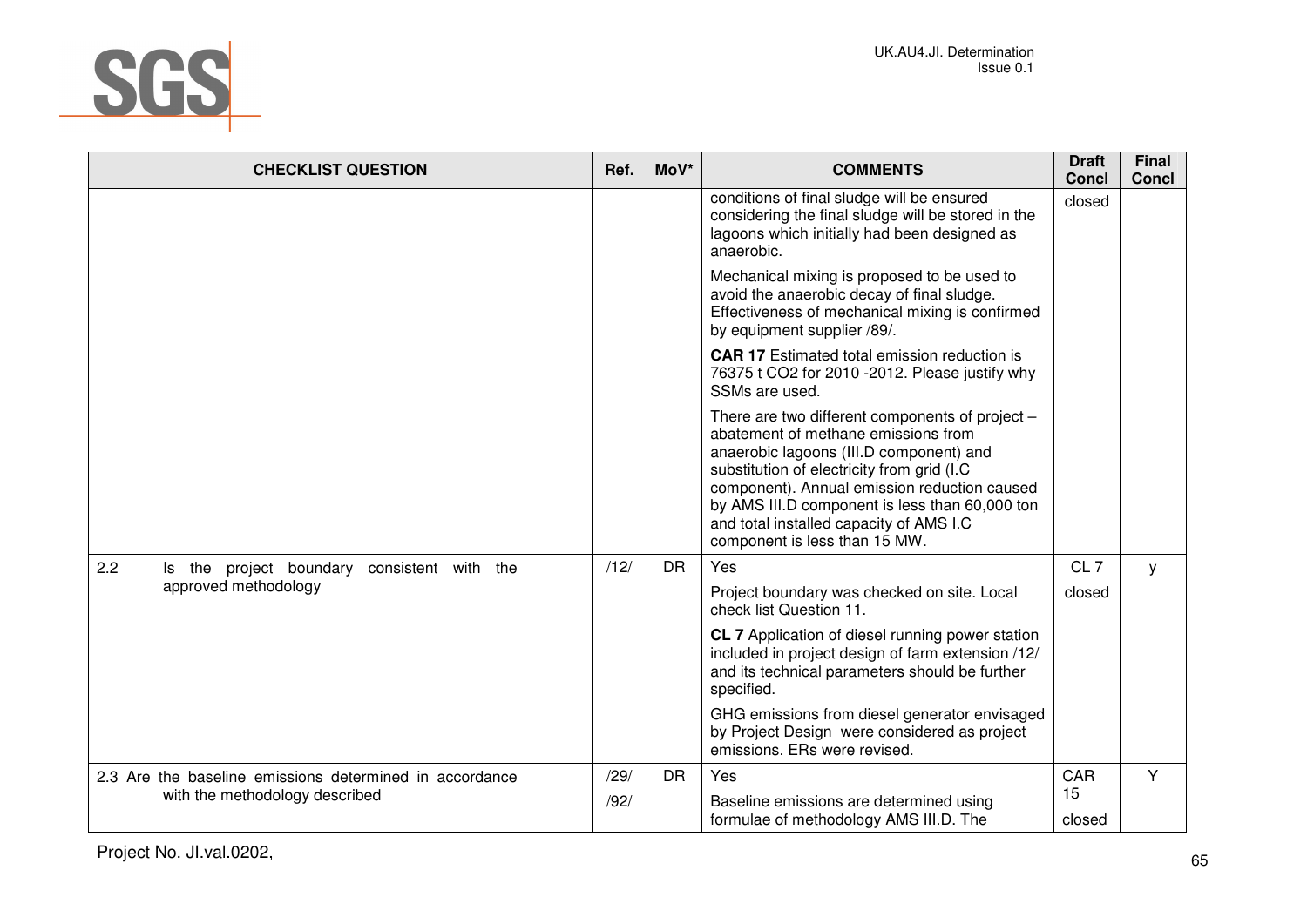

| <b>CHECKLIST QUESTION</b>                                   | Ref. | MoV*      | <b>COMMENTS</b>                                                                                                                                                                                                                                                                                                                                         | <b>Draft</b><br><b>Concl</b> | <b>Final</b><br><b>Concl</b> |
|-------------------------------------------------------------|------|-----------|---------------------------------------------------------------------------------------------------------------------------------------------------------------------------------------------------------------------------------------------------------------------------------------------------------------------------------------------------------|------------------------------|------------------------------|
|                                                             |      |           | approach used for volatile solid calculation is<br>taken from Ukraine's National Inventory Report<br>on GHG emissions and absorption for 1990-<br>2006. Full text is available in Russian at<br>UNFCCC web site:<br>http://unfccc.int/national reports/annex i ghg in<br>ventories/national inventories submissions/item<br>s/4771.php<br><b>CAR 18</b> | <b>CAR</b><br>18<br>closed   |                              |
|                                                             |      |           | Two baselines - for III.D component and for I.C<br>component were defined in PDD. PP was asked<br>to justify why united baseline comprising two<br>emission sources could not be applied?                                                                                                                                                               |                              |                              |
|                                                             |      |           | PDD was revised and the single baseline was<br>applied.                                                                                                                                                                                                                                                                                                 |                              |                              |
|                                                             |      |           | <b>CAR 15</b><br>PP was requested to provide the report of lab<br>tests used for identification values of a dry<br>matter fraction in manure and ash fraction<br>performed in April 2008 along with lab<br>certificate.                                                                                                                                 |                              |                              |
|                                                             |      |           | It is explained that feed ration remains<br>unchanged and livestock is handled in the<br>constant conditions all year round. It is<br>acceptable that manure characteristics will also<br>be constant.<br>Lab test report dd. 18/04/2008 on the analysis of                                                                                             |                              |                              |
|                                                             |      |           | dry content, ASH, wet, organic solids, and other<br>components in two samples of manure /29/ has<br>been submitted to SGS. Original data of dry<br>content and ASH are in compliance with those<br>used in calculation of baseline emissions.                                                                                                           |                              |                              |
| 2.4 Are the project emissions determined in accordance with | /28/ | <b>DR</b> | Yes                                                                                                                                                                                                                                                                                                                                                     | CAR5                         | Y                            |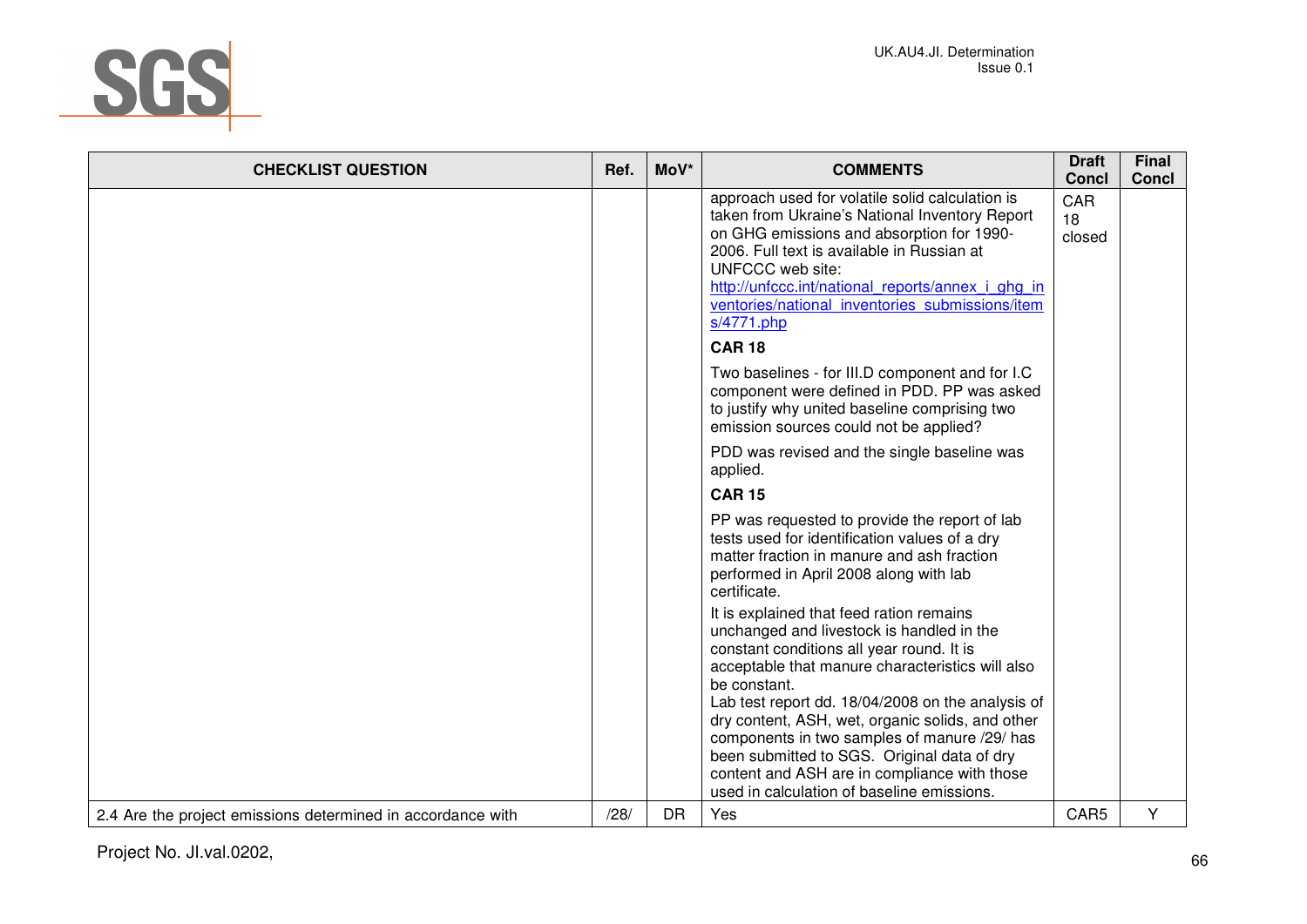

| <b>CHECKLIST QUESTION</b>                                | Ref.         | MoV*      | <b>COMMENTS</b>                                                                                                                                                                                                                                                                                   | <b>Draft</b><br><b>Concl</b> | <b>Final</b><br><b>Concl</b> |
|----------------------------------------------------------|--------------|-----------|---------------------------------------------------------------------------------------------------------------------------------------------------------------------------------------------------------------------------------------------------------------------------------------------------|------------------------------|------------------------------|
| the methodology described                                | /12/<br>/92/ |           | The formulae used for project emission<br>calculation is in line with AMC III.D. and I.C                                                                                                                                                                                                          | closed<br>CL <sub>7</sub>    |                              |
|                                                          |              |           | CAR <sub>5</sub>                                                                                                                                                                                                                                                                                  | closed                       |                              |
|                                                          |              |           | Emissions from biogas flaring assumed to be<br>zero (100% efficiency) on the basis of the Study<br>of biogas combustion system /28/ performed by<br>Ukrainian institute of gas in 2008 and therefore<br>not considered in project emission calculation<br>instead of 50% as defined by AMS III.D. |                              |                              |
|                                                          |              |           | ER calculation was revised assuming 50% of<br>flare efficiency.                                                                                                                                                                                                                                   |                              |                              |
|                                                          |              |           | CL <sub>7</sub>                                                                                                                                                                                                                                                                                   |                              |                              |
|                                                          |              |           | Autonomous diesel generator was used for<br>project own needs at the initial stage of biogas<br>plant operation /12/.                                                                                                                                                                             |                              |                              |
|                                                          |              |           | GHG emissions from diesel generator envisaged<br>by Project Design was considered in ER<br>calculation as additional project emission<br>source.                                                                                                                                                  |                              |                              |
| 2.5 Is the leakage of the project activity determined in | /92/         | <b>DR</b> | Yes                                                                                                                                                                                                                                                                                               | у                            | Y                            |
| accordance with the methodology described                | /93/         |           | both small scale methodologies used AMS III.D<br>and AMS I.C do not require consideration of<br>leakages.                                                                                                                                                                                         |                              |                              |
| 2.6 Are the emission reductions determined in accordance | /92/         | <b>DR</b> | Yes                                                                                                                                                                                                                                                                                               | CAR                          | Y                            |
| with the methodology described                           |              |           | <b>CAR 12</b>                                                                                                                                                                                                                                                                                     | 12                           |                              |
|                                                          |              |           | As per the methodology the emission reduction<br>shall be defined as the lowest value among<br>difference between baseline and project<br>emissions estimated ex-post and difference<br>between CO2-equivalent of<br>captured/destroyed/used gainfully methane and                                | closed                       |                              |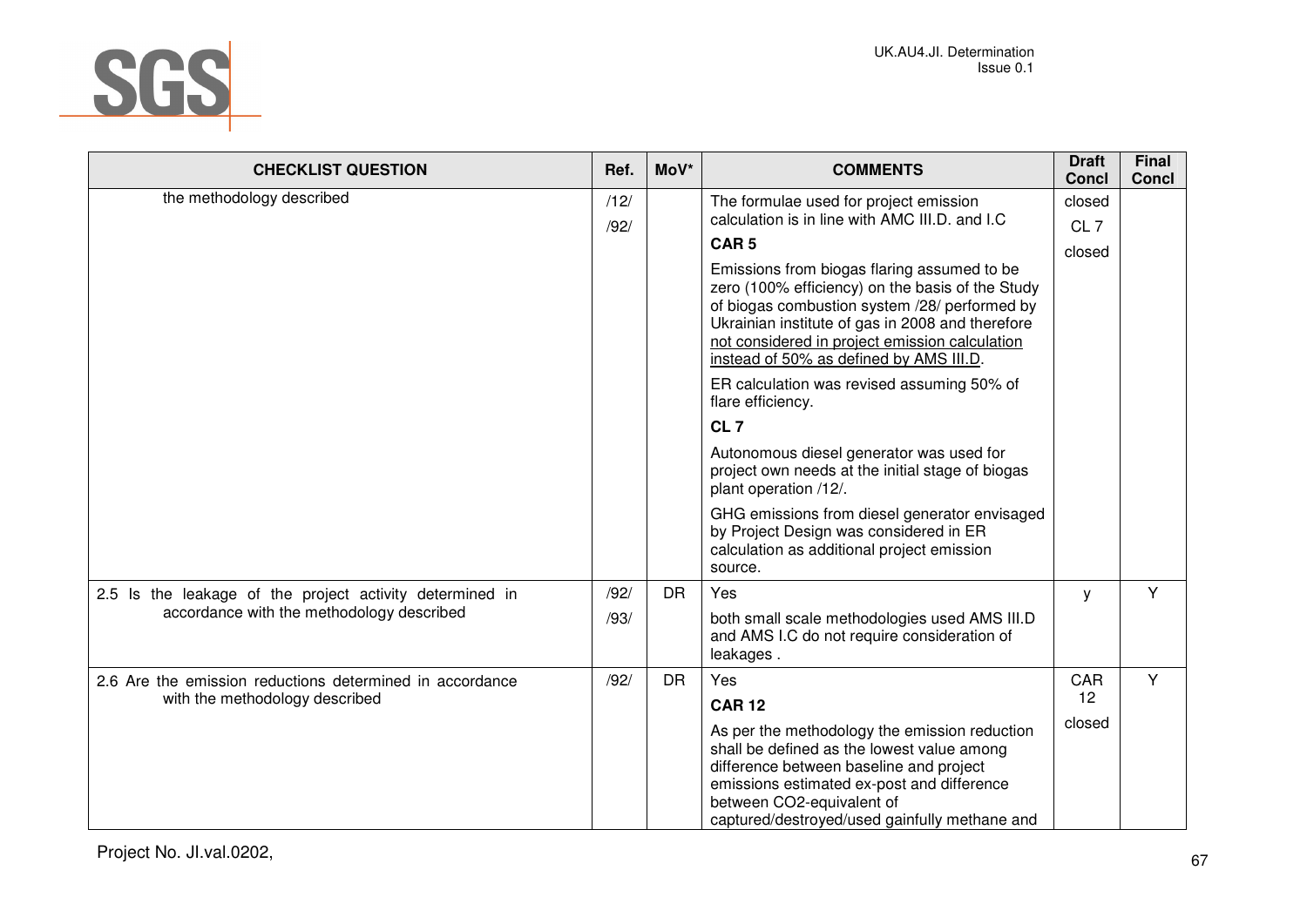

| <b>CHECKLIST QUESTION</b>                                                                                                                                              | Ref.                                         | MoV*      | <b>COMMENTS</b>                                                                                                                                                                                                                                                                                                                                                                                                                                                                                                                                                                                                                                                                        | <b>Draft</b><br><b>Concl</b>         | <b>Final</b><br>Concl |
|------------------------------------------------------------------------------------------------------------------------------------------------------------------------|----------------------------------------------|-----------|----------------------------------------------------------------------------------------------------------------------------------------------------------------------------------------------------------------------------------------------------------------------------------------------------------------------------------------------------------------------------------------------------------------------------------------------------------------------------------------------------------------------------------------------------------------------------------------------------------------------------------------------------------------------------------------|--------------------------------------|-----------------------|
|                                                                                                                                                                        |                                              |           | emissions from fossil fuel combustion to produce<br>equivalent quantity of energy consumed. But ER<br>calculations in excel sheet are based on the<br>difference between baseline and project<br>emissions. Please justify that this value is less<br>than difference between CO2-equivalent of<br>methane captured and fossil fuel combustion<br>related emissions caused by heat and power<br>energy consumption by project equipment.<br>Ex-ante calculation used for the prediction of PE<br>of emission reductions is in line with meth.<br>However, as per the meth the emissions during<br>monitoring phase have to be taken ex-post as is<br>reflected in the Monitoring Plan. |                                      |                       |
| 2.7 Has the methodology been applied exactly as defined<br>including formulas and the application of the<br>formulas to calculate emissions and emission<br>reductions | /92/<br>/93/<br>/18/<br>/63/<br>/76/         | <b>DR</b> | Yes, ER from both III.D and I.C components of<br>project are calculated accordingIto relevant<br>methodologies.<br>Pending CAR 5, CAR 7 and CAR 12 closure.                                                                                                                                                                                                                                                                                                                                                                                                                                                                                                                            | CARs<br>5, 7,<br>12<br>closed        | Y                     |
| 2.8 Are all the data sources clear and are references to<br>documents publicly available and cited fully in the<br><b>PDD</b>                                          | /29/<br>/81/<br>/58/<br>/54/<br>/68/<br>/63/ | <b>DR</b> | Yes.<br>Referred docs used in PDD were checked on<br>site (local check list Q 8).<br><b>CAR 15</b> lab tests of dry matter fraction in<br>manure ( $J_d$ ) and ash fraction ( $\overline{ASH}$ ) were<br>requested.<br>confirmed with report /29/.<br><b>CAR 16 following evidence were requested:</b><br>1/ methodology of biogas content lab testing<br>Standardized chromatographic method                                                                                                                                                                                                                                                                                          | CAR<br>15 and<br>CAR<br>16<br>closed | Y                     |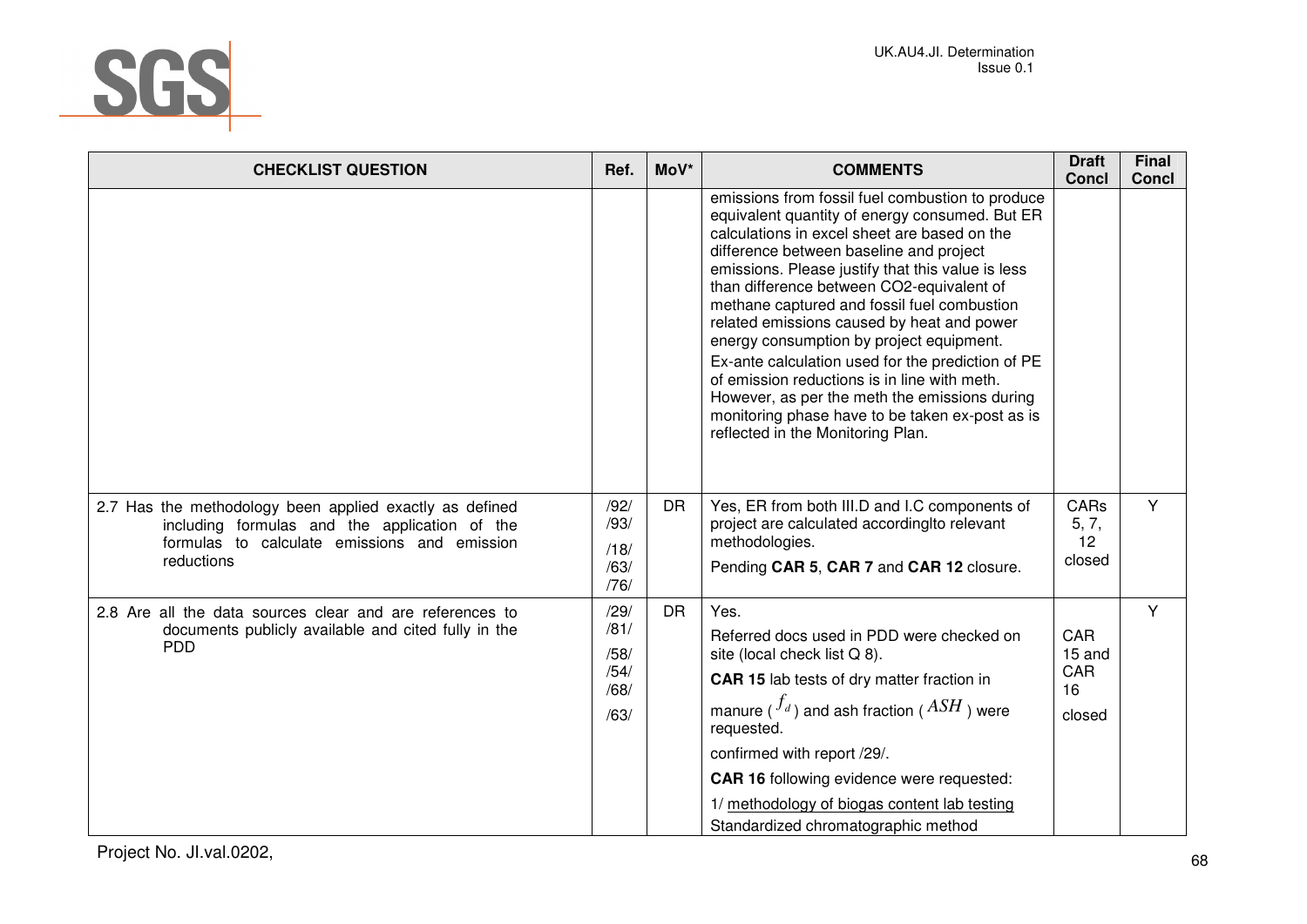

| <b>CHECKLIST QUESTION</b> | Ref. | MoV* | <b>COMMENTS</b>                                                                                                                                                                                       | <b>Draft</b><br><b>Concl</b> | <b>Final</b><br><b>Concl</b> |
|---------------------------|------|------|-------------------------------------------------------------------------------------------------------------------------------------------------------------------------------------------------------|------------------------------|------------------------------|
|                           |      |      | Intergovernmental Standard GOST 23781-87<br>"Natural combustible gases. Chromatographic<br>method for determination of component<br>composition" /81/ is used<br>2/ Project details for farm #2       |                              |                              |
|                           |      |      | Described in PDD technical details of project at<br>farm #2 are confirmed by extract from Project<br>design /58/ and Technical description of biogas<br>running cogenerator unit JMC-312 GS-B.L /54/. |                              |                              |
|                           |      |      | 3/ efficiency electric boiler for water heating.                                                                                                                                                      |                              |                              |
|                           |      |      | Technical details of electric heaters used are<br>confirmed with provided manufacturer's<br>certificate /68/.                                                                                         |                              |                              |
|                           |      |      | 4/ thermal demands of fermenters and digesters                                                                                                                                                        |                              |                              |
|                           |      |      | Total power demand of digester including<br>equipment operational demands and heating<br>demands constitutes 274.480 kW per year<br>pursuant to injury provided by equipment<br>supplier /63/.        |                              |                              |

#### **Table 2B Baseline methodology not using an approved CDM methodology**

| T OLIESTION<br>EGKI IGT.<br>זור<br><del>UNEURENT UULUNUN</del> | Ref. | $M \cap V^*$<br><b>MOV</b> | COMMENTS<br><del>oommen o</del> | <b>Draft</b><br>Concl. | <del>Fina</del><br><u>one</u><br><del>oomor.</del> |
|----------------------------------------------------------------|------|----------------------------|---------------------------------|------------------------|----------------------------------------------------|
|----------------------------------------------------------------|------|----------------------------|---------------------------------|------------------------|----------------------------------------------------|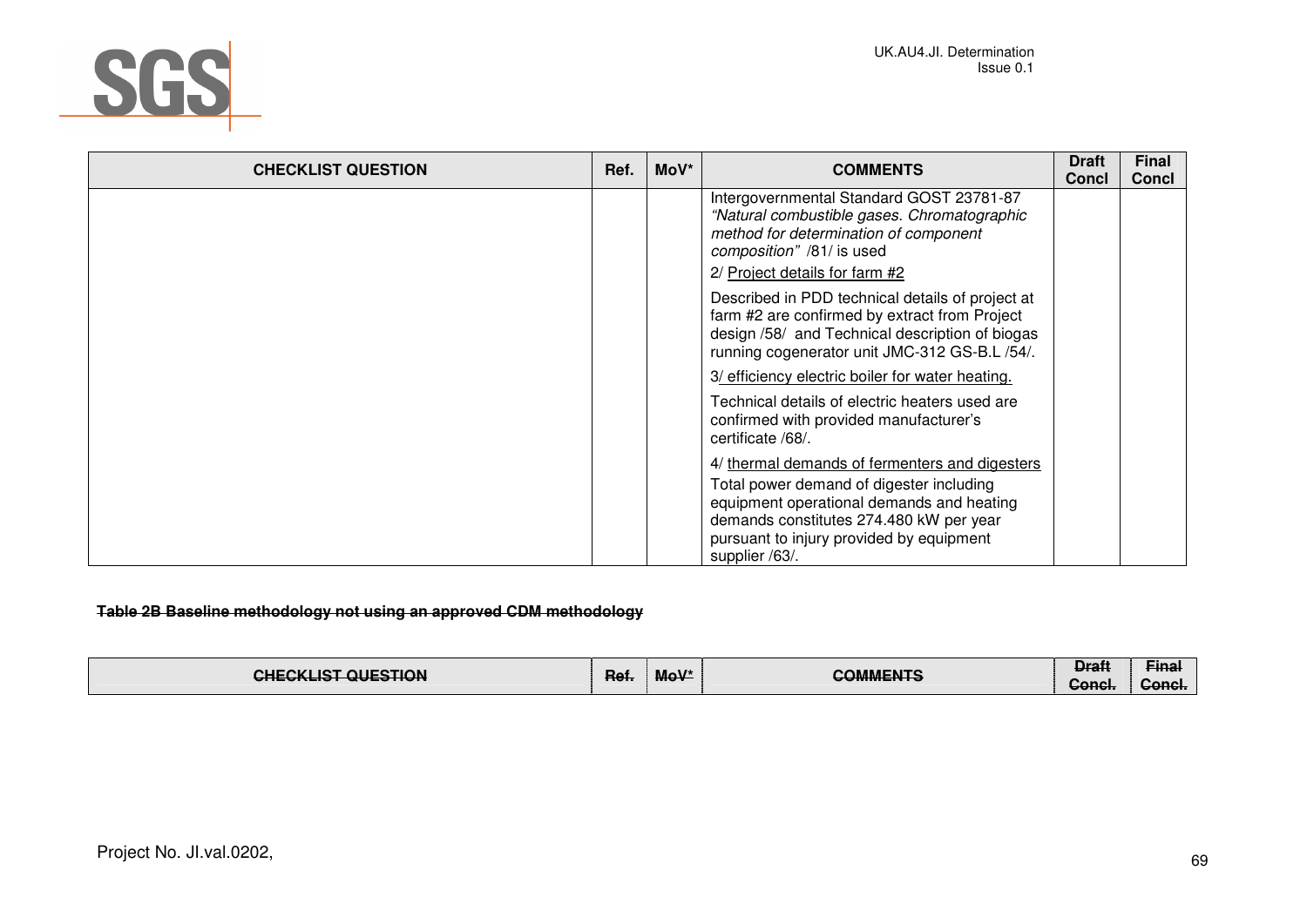

| <b>CHECKLIST QUESTION</b>                                                                                                                                                                                         | Ref. | $M_0V^*$ | <b>COMMENTS</b> | <b>Draft</b><br>Concl. | <b>Final</b><br>Concl. |
|-------------------------------------------------------------------------------------------------------------------------------------------------------------------------------------------------------------------|------|----------|-----------------|------------------------|------------------------|
| 1. Project Baseline<br>The validation of the project baseline establishes whether the<br>selected baseline methodology is appropriate and whether the<br>selected baseline represents a likely baseline scenario. |      |          |                 |                        |                        |
| 1.1. Baseline Methodology<br>It is assessed whether the project applies an appropriate<br>baseline methodology.                                                                                                   |      |          |                 |                        |                        |
| 1.1.1. Is the discussion and selection of the baseline<br>methodology transparent?                                                                                                                                |      |          |                 |                        |                        |
| Are all aspects related to direct and indirect GHG<br>4.1.2.<br>emissions captured in the project design?                                                                                                         |      |          |                 |                        |                        |
| 1.1.3. Does the baseline methodology specify data sources<br>and assumptions?                                                                                                                                     |      |          |                 |                        |                        |
| 1.1.4. Does the baseline methodology sufficiently describe<br>the underlying rationale for the algorithm/formulae<br>used to determine baseline emissions (e.g. marginal<br>vs. average, etc.)                    |      |          |                 |                        |                        |
| 1.1.5. Does the baseline methodology specify types of<br>variables used (e.g. fuels used, fuel consumption<br>rates, etc)?                                                                                        |      |          |                 |                        |                        |
| 1.1.6. Does the baseline methodology specify the spatial<br>level of data (local, regional, national)?                                                                                                            |      |          |                 |                        |                        |
| 1.1.7. Is the application of the methodology and the<br>discussion and determination of the chosen baseline<br>transparent?                                                                                       |      |          |                 |                        |                        |
| Has the baseline been determined using<br>1.1.8.<br>conservative assumptions where possible?                                                                                                                      |      |          |                 |                        |                        |
| 1.1.9. Has the baseline been established on a project-<br>specific basis?                                                                                                                                         |      |          |                 |                        |                        |
| 1.1.10. Does the baseline scenario sufficiently take into<br>account relevant national and/or sectoral policies.<br>macro-economic trends and political aspirations?                                              |      |          |                 |                        |                        |

Project No. JI.val.0202, 2002, 2008, 2009, 2009, 2009, 2009, 2009, 2009, 2009, 2009, 2009, 2009, 2009, 2009, 20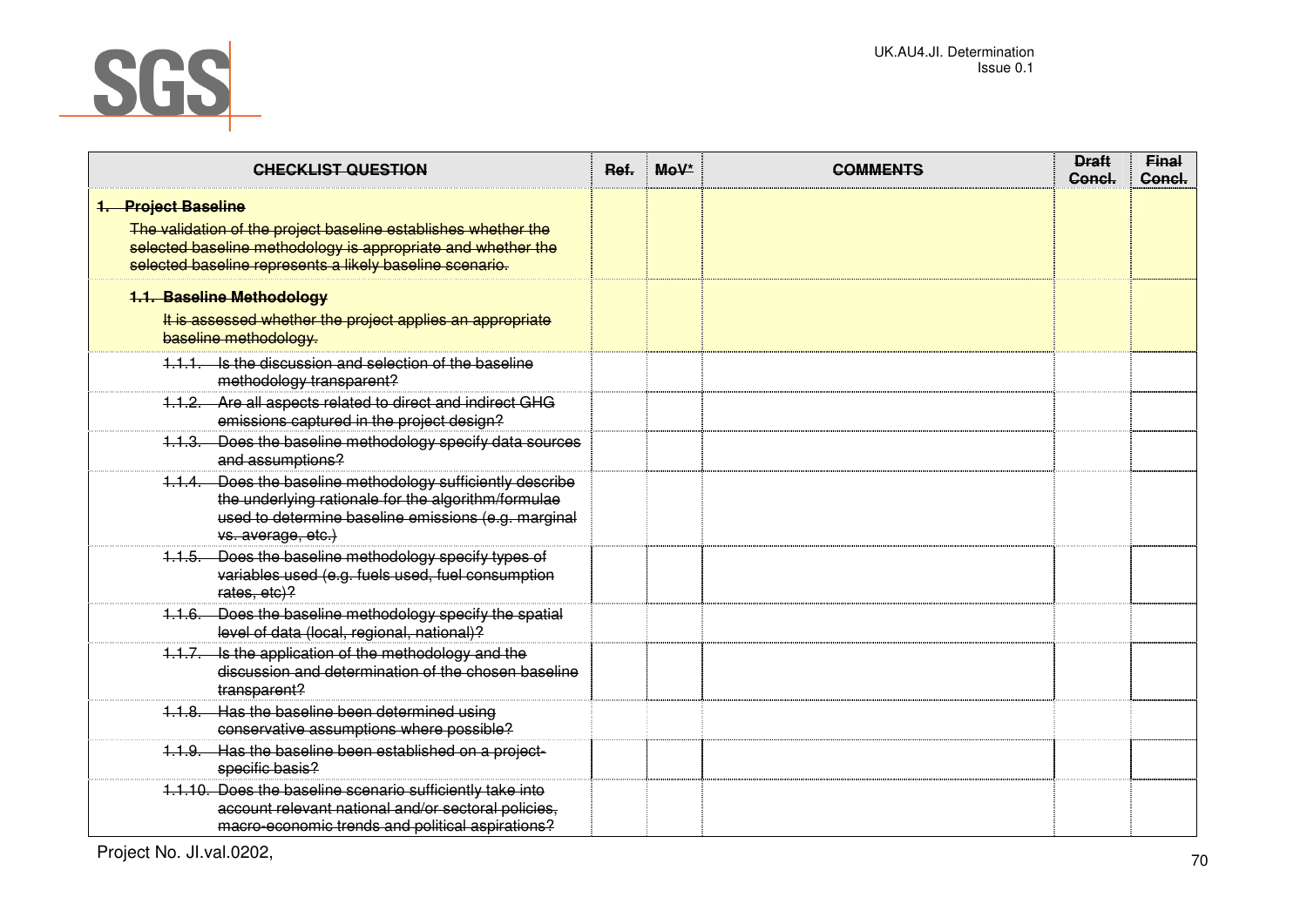

| <b>CHECKLIST QUESTION</b>                                                                                            | Ref. | $MoV*$ | <b>COMMENTS</b> | <b>Draft</b><br>Concl. | <b>Final</b><br>Concl. |
|----------------------------------------------------------------------------------------------------------------------|------|--------|-----------------|------------------------|------------------------|
| 1.1.11. Have the major risks to the baseline been identified?                                                        |      |        |                 |                        |                        |
| <b>Calculation of GHG Emissions by Source</b>                                                                        |      |        |                 |                        |                        |
| 2. It is assessed whether all material GHG emission sources are                                                      |      |        |                 |                        |                        |
| addressed and how sensitivities and data uncertainties have<br>been addressed to arrive at conservative estimates of |      |        |                 |                        |                        |
| projected emission reductions.                                                                                       |      |        |                 |                        |                        |
| 2.1.1. Are the GHG calculations documented in a complete<br>and transparent manner?                                  |      |        |                 |                        |                        |
| 2.1.2. Have conservative assumptions been used to<br>calculate project GHG emissions?                                |      |        |                 |                        |                        |
| 2.1.3. Are uncertainties in the GHG emissions estimates<br>properly addressed in the documentation?                  |      |        |                 |                        |                        |
| 2.1.4. Are potential leakage effects beyond the chosen<br>project boundaries properly identified?                    |      |        |                 |                        |                        |
| 2.1.5. Have these leakage effects been properly accounted<br>for in calculations?                                    |      |        |                 |                        |                        |
| 2.1.6. Does the methodology for calculating leakage<br>comply with existing good practice?                           |      |        |                 |                        |                        |
| 2.1.7. Are the calculations documented in a complete and<br>transparent manner?                                      |      |        |                 |                        |                        |
| 2.1.8. Have conservative assumptions been used when<br>calculating leakage?                                          |      |        |                 |                        |                        |
| 2.1.9. Are uncertainties in the leakage estimates properly<br>addressed?                                             |      |        |                 |                        |                        |
| 2.1.10. Have the project baseline(s) and the project                                                                 |      |        |                 |                        |                        |
| emissions been determined using the same                                                                             |      |        |                 |                        |                        |
| appropriate methodology and conservative                                                                             |      |        |                 |                        |                        |
| assumptions?                                                                                                         |      |        |                 |                        |                        |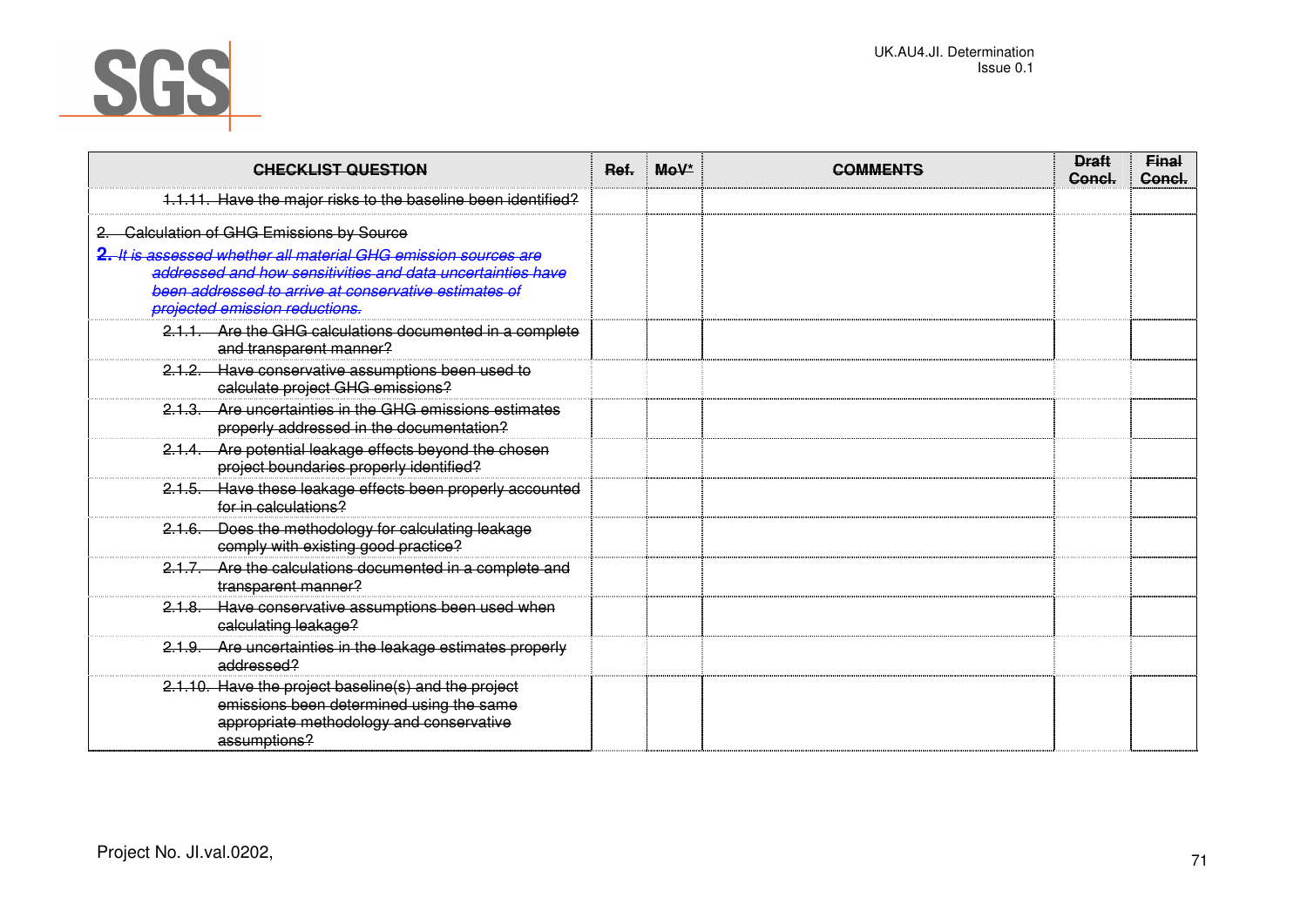

### **Table 3 Additionality**

| <b>CHECKLIST QUESTION</b>                                                                                                             | Ref.                       | MoV*      | <b>COMMENTS</b>                                                                                                                                                                                                                                                                                                                                                                                                                                                                                                                                                                                                                                                                                                                                                                                            | <b>Draft</b><br><b>Concl</b>               | Final<br><b>Concl</b> |
|---------------------------------------------------------------------------------------------------------------------------------------|----------------------------|-----------|------------------------------------------------------------------------------------------------------------------------------------------------------------------------------------------------------------------------------------------------------------------------------------------------------------------------------------------------------------------------------------------------------------------------------------------------------------------------------------------------------------------------------------------------------------------------------------------------------------------------------------------------------------------------------------------------------------------------------------------------------------------------------------------------------------|--------------------------------------------|-----------------------|
| 3.                                                                                                                                    |                            |           |                                                                                                                                                                                                                                                                                                                                                                                                                                                                                                                                                                                                                                                                                                                                                                                                            |                                            |                       |
| the discussion and selection of the baseline<br>3.1<br>ls.<br>transparent?                                                            | /1/<br>/92/<br>/93/        | <b>DR</b> | Yes, Baseline selection is transparent<br><b>CAR 18</b> There are two baselines established<br>for the project initially.<br>PDD was revised and unified baseline was<br>chosen were III.D and I.C components were<br>identified and calculated separately<br><b>CAR 28 Discussion of alternatives not</b><br>sufficient. Methane recovery is not mentioned in<br>description of Scenario 2.<br>PDD was revised.                                                                                                                                                                                                                                                                                                                                                                                           | CAR<br>18<br>closed<br>CAR<br>28<br>closed | У                     |
| 3.2 Is the discussion on the additionality clear and have all<br>assumptions been supported by transparent and<br>documented evidence | <b>PDD</b><br>/34/<br>/85/ | <b>DR</b> | <b>Yes</b><br>Assumptions used for benchmark investment<br>analysis were checked during site visit (see<br>local checklist Q19).<br>The barrier analysis was used additional to the<br>investment analysis to substantiate the<br>additionality (and removed from PDD finally).<br>1. The barrier, associated with prevailing<br>practice should show the absence of the same<br>activity. Nevertheless description given in<br>section B.2 shows that there is relevant<br>experience in operation of other biogas plants<br>in Ukraine. Please justify.<br>2. The legislative barrier emphasizes that<br>before green tariff adoption national legislation<br>had not possessed any incentives to develop<br>biogas projects. But it also hardly can constitute<br>an overwhelming constraint to project | CAR<br>19<br>closed<br>CAR<br>10<br>closed | У                     |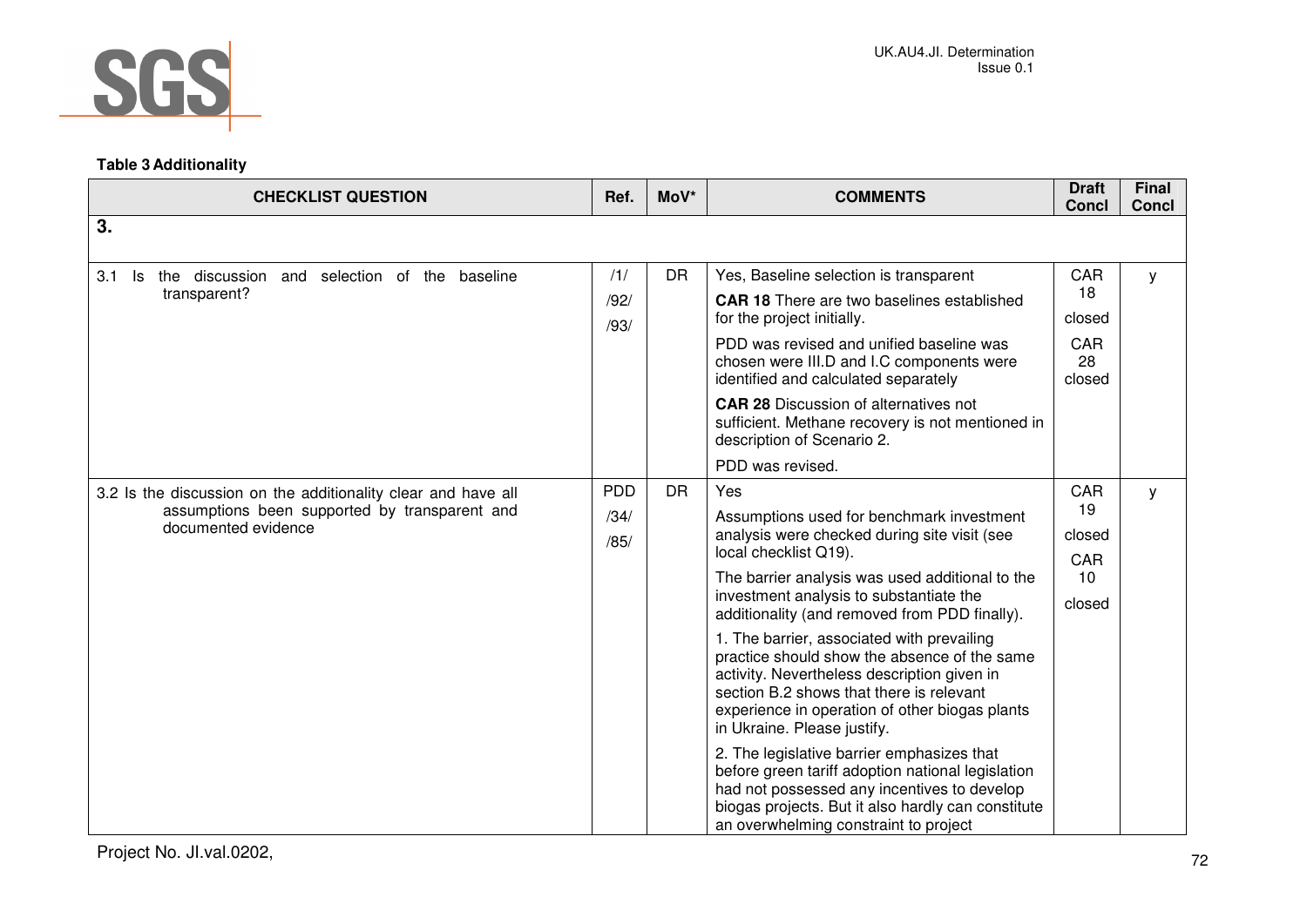

| <b>CHECKLIST QUESTION</b>                                | Ref. | MoV*      | <b>COMMENTS</b>                                                                                                                                                                                                                                                                                                                                                                                                              | <b>Draft</b><br><b>Concl</b> | <b>Final</b><br><b>Concl</b> |
|----------------------------------------------------------|------|-----------|------------------------------------------------------------------------------------------------------------------------------------------------------------------------------------------------------------------------------------------------------------------------------------------------------------------------------------------------------------------------------------------------------------------------------|------------------------------|------------------------------|
|                                                          |      |           | implementation.                                                                                                                                                                                                                                                                                                                                                                                                              |                              |                              |
|                                                          |      |           | <b>CAR 19</b> both above mentioned barriers do not<br>unambiguously show that project activity would<br>not be realized without JI revenues.                                                                                                                                                                                                                                                                                 |                              |                              |
|                                                          |      |           | Barrier description was removed from PDD.                                                                                                                                                                                                                                                                                                                                                                                    |                              |                              |
|                                                          |      |           | <b>CAR 10</b> was raised to request substantiation of<br>annual income from displaced electricity which<br>assumed to be constantly equal to 929,000<br>EUR for whole crediting period.                                                                                                                                                                                                                                      |                              |                              |
|                                                          |      |           | Efficiency of heaters was not considered while<br>calculating amount of displaced electricity.                                                                                                                                                                                                                                                                                                                               |                              |                              |
|                                                          |      |           | Amount of displaced electricity was recalculated<br>taking into consideration 68% of electric heaters<br>efficiency and found consistent. Investment<br>analysis and ER calculation spreadsheet were<br>updated accordingly.                                                                                                                                                                                                 |                              |                              |
|                                                          |      |           | After revision of investment analysis the<br>discount rate was reconsidered from 11% to<br>16.1% due to inclusion of sector specific risk<br>estimated as 5% on the basis of risk factors<br>depicted in market study /85/. PP was<br>requested to revise calculation sheet and PDD<br>in order to provide clear explanation of discount<br>rate chosen and eliminate inconsistencies<br>between figures at pages 24 and 25. |                              |                              |
|                                                          |      |           | PDD was revised to avoid inconsistency and<br>explanation of discount rate chosen was<br>incorporated into PDD and financial analysis<br>excel sheet.                                                                                                                                                                                                                                                                        |                              |                              |
| 3.3 Does the selected baseline represent the most likely | /19/ | <b>DR</b> | Yes, the usage of anaerobic lagoons is the                                                                                                                                                                                                                                                                                                                                                                                   | y                            | У                            |
| Project No. Jl.val.0202,                                 |      |           |                                                                                                                                                                                                                                                                                                                                                                                                                              |                              | 73                           |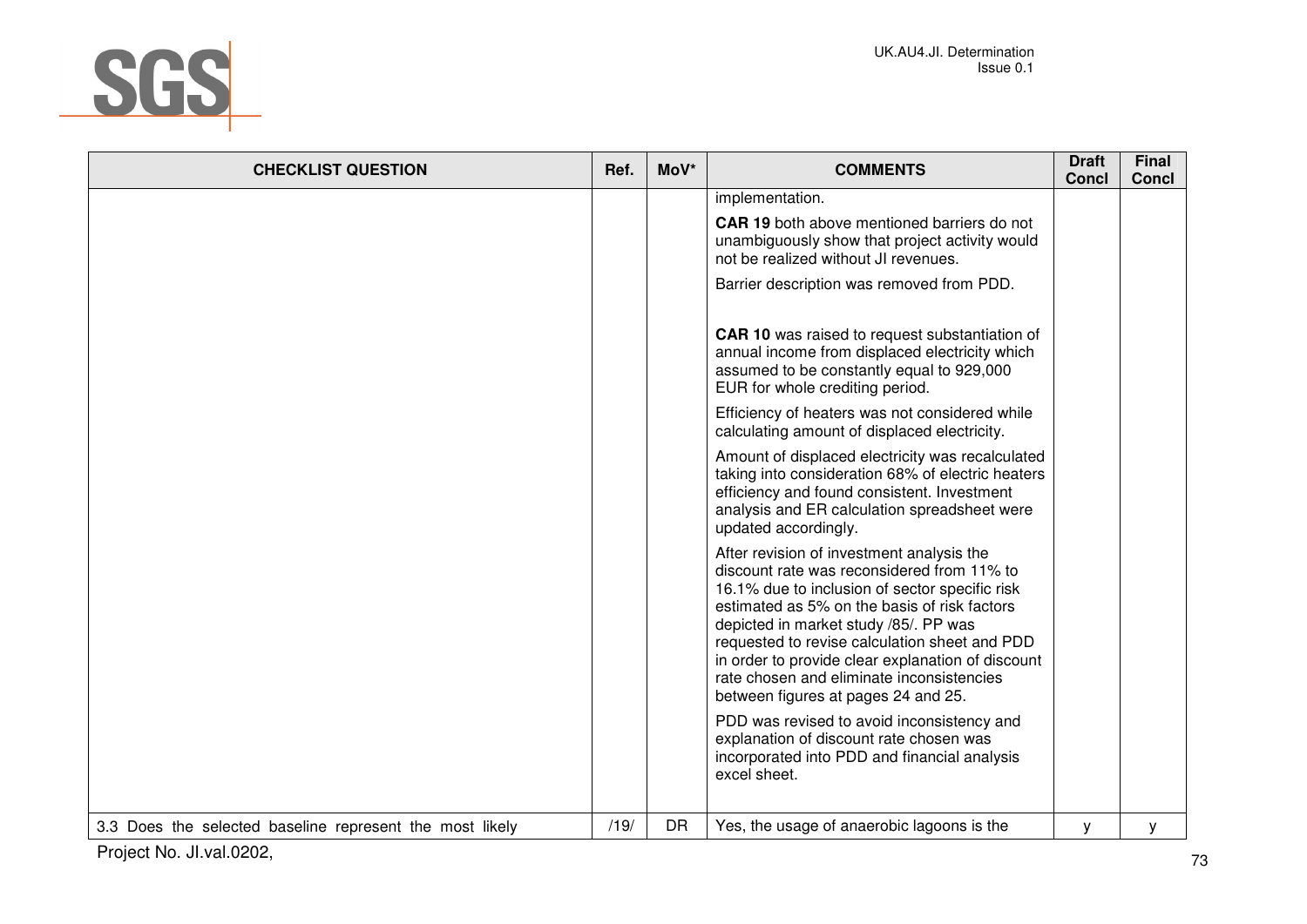

| Ref. | MoV*      | <b>COMMENTS</b>                                                                                                                                                                                                                                                                                                                                                                                                                                           | <b>Draft</b><br>Concl                                                                               | <b>Final</b><br><b>Concl</b> |
|------|-----------|-----------------------------------------------------------------------------------------------------------------------------------------------------------------------------------------------------------------------------------------------------------------------------------------------------------------------------------------------------------------------------------------------------------------------------------------------------------|-----------------------------------------------------------------------------------------------------|------------------------------|
|      |           | common practice in Ukraine that is confirmed<br>by review of local standard for manure<br>management /19/.                                                                                                                                                                                                                                                                                                                                                |                                                                                                     |                              |
|      |           | The compliance of baseline to local legislation<br>was checked and confirmed during site visit<br>(see local checklist)                                                                                                                                                                                                                                                                                                                                   |                                                                                                     |                              |
| /33/ | <b>DR</b> | Yes.                                                                                                                                                                                                                                                                                                                                                                                                                                                      | CAR                                                                                                 | У                            |
| /85/ |           | Investment analysis was undertaken to                                                                                                                                                                                                                                                                                                                                                                                                                     |                                                                                                     |                              |
|      |           | unfeasible and thus cannot be considered as<br>possible baseline scenario. All financial<br>assumptions were checked against evidence<br>provided by PP and found consistent.                                                                                                                                                                                                                                                                             | CAR<br>19<br>closed                                                                                 |                              |
|      |           | <b>CAR 10</b>                                                                                                                                                                                                                                                                                                                                                                                                                                             |                                                                                                     |                              |
|      |           | PP was requested to justify power price value<br>used in calculation spreadsheet accordingly to<br>evidence provided /33/. Also PP was requested<br>to revise financial analysis considering<br>efficiency of baseline electric heaters while<br>calculating savings from displaced electricity.                                                                                                                                                          |                                                                                                     |                              |
|      |           | Financial analysis and ER calculation<br>spreadsheets were revised accordingly.                                                                                                                                                                                                                                                                                                                                                                           |                                                                                                     |                              |
|      |           | While revising investment analysis PP has<br>reconsidered the discount rate value. Initially it<br>was defined as 11% based on 4% - risk<br>premium. After revision discount rate was<br>defined to be equal to 16.1 % considering<br>additional national and sector specific risks of<br>investment defined to be equal to 5% in<br>accordance with economical study /85/. PP has<br>argued that initially only project specific risk was<br>considered. |                                                                                                     |                              |
|      |           |                                                                                                                                                                                                                                                                                                                                                                                                                                                           | demonstrate that proposed activity is financially<br>PP was requested to include proper explanation | 10<br>closed                 |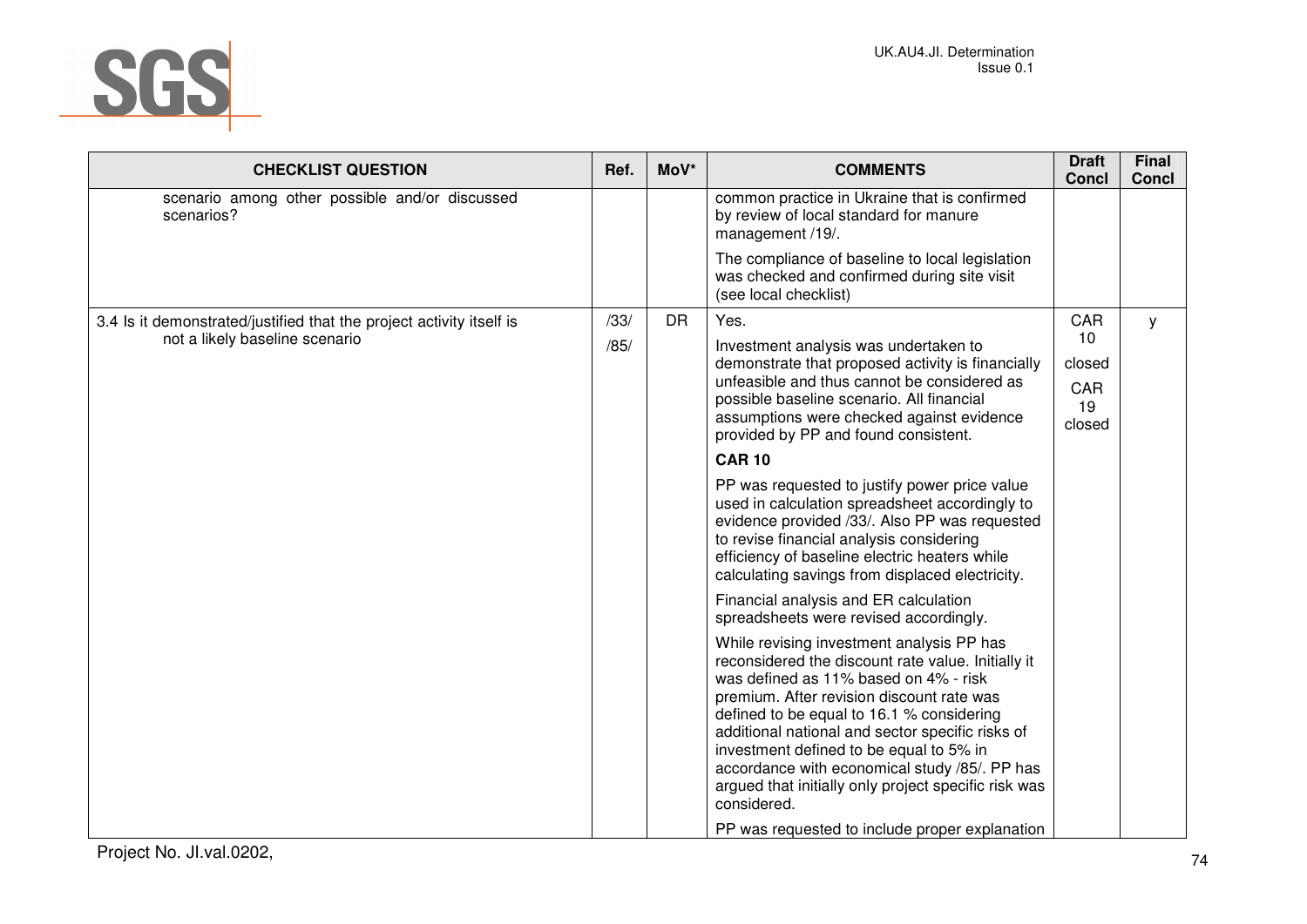

| <b>CHECKLIST QUESTION</b>                                                                                                     | Ref. | MoV*      | <b>COMMENTS</b>                                                                                                                                                                                                                                                                                                                                                                                                                                                                                                                    | <b>Draft</b><br><b>Concl</b> | <b>Final</b><br><b>Concl</b> |
|-------------------------------------------------------------------------------------------------------------------------------|------|-----------|------------------------------------------------------------------------------------------------------------------------------------------------------------------------------------------------------------------------------------------------------------------------------------------------------------------------------------------------------------------------------------------------------------------------------------------------------------------------------------------------------------------------------------|------------------------------|------------------------------|
|                                                                                                                               |      |           | of discount rate chosen and relevant reference<br>into PDD and excel sheet and adjust the<br>inconsistency between discount rate values at<br>pages 24 and 25 of PDD.                                                                                                                                                                                                                                                                                                                                                              |                              |                              |
|                                                                                                                               |      |           | PDD was revised to avoid inconsistency and<br>explanation of discount rate chosen was<br>incorporated into PDD and financial analysis<br>excel sheet.                                                                                                                                                                                                                                                                                                                                                                              |                              |                              |
|                                                                                                                               |      |           | <b>CAR 19 Barrier analysis in PDD version 1 was</b><br>not persuasive.<br>1. The barrier related to prevailing practice<br>cannot be accepted due to insufficient common<br>practice analysis.<br>2. The legislative barrier emphasizes that<br>before green tariff adoption national legislation<br>had not possessed any incentives to develop<br>biogas projects. But it also hardly can constitute<br>an overwhelming constraint to project<br>implementation.<br>Barrier analysis was removed from alternative<br>discussion. |                              |                              |
| 3.5 Are all the data sources clear and are references to<br>documents publicly available and cited fully in the<br><b>PDD</b> | /90/ | <b>DR</b> | CL 29 Request for the proper link to Key World<br>Energy Statistics 2007 referred in PDD.<br>The link was provided and information was<br>reviewed and found consistent:<br>http://www.iea.org/textbase/nppdf/free/2007/Ke<br>y Stats 2007.pdf /90/                                                                                                                                                                                                                                                                                | <b>CL 29</b><br>closed       | y                            |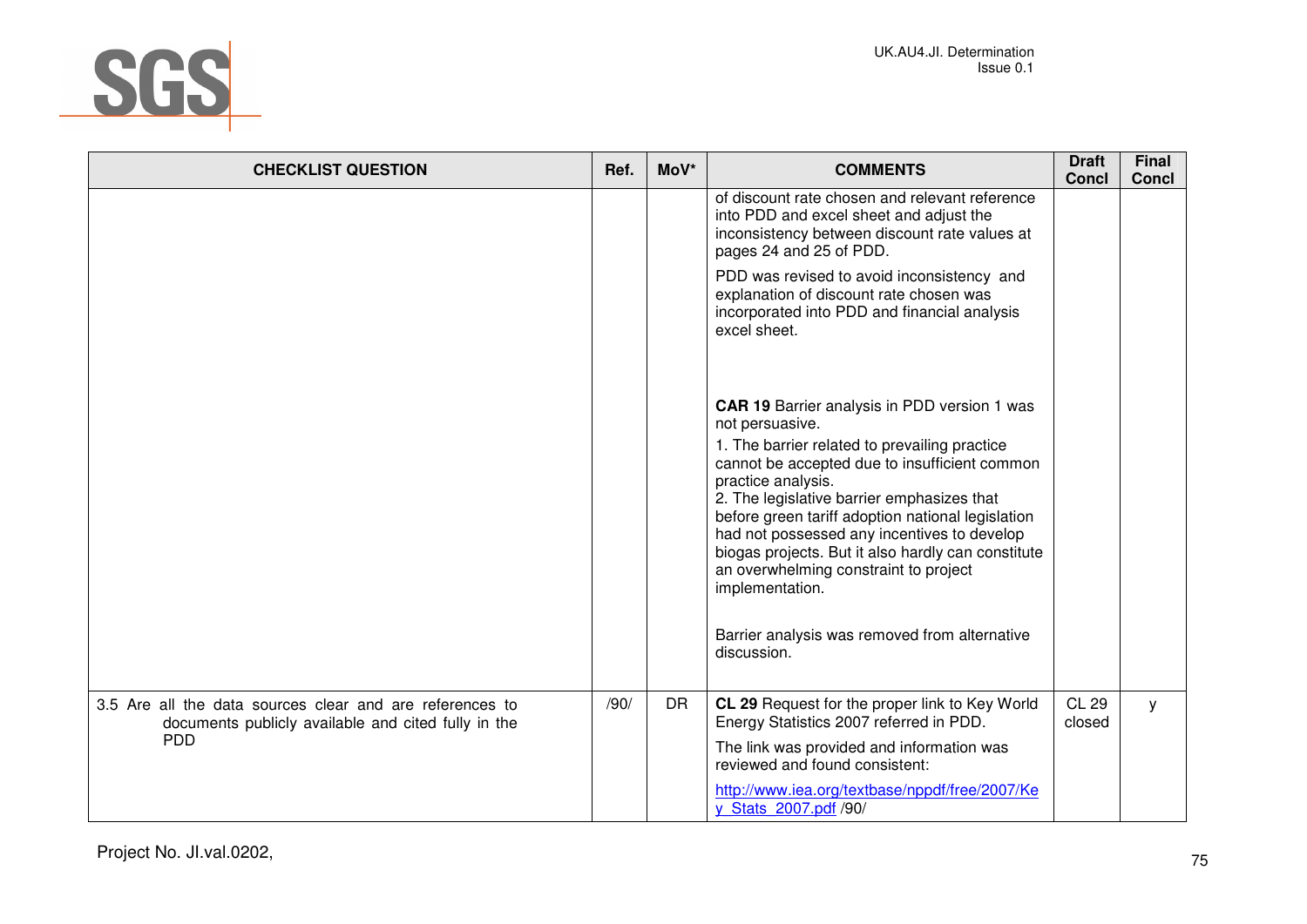

| <b>CHECKLIST QUESTION</b> | Ref. | MoV* | <b>COMMENTS</b> | <b>Draft</b><br><b>Concl</b> | <b>Final</b><br><b>Concl</b> |
|---------------------------|------|------|-----------------|------------------------------|------------------------------|
|                           |      |      |                 |                              |                              |

### **4 MONITORING METHODOLOGY(IES)**

| <b>Flow chart</b>                     | <b>Answer</b> | <b>Next step</b>            |
|---------------------------------------|---------------|-----------------------------|
| Does the project use an CDM           | Yes           | Complete table 4A           |
| monitoring<br>approved<br>methodology | No            | Complete table 4B and table |

### **Table 4A Application of an approved Monitoring methodology**

| <b>CHECKLIST QUESTION</b>                                          | Ref. | MoV*      | <b>COMMENTS</b>                                                                                                                                 | <b>Draft</b><br>Concl | <b>Final</b><br><b>Concl</b> |
|--------------------------------------------------------------------|------|-----------|-------------------------------------------------------------------------------------------------------------------------------------------------|-----------------------|------------------------------|
| 4.                                                                 |      |           |                                                                                                                                                 |                       |                              |
| 4.1 Does the project meet all the applicability criteria listed in | /1/  | <b>DR</b> | Yes.                                                                                                                                            | CAR <sub>6</sub>      | У                            |
| the monitoring methodology                                         | /92/ |           | Applicability criteria for AMS III.D and AMS I.C                                                                                                | closed                |                              |
|                                                                    | /93/ |           | were checked on site (local check list Q 10).                                                                                                   | <b>CAR</b>            |                              |
|                                                                    |      |           | <b>CAR 6</b> raised to gain a confidence in aerobic                                                                                             | 17                    |                              |
|                                                                    |      |           | storage of final sludge. Aerobic conditions are<br>retained by application of mechanical mixing.                                                | closed                |                              |
|                                                                    |      |           | <b>CAR 17</b>                                                                                                                                   |                       |                              |
|                                                                    |      |           | Small scale criterion – emission reduction less<br>than 60,000 t CO2 is not met as total ERs from<br>project is more, but this is not relevant: |                       |                              |
|                                                                    |      |           | AMS III.D component of projectannual<br>emission reduction not more than 31540 t CO2<br>thus criterion for small scale is met.                  |                       |                              |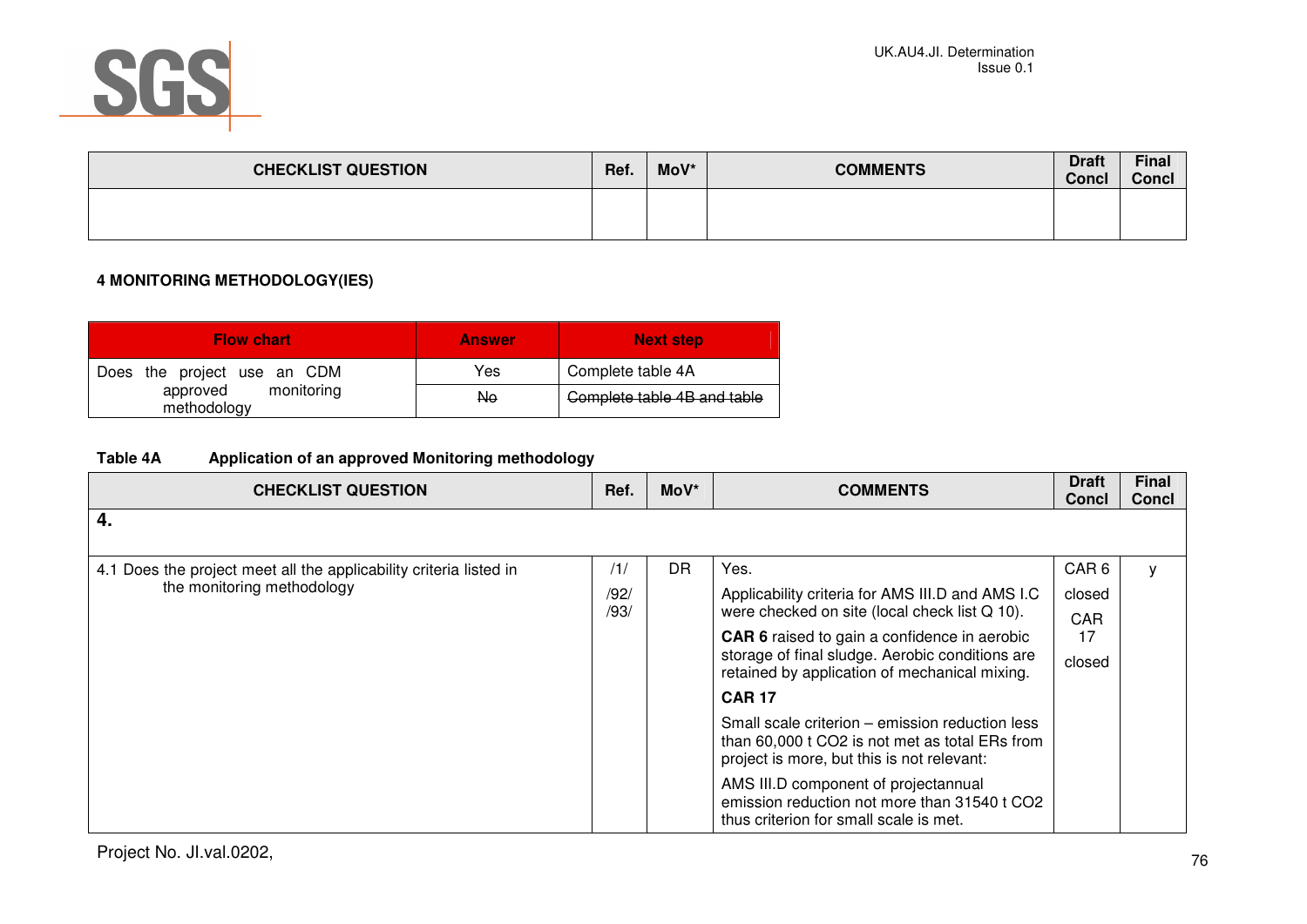

| <b>CHECKLIST QUESTION</b>                                                                                                   | Ref.                | MoV*      | <b>COMMENTS</b>                                                                                                                                                                                                                                                                                                           | <b>Draft</b><br><b>Concl</b> | <b>Final</b><br><b>Concl</b> |
|-----------------------------------------------------------------------------------------------------------------------------|---------------------|-----------|---------------------------------------------------------------------------------------------------------------------------------------------------------------------------------------------------------------------------------------------------------------------------------------------------------------------------|------------------------------|------------------------------|
|                                                                                                                             |                     |           | AMS I.C component propose installation of<br>cogeneration units with total installed capacity<br>of 5.3 MW thus criterion of small scale is met.                                                                                                                                                                          |                              |                              |
|                                                                                                                             |                     |           | Project does not envisage import of electricity<br>into the grid as the total electricity demand of<br>farms is less than total installed capacity.                                                                                                                                                                       |                              |                              |
|                                                                                                                             |                     |           | The direct discharge of manure or final sludge<br>into the open water flows is unlikely because<br>both farms are situated outside surface water<br>protective zone of nearest rivers (confirmed by<br>EIAs for both projects) and there is a legal<br>obligation to prevent the pollution of surface<br>water by manure. |                              |                              |
| 4.2 Does the PDD provide for the monitoring of the baseline<br>required in the<br>emissions as<br>monitoring<br>methodology | /1/<br>/92/<br>/93/ | <b>DR</b> | Yes, all parameters mentioned in methodology<br>are included into MP.                                                                                                                                                                                                                                                     | y                            | у                            |
| 4.3 Does the PDD provide for the monitoring of the project                                                                  | /1/                 | <b>DR</b> | Yes.                                                                                                                                                                                                                                                                                                                      | CL <sub>9</sub>              | y                            |
| emissions as<br>required in the<br>monitoring<br>methodology                                                                | /37/                |           | All parameters mentioned in methodology are<br>included into MP.                                                                                                                                                                                                                                                          | closed                       |                              |
|                                                                                                                             | /63/                |           | CL 9 Please specify what uncertainty level                                                                                                                                                                                                                                                                                | CAR<br>13                    |                              |
|                                                                                                                             |                     |           | corresponds to $2^{nd}$ quality class of heat meter<br>(please refer relevant standard).                                                                                                                                                                                                                                  | closed                       |                              |
|                                                                                                                             |                     |           | Accordingly with referred National Ukrainian<br>standard DSTU #3339-96 /37/ class of heat                                                                                                                                                                                                                                 |                              |                              |
|                                                                                                                             |                     |           | meters quality #2.5 corresponds to uncertainty<br>level from 2.5% to 5.5%.                                                                                                                                                                                                                                                |                              |                              |
|                                                                                                                             |                     |           | CAR 13 Gas metering system has not been<br>installed to measure the volume of gas going<br>to flare. The method and source for estimation                                                                                                                                                                                 |                              |                              |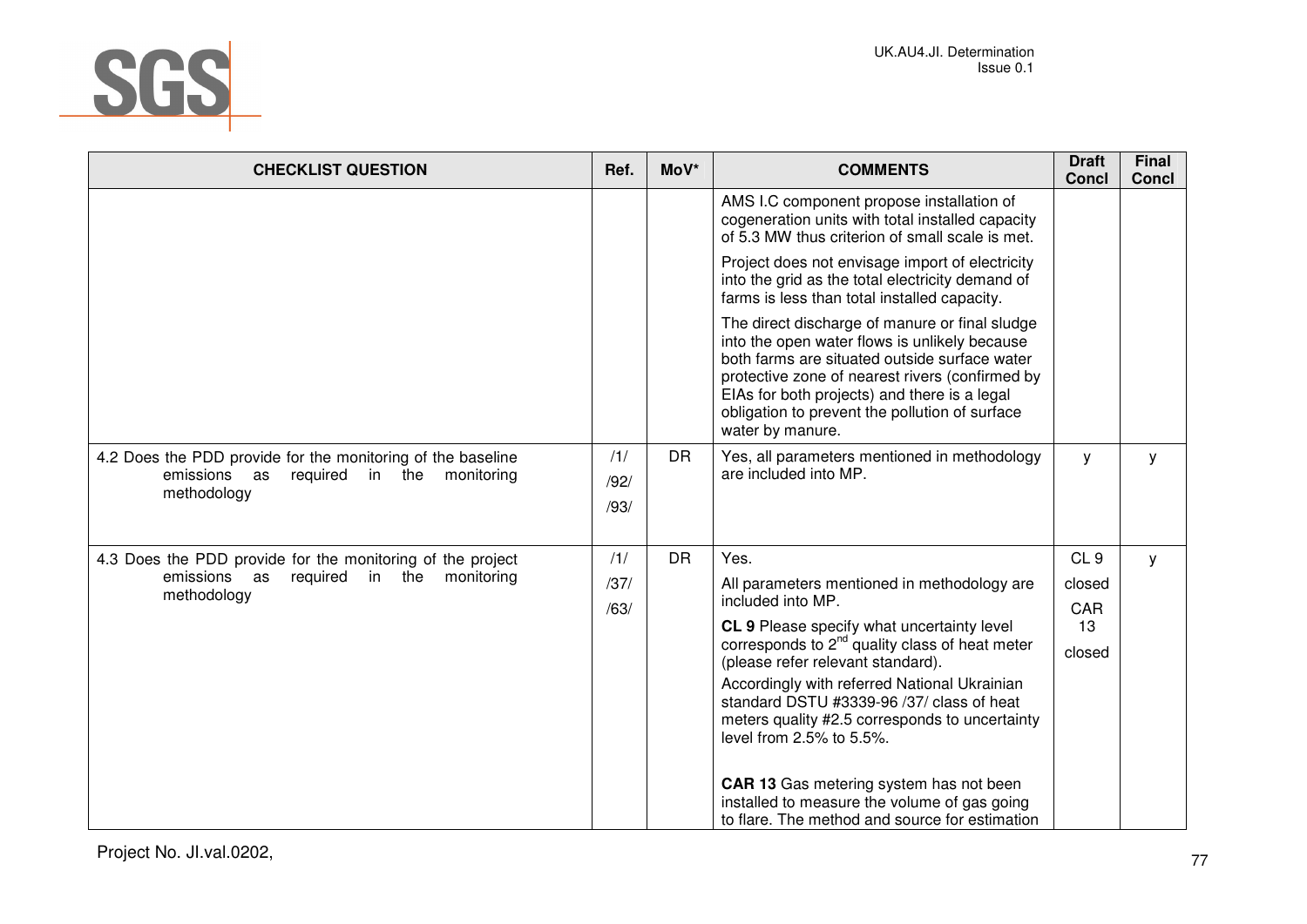

| <b>CHECKLIST QUESTION</b>                                                                                                                                              | Ref. | MoV*      | <b>COMMENTS</b>                                                                                                                                                              | <b>Draft</b><br><b>Concl</b>       | <b>Final</b><br>Concl |
|------------------------------------------------------------------------------------------------------------------------------------------------------------------------|------|-----------|------------------------------------------------------------------------------------------------------------------------------------------------------------------------------|------------------------------------|-----------------------|
|                                                                                                                                                                        |      |           | of emissions from biogas flaring for the period<br>since biogas production start should be<br>justified.                                                                     |                                    |                       |
|                                                                                                                                                                        |      |           | Gas flow meter serial #0002118 has been<br>installed on the inflow pipeline of flare on<br>1/10/2009 as it was informed by statement<br>issued by Zorg Ukraine company /63/. |                                    |                       |
|                                                                                                                                                                        |      |           | Project emission from utilization of diesel in<br>generators is taken into account.                                                                                          |                                    |                       |
| 4.4 Does the PDD provide for the monitoring of the leakage                                                                                                             | /1/  | <b>DR</b> | Yes.                                                                                                                                                                         | У                                  | у                     |
| as required in the monitoring methodology                                                                                                                              | /92/ |           | Leakages were not considered accordingly to                                                                                                                                  |                                    |                       |
|                                                                                                                                                                        | /93/ |           | methodologies.                                                                                                                                                               |                                    |                       |
| 4.5 Has the methodology been applied exactly as defined<br>including formulas and the application of the<br>formulas to calculate emissions and emission<br>reductions | /92/ | <b>DR</b> | Yes, conservative calculations.                                                                                                                                              | CAR                                | y                     |
|                                                                                                                                                                        |      |           | Pending CAR 5; CAR 7 and CAR 12 closure.                                                                                                                                     | 5:                                 |                       |
|                                                                                                                                                                        |      |           | <b>CAR 5:</b> project emissions from biogas flaring<br>were reconsidered taking into account 50%<br>flare efficiency /92/.                                                   | closed<br>CAR<br>7:                |                       |
|                                                                                                                                                                        |      |           | <b>CAR 7: emissions from diesel generator for</b><br>start up was considered as project emissions.<br><b>CAR 12:</b> Ex-ante calculation used for the                        | closed<br>CAR<br>$12 \overline{ }$ |                       |
|                                                                                                                                                                        |      |           | prediction of PE of emission reductions is in<br>line with meth. During monitoring period<br>emissions has to be taken ex-post as it<br>reflected in the Monitoring Plan.    | closed                             |                       |
| 4.6 Does the PDD provide for Quality Control (QC) and                                                                                                                  | /1/  | <b>DR</b> | Procedures are not specified in PDD                                                                                                                                          | CL <sub>3</sub>                    | Yes                   |
| Quality Assurance (QA) Procedures as required in<br>the monitoring methodology                                                                                         | /32/ |           | CL <sub>3</sub>                                                                                                                                                              | closed                             | <b>FAR</b>            |
|                                                                                                                                                                        | /36/ |           | Please provide the detailed description and                                                                                                                                  | CL <sub>8</sub>                    | 26                    |
|                                                                                                                                                                        | /37/ |           | certificates for controlling and measuring<br>equipment for all cogeneration units included                                                                                  | transfo                            | <b>FAR</b><br>27      |
|                                                                                                                                                                        | /59/ |           | in project.                                                                                                                                                                  | rmed<br>into                       |                       |
|                                                                                                                                                                        |      |           | Documentation for the following monitoring                                                                                                                                   |                                    |                       |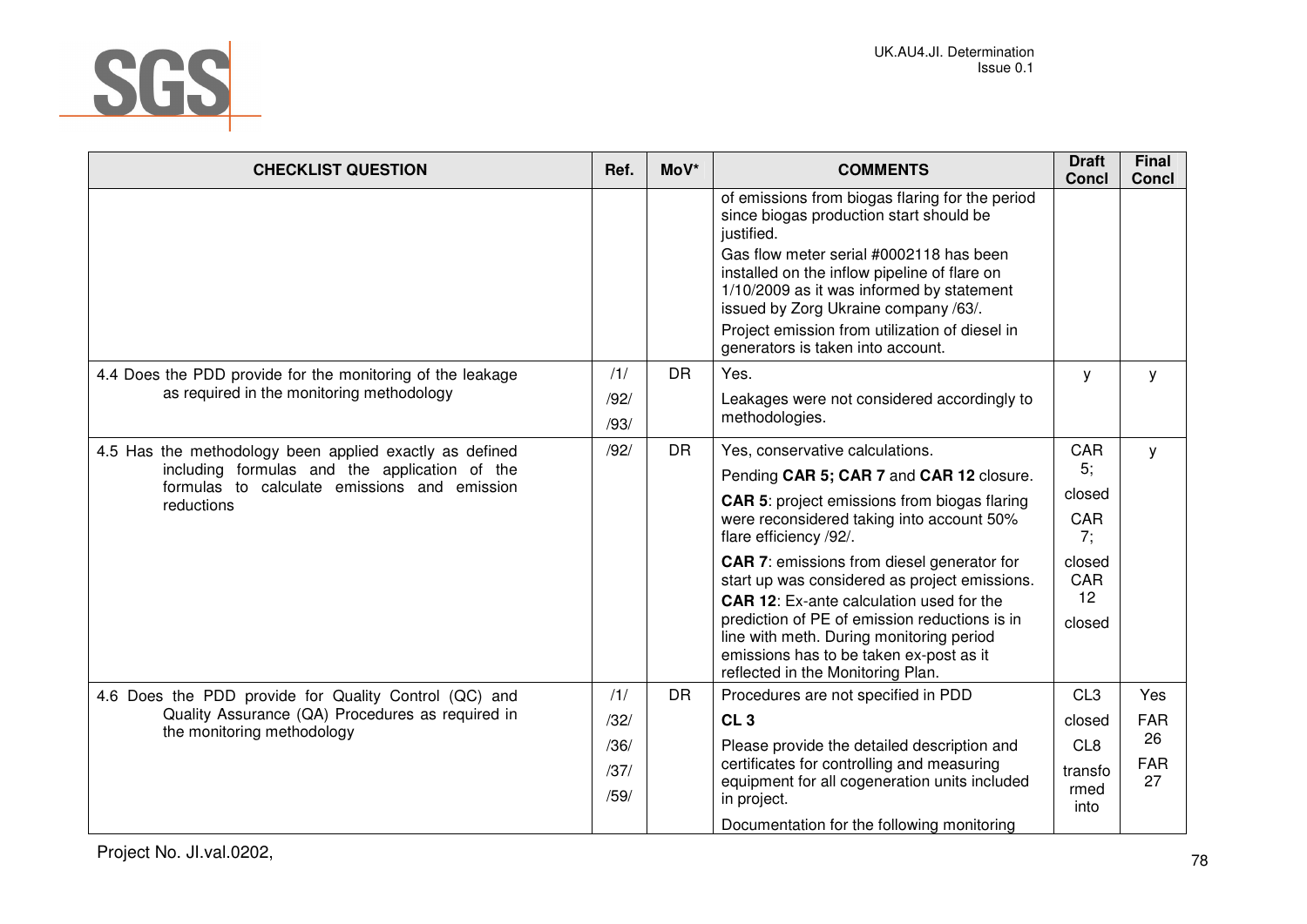

| <b>CHECKLIST QUESTION</b> | Ref. | MoV* | <b>COMMENTS</b>                                         | <b>Draft</b><br><b>Concl</b> | <b>Final</b><br>Concl |
|---------------------------|------|------|---------------------------------------------------------|------------------------------|-----------------------|
|                           |      |      | equipment were received:                                | <b>FAR</b>                   |                       |
|                           |      |      | gas-meters RGK-Ex, /32/                                 | 26 &                         |                       |
|                           |      |      | pressure sensors (IS-20-S, S1, ECO-1 WIKA)              | 27                           |                       |
|                           |      |      | and temperature sensors (TR10-C WIKA)                   |                              |                       |
|                           |      |      | installed on fermenters - /36/ and /35/<br>respectively |                              |                       |
|                           |      |      | heat counter (Supercom-01-SKS-3, SME                    |                              |                       |
|                           |      |      | "Techprilad") $-$ /37/,                                 |                              |                       |
|                           |      |      | System of biogas quality control SGK-1 -                |                              |                       |
|                           |      |      | manual and technical description /59/ with              |                              |                       |
|                           |      |      | following uncertainty levels:<br>methane -1.1%          |                              |                       |
|                           |      |      | $CO2 - 1.4%$                                            |                              |                       |
|                           |      |      | $H2S - 0.006 %$                                         |                              |                       |
|                           |      |      |                                                         |                              |                       |
|                           |      |      | CL <sub>8</sub>                                         |                              |                       |
|                           |      |      | Detailed monitoring procedure is not in place.          |                              |                       |
|                           |      |      | Please explain what national regulations                |                              |                       |
|                           |      |      | and/or internal standards are used to ensure            |                              |                       |
|                           |      |      | quality system.                                         |                              |                       |
|                           |      |      | Draft of monitoring procedure was provided.             |                              |                       |
|                           |      |      | FAR 26 & 27                                             |                              |                       |
|                           |      |      | Adequacy and adoption of Monitoring                     |                              |                       |
|                           |      |      | procedure shall be checked during the first             |                              |                       |
|                           |      |      | verification.                                           |                              |                       |

**Table 4B Monitoring methodology not using an approved CDM methodology** 

| <b>IST OLIESTION</b><br>.<br><del>טוובטמבוטו עטבטווטוז</del> | $M \cap V^*$<br>Ket.<br>$\cdot$ mo $\cdot$ | -11-0<br>$\mathbf{m}$<br><del>oomman o</del> | <u> Irott</u><br>ыш<br>™onel<br><del>oonor.</del> | --<br>Final<br>Conc. |
|--------------------------------------------------------------|--------------------------------------------|----------------------------------------------|---------------------------------------------------|----------------------|
|                                                              |                                            |                                              |                                                   |                      |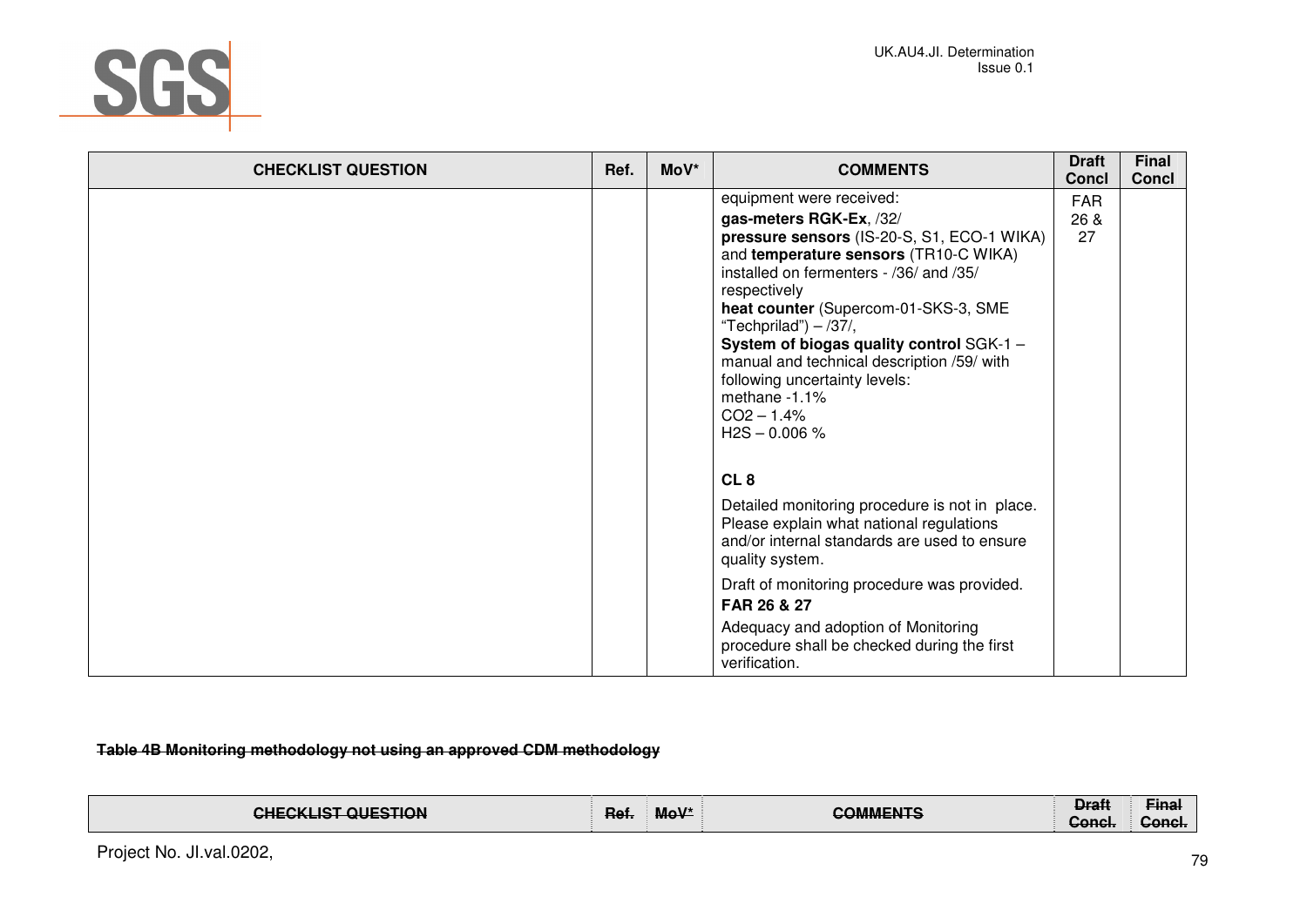

| <b>CHECKLIST QUESTION</b>                                                                                                                                                                                                             | Ref. | $M_0V^*$ | <b>COMMENTS</b> | <b>Draft</b><br>Concl. | <b>Final</b><br>Concl. |
|---------------------------------------------------------------------------------------------------------------------------------------------------------------------------------------------------------------------------------------|------|----------|-----------------|------------------------|------------------------|
| <b>4.1 Monitoring Methodology</b>                                                                                                                                                                                                     |      |          |                 |                        |                        |
| It is assessed whether the project applies an appropriate<br>baseline methodology.                                                                                                                                                    |      |          |                 |                        |                        |
| 1.1.1. Does the monitoring methodology reflect good<br>monitoring and reporting practices?                                                                                                                                            |      |          |                 |                        |                        |
| 1.1.2. Is the selected monitoring methodology supported by<br>the monitored and recorded data?                                                                                                                                        |      |          |                 |                        |                        |
| 1.1.3. Are the monitoring provisions in the monitoring<br>methodology consistent with the project boundaries<br>in the baseline study?                                                                                                |      |          |                 |                        |                        |
| 1.1.4. Have any needs for monitoring outside the project<br>boundaries been evaluated and if so, included as<br>applicable?                                                                                                           |      |          |                 |                        |                        |
| 1.1.5. Does the monitoring methodology allow for<br>conservative, transparent, accurate and complete<br>calculation of the ex post GHG emissions?                                                                                     |      |          |                 |                        |                        |
| 1.1.6. Is the monitoring methodology clear and user friendly?                                                                                                                                                                         |      |          |                 |                        |                        |
| 1.1.7. Does the methodology mitigate possible monitoring<br>errors or uncertainties addressed?                                                                                                                                        |      |          |                 |                        |                        |
| <b>1.2. Monitoring of Project Emissions</b><br>It is established whether the monitoring plan provides for<br>reliable and complete project emission data over time.                                                                   |      |          |                 |                        |                        |
| 1.2.1. Does the monitoring plan provide for the collection<br>and archiving of all relevant data necessary for<br>estimation or measuring the greenhouse gas<br>emissions within the project boundary during the<br>crediting period? |      |          |                 |                        |                        |
| Are the choices of project GHG indicators<br>4.2.2.<br>reasonable?                                                                                                                                                                    |      |          |                 |                        |                        |
| 1.2.3. Will it be possible to monitor / measure the specified<br>project GHG indicators?                                                                                                                                              |      |          |                 |                        |                        |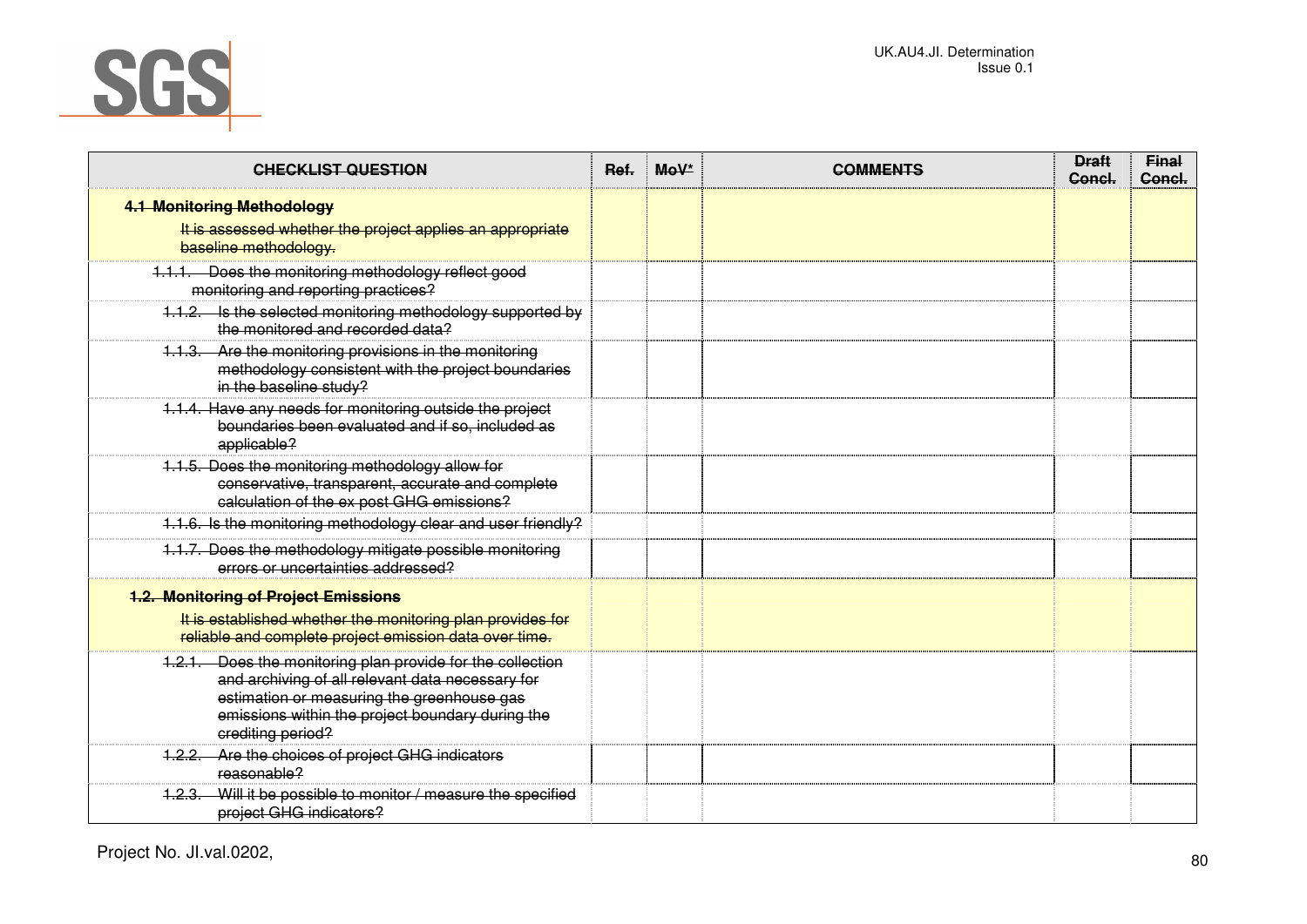

| <b>CHECKLIST QUESTION</b>                                                                                                                                                            | Ref. | $M*$ | <b>COMMENTS</b> | <b>Draft</b><br>Concl. | <b>Final</b><br>Concl. |
|--------------------------------------------------------------------------------------------------------------------------------------------------------------------------------------|------|------|-----------------|------------------------|------------------------|
| 1.2.4. Will the indicators enable comparison of project data<br>and performance over time?                                                                                           |      |      |                 |                        |                        |
| <b>1.3. Monitoring of Leakage</b>                                                                                                                                                    |      |      |                 |                        |                        |
| It is assessed whether the monitoring plan provides for<br>reliable and complete leakage data over time.                                                                             |      |      |                 |                        |                        |
| 1.3.1. Does the monitoring plan provide for the collection<br>and archiving of all relevant data necessary for<br>determining leakage?                                               |      |      |                 |                        |                        |
| 1.3.2. Have relevant indicators for GHG leakage been<br>included?                                                                                                                    |      |      |                 |                        |                        |
| 1.3.3. Does the monitoring plan provide for the collection<br>and archiving of all relevant data necessary for<br>determining leakage?                                               |      |      |                 |                        |                        |
| 1.3.4. Will it be possible to monitor the specified GHG<br>leakage indicators?                                                                                                       |      |      |                 |                        |                        |
| <b>1.4. Monitoring of Baseline Emissions</b>                                                                                                                                         |      |      |                 |                        |                        |
| It is established whether the monitoring plan provides for<br>reliable and complete project emission data over time.                                                                 |      |      |                 |                        |                        |
| 1.4.1. Does the monitoring plan provide for the collection<br>and archiving of all relevant data necessary for<br>determining the baseline emissions during the<br>erediting period? |      |      |                 |                        |                        |
| Is the choice of baseline indicators, in particular for<br>4.4.2.<br>baseline emissions, reasonable?                                                                                 |      |      |                 |                        |                        |
| 1.4.3. Will it be possible to monitor the specified baseline<br>indicators?                                                                                                          |      |      |                 |                        |                        |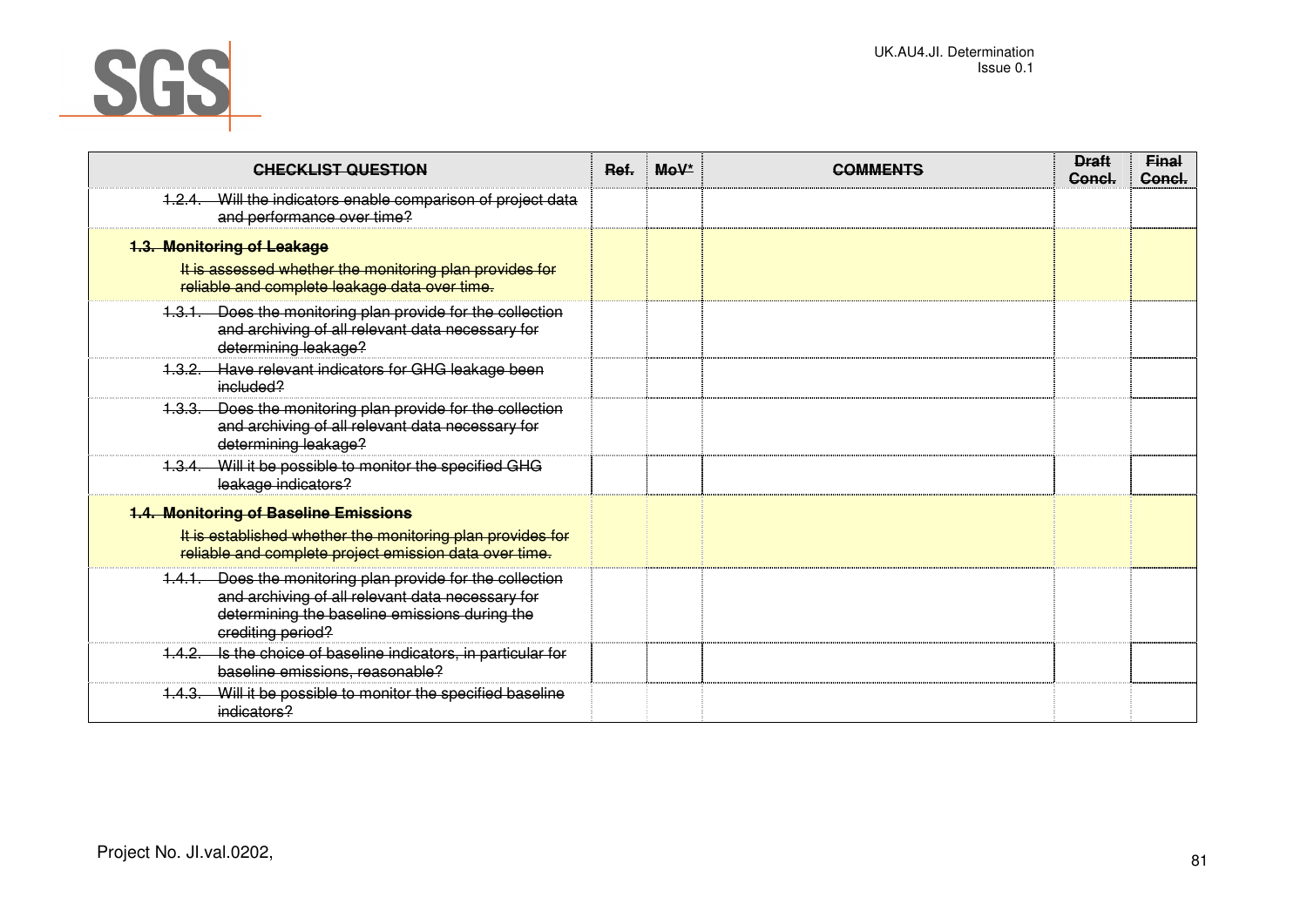

# **Table 5 Monitoring plan**

| <b>CHECKLIST QUESTION</b>                                                                                                                            | Ref.                                                 | MoV*      | <b>COMMENTS</b>                                                                                                                                                                                                                                                                                                                  | <b>Draft</b><br><b>Concl</b>   | Final<br><b>Concl</b> |
|------------------------------------------------------------------------------------------------------------------------------------------------------|------------------------------------------------------|-----------|----------------------------------------------------------------------------------------------------------------------------------------------------------------------------------------------------------------------------------------------------------------------------------------------------------------------------------|--------------------------------|-----------------------|
| 5.                                                                                                                                                   |                                                      |           |                                                                                                                                                                                                                                                                                                                                  |                                |                       |
| 5.1<br>Indicators/<br>Monitoring of Sustainable<br>Development<br><b>Environmental Impacts</b>                                                       | /1/                                                  | <b>DR</b> | The monitoring of surface and ground waters<br>monitoring, and soil fertilization as well as ERs.                                                                                                                                                                                                                                | У                              | У                     |
| 5.1.1<br>Does the monitoring plan provide the collection and<br>archiving of relevant data concerning environmental,<br>social and economic impacts? | /1/                                                  | <b>DR</b> | No, not applicable.                                                                                                                                                                                                                                                                                                              | y                              | y                     |
| 5.1.2<br>Is the choice of indicators for sustainability<br>development (social, environmental, economic)<br>reasonable?                              | /1/                                                  | <b>DR</b> | The monitoring of surface and ground waters<br>monitoring, and soil fertilization as well as ERs.                                                                                                                                                                                                                                | У                              | у                     |
| Will it be possible to monitor the specified sustainable<br>5.1.3<br>development indicators?                                                         | /1/                                                  | <b>DR</b> | Not applicable.                                                                                                                                                                                                                                                                                                                  | у                              | у                     |
| Are the sustainable development indicators in line with<br>5.1.4<br>stated national priorities in the Host Country?                                  | /19/                                                 | <b>DR</b> | Yes.<br>The Environmental monitoring system was<br>checked on site (local check list Q 23) and<br>found to be in compliance with national<br>standard of manure management /19/. It<br>includes: surface and ground waters<br>monitoring, and soil fertilization (dose of<br>manure or final flush used for soil fertilization). | У                              | y                     |
| 5.2 Project Management Planning                                                                                                                      | /12/<br>/19/<br>/32/<br>/35/<br>/36/<br>/37/<br>/14/ | <b>DR</b> | Relevant procedures were checked during site<br>visit (see local checklist Q 21-29).                                                                                                                                                                                                                                             | У                              | y                     |
| Is the authority and responsibility of project<br>5.2.1<br>management clearly described?                                                             | /78/                                                 | <b>DR</b> | Pending<br>Detailed monitoring procedure has to be further<br>developed and adopted at the farms.                                                                                                                                                                                                                                | <b>CL21</b><br>transfo<br>rmed | <b>FAR</b><br>26      |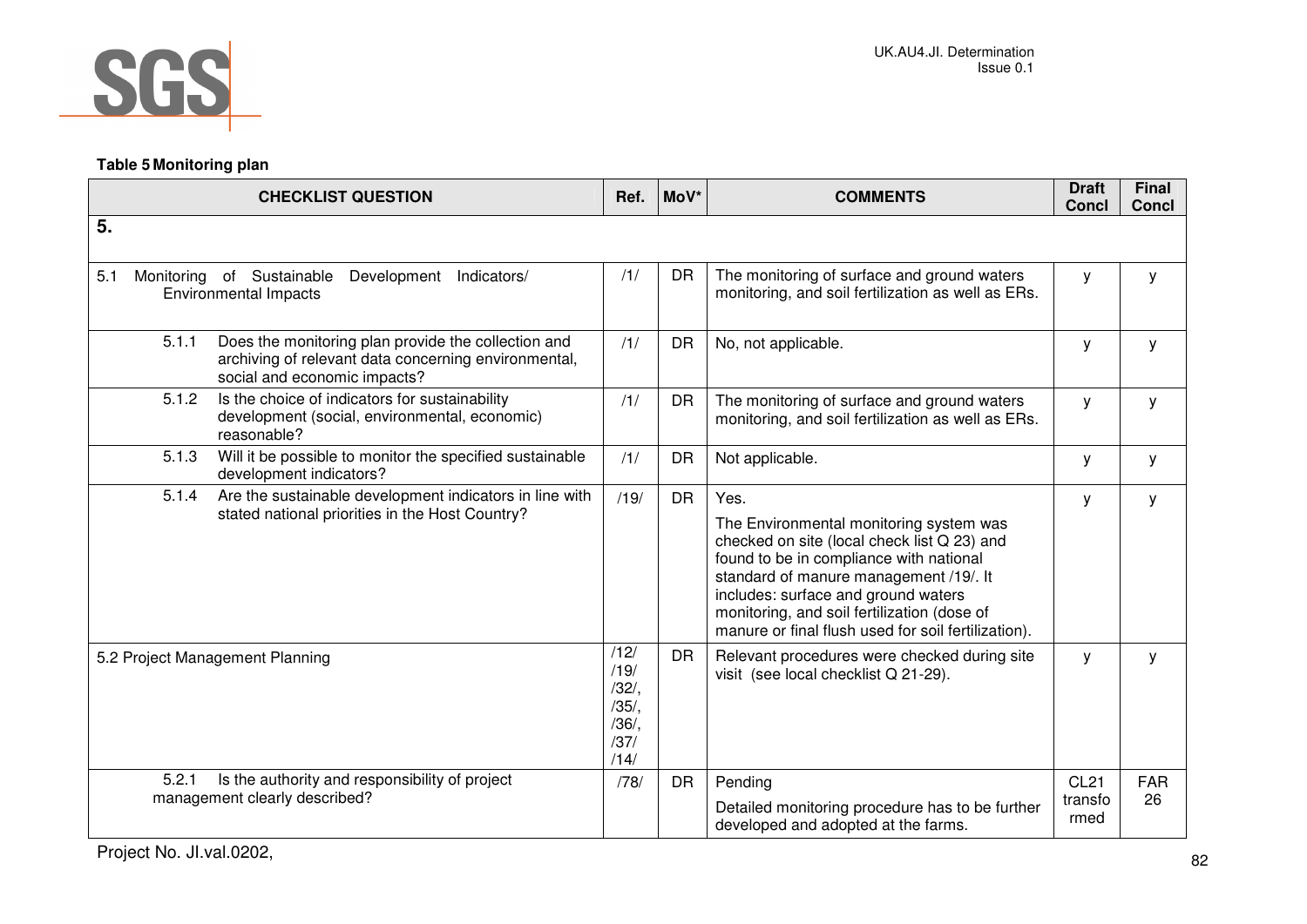

| <b>CHECKLIST QUESTION</b>                                                                                                     | Ref.  | MoV*      | <b>COMMENTS</b>                                                                                                                                                                                                                                                                                                                                                                                                                                                                                                                                                                                                                                                                                                        | <b>Draft</b><br><b>Concl</b>                    | Final<br><b>Concl</b> |
|-------------------------------------------------------------------------------------------------------------------------------|-------|-----------|------------------------------------------------------------------------------------------------------------------------------------------------------------------------------------------------------------------------------------------------------------------------------------------------------------------------------------------------------------------------------------------------------------------------------------------------------------------------------------------------------------------------------------------------------------------------------------------------------------------------------------------------------------------------------------------------------------------------|-------------------------------------------------|-----------------------|
|                                                                                                                               |       |           |                                                                                                                                                                                                                                                                                                                                                                                                                                                                                                                                                                                                                                                                                                                        | to FAR<br>26                                    |                       |
| 5.2.2<br>Is the authority and responsibility for registration,<br>monitoring, measurement and reporting clearly<br>described? | /19/  | <b>DR</b> | Pending<br>Authority/Responsibility distribution was not<br>described clearly.<br>CL 20 Please provide the<br>authority/responsibility distribution for both<br>project implementation and monitoring<br>performance along with organizational chart<br>(the organigram is preferable form of<br>performance).<br>The draft monitoring manual was developed in<br>Ukrainian language and submitted to SGS /19/.<br>Personal authority and responsibility distribution<br>for each step of monitoring data processing<br>including data collecting, handling, checking,<br>calculation, reporting, meters calibration and<br>maintenance indicated in revised Monitoring<br>Plan.<br>CL 20 was transformed into FAR 27. | <b>CL 20</b><br>transfo<br>rmed<br>to FAR<br>27 | <b>FAR</b><br>27      |
| 5.2.3<br>Are procedures identified for training of monitoring<br>personnel?                                                   | /14a/ | DR        | Pending<br>Personnel training shall be performed by<br>equipment supplier (Zorg - Ukraine) in<br>accordance with paragraph #7.1.6. of contract<br>for biogas plant /14a/ and paragraph #1.2 for<br>cogeneration unit.<br><b>FAR 27</b><br>Evidence of trainings for personal engaged into<br>monitoring processes shall be checked during<br>first verification.                                                                                                                                                                                                                                                                                                                                                       | <b>CL21</b><br>is<br>closed                     | <b>FAR</b><br>27      |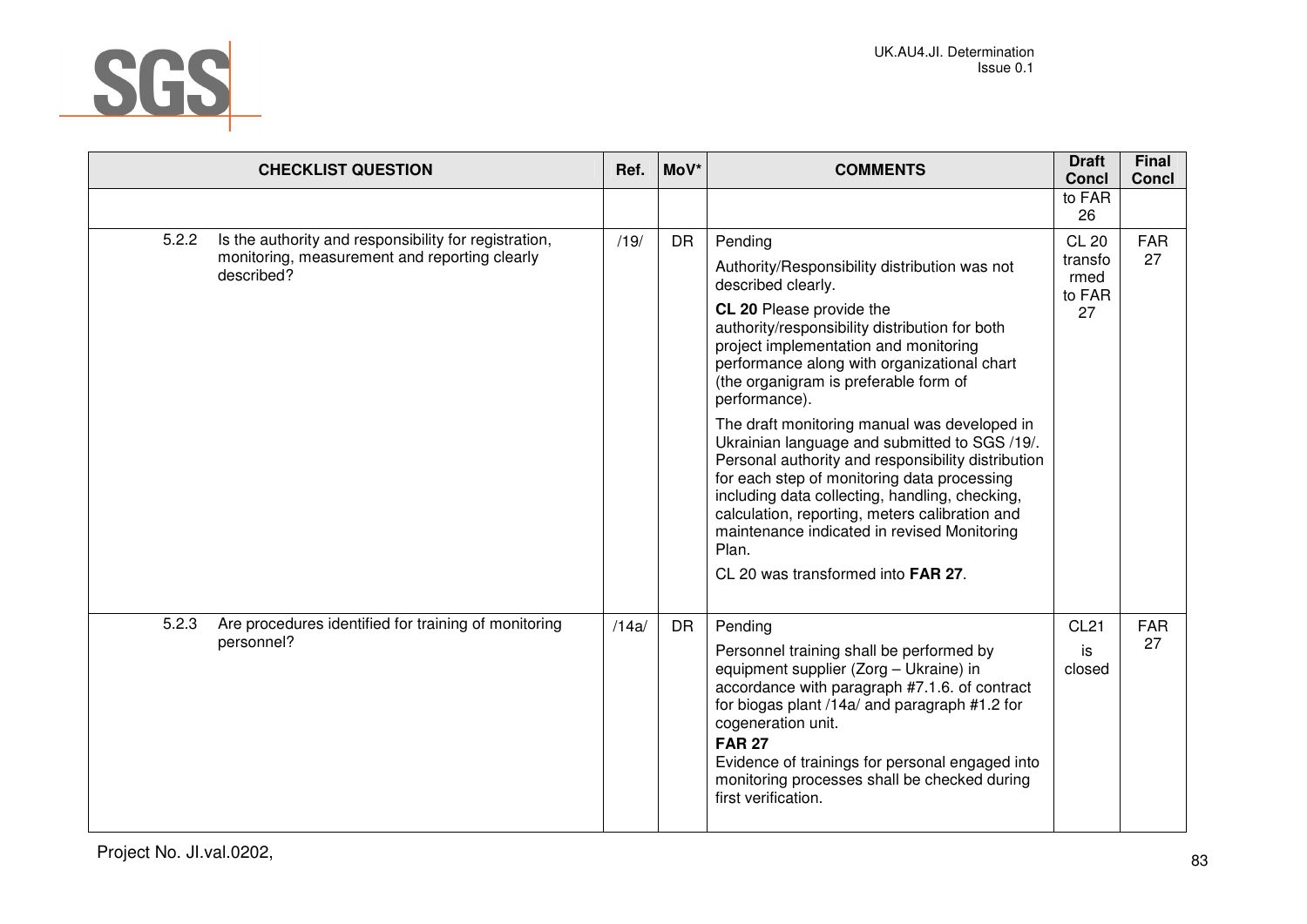

|       | <b>CHECKLIST QUESTION</b>                                                                                              | Ref.                                 | MoV*      | <b>COMMENTS</b>                                                                                                           | <b>Draft</b><br>Concl      | <b>Final</b><br><b>Concl</b> |
|-------|------------------------------------------------------------------------------------------------------------------------|--------------------------------------|-----------|---------------------------------------------------------------------------------------------------------------------------|----------------------------|------------------------------|
| 6.2.1 | Are procedures identified for emergency preparedness<br>for cases where emergencies can cause unintended<br>emissions? | /19/                                 | <b>DR</b> | General requirements for emergency<br>preparedness are defined by national standard<br>regulating manure management /19/. | У                          | У                            |
| 6.2.2 | Are procedures identified for calibration of monitoring<br>equipment?                                                  | /32/<br>$/35/$ ,<br>$/36/$ ,<br>/37/ | <b>DR</b> | Procedures is defined by equipment manuals<br>/32/, /35/, /36/, /37/.                                                     | <b>CL21</b><br>closed      | y                            |
| 6.2.3 | Are procedures identified for maintenance of<br>monitoring equipment and installations?                                | /32/<br>/35/<br>/36/<br>/37/         | <b>DR</b> | Procedures is defined by equipment manuals<br>/32/, /35/, /36/, /37/.                                                     | <b>CL21</b><br>closed      | y                            |
| 5.2.4 | Are procedures identified for monitoring,<br>measurements and reporting?                                               | /19/                                 | <b>DR</b> | Pending<br>General monitoring procedure was developed<br>and its adoption shall be checked during                         | <b>CL21</b><br>closed      | <b>FAR</b><br>26             |
|       |                                                                                                                        |                                      |           | verification.                                                                                                             | <b>FAR</b><br>26           |                              |
| 5.2.5 | Are procedures identified for day-to-day records<br>handling (including what records to keep, storage area             | /19/                                 | <b>DR</b> | Pending                                                                                                                   | <b>CL21</b>                | <b>FAR</b><br>26             |
|       | of records and how to process performance<br>documentation)                                                            |                                      |           | General monitoring procedure was developed<br>and its adoption shall be checked during<br>verification.                   | closed<br><b>FAR</b><br>26 |                              |
| 5.2.6 | Are procedures identified for dealing with possible<br>monitoring data adjustments and uncertainties?                  | /19/                                 | <b>DR</b> | Pending                                                                                                                   | <b>CL21</b>                | <b>FAR</b>                   |
|       |                                                                                                                        |                                      |           | General monitoring procedure was developed<br>and its adoption shall be checked during                                    | closed                     | 26                           |
|       |                                                                                                                        |                                      |           | verification                                                                                                              | <b>FAR</b><br>26           |                              |
| 5.2.7 | Are procedures identified for review of reported                                                                       | /19/                                 | DR        | Pending                                                                                                                   | <b>CL21</b>                | <b>FAR</b>                   |
|       | results/data?                                                                                                          |                                      |           | General monitoring procedure was developed<br>and its adoption shall be checked during                                    | closed                     | 26                           |
|       |                                                                                                                        |                                      |           | verification.                                                                                                             | <b>FAR</b><br>26           |                              |
| 5.2.8 | Are procedures identified for internal audits of GHG<br>project compliance with operational requirements               | /38/                                 | DR        | Pending                                                                                                                   | <b>CL21</b>                | <b>FAR</b>                   |
|       |                                                                                                                        |                                      |           | Internal audits is integrated part of the Quality                                                                         | closed                     | 26                           |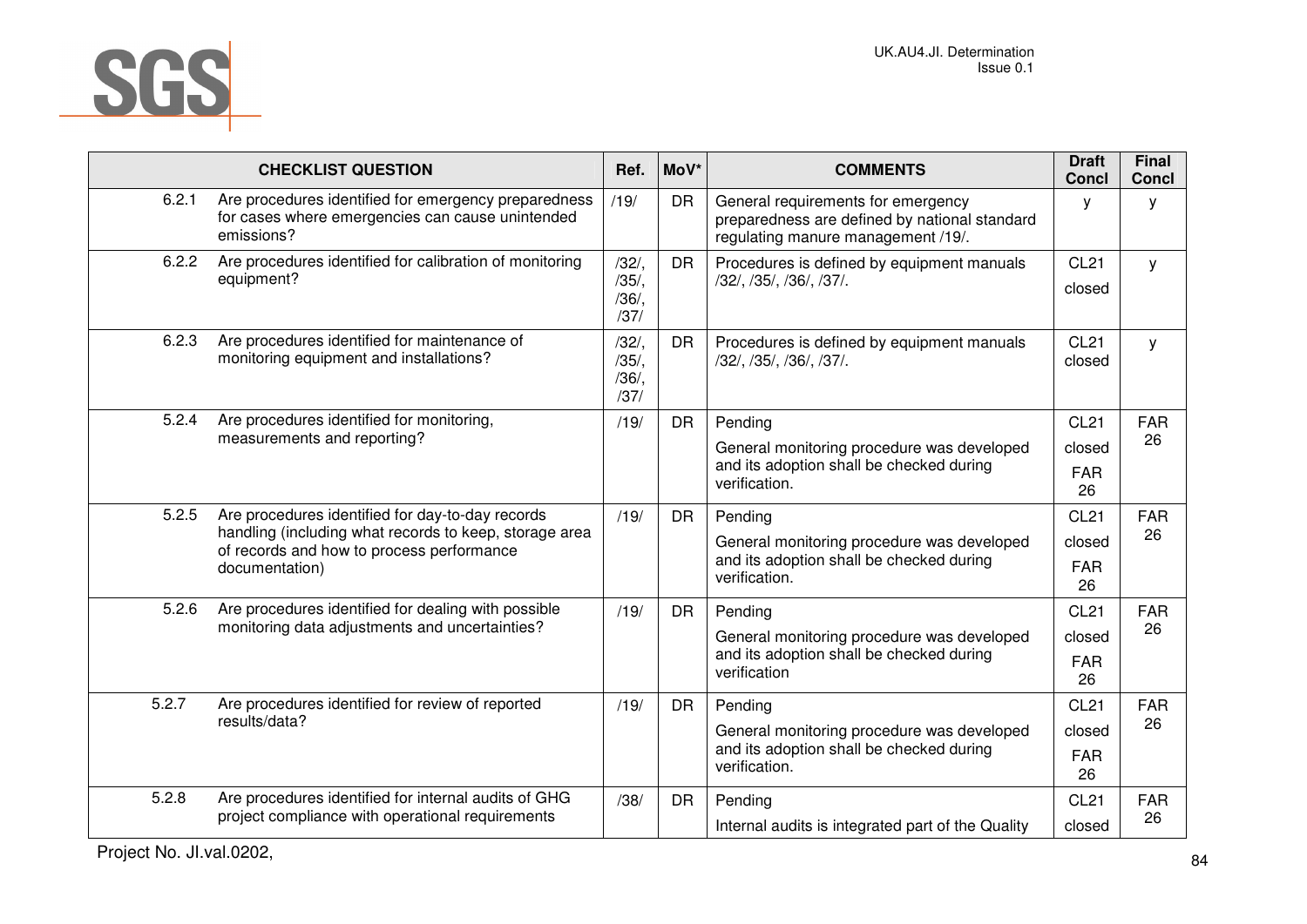

| <b>CHECKLIST QUESTION</b>                                                       | Ref. | MoV*      | <b>COMMENTS</b>                                                                                                                                                      | <b>Draft</b><br>Concl      | <b>Final</b><br>Concl |
|---------------------------------------------------------------------------------|------|-----------|----------------------------------------------------------------------------------------------------------------------------------------------------------------------|----------------------------|-----------------------|
| where applicable?                                                               |      |           | Management System that has been certified at<br>Ukrainian Dairy Company 2008 y /38/ - shall be<br>checked on verification stage FAR 26.                              | <b>FAR</b><br>26           |                       |
| 5.2.9<br>Are procedures identified for project performance                      | /19/ | DR.       | Pending                                                                                                                                                              | CL <sub>21</sub>           | FAR                   |
| reviews before data is submitted for verification,<br>internally or externally? |      |           | General monitoring procedure was developed                                                                                                                           | closed                     | 26                    |
|                                                                                 |      |           | and its adoption shall be checked during<br>verification.                                                                                                            | <b>FAR</b><br>26           |                       |
| Are procedures identified for corrective actions in order<br>5.2.10             | /38/ | <b>DR</b> | Pending                                                                                                                                                              | CL <sub>21</sub>           | <b>FAR</b>            |
| to provide for more accurate future monitoring and reporting?                   |      |           | Corrective actions performance shall be an<br>integrated part of the Quality Management<br>System that has been certified at Ukrainian<br>Dairy Company 2008 y /38/. | closed<br><b>FAR</b><br>26 | 26                    |

### **Table 6 Environmental Impacts (Ref PDD Section F and relevant local legislation)**

| <b>CHECKLIST QUESTION</b>                                                                                   | Ref.         | $M o V^*$ | <b>COMMENTS</b>                                                                                                                                                  | <b>Draft</b><br><b>Concl</b> | <b>Final</b><br><b>Concl</b> |
|-------------------------------------------------------------------------------------------------------------|--------------|-----------|------------------------------------------------------------------------------------------------------------------------------------------------------------------|------------------------------|------------------------------|
|                                                                                                             |              |           |                                                                                                                                                                  |                              |                              |
| 6. 6.1 Has an analysis of the environmental impacts of the project<br>activity been sufficiently described? | /18/         | DR        | Yes                                                                                                                                                              |                              |                              |
|                                                                                                             |              |           | EIA was checked on site (local checklist Q30)-                                                                                                                   |                              |                              |
|                                                                                                             |              |           |                                                                                                                                                                  |                              |                              |
| 6.3 Are there any Host Party requirements for an Environmental                                              | /18/<br>/53/ | DR        | Yes                                                                                                                                                              | CAR <sub>2</sub>             |                              |
| Impact Assessment (EIA), and if yes, is an EIA approved?                                                    | /13/         |           | Local assessment results:                                                                                                                                        | closed                       |                              |
|                                                                                                             | /75/         |           | EIAs /18/ were developed as to meet relevant                                                                                                                     |                              |                              |
|                                                                                                             | /47/<br>/43/ |           | requirements of National Environment<br>legislation of Ukraine.                                                                                                  |                              |                              |
|                                                                                                             |              |           | At the moment of site visit project<br>documentations for both farms is being passed<br>through State Expertise procedure as per<br>interview with PPs /int. 3/. |                              |                              |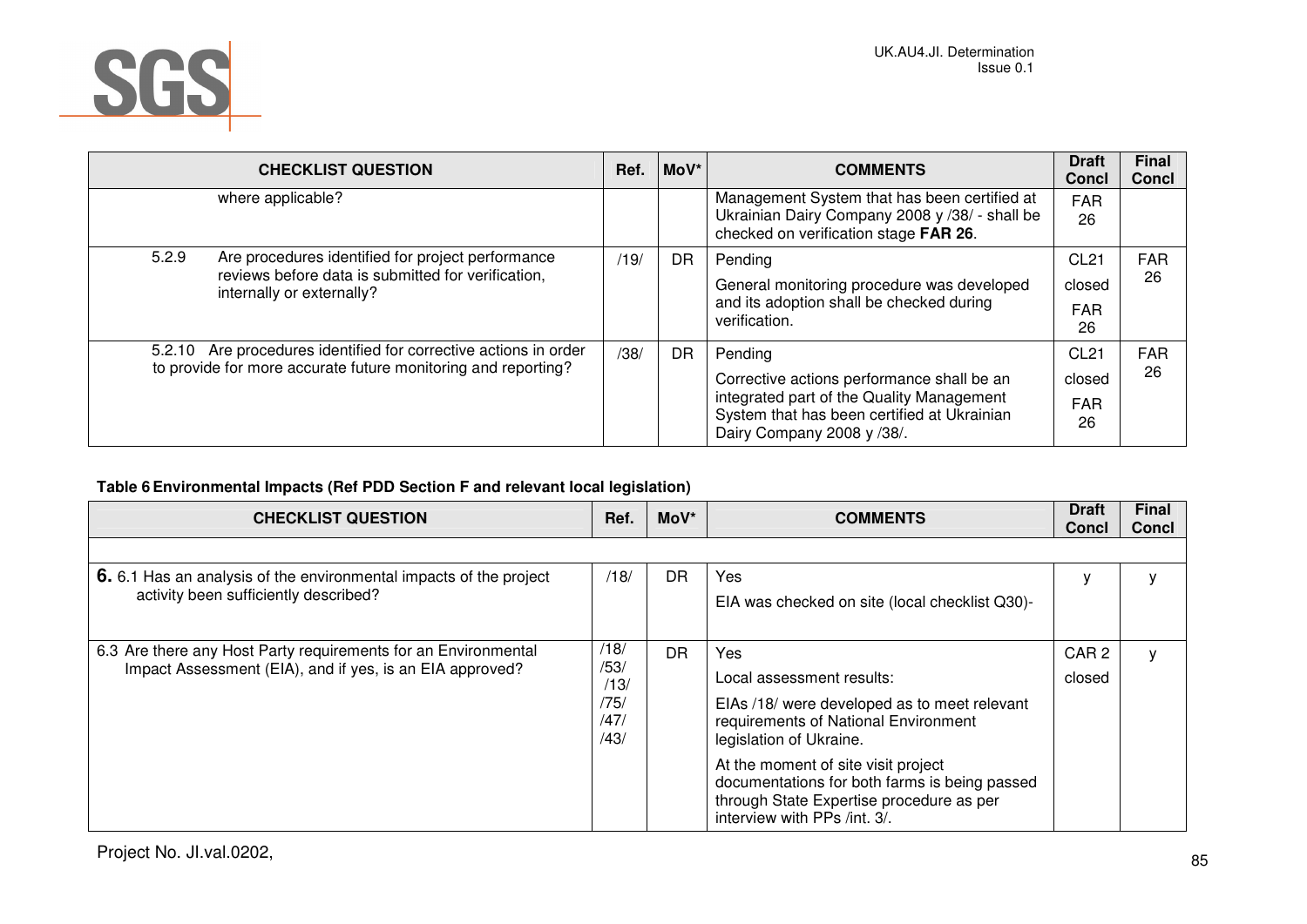

| <b>CHECKLIST QUESTION</b>                                      | Ref. | MoV*      | <b>COMMENTS</b>                                                                                                                                                                                                                                                                                                                                                                                                | <b>Draft</b><br><b>Concl</b> | <b>Final</b><br><b>Concl</b> |
|----------------------------------------------------------------|------|-----------|----------------------------------------------------------------------------------------------------------------------------------------------------------------------------------------------------------------------------------------------------------------------------------------------------------------------------------------------------------------------------------------------------------------|------------------------------|------------------------------|
|                                                                |      |           | <b>CAR 2</b> The official approval of EIA is required<br>by National Law on State Environmental<br>Expertise dd. 09/02/1995 No 45/95-VR /53/.                                                                                                                                                                                                                                                                  |                              |                              |
|                                                                |      |           | Preliminary State expertise conclusion for farm<br>#1/13/ was not positive and reflects some<br>issues requiring further revision of project.<br>Issues raised by State Expertise are not related<br>with technical specification and environmental<br>aspects of proposed project activity. The final<br>approval of project by State Expertise is<br>expected to be issued at the beginning of July<br>2009. |                              |                              |
|                                                                |      |           | Official approval of EIA for both parts of the<br>project designed as separate projects as<br>required by law was requested.                                                                                                                                                                                                                                                                                   |                              |                              |
|                                                                |      |           | The EIA for farm #2 (Komarivka) was approved<br>by State Expertise 22/05/2009 /47/ and<br>construction works were officially allowed on<br>26/05/2009 /43/.                                                                                                                                                                                                                                                    |                              |                              |
|                                                                |      |           | Compliance of project implementation for farm<br>#1 to normative enactments after amendments<br>requested by State Expertise is confirmed by<br>addendum to State Expertise Conclusion # 09V<br>N 04-2120-14185 issued 31/08/2009 /75/ and<br>submitted by PP.                                                                                                                                                 |                              |                              |
|                                                                |      |           | Project is officially approved by State Expertise<br>that confirms its compliance to applicable<br>regulations and laws.                                                                                                                                                                                                                                                                                       |                              |                              |
| 6.4 Will the project create any adverse environmental effects? | /47/ | <b>DR</b> | Yes.                                                                                                                                                                                                                                                                                                                                                                                                           | CAR <sub>2</sub>             | У                            |
|                                                                | /75/ |           | Local assessment result (Q32 local check list).                                                                                                                                                                                                                                                                                                                                                                | closed                       |                              |
|                                                                |      |           | Following adverse environmental effects<br>caused by project are considered in EIA:                                                                                                                                                                                                                                                                                                                            |                              |                              |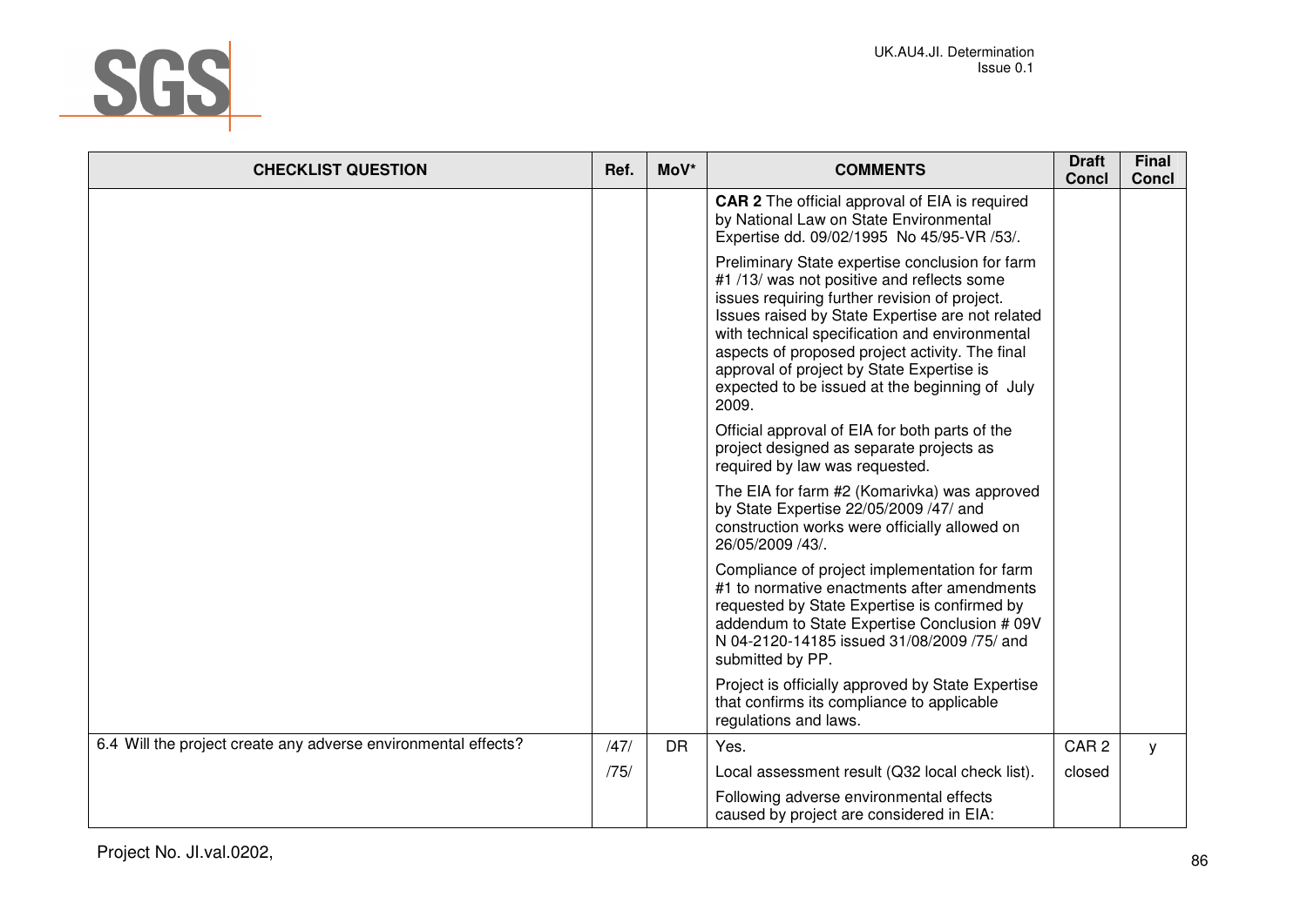

| <b>CHECKLIST QUESTION</b>                                              | Ref.         | MoV*      | <b>COMMENTS</b>                                                                                                                                                                                                                                                                                                                                                                                                   | <b>Draft</b><br><b>Concl</b> | <b>Final</b><br>Concl |
|------------------------------------------------------------------------|--------------|-----------|-------------------------------------------------------------------------------------------------------------------------------------------------------------------------------------------------------------------------------------------------------------------------------------------------------------------------------------------------------------------------------------------------------------------|------------------------------|-----------------------|
|                                                                        |              |           | emissions from biogas combustion at both<br>$\bullet$<br>flare and cogenerators,                                                                                                                                                                                                                                                                                                                                  |                              |                       |
|                                                                        |              |           | emissions from diesel combustion which is<br>used as emergency fuel,                                                                                                                                                                                                                                                                                                                                              |                              |                       |
|                                                                        |              |           | soils and ground waters pollutions.                                                                                                                                                                                                                                                                                                                                                                               |                              |                       |
|                                                                        |              |           | EIA declares that all environmental<br>requirements of above mentioned issues shall<br>be met. It was confirmed by State Expertise<br>conclusion.                                                                                                                                                                                                                                                                 |                              |                       |
| 6.5 Are transboundary environmental impacts considered in the          | /18/         | <b>DR</b> | Yes.                                                                                                                                                                                                                                                                                                                                                                                                              | y                            | у                     |
| analysis?                                                              | $/47/$ .     |           | Local assessment results (Q 33)                                                                                                                                                                                                                                                                                                                                                                                   |                              |                       |
|                                                                        |              |           | The study of dispersion of harmful substances<br>emitted from sources placed on the territory of<br>farms has been developed as required by law<br>and included into EIAs/18/ /47/. Accordingto this<br>study the concentration of harmful substances<br>on the boundary of sanitary protective zone<br>shall not exceed established norms. Therefore<br>somewhat transboundary impact is actually<br>impossible. |                              |                       |
| 6.6 Have identified environmental impacts been addressed in the        | /18/         | <b>DR</b> | Yes                                                                                                                                                                                                                                                                                                                                                                                                               | У                            | у                     |
| project design?                                                        | /47/         |           | Environmental Impact assessment /18/ /47/ was<br>performed as part of project design.                                                                                                                                                                                                                                                                                                                             |                              |                       |
| 6.7 Does the project comply with environmental legislation in the host | /47/<br>/75/ | <b>DR</b> | Yes.                                                                                                                                                                                                                                                                                                                                                                                                              | CAR <sub>2</sub>             | Y                     |
| country?                                                               |              |           | Compliance to local legislation must be<br>supported by positive State Environmental<br>Expertise which conclusion is still pending.                                                                                                                                                                                                                                                                              | closed                       |                       |
|                                                                        |              |           | Positive state expertise conclusions were<br>provided.                                                                                                                                                                                                                                                                                                                                                            |                              |                       |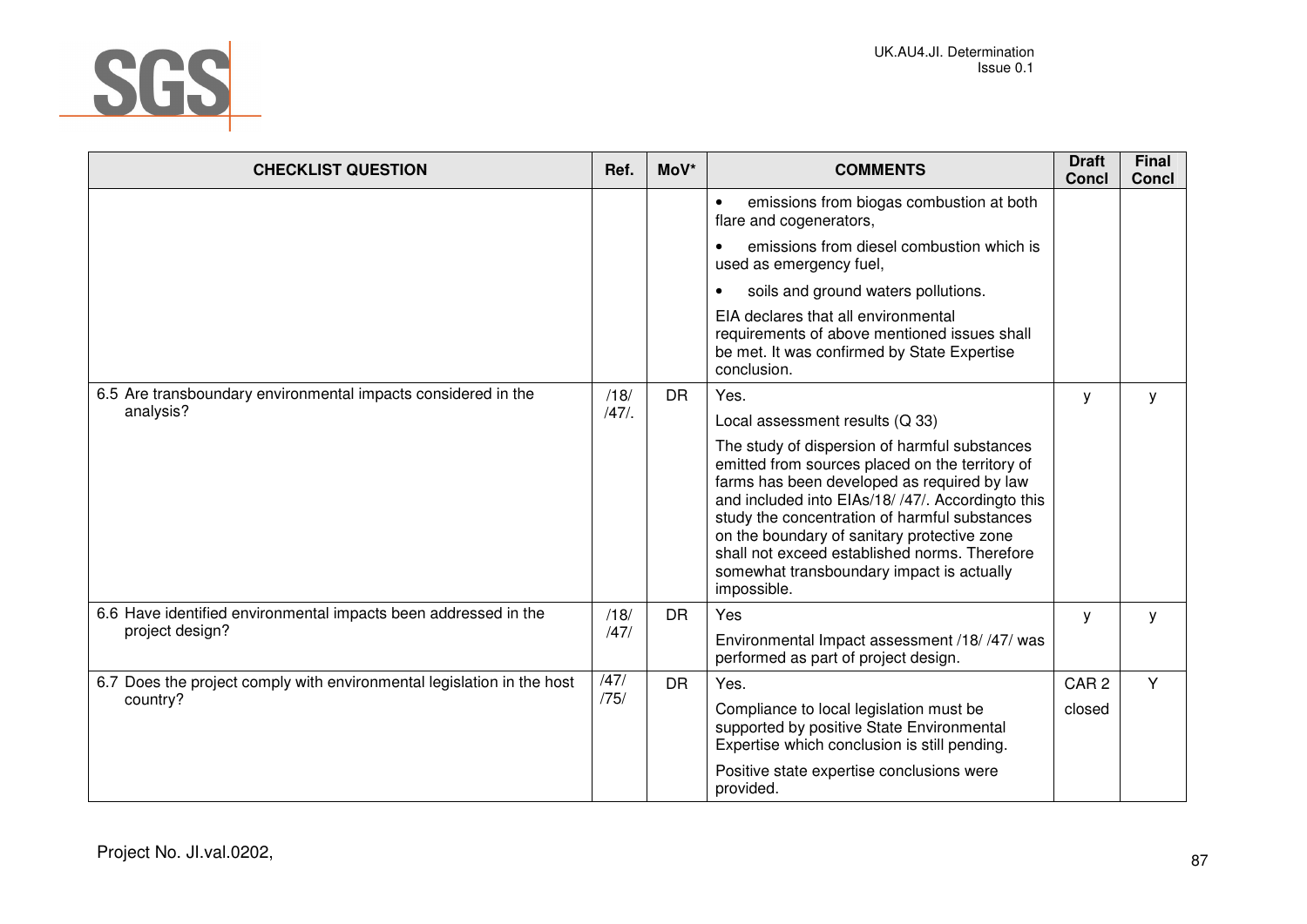

### **Table 7 Comments by local stakeholders (Ref PDD Section G)**

| <b>CHECKLIST QUESTION</b>                                        | Ref.         | MoV*      | <b>COMMENTS</b>                                                                                                                                                                                                                                                                | <b>Draft</b><br><b>Concl</b>                                                                                                               | <b>Final</b><br><b>Concl</b>                               |  |  |
|------------------------------------------------------------------|--------------|-----------|--------------------------------------------------------------------------------------------------------------------------------------------------------------------------------------------------------------------------------------------------------------------------------|--------------------------------------------------------------------------------------------------------------------------------------------|------------------------------------------------------------|--|--|
|                                                                  |              |           |                                                                                                                                                                                                                                                                                |                                                                                                                                            |                                                            |  |  |
| 7. 7.1 Have relevant stakeholders been consulted?                | /39/         | <b>DR</b> | Yes, all national requirements for stakeholder<br>consultation are fulfilled.                                                                                                                                                                                                  | <b>CL 22</b>                                                                                                                               | yes                                                        |  |  |
|                                                                  | /49/<br>/70/ |           | This issue was the matter of checking during                                                                                                                                                                                                                                   | closed                                                                                                                                     |                                                            |  |  |
|                                                                  |              |           | site visit (see local checklist Q 35).                                                                                                                                                                                                                                         |                                                                                                                                            |                                                            |  |  |
|                                                                  |              |           | Farm #1 (Veliky Krupil)                                                                                                                                                                                                                                                        |                                                                                                                                            |                                                            |  |  |
|                                                                  |              |           | Declaration of intentions containing project<br>description dd. 11/01/2008 was submitted for<br>discussion to local administration /39/.                                                                                                                                       |                                                                                                                                            |                                                            |  |  |
|                                                                  |              |           | Project was considered by local administration<br>with participation of public representatives<br>17/01/2008 /49/. Executive committee of<br>administration has issued the positive decision<br>/40/ dd. 07/02/2008 on allowance of projecting<br>works and land allocation.   |                                                                                                                                            |                                                            |  |  |
|                                                                  |              |           |                                                                                                                                                                                                                                                                                |                                                                                                                                            | Farm #2 (Komarivka) relevant information was<br>requested. |  |  |
|                                                                  |              |           |                                                                                                                                                                                                                                                                                | CL 22 Please provide the minutes or summary<br>of stakeholders consultations on implementation<br>of part 2 of project (at farm Komarivka) |                                                            |  |  |
|                                                                  |              |           | The minutes of meeting in administration of<br>village Komarivka, Borznyanskiy district,<br>Chernigov region dd. 27/02/2008 /70/ that<br>contain the decision to allow the construction of<br>farm with 6,000 heads of cattle capacity. No<br>negative comments were provided. |                                                                                                                                            |                                                            |  |  |
| 7.2 Have appropriate media been used to invite comments by local | /70/         | <b>DR</b> | Yes                                                                                                                                                                                                                                                                            | CAR                                                                                                                                        | y                                                          |  |  |
| stakeholders?                                                    |              |           | Pending CAR 22 closure                                                                                                                                                                                                                                                         | 22                                                                                                                                         |                                                            |  |  |
|                                                                  |              |           |                                                                                                                                                                                                                                                                                | closed                                                                                                                                     |                                                            |  |  |
| 7.3 If a stakeholder consultation process is required by         | /70/         | <b>DR</b> | Yes, the stakeholder consultations arranged as                                                                                                                                                                                                                                 | CAR                                                                                                                                        | у                                                          |  |  |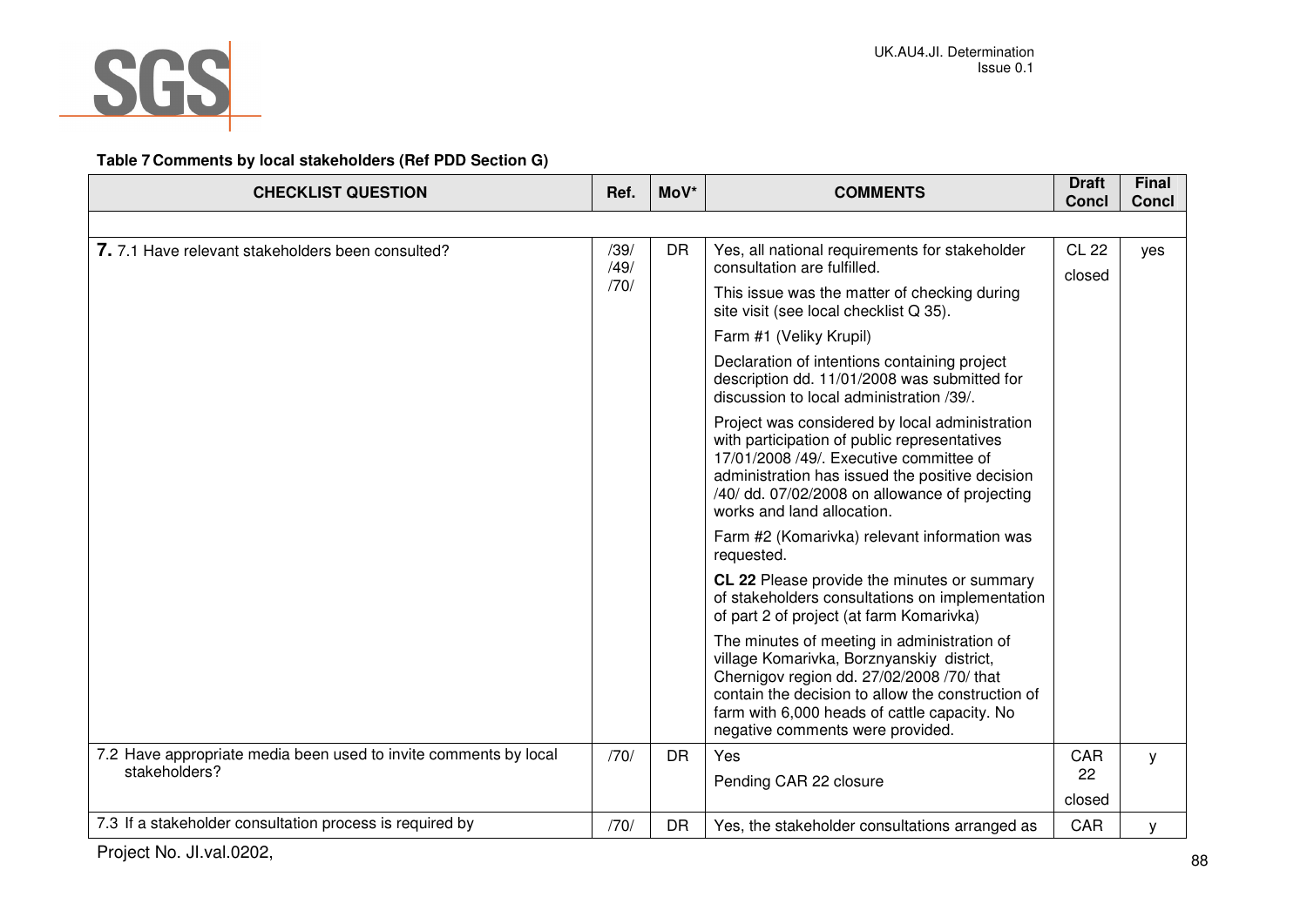

| <b>CHECKLIST QUESTION</b>                                                                                                                       | Ref. | MoV*      | <b>COMMENTS</b>                                                                                                                                                                                                                                                                                      | <b>Draft</b><br><b>Concl</b> | <b>Final</b><br><b>Concl</b> |
|-------------------------------------------------------------------------------------------------------------------------------------------------|------|-----------|------------------------------------------------------------------------------------------------------------------------------------------------------------------------------------------------------------------------------------------------------------------------------------------------------|------------------------------|------------------------------|
| regulations/laws in the host country, has the stakeholder<br>consultation process been carried out in accordance with such<br>regulations/laws? |      |           | either public hearing, open meeting, or<br>announcement in press are required in<br>accordance with clause 11 of Ukrainian Law of<br>State Environmental Expertise. Public hearings<br>for project implementation at farm Veliky Krupil<br>were conducted (see local checklist Q 35 for<br>details). | 22<br>closed                 |                              |
|                                                                                                                                                 |      |           | Information regarding rest part of project<br>(Komarivka) is requested in CAR 22.                                                                                                                                                                                                                    |                              |                              |
|                                                                                                                                                 |      |           | The minutes of meeting in administration of<br>village Komarivka, Borznyanskiy district,<br>Chernigov region dd. 27/02/2008 /70/. No<br>negative comments were provided.                                                                                                                             |                              |                              |
| 7.4 Is a summary of the stakeholder comments received provided?                                                                                 | /70/ | <b>DR</b> | Yes.                                                                                                                                                                                                                                                                                                 | <b>CAR</b>                   | y                            |
|                                                                                                                                                 |      |           | Pending CAR 22.                                                                                                                                                                                                                                                                                      | 22                           |                              |
|                                                                                                                                                 |      |           |                                                                                                                                                                                                                                                                                                      | closed                       |                              |
| 7.5 Has due account been taken of any stakeholder comments                                                                                      | /70/ | <b>DR</b> | Yes.                                                                                                                                                                                                                                                                                                 | CAR                          | y                            |
| received?                                                                                                                                       |      |           | As per minutes of stakeholder meeting there<br>was no negative comment on implementation of<br>project at farm Veliky Krupil.                                                                                                                                                                        | 22<br>closed                 |                              |
|                                                                                                                                                 |      |           | Relevant information for farm Komarivka was<br>provided /70/.                                                                                                                                                                                                                                        |                              |                              |

### **Table 8 Other requirements**

| <b>CHECKLIST QUESTION</b>     | Ref. | MoV* | <b>COMMENTS</b> | <b>Draft</b><br><b>Concl</b> | <b>Final</b><br>Concl |
|-------------------------------|------|------|-----------------|------------------------------|-----------------------|
| 8.8.1 Project Design Document |      |      |                 |                              |                       |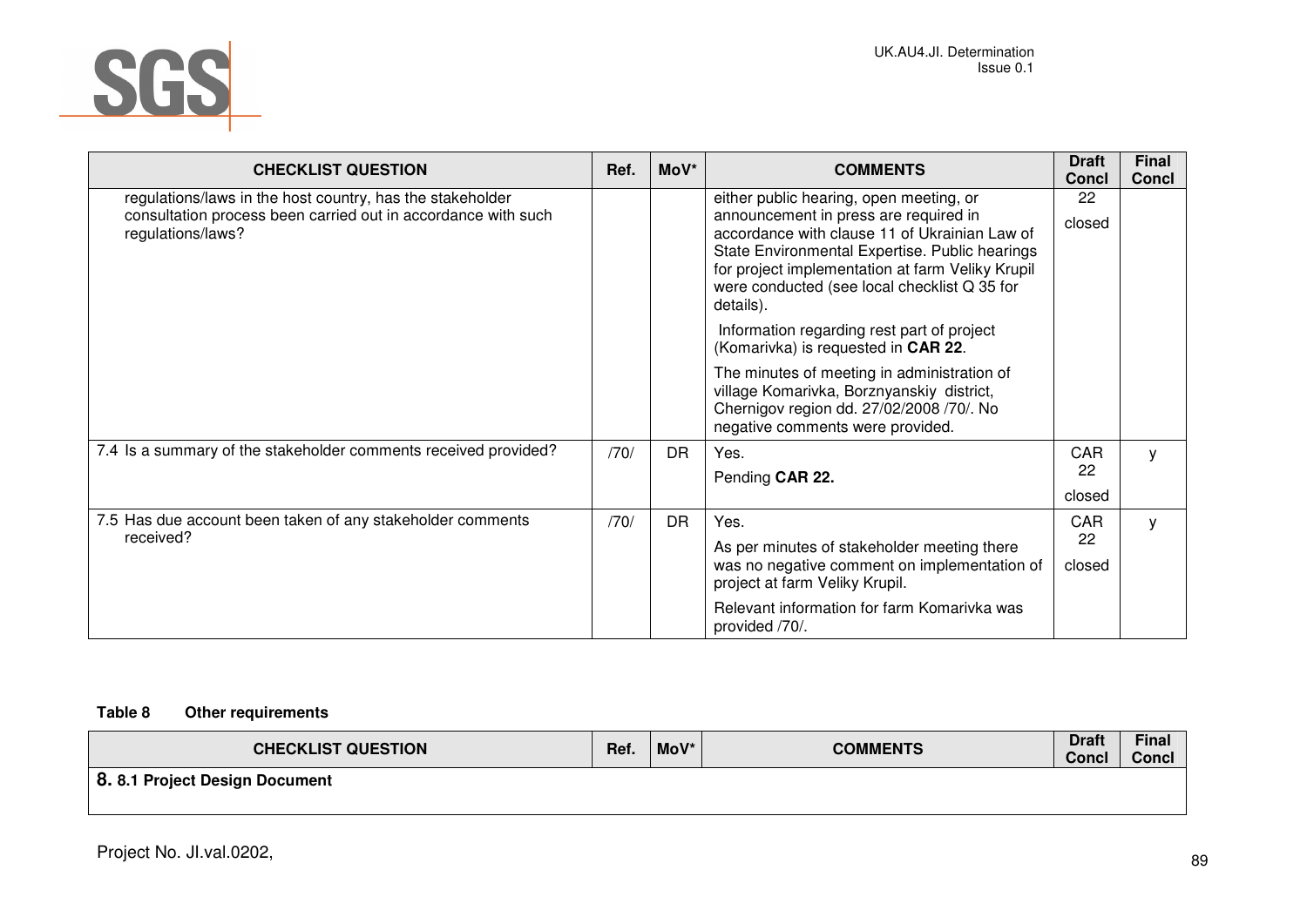

|       | <b>CHECKLIST QUESTION</b>                                                                                                                                                                     | Ref.    | MoV*      | <b>COMMENTS</b>                                                                                                                                                                                                                                                                                    | <b>Draft</b><br><b>Concl</b> | <b>Final</b><br><b>Concl</b> |
|-------|-----------------------------------------------------------------------------------------------------------------------------------------------------------------------------------------------|---------|-----------|----------------------------------------------------------------------------------------------------------------------------------------------------------------------------------------------------------------------------------------------------------------------------------------------------|------------------------------|------------------------------|
|       | 8.1.1 Editorial issues: does the project correctly apply the<br>PDD template and has the document been<br>completed without modifying/adding headings or<br>logo, format or font.             | /1/     | <b>DR</b> | PDD template is used correctly.                                                                                                                                                                                                                                                                    | ok                           | У                            |
|       | 8.1.2 Substantive issues: does the PDD address all the<br>specific requirements under each header. If<br>requirements are not applicable / not relevant, this<br>must be stated and justified | $/1$ d/ | <b>DR</b> | Yes.<br>The details of Project Participants on page 6<br>PDD and Annex 1 PDD are not consistent.<br>PDD was revised accordingly. Information<br>presented in Annex 1 of PDD v.6 was<br>corrected. CAR 30 was raised on inconsistency.                                                              | CAR<br>30<br>closed          | y                            |
|       | 9.8.2 Technology to be employed                                                                                                                                                               |         |           |                                                                                                                                                                                                                                                                                                    |                              |                              |
| 8.2.1 | Does the project design engineering reflect current good<br>practices?                                                                                                                        | /41/    | <b>DR</b> | Yes, local assessment result Q36:<br>This project proposes a new technology for<br>Ukraine and is deemed a pilot project for<br>alternative fuel utilization. Moreover the manure<br>processing capacity of about 400 tonnes per day<br>is one of biggest projects for Ukraine and<br>Europe /41/. | Y                            | y                            |
| 8.2.2 | Does the project use state of the art technology or would the<br>technology result in a significantly better performance than any<br>commonly used technologies in the host country?          | /41/    | <b>DR</b> | Yes<br>As per information reflected in open Internet<br>sources /41/<br>http://www.abercade.ru/research/industrynews/5<br>77.html<br>This project proposes a new technology for<br>Ukraine and is deemed a pilot project for<br>alternative fuel utilization.                                      | Y                            | y                            |
| 8.3   | Is the project technology likely to be substituted by other or more<br>efficient technologies within the project period?                                                                      | /41/    | <b>DR</b> | No.<br>Project activity hardly to be substituted during                                                                                                                                                                                                                                            | У                            | у                            |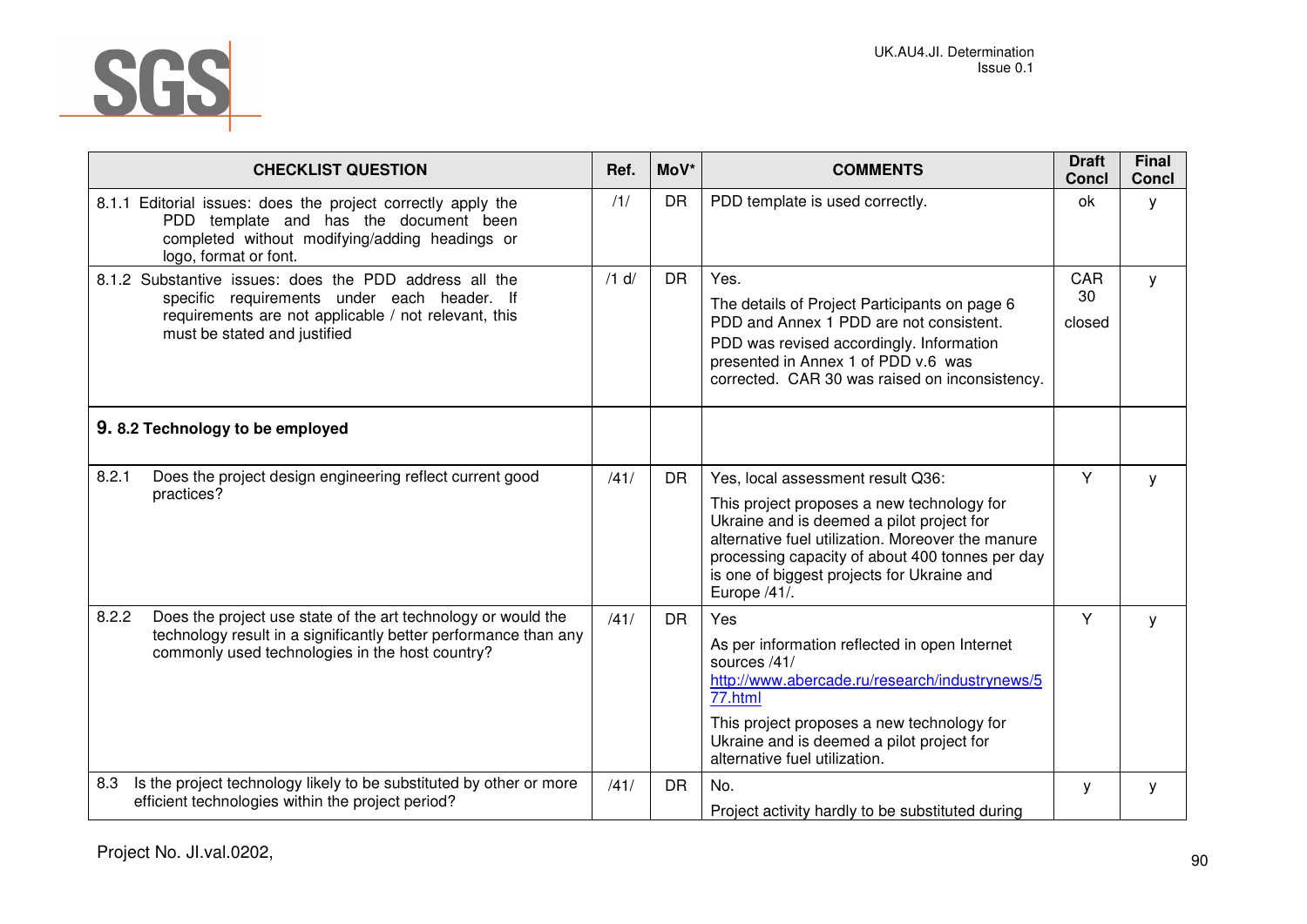

| <b>CHECKLIST QUESTION</b>                                                                                                       | Ref. | MoV*      | <b>COMMENTS</b>                                                                                                                                                                                           | <b>Draft</b><br><b>Concl</b> | <b>Final</b><br><b>Concl</b> |
|---------------------------------------------------------------------------------------------------------------------------------|------|-----------|-----------------------------------------------------------------------------------------------------------------------------------------------------------------------------------------------------------|------------------------------|------------------------------|
|                                                                                                                                 |      |           | crediting period because:                                                                                                                                                                                 |                              |                              |
|                                                                                                                                 |      |           | 1/ there is no more efficient manure<br>management system that could be used in<br>perspective /41/.                                                                                                      |                              |                              |
|                                                                                                                                 |      |           | 2/ The substitution of technology is not<br>economically feasible until the payback period is<br>over.                                                                                                    |                              |                              |
| 8.2.4<br>Does the project require extensive initial training and<br>maintenance efforts in order to work as presumed during the | /14/ | <b>DR</b> | Yes, local assessment results (local check list Q<br>21.                                                                                                                                                  | y                            | у                            |
| project period?                                                                                                                 |      |           | Personnel training shall be performed by<br>equipment supplier (Zorg - Ukraine) in<br>accordance with paragraph #7.1.6. of contract<br>for biogas plant /14a and paragraph #1.2 for<br>cogeneration unit. |                              |                              |
| Duration of the Project/ Crediting Period<br>8.3                                                                                |      |           |                                                                                                                                                                                                           |                              |                              |
| 8.3.1<br>Are the project's starting date and operational lifetime clearly<br>defined and reasonable?                            | /42/ | <b>DR</b> | As per PDD the starting date of the building and<br>assembly works at Farm 1: 05.07.2008.                                                                                                                 | CAR<br>11                    | y                            |
|                                                                                                                                 |      |           | But the permit for construction works was issued<br>on 15/07/2008 /42/.                                                                                                                                   | closed                       |                              |
|                                                                                                                                 |      |           | <b>CAR 11 Starting date of project implementation</b><br>defined as 05/07/2008 in PDD should be<br>justified. Permission for construction work start<br>was issued on 15/07/2008.                         |                              |                              |
|                                                                                                                                 |      |           | PDD was revised.                                                                                                                                                                                          |                              |                              |
| 8.3.2<br>Is the assumed crediting time clearly defined and reasonable?                                                          | /76/ | <b>DR</b> | Yes.                                                                                                                                                                                                      | <b>CL 31</b>                 | y                            |
|                                                                                                                                 |      |           | Crediting period is defined as 4 years (2009-<br>$2012$ ).                                                                                                                                                | closed                       |                              |
|                                                                                                                                 |      |           | CL31 Please state the length of the crediting<br>period in years and months and express its                                                                                                               |                              |                              |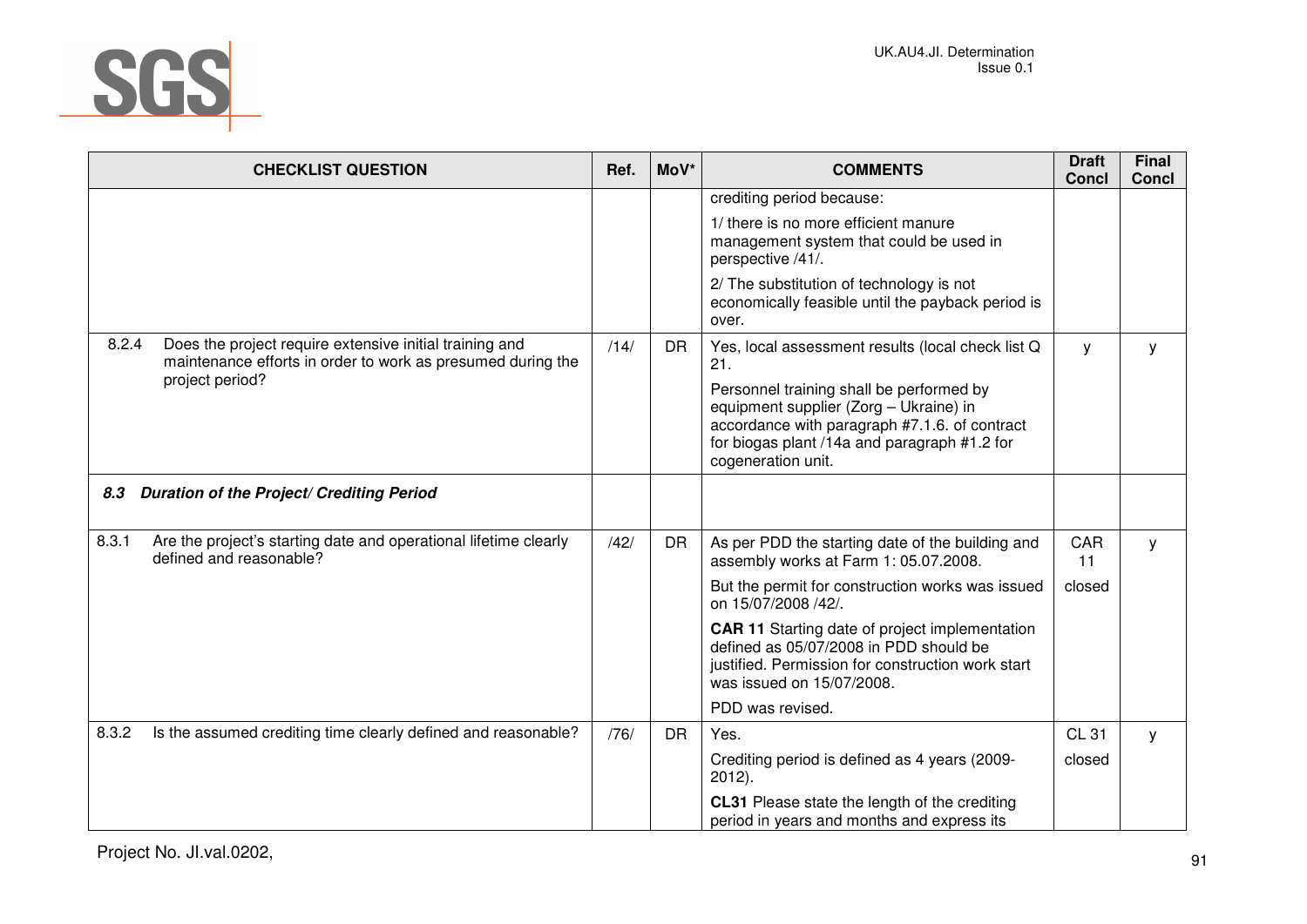

|       | <b>CHECKLIST QUESTION</b>                                              | Ref. | $M o V^*$ | <b>COMMENTS</b>                                                                                                                                                                                                                                                                                                           | <b>Draft</b><br><b>Concl</b> | <b>Final</b><br><b>Concl</b> |
|-------|------------------------------------------------------------------------|------|-----------|---------------------------------------------------------------------------------------------------------------------------------------------------------------------------------------------------------------------------------------------------------------------------------------------------------------------------|------------------------------|------------------------------|
|       |                                                                        |      |           | starting date in DD.MM.YYYY format                                                                                                                                                                                                                                                                                        |                              |                              |
|       |                                                                        |      |           | As response to CL the crediting period is stated<br>to continue from 01/11/2009 to 31/12/2012.                                                                                                                                                                                                                            |                              |                              |
|       |                                                                        |      |           | The start of crediting period was defined to be<br>on the 01/11/2009 the date after 60 days of start<br>up period since biogas plant at farm #1 was put<br>into operation 01/09/2009. Confirmed with<br>commissioning certificate /76/.                                                                                   |                              |                              |
| 8.3.3 | Does the project's operational lifetime exceed the crediting<br>period | /71/ | DR        | Yes.                                                                                                                                                                                                                                                                                                                      | <b>CL 23</b><br>closed       | y                            |
|       |                                                                        |      |           | <b>CL 23</b> Please substantiate the duration of<br>project lifetime which is defined as 10 years.                                                                                                                                                                                                                        |                              |                              |
|       |                                                                        |      |           | PP has presented the official informational note<br>from equipment supplier - company Zorg Ukraine<br>/71/ that confirm the 10 year long equipment<br>operational lifetime in the case all technical<br>requirements and operational conditions are met<br>and maintenance and repairing works are carried<br>out timely. |                              |                              |
|       |                                                                        |      |           |                                                                                                                                                                                                                                                                                                                           |                              |                              |

### **Table 9Additional requirements for AR projects (based on CDM requirements)**

| <b>CHECKLIST QUESTION</b>                 | Ref. | MoV* | <b>COMMENTS</b> | <b>Draft</b><br>Concl | <b>Final</b><br>Concl |
|-------------------------------------------|------|------|-----------------|-----------------------|-----------------------|
| 10.1 Does the PDD specifically consider   |      |      |                 |                       |                       |
| impacts on biodiversity and natural       |      |      |                 |                       |                       |
| ecosystems, in addition to socio-         |      |      |                 |                       |                       |
| economic and environmental impacts?       |      |      |                 |                       |                       |
| 10.2 Are management activities, including |      |      |                 |                       |                       |
| harvesting cycles and verification        |      |      |                 |                       |                       |
| programmes chosen to avoid a systemic     |      |      |                 |                       |                       |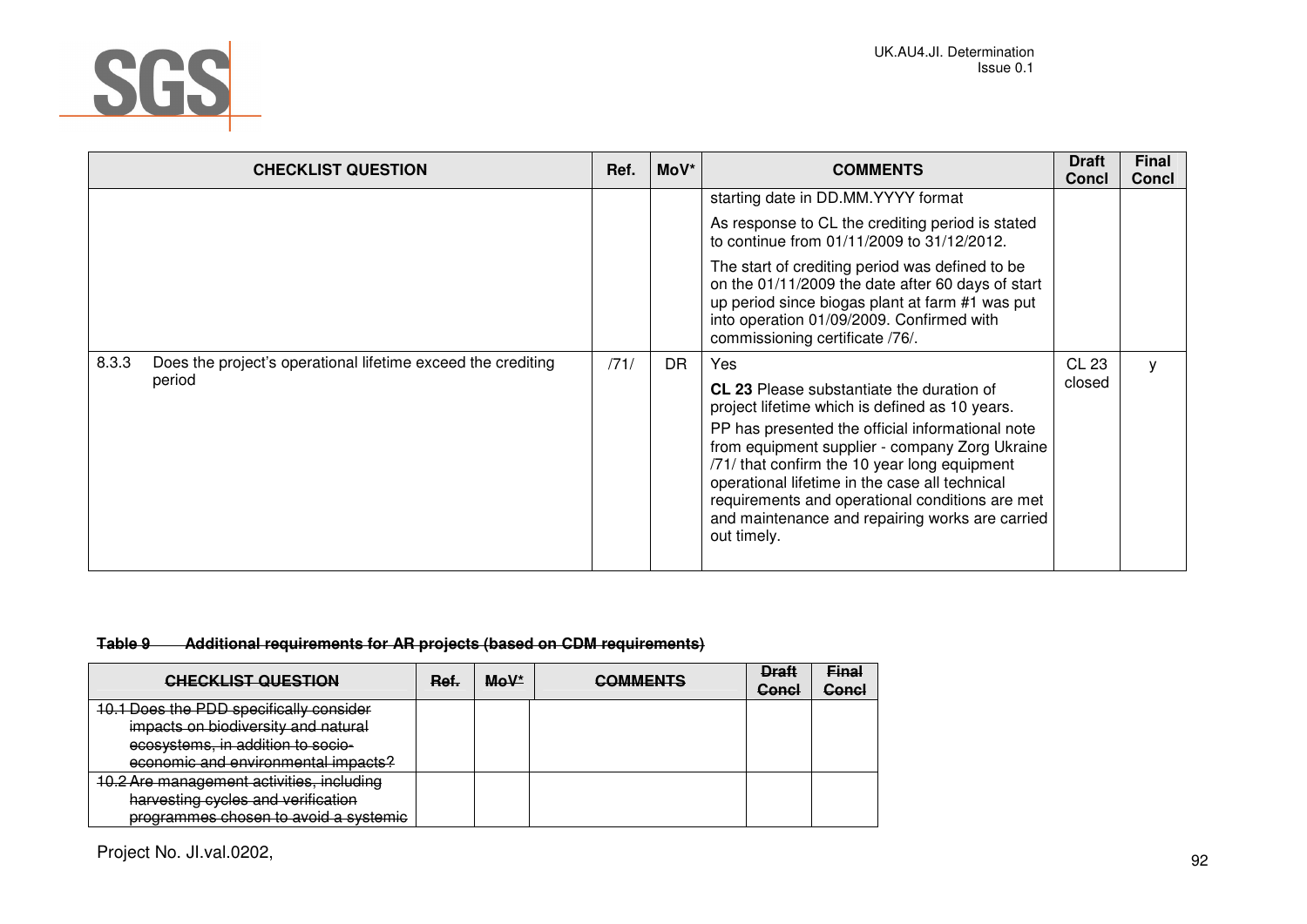

| <b>CHECKLIST QUESTION</b>                                                                                                                                                                 | Ref. | $M_0V^*$ | <b>COMMENTS</b> | <b>Draft</b><br>Concl | <b>Final</b><br>Concl |
|-------------------------------------------------------------------------------------------------------------------------------------------------------------------------------------------|------|----------|-----------------|-----------------------|-----------------------|
| verification of peaks in carbon stocks?                                                                                                                                                   |      |          |                 |                       |                       |
| 10.3 Has the project undergone international<br>public consultation for a period to 45<br>days?                                                                                           |      |          |                 |                       |                       |
| 10.4 Have selected carbon pools been be<br>ignored in accordance with the<br>conditions described in Para 21 of<br>Decision 19/CP.9 and does the project<br>avoid double counting?        |      |          |                 |                       |                       |
| 10.5 Has a project lifetime of 20 years<br>renewable three times or 30 years been<br>selected?                                                                                            |      |          |                 |                       |                       |
| 10.6 Does the monitoring plan take account<br>of issues related to biodiversity and<br>natural ecosystems identified elsewhere<br>in the PDD?                                             |      |          |                 |                       |                       |
| 10.7 Is the application of ICERs and tCERs<br>accounting regimes consistent with<br>Sections J and K and Decision<br>19/CP.92                                                             |      |          |                 |                       |                       |
| 10.8 Note Appendix B highlighting the<br>differences in the PDD, the PDD<br>template for AR projects and the<br>quidelines, available at<br>http://cdm.unfccc.int/Reference/Docume<br>nts |      |          |                 |                       |                       |

- o0o -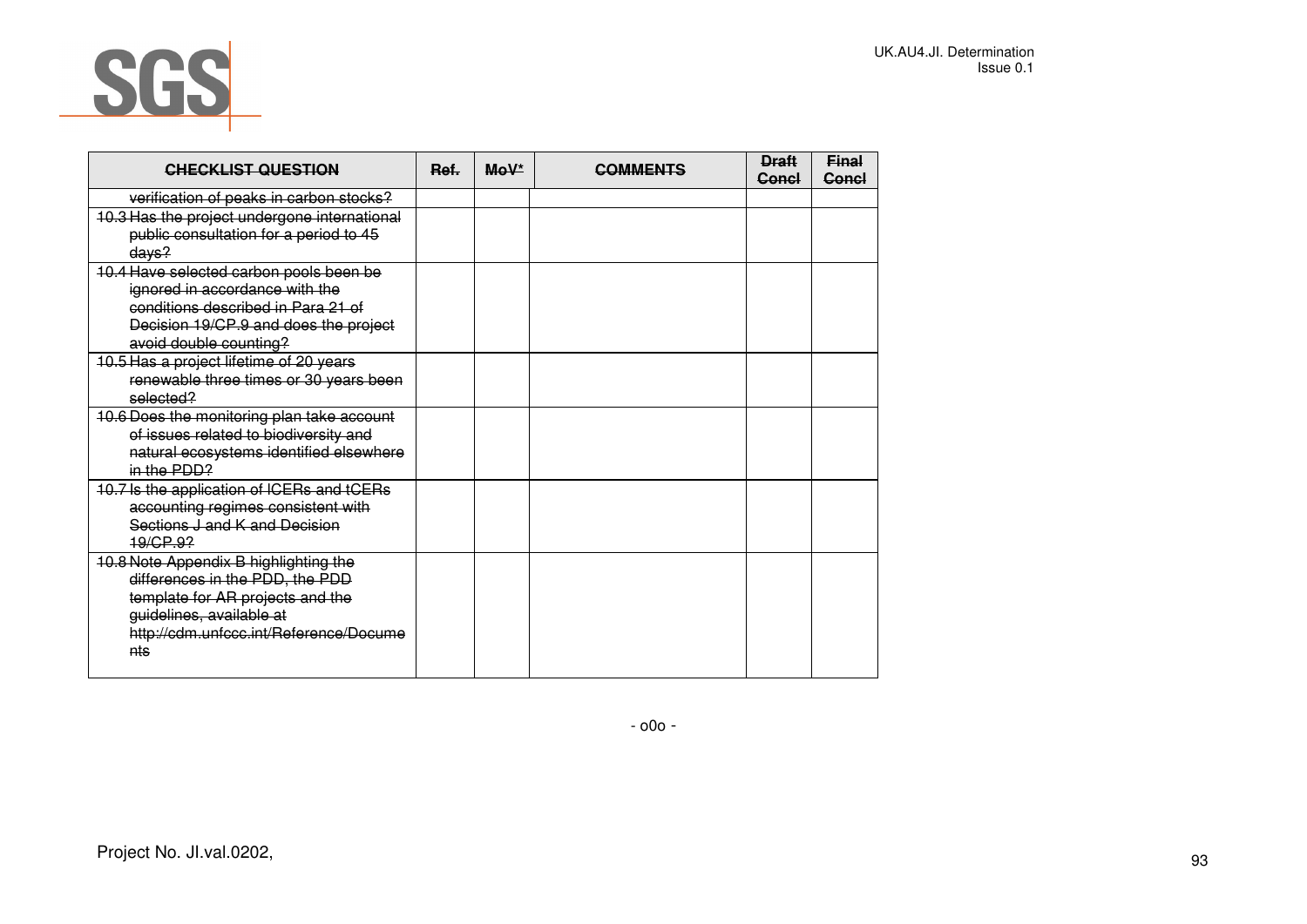

# **APPENDIX 2**

# **FINDINGS FROM VALIDATION OF JI VAL. 0202**

### **BIOGAS UTILIZATION FOR GENERATING OF ELECTRICITY AND HEAT AT THE FARMS OF UKRAINIAN DAIRY COMPANY LTD.**

|                                                                                     | Date: 23/09/2009                                                                                                                                                                                                                                                                                                                                                                                                                                                                                                                                            | Raised by: Jochen Gross/Vladimir Lukin                  |     |  |  |
|-------------------------------------------------------------------------------------|-------------------------------------------------------------------------------------------------------------------------------------------------------------------------------------------------------------------------------------------------------------------------------------------------------------------------------------------------------------------------------------------------------------------------------------------------------------------------------------------------------------------------------------------------------------|---------------------------------------------------------|-----|--|--|
| No.                                                                                 | Type                                                                                                                                                                                                                                                                                                                                                                                                                                                                                                                                                        | <b>Issue</b>                                            | Ref |  |  |
|                                                                                     | CAR.                                                                                                                                                                                                                                                                                                                                                                                                                                                                                                                                                        | LoA request                                             | 1.0 |  |  |
|                                                                                     |                                                                                                                                                                                                                                                                                                                                                                                                                                                                                                                                                             | Please provide the letter of approval from Host country |     |  |  |
|                                                                                     |                                                                                                                                                                                                                                                                                                                                                                                                                                                                                                                                                             | Date: 08.10.09, Author: Maryna Bereznytska              |     |  |  |
|                                                                                     | Accordingly with Ukrainian National procedure of JI project preparation /10/ in order to receive a letter of<br>approval, an installation owner shall submit to the NEIA (national DFP) an application, determination<br>report, project design documentation and accompanying documents. Therefore the letter of approval will be<br>issued by focal point after determination report submission. The letter of Endorsement #903/23/7 from<br>31.10.2008 has been submitted during site visit /11/ in Ukrainian along with translation into English /11a/. |                                                         |     |  |  |
|                                                                                     |                                                                                                                                                                                                                                                                                                                                                                                                                                                                                                                                                             | Date: 22/10/09 Vladimir Lukin                           |     |  |  |
| CAR 01 remains open until LoAs from both Ukrainian and Switzerland DFPs are issued. |                                                                                                                                                                                                                                                                                                                                                                                                                                                                                                                                                             |                                                         |     |  |  |
|                                                                                     |                                                                                                                                                                                                                                                                                                                                                                                                                                                                                                                                                             | JG 04/11/2009: remains open                             |     |  |  |

|     | Date: 23/09/2009                                                                                                                                                                                                                                                   | Raised by: Jochen Gross/Vladimir Lukin                                                                                                                                                                                                                                                                                                                                                     |     |  |  |
|-----|--------------------------------------------------------------------------------------------------------------------------------------------------------------------------------------------------------------------------------------------------------------------|--------------------------------------------------------------------------------------------------------------------------------------------------------------------------------------------------------------------------------------------------------------------------------------------------------------------------------------------------------------------------------------------|-----|--|--|
| No. | Type                                                                                                                                                                                                                                                               | <b>Issue</b>                                                                                                                                                                                                                                                                                                                                                                               | Ref |  |  |
| 2   | CAR                                                                                                                                                                                                                                                                | EIA approval from local authorities.                                                                                                                                                                                                                                                                                                                                                       | 6.3 |  |  |
|     |                                                                                                                                                                                                                                                                    | The official approval of EIA is required by National Law on State Environmental<br>Expertise dd. 09/02/1995 No 45/95-VR.                                                                                                                                                                                                                                                                   |     |  |  |
|     |                                                                                                                                                                                                                                                                    | State expertise conclusion for farm #1 /13/ is not positive and reflects some<br>issues requiring further revision of project. Issues raised by State Expertise are<br>not related with technical specification and environmental aspects of proposed<br>project activity. The final approval of project by State Expertise is expected to be<br>issued at the beginning of the July 2009. |     |  |  |
|     |                                                                                                                                                                                                                                                                    | Please provide the official approval of EIA for both parts of the project, designed<br>as separate projects as required by referred law.                                                                                                                                                                                                                                                   |     |  |  |
|     | Date: 08.10.09, Author: Maryna Bereznytska<br>Please find an extract from EIA for Farm 2 (Komarivka, Chernigiv region) with assessment of pollutants<br>dispersion in the atmosphere and the assessment results analysis /47/; positive state expertise conclusion |                                                                                                                                                                                                                                                                                                                                                                                            |     |  |  |

for the Farm 2 (Komarivka, Chernigiv region) project documentation including EIA issued by Specialized State expertise organization – Central Service of Ukrainian state construction expertise (Chernigiv branch) /48/; Permission for construction works implementation issued by Inspection on State architectural and building control in Chernigiv region /43/, Act of the State Commission on the adoption of the completed construction object, Velykyi Krupil /55/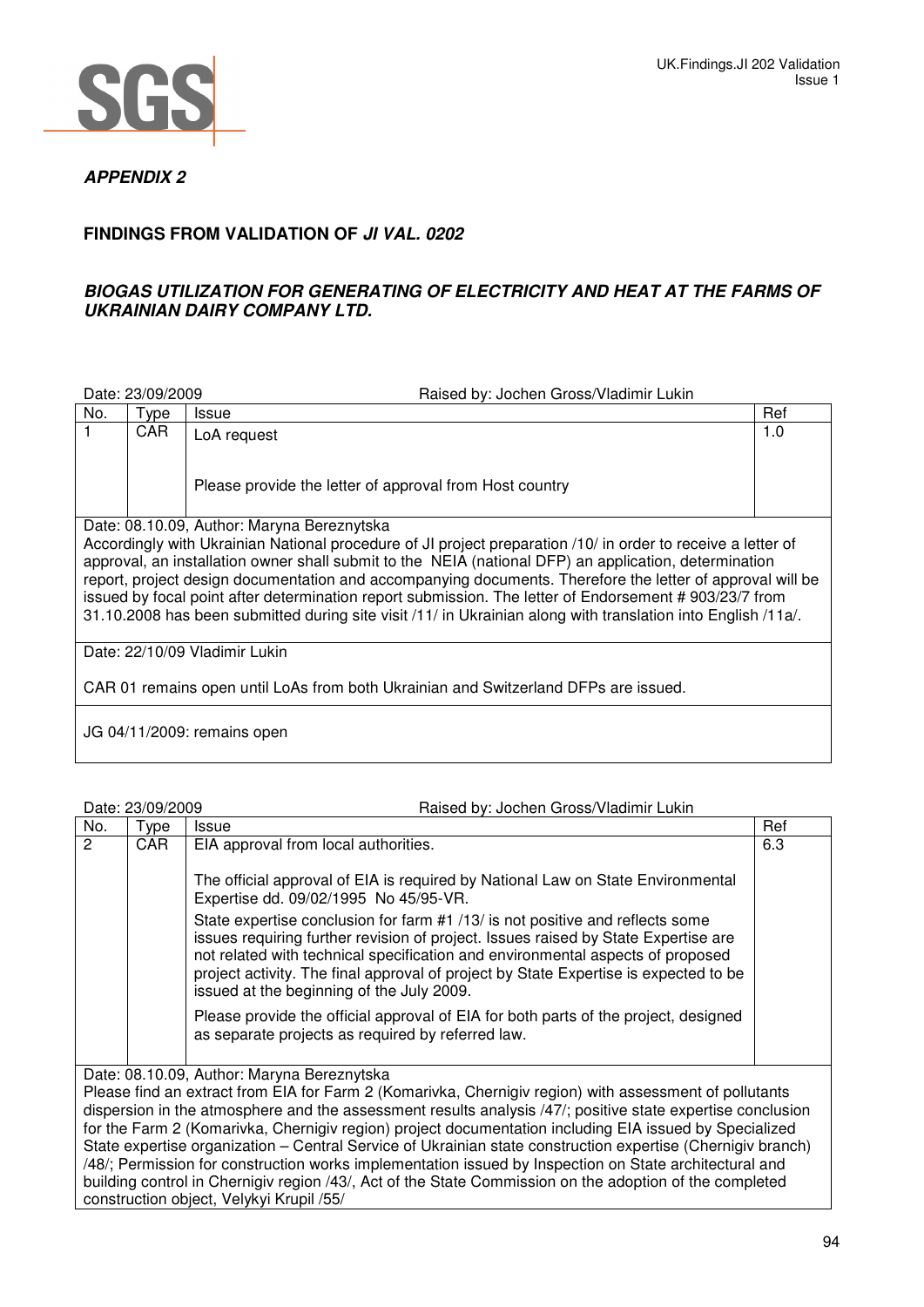

Date: 22/10/09 Vladimir Lukin

The EIA for farm #2 (Komarivka) was approved by State Expertise 22/05/2009 /47/ and construction works were officially allowed on 26/05/2009 /43/.

We are not able to confirm compliance to legislation for project implementation on farm #1 due to absence of positive conclusion from State Expertise.

CAR 02 remains open

JG 04/11/2009: remains open

Date: 19/11/09 Author: Maryna Bereznytska Please find attached the positive conclusion from State Expertise for farm #1, Velykyi Krupil /75/.

Date: 25/11/09 Auditor Vladimir Lukin

Compliance to normative enactments after amendments requested by state Expertise is confirmed by addendum to State Expertise Conclusion # 09V N 04-2120-14185 issued 31/08/2009 /75/ and submitted by PP.

Project is officially approved by State Expertise that confirms its compliance to applicable regulations and laws.

Can be closed.

JG 10/12/2009: official EIA approval Farm 1 is validated. CAR 2 is closed out.

|                   | Date: 23/09/2009                                                                                                                                                                           | Raised by: Jochen Gross/Vladimir Lukin                                                                                                                                                                              |     |  |  |
|-------------------|--------------------------------------------------------------------------------------------------------------------------------------------------------------------------------------------|---------------------------------------------------------------------------------------------------------------------------------------------------------------------------------------------------------------------|-----|--|--|
| No.               | Type                                                                                                                                                                                       | <b>Issue</b>                                                                                                                                                                                                        | Ref |  |  |
| 3                 | CL                                                                                                                                                                                         | Monitoring plan                                                                                                                                                                                                     | 4.6 |  |  |
|                   |                                                                                                                                                                                            | Please provide the detailed description and certificates for controlling and<br>measuring equipment for all cogeneration units included in project.                                                                 |     |  |  |
|                   |                                                                                                                                                                                            | Date: 08.10.09, Author: Maryna Bereznytska                                                                                                                                                                          |     |  |  |
|                   |                                                                                                                                                                                            | Please find detailed description and certificates for controlling and measuring equipment for cogeneration                                                                                                          |     |  |  |
|                   |                                                                                                                                                                                            | units and fermenters within the project:                                                                                                                                                                            |     |  |  |
|                   | stationary gas-meters that installed (rotor gas-meter RGK-Ex) at the places of external pipeline conjunction<br>with a flare candle and generator \32\,\56\                                |                                                                                                                                                                                                                     |     |  |  |
|                   | pressure sensors (IS-20-S, S1, ECO-1 WIKA) that installed on fermenters, calibration of units has been<br>carried out, operation is permitted with 1% allowance\36\,                       |                                                                                                                                                                                                                     |     |  |  |
|                   | temperature sensors (TR10-C WIKA) that installed on fermenters, calibration of units has been carried out,<br>operation is permitted with the range of indicators -50 $\dots$ +250 C0\35\, |                                                                                                                                                                                                                     |     |  |  |
| meter $\sqrt{57}$ |                                                                                                                                                                                            | meter station of a generated heat (Supercom-01-SKS-3, SME "Techprilad") is located at the heat pipeline<br>site between a generator and heating center in technical premises, checked every 2 years\37\, electrical |     |  |  |

System of gas control\59\,\60\, \61\, \62\.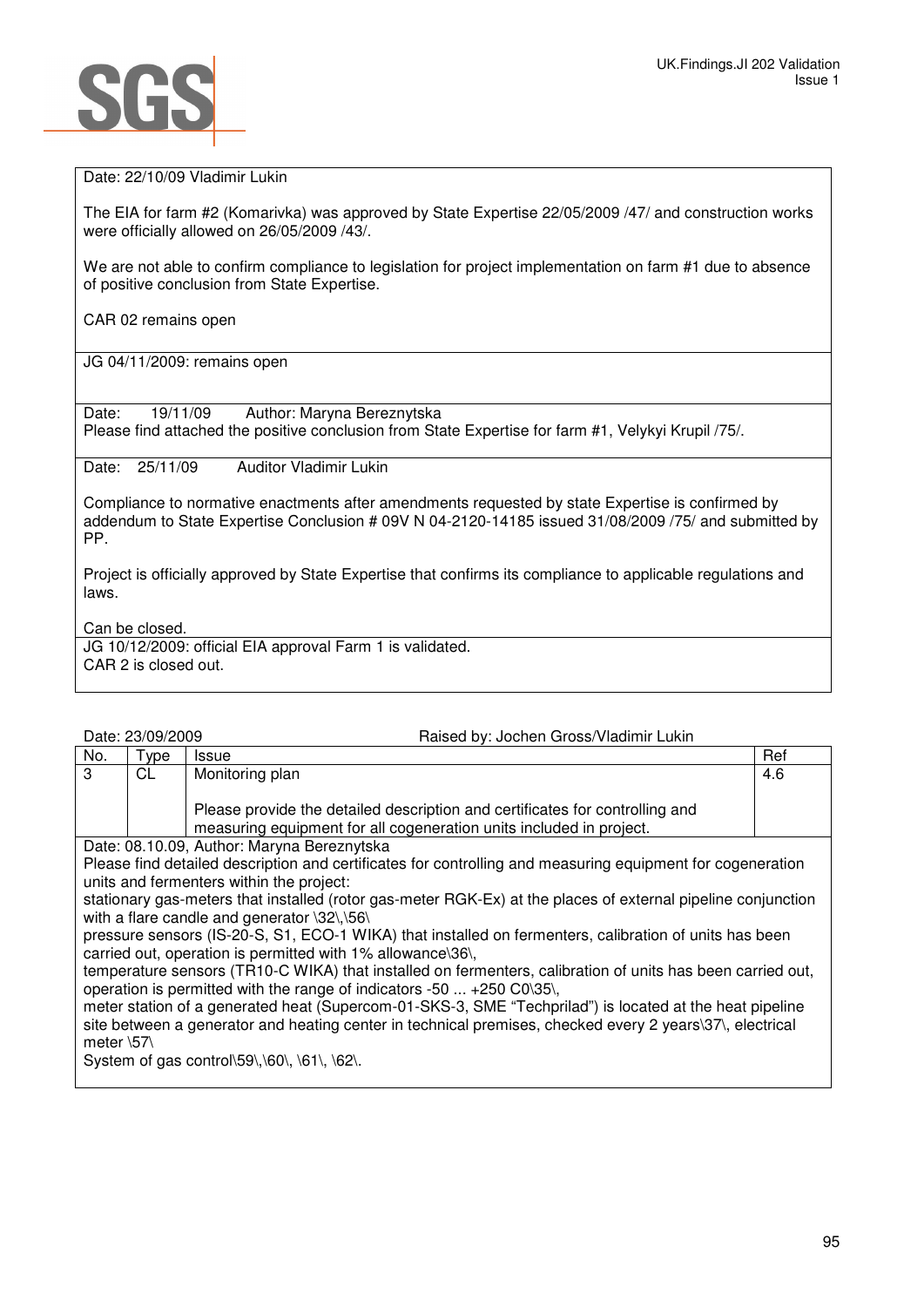Date: 22/10/09 Vladimir Lukin

following evidence were submitted to confirm the metering equipment details: **gas-meters RGK-**Ех used for metering of gas utilised for energy generation and flaring – certificate and statement of installation dd. 01/10/2009, /32/ **pressure sensors** (IS-20-S, S1, ECO-1 WIKA) and **temperature sensors** (TR10-С WIKA) installed on fermenters - certificates with calibration records (/36/ and /35/ respectively) **heat counter** (Supercom-01-SKS-3, SME "Techprilad") – technical description and statement of installation dd.10/10/2009 /37/, **System of biogas quality control** SGK-1 – manual and technical description /59/ with following uncertainty levels: methane -1.1%  $CO2 - 1.4%$  $H2S - 0.006 %$ Thus we can confirm the compliance of metering equipment to those required by monitoring plan. CL 03 can be closed. JG 04/11/2009: closed

Date: 23/09/2009 Raised by: Jochen Gross/Vladimir Lukin

| No. | vpe | <b>Issue</b>                                                                                                                                            | Ref |
|-----|-----|---------------------------------------------------------------------------------------------------------------------------------------------------------|-----|
|     | CL  | Technical details of project                                                                                                                            | 15  |
|     |     | Please provide the documentary evidences confirming technical details of<br>project at Komarivka farm #2 (approved Explanatory note of Project Design). |     |

Date: 08.10.09, Author: Maryna Bereznytska

Please find an extract from Volume 2 of Project Design for Farm 2 (Komarivka, Chernigiv region)/47/: positive state expertise conclusion for the Farm 2 (Komarivka, Chernigiv region) Project Design including EIA issued by Specialized State expertise organization – Central Service of Ukrainian state construction expertise (Chernigiv branch) /48/; Permission for construction works implementation issued by Inspection on State architectural and building control in Chernigiv region on the base of Project Design document /43/. Date: 22/10/09 Vladimir Lukin

We can not confirm technical details and equipment specification on the basis of EIA. Please provide extract from General explanatory note of Project Design to confirm technical details.

CL 04 remains open

JG 04/11/2009: remains open

Date: 09/11/09 Auditor Vladimir Lukin

Technical details of project for farm #2 were confirmed by Technical description of JMC-312 /54/ GS-B.L provided by PP on 03/11/2009

CL can be closed.

### Date: 10/12/2009 Jochen Gross

Technical details of farm #2 are transparent now and supported with transparent evidence. CL 4 is closed out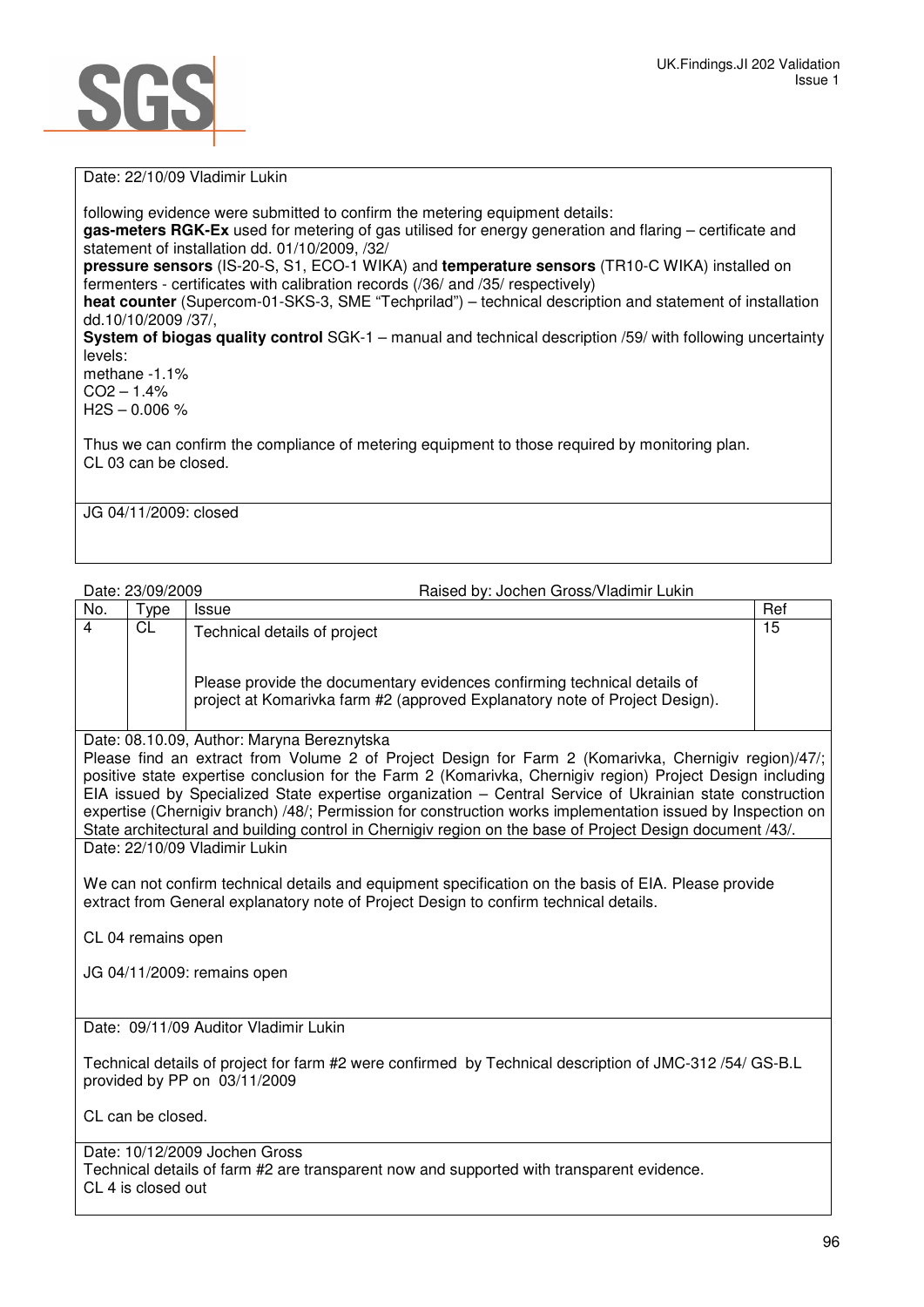| <b><i>CONTRACTOR</i></b><br><b>ANTICOLOGY</b> |  |
|-----------------------------------------------|--|
|                                               |  |

| Date: 23/09/2009                                                                                                                                                                                                                                                                                                                                                                                                                                                                                                                                                                                                                                                                                                                                                                                       |                                                                                          | Raised by: Jayachandran Nair / Vladimir Lukin                                                                                                                                                                                                                                                                                                                                                                                                                                                                                                                                                     |     |  |  |
|--------------------------------------------------------------------------------------------------------------------------------------------------------------------------------------------------------------------------------------------------------------------------------------------------------------------------------------------------------------------------------------------------------------------------------------------------------------------------------------------------------------------------------------------------------------------------------------------------------------------------------------------------------------------------------------------------------------------------------------------------------------------------------------------------------|------------------------------------------------------------------------------------------|---------------------------------------------------------------------------------------------------------------------------------------------------------------------------------------------------------------------------------------------------------------------------------------------------------------------------------------------------------------------------------------------------------------------------------------------------------------------------------------------------------------------------------------------------------------------------------------------------|-----|--|--|
| No.                                                                                                                                                                                                                                                                                                                                                                                                                                                                                                                                                                                                                                                                                                                                                                                                    | Type                                                                                     | <b>Issue</b>                                                                                                                                                                                                                                                                                                                                                                                                                                                                                                                                                                                      | Ref |  |  |
| $\overline{5}$                                                                                                                                                                                                                                                                                                                                                                                                                                                                                                                                                                                                                                                                                                                                                                                         | <b>CAR</b>                                                                               | project emissions                                                                                                                                                                                                                                                                                                                                                                                                                                                                                                                                                                                 | 2.4 |  |  |
|                                                                                                                                                                                                                                                                                                                                                                                                                                                                                                                                                                                                                                                                                                                                                                                                        |                                                                                          |                                                                                                                                                                                                                                                                                                                                                                                                                                                                                                                                                                                                   |     |  |  |
|                                                                                                                                                                                                                                                                                                                                                                                                                                                                                                                                                                                                                                                                                                                                                                                                        |                                                                                          |                                                                                                                                                                                                                                                                                                                                                                                                                                                                                                                                                                                                   |     |  |  |
|                                                                                                                                                                                                                                                                                                                                                                                                                                                                                                                                                                                                                                                                                                                                                                                                        |                                                                                          | After AMS III.D there is only one of two following options for estimation of flare<br>process efficiency when enclosed flare used:                                                                                                                                                                                                                                                                                                                                                                                                                                                                |     |  |  |
|                                                                                                                                                                                                                                                                                                                                                                                                                                                                                                                                                                                                                                                                                                                                                                                                        |                                                                                          | (a) To adopt a 90% default value or                                                                                                                                                                                                                                                                                                                                                                                                                                                                                                                                                               |     |  |  |
|                                                                                                                                                                                                                                                                                                                                                                                                                                                                                                                                                                                                                                                                                                                                                                                                        |                                                                                          | (b) To perform a continuous monitoring of the efficiency.                                                                                                                                                                                                                                                                                                                                                                                                                                                                                                                                         |     |  |  |
|                                                                                                                                                                                                                                                                                                                                                                                                                                                                                                                                                                                                                                                                                                                                                                                                        |                                                                                          | For open flare 50% default value shall be used.                                                                                                                                                                                                                                                                                                                                                                                                                                                                                                                                                   |     |  |  |
|                                                                                                                                                                                                                                                                                                                                                                                                                                                                                                                                                                                                                                                                                                                                                                                                        |                                                                                          | But emissions from biogas flaring assumed to be zero (100% efficiency) on the<br>basis of the Study of biogas combustion system /28/ performed by Ukrainian<br>institute of gas in 2008 and therefore not considered in project emission<br>calculation. Referred report does contain the statement that the biogas going to<br>flaring is completely combusted (100% effectiveness). But at the same time the<br>report reflects the nonzero concentration of carbohydrates in exhaust gases.                                                                                                    |     |  |  |
|                                                                                                                                                                                                                                                                                                                                                                                                                                                                                                                                                                                                                                                                                                                                                                                                        |                                                                                          | PP is requested to proof validity and conservativeness of 100% flaring<br>effectiveness assumption and rectify the inconsistency with the PDD that                                                                                                                                                                                                                                                                                                                                                                                                                                                |     |  |  |
|                                                                                                                                                                                                                                                                                                                                                                                                                                                                                                                                                                                                                                                                                                                                                                                                        |                                                                                          | assumes 50% of flare efficiency.                                                                                                                                                                                                                                                                                                                                                                                                                                                                                                                                                                  |     |  |  |
| the period 2009-2012.                                                                                                                                                                                                                                                                                                                                                                                                                                                                                                                                                                                                                                                                                                                                                                                  |                                                                                          | Date: 08.10.09, Authors: Maryna Bereznytska and Yuriy Pyrozhenko<br>Emission reductions values in PDD are revised and 50% of flare efficiency is considered in project emission<br>calculation taking into account conservative point of view in accordance with AMS III.D.<br>Based on Gas Institute data it was assumed that nominal biogas consumption makes up 500 m3/h<br>(conservative assumption). Project emissions from biogas flaring are in the range of 149-5505 t CO2-eq for<br>Please find attached Excel file with recalculations of project emissions and emission reductions\3\. |     |  |  |
|                                                                                                                                                                                                                                                                                                                                                                                                                                                                                                                                                                                                                                                                                                                                                                                                        |                                                                                          | Date: 22/10/09 Vladimir Lukin                                                                                                                                                                                                                                                                                                                                                                                                                                                                                                                                                                     |     |  |  |
| emissions in 2009.<br>CAR 5 remains open                                                                                                                                                                                                                                                                                                                                                                                                                                                                                                                                                                                                                                                                                                                                                               |                                                                                          | Calculation sheet was revised and emissions from flaring were considered.<br>Please clarify why total duration of flaring for farm #2 is assumed to be 1 day in 2009, 2011 and 2012 and<br>61 days in 2010. If these days are reserved for the start up which planned to be in 2010 why the 1 day is<br>reserved for flaring in 2009 y.<br>Supposing second farm proposed to be commissioned in 2010 it seems hardly expectable any project                                                                                                                                                       |     |  |  |
|                                                                                                                                                                                                                                                                                                                                                                                                                                                                                                                                                                                                                                                                                                                                                                                                        |                                                                                          |                                                                                                                                                                                                                                                                                                                                                                                                                                                                                                                                                                                                   |     |  |  |
| Date: 11.11.09<br>Author: Yuriy Pyrozhenko<br>Biogas flare at a candle takes place only in the emergency situation. The duration of its operation in<br>emergency state, according to technical documentation elaborated by UKRNDIAGROPROEKT is 24 hours<br>per year. Additionally, in accordance with specifications of biogas plant it is presumed that during 60 days<br>(start up stage) biogas will be combusted at flare candle. Total duration of flaring for farm #2 wasn't<br>assumed to be 1 day in 2009 (this value is included erroneously in emission reductions calculation and<br>doesn't influence on ER values). In any case revised Excel file with ER calculations does not include data<br>about 1 day of emergency situation in 2009 for farm #2 (was sent to SGS 23.10.09) /76/. |                                                                                          |                                                                                                                                                                                                                                                                                                                                                                                                                                                                                                                                                                                                   |     |  |  |
| Date:                                                                                                                                                                                                                                                                                                                                                                                                                                                                                                                                                                                                                                                                                                                                                                                                  | 25/11/09                                                                                 | Auditor: Vladimir Lukin                                                                                                                                                                                                                                                                                                                                                                                                                                                                                                                                                                           |     |  |  |
|                                                                                                                                                                                                                                                                                                                                                                                                                                                                                                                                                                                                                                                                                                                                                                                                        | ER Calculation in Excel spreadsheet v3. dd. 23/11/2009 was revised and found consistent. |                                                                                                                                                                                                                                                                                                                                                                                                                                                                                                                                                                                                   |     |  |  |
| CAR 5 can be closed.                                                                                                                                                                                                                                                                                                                                                                                                                                                                                                                                                                                                                                                                                                                                                                                   |                                                                                          |                                                                                                                                                                                                                                                                                                                                                                                                                                                                                                                                                                                                   |     |  |  |
| Date: 21/12/2009                                                                                                                                                                                                                                                                                                                                                                                                                                                                                                                                                                                                                                                                                                                                                                                       |                                                                                          | Nair, Jayachandran                                                                                                                                                                                                                                                                                                                                                                                                                                                                                                                                                                                |     |  |  |
| closure confirmed                                                                                                                                                                                                                                                                                                                                                                                                                                                                                                                                                                                                                                                                                                                                                                                      |                                                                                          |                                                                                                                                                                                                                                                                                                                                                                                                                                                                                                                                                                                                   |     |  |  |
| Date 23/12/2009:                                                                                                                                                                                                                                                                                                                                                                                                                                                                                                                                                                                                                                                                                                                                                                                       |                                                                                          | Jochen Gross                                                                                                                                                                                                                                                                                                                                                                                                                                                                                                                                                                                      |     |  |  |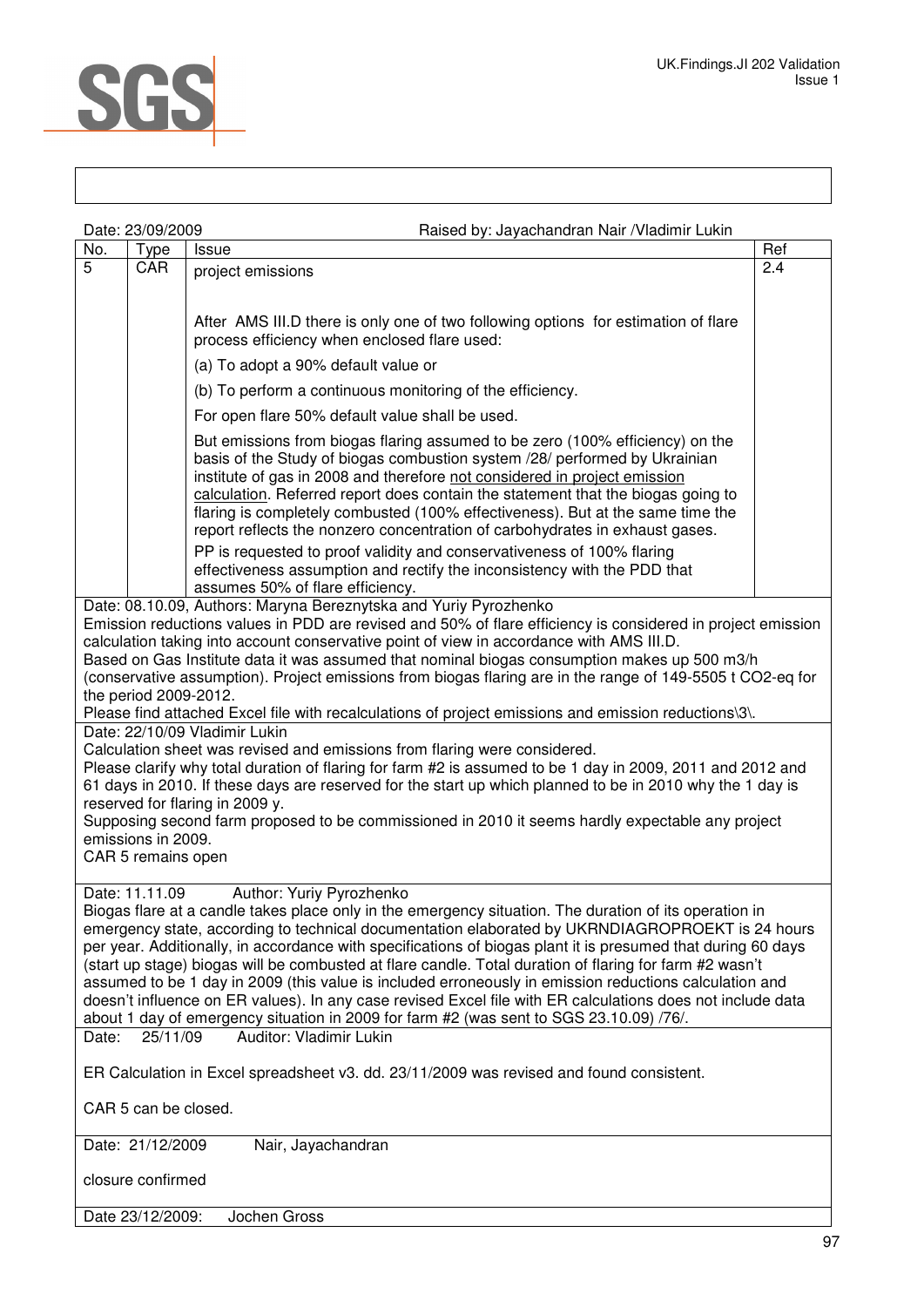

Project emissions from flaring are taken into account with 50% flare efficiency (conservative approach) in revised calculation sheet.

Car 5 closed out.

### Date: 23/09/2009 Raised by: Jayachandran Nair/Vladimir Lukin

|     | Dalt. <i>Lui Uul Luuu</i> | 1 iaiseu by. Javaullallulall Nail/Viaulliil Luniil                                                                                                      |      |
|-----|---------------------------|---------------------------------------------------------------------------------------------------------------------------------------------------------|------|
| No. | $\tau$ ype                | Issue                                                                                                                                                   | Ref  |
| 6   | CAR                       | project emissions<br>Please clarify how aerobic conditions of final sludge storage will be ensured                                                      | 2.1. |
|     |                           | while the final sludge proposed to be stored in the same lagoons which had<br>been used for raw manure anaerobic storage before project implementation. |      |
|     | ^^^                       |                                                                                                                                                         |      |

Date: 07.10.09, Author: Yuriy Pyrozhenko

According to Work project for Velykyi Krupil' /12/ technical digestion limit amounts to 40-45% of organic substance. It means that quantity of organic matter in digested manure should be equal to 55-60%. In this case organic matter will be in mineralized and bound state /24/ and methane emissions will not occur. Another way to determine whether methane emissions still occur from digested substance is to measure ratio of COD to BOD. If this ratio is bigger than 1 – no methane emissions occur, less than 1 – methane emissions are still occurring (expert judgment).

According to PDD monitoring plan, regular physical-chemical analysis of digested biomass will be performed to ensure that methane emissions are not occurring.

Parameters that will be monitored include: dry matter and ash fractions in manure, COD and BOD. Date: 22/10/09 Jayachandran Nair /Vladimir Lukin/

As it was stated in project documentation /12/ 40-45% of organic solids are transformed to methane. 1/ Please substantiate why the rest of volatile solid can not be anaerobically digested with methane generation and why the partial binding of biomass will prevent the anaerobic condition.

2/ Please explain the application of COD/BOD ratio as an indicator of aerobic/anaerobic conditions with reference to relevant publications in open sources. (Expert judgement only is not acceptable as proof). Please describe the measures to retain this ratio not less than 1.

3**/** Please provide comprehensive explanation how aerobic conditions will be retained (what measures will be implemented to avoid anaerobic decay of remaining organic substances in the final flush causing methane emissions in storage reservoirs).

4/Also as far as the soil application of the final sludge (as fertilizer) is proposed please provide the description of proper conditions and procedures to ensure the absence of methane emissions as required by methodology.

CAR 6 remains open JG 04/11/2009: remains open

Date: 19/11/09 Author: Maryna Bereznytska

The next measures will be implemented to avoid anaerobic decay of remaining organic substances after degistors: mechanical mixing with a tractor John Deere 8430, HOULE pump and injector barborator 8 hours per day /77/.

Date: 25/11/09 Auditor: Vladimir Lukin.

1/, 2/ and 4/ were not answered.

3/ Project proponents has presented the official letter #726 dd.23/11/2009 to confirm that mechanical mixing with pumping during 8 hours per day is applied to retain aerobic conditions in final sludge out flowing biogas plant.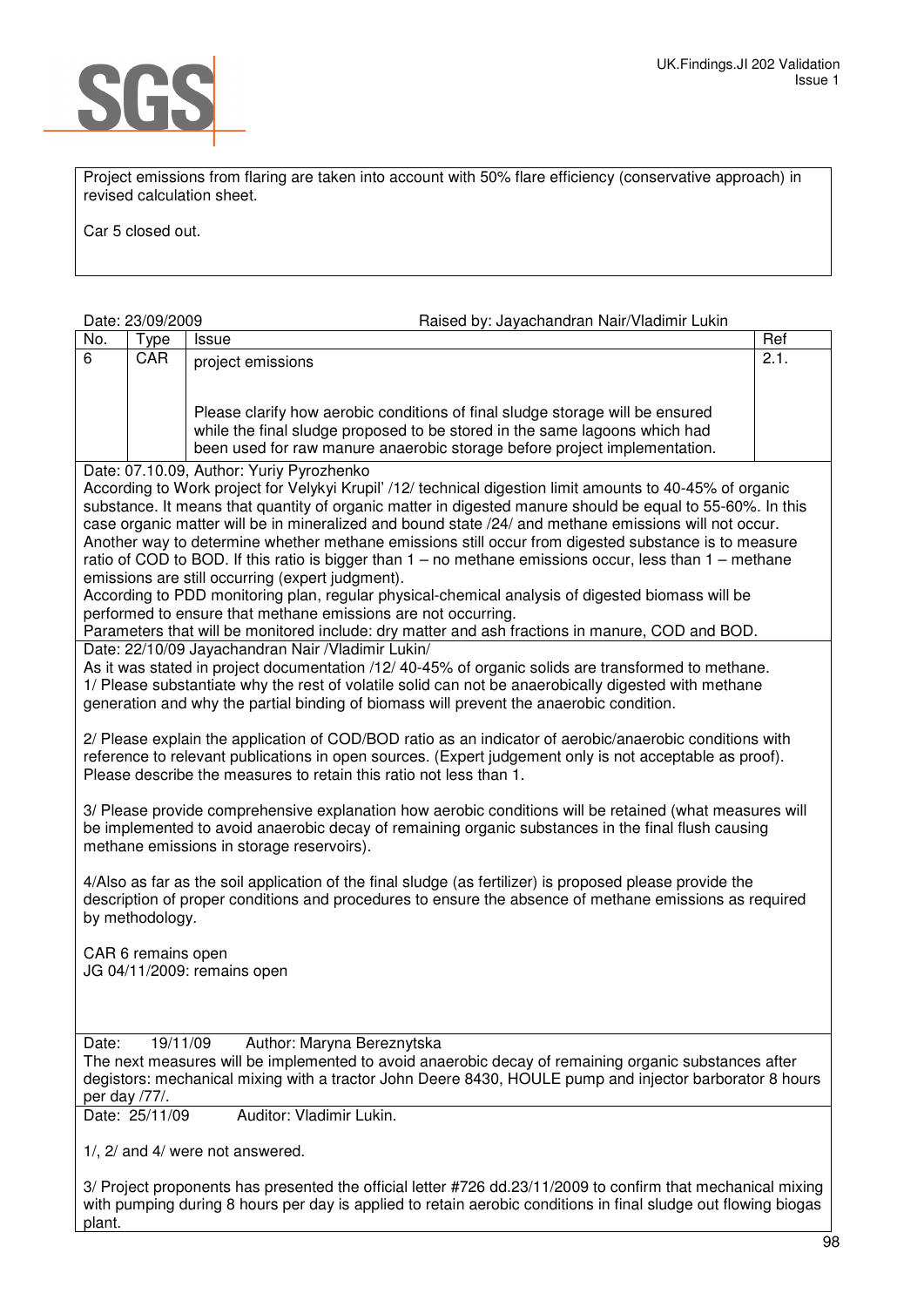

Please provide calculation of emissions associated with this process (2920 hours of tractors' engine work per year at each farm).

Remains open

Date: 01/12/09 Author: Yuriy Pyrozhenko

1/ The organic matter is in stabilized form and methane emissions are not occurring in completely digested manure (L.I. Gyunter, L.L. Gol'dfarb. Biodigesters, M: Stroyizdat, 1991. – 128 p.). In Work project for Farm 1, the value of technical digestion limit that amounts to 40-45% of organic substance for cattle manure is proposed. This value can be used as a basis for determination whether manure is completely fermented or not. As a rule, fermented sludge is characterized as stabilized when 90% from technical digestion limit is achieved. Therefore, methane emissions will not occure if remaining amount of organic matter in digested sludge is in the range of 60-64% from total quantity of organic substance in fresh manure at the inlet of biogas plant. If amount of organic matter is more than 64% - some emissions can still take place. To avoid anaerobic decay of remaining organic matter at the outlet of biogas plant mechanical mixing with a tractors John Deere 8430, HOULE pump and injector barborator 8 hours per day (2 920 hours per year) will be implemented at both Farms.

During the digestion process carbon is converted to carbonates and bicarbonates that are not belong to volatile compounds. Substantial part of organic nitrogen is converted to mineral forms (NH2 amid is converted to NH4 and connected with dissolved CO2). It leads to increase of alkalinity of the system and as a consequence – decreasing of C:N ratio.

Stabilized sludge is characterized by C:N ratio that equals to or less than 10 (optimal C:N ratio for methanogenesis is in the range of 16-19).

Besides, process of biomass digestion is accompanied by gradual accumulation of NH3, which belongs to inhibitors of methanogenesis (Parkin G.F. Fundementals of anaerobic digestion of waste water sludge. Environ. engineering. -1986, #5, p. 867-920).

2/ Each type of sludge is characterized by initial COD/BOD ratio. According to investigations data (L.I. Gyunter, L.L. Gol'dfarb. Biodigesters, M: Stroyizdat, 1991. – 128 p.) portions of COD and BOD that are lost during the digestion process make up 40-60% and 60-90% accordingly from COD, BOD values in initial sludge. High COD/BOD ratio means that the organic matter is in stabilized form (methane emissions are not occuring).

The amount of organic matter in digested manure as well as C:N and COD/BOD ratios will be the subject of regular monitoring.

4/ The proper soil application (not resulting in methane emissions) of the final sludge will be ensured. In particular, this sludge will be spread on the fields uniformly by small portions avoiding over-application and under-application

Revised Excel files with ER calculations as well as financial analysis that considering additional project emissions from tractors are attached.

### 04/12/2009 Vladimir Lukin

1/ It was requested to explain whether the remaining part of volatile solids after biogas production can not be further digested anaerobically in storage lagoons.

Proving the impossibility of methane emissions from digested sludge PP uses to reference book L.I. Gyunter, L.L. Gol'dfarb. Biodigesters /85/ where stated that methane does not realize from completely digested manure.

Review of referred source confirms that digestion processes may continue until 40-70% of ash free matters are digested, or 40-60% COD, or 60-90% BOD which are used as criteria of stabilization.

The technical level of digesting is established on 40-45% according to project documentation but it does not exclude theoretical possibility of remaining methane emission from final sludge (supposing the technical level 40-45% is on the lowest end of possible one 40-70%).

 The theoretical substantiation of limitation of digesting with increase of NH4 content (criterion -C:N ratio) and alkalinity is acceptable but it has no relation to discussion.

Thus reaching of technical limit does not give assurance that further methane emissions are impossible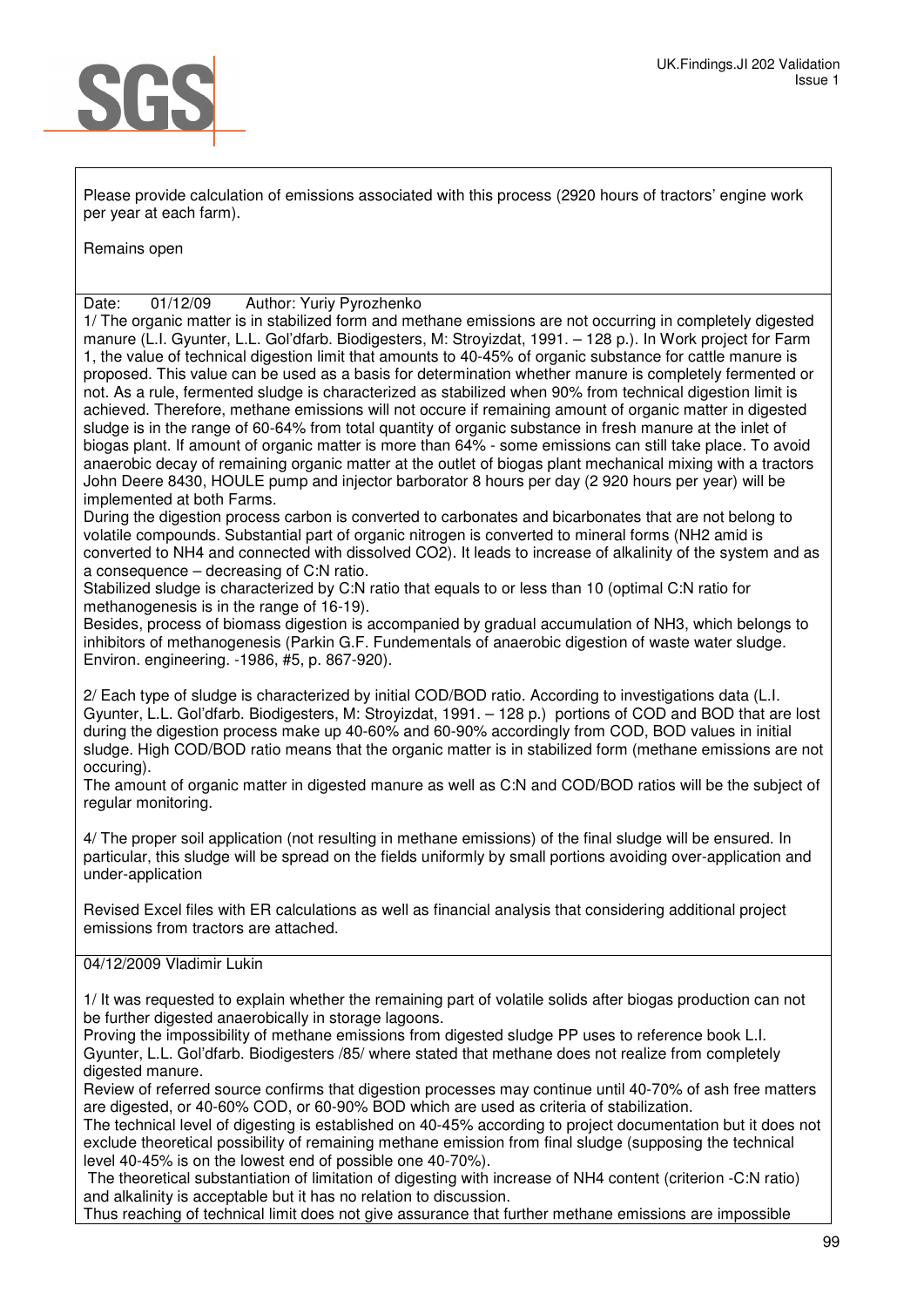

from final sludge and therefore application of measures to retain aerobical conditions in final sludge storage reservoir.

It can only be acceptable the aerobic conditions are retained in storage lagoons with application of mechanical mixing.

2/ Referred source does not confirm directly that COD/BOD < 1 is the criterion of aerobic conditions. 3/ This issue has already been discussed (for details see my comment from 25/11/2009) – closed. 4/ the spreading of final sludge on the surface of fields as fertilizer seem to be acceptable because it does not retain conditions for anaerobic digestion.

21/12/09 Jayachandran Nair

PP has ensured incorporation of mechanical aerators to avoid anaerobic condition. This is acceptable if the PP can substantiate that the applied technology is sufficient to continuously maintain aerobic condition for final outlet.

Also the sampling method and procedure may essentially affect the results of tests undertaken to ensure that final sludge is keeping under aerobic conditions.

Details of sampling and testing process shall be incorporated into PDD.

21/12/09 Vladimir Lukin

1/ PP has presented the final sludge management procedure /85/:

Storage reservoirs operation

Level of final sludge in storage reservoirs shall not be more than 2 m. Maximum storage time – 6 months (reservoirs shall be emptied twice per year). Pumping capacity  $-113.4$  m<sup>3</sup>/hour

Soil application:

total area of soil application for Farm #1 – 1051.2 ha and for Farm #2 – 1576.8 ha. Density of sludge application is 0.1-0.4 ton of nitrogen per ha (about 50 -200 ton of final sludge per depending on agricultural crop. Application frequency is once per 2-3 year for each plot of land. After application of final sludge soil shall be plowed.

PP is requested to provide:

1/ the information from equipment supplier confirming the pumping technology is sufficient to retain aerobic conditions in the reservoirs used for final sludge storage. 2/ sampling procedure for tests to ensure aerobic conditions in storage reservoir.

Please indicate in PDD how the aerobic conditions for final sludge proposed to be retained and how this shall be controlled during crediting period including sampling procedure used for final sludge testing.

CAR still open and can be closed after relevant updating of PDD.

Date 23/12/2009: Jochen Gross

CAR 6 remains open

Date: 29/12/09 Author: Yuriy Pyrozhenko, Maryna Bereznytska

1)The pumping technology is sufficient to retain aerobic conditions in lagoon with fermented mass. One pump turns over 912 m3 of manure per working day (8h), tractor moves by lagoon perimeter.

2) Sampling and sample analysis are carried out in accordance with established zootechnics procedures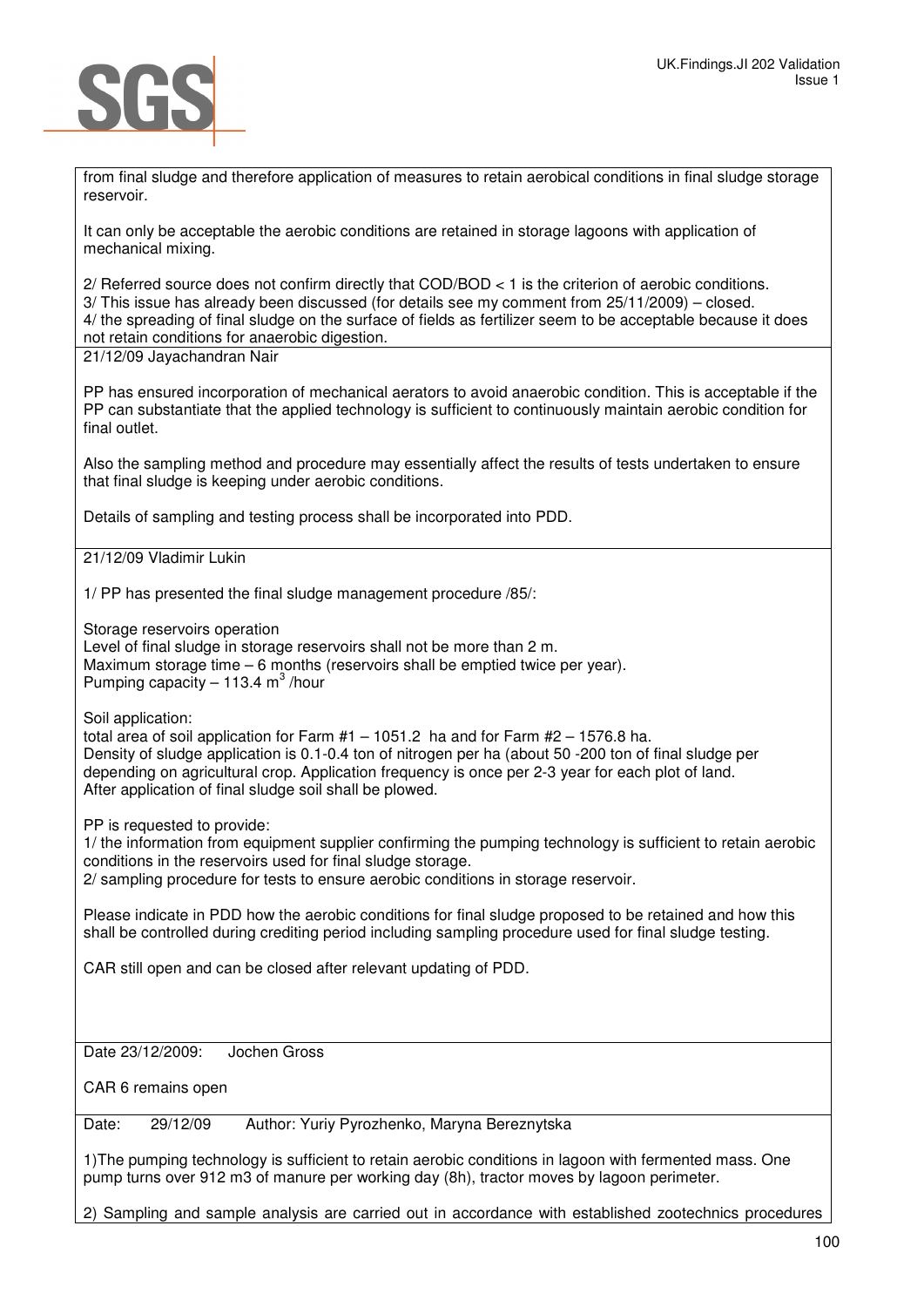and on the basis of "Instructions on laboratory monitoring of waste disposal plants at cattle-breeding complexes"/86/. Samples of fermented mass are separated on non-permanent, average and audit assays. Non-permanent sample of fermented mass is picked out in one sitting in definite terms. It characterizes composition and quality of fermented mass both at the place of sample splitting and through the time. Average sample is obtained by the ways of mixing of a few non-permanent assays that are picked up in one or several places, at different levels and time. Lower-range value of average sample that is taken for analysis is called average laboratory sample. This sample is stored in a correspondent package (as a rule in glass jars) that prevents changes in humidity, composition and properties. Audit assay is a part of nonpermanent or average sample (reserve sample). Reserve sample is used during retests of audit analyses, for comparison etc. Sampling of fermented mass is applied with the expectation of obtaining of the most accurate characteristics of investigated volume (universal set).

Sampling of fermented mass is carried out:

- with the help of triers;
- at different depth;
- in a few places that are characterized by effective mixing and hit of foreign matter is impossible (at the outlet of biogas plant and in open tank);
- every year during the whole month;
- every 10 minutes 3 times per day (1 hour in the morning, afternoon and evening) during the whole month every year;
- in equal volumes (approximately 1 liter) /87/

Samples are put into the glass or polyethylene jars. Covers of jars are wrapped up with polyethylene film, compact paper and tied up by twine. Labels with specification of date and place of sampling, title of biogas plant, surname and position of person responsible for sampling are attached to each jar. Samples of fermented mass are registered in special journal. Sample of fermented mass is placed into the clean laboratory glassware, hermetically closed up with cork and stored at temperature not higher than 4-5°C. Working life of sample should not exceed 24 hours /88/.

Laboratory analysis of each sample is performed 3 times to reduce uncertainties.

3) The information on how the aerobic conditions for final sludge is to be retained and how this shall be controlled during crediting period including sampling procedure used for final sludge testing is reflected in PDD.

### Date: 11/01/10 Vladimir Lukin

1/ PP has replied that nevertheless pumping technology is not initially envisaged for aerobic conditions this technology provides effective mixing of final sludge in storage reservoirs. This was confirmed with proposal for equipment issued by supplier /89/.

2/ It was underlined that sampling procedure for aerobic conditions control was established accordingly to official procedure of sampling used for manure and wastewater monitoring /86/ /87/ and /88/. Section D3 of PDD was updated with detail procedures of final sludge storage, soil application and sampling of final sludge for laboratory monitoring to ensure aerobic conditions of final sludge storage. Sampling procedure includes collection of samples from different depth and from different sites in each lagoon to obtain objective results of oxygen saturation in whole volume of sludge.

Thus CAR can be closed out.

Date: 25/01/2010 Nair, Jayachandran

closure confirmed

Date 25/01/2010 Jochen Gross

The calculation of project emissions is transparent now. CAR 6 closed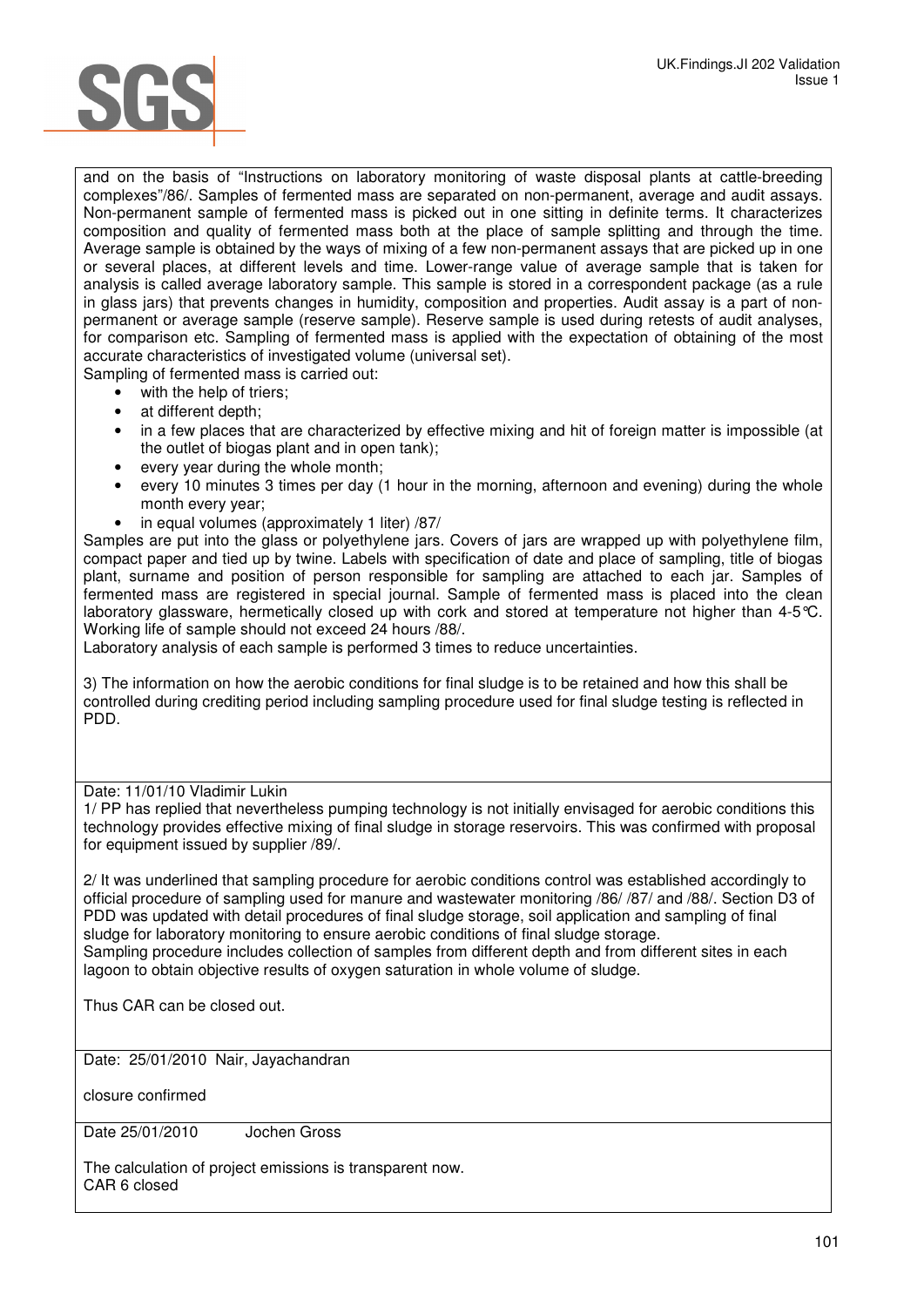

|                | Date: 23/09/2009                                                                                                              | Raised by: Jochen Gross/Vladimir Lukin                                                                                                                                                                                    |      |  |  |
|----------------|-------------------------------------------------------------------------------------------------------------------------------|---------------------------------------------------------------------------------------------------------------------------------------------------------------------------------------------------------------------------|------|--|--|
| No.            | <b>Type</b>                                                                                                                   | Issue                                                                                                                                                                                                                     | Ref  |  |  |
| $\overline{7}$ | CAR                                                                                                                           | Project emissions/boundary                                                                                                                                                                                                | 2.4. |  |  |
|                |                                                                                                                               |                                                                                                                                                                                                                           |      |  |  |
|                |                                                                                                                               | At the start up stage of biogas plant power from autonomous diesel generator is<br>used for project own needs.                                                                                                            |      |  |  |
|                |                                                                                                                               | Application of diesel running power station indicated in project design of farm<br>extension /12/ and its technical parameters should be further specified.                                                               |      |  |  |
|                |                                                                                                                               | GHG emissions from diesel generator envisaged by Project Design shall be                                                                                                                                                  |      |  |  |
|                |                                                                                                                               | considered as project emissions (this source is directly related to project                                                                                                                                               |      |  |  |
|                |                                                                                                                               | activity).                                                                                                                                                                                                                |      |  |  |
|                |                                                                                                                               | Date: 07.10.09, Author: Yuriy Pyrozhenko                                                                                                                                                                                  |      |  |  |
|                |                                                                                                                               | Starting mode for biogas plant presumes step-by-step putting into operation of fermenters. According to the                                                                                                               |      |  |  |
|                |                                                                                                                               | official letter #282/1 of 09.10.09 from the company-supplier of biogas equipment for the project (Zorg) /63/                                                                                                              |      |  |  |
|                |                                                                                                                               | electrical energy from the grid instead of power from diesel generator was used.                                                                                                                                          |      |  |  |
|                |                                                                                                                               | In particular, consumption of electricity by engines of pumps and mixers was 33600 kWh for the period 60                                                                                                                  |      |  |  |
|                |                                                                                                                               | days. Additionally for initial heating of fermenters consumption of electricity was 259200 kWh for the same                                                                                                               |      |  |  |
|                |                                                                                                                               | period. Altogether 292800 kWh of electricity from the grid was used to put into operation of biogas plant at                                                                                                              |      |  |  |
|                |                                                                                                                               | Farm 1 (Velykyi Krupil'). Value of electricity consumption from the gird for Farm 2 constitutes 585600 kWh.<br>According to data from EIA /18/ in emergency conditions it is envisaged that diesel generator should work. |      |  |  |
|                |                                                                                                                               | In accordance with EIA data generator at Farm 1 will consume 0,413 t of diesel/day. Generator at Farm 2                                                                                                                   |      |  |  |
|                |                                                                                                                               | will use 0,681 t of diesel/day.                                                                                                                                                                                           |      |  |  |
|                |                                                                                                                               | Project emissions from use of fossil fuels and electricity for the operation of all the                                                                                                                                   |      |  |  |
|                |                                                                                                                               | installed facilities (PE <sub>power</sub> ) were calculated in accordance with requirements of methodology AMS III.D and                                                                                                  |      |  |  |
|                |                                                                                                                               | are in the range of 3,4-476 t CO2 for the period 2009-2012.                                                                                                                                                               |      |  |  |
|                | Please find attached Excel file with recalculated project emissions and emission reductions.<br>Date: 23/10/09 Vladimir Lukin |                                                                                                                                                                                                                           |      |  |  |
|                |                                                                                                                               |                                                                                                                                                                                                                           |      |  |  |
|                |                                                                                                                               | PP provided the official statement from technical director /63/ of company Zorg Ukraine (equipment                                                                                                                        |      |  |  |
|                |                                                                                                                               | supplier) confirming the following assumptions used in project emissions calculation:                                                                                                                                     |      |  |  |
|                |                                                                                                                               | start up phase duration $-60$ days                                                                                                                                                                                        |      |  |  |
|                |                                                                                                                               | Power consumption for mixers and pumps - 33600 kW                                                                                                                                                                         |      |  |  |
|                |                                                                                                                               | Power consumption for initial digester heating - 259200 kW                                                                                                                                                                |      |  |  |
|                |                                                                                                                               | Total power consumption during working regime - 274480 kW.<br>All this energy was consumed from power grid for the farm #1 Velikiy Krupil' during start up period.                                                        |      |  |  |
|                |                                                                                                                               | Diesel consumption by generators (0.413 t/day – for 1 <sup>st</sup> farm and 0.681 t/day – for $2^{nd}$ farm).                                                                                                            |      |  |  |
|                |                                                                                                                               | During crediting period the expected total emissions from power consumption from all sources (DG and                                                                                                                      |      |  |  |
|                |                                                                                                                               | grid) are ranged from 3.41 t CO2 (minimum in 2011-2012 yy when the power is consumed only from DGs                                                                                                                        |      |  |  |
|                |                                                                                                                               | running only one day per year on both farms in case of emergency: 1.29+2.12=3.41 tCO2) to 476.41 t CO2                                                                                                                    |      |  |  |
|                |                                                                                                                               | (maximum in 2010 y when power is consumed by farm #2 from grid during 60 days - 473 tCO2 plus one                                                                                                                         |      |  |  |
|                |                                                                                                                               | day DGs emergency operation at both farms - 3.41 tCO2)                                                                                                                                                                    |      |  |  |
|                |                                                                                                                               |                                                                                                                                                                                                                           |      |  |  |
|                |                                                                                                                               | Please provide details of diesel consumption metering system (types of meter, uncertainty, calibration).<br>Neither monitoring plan nor draft monitoring procedure contains relevant information.                         |      |  |  |
|                | CAR 7 remains open                                                                                                            |                                                                                                                                                                                                                           |      |  |  |
|                |                                                                                                                               |                                                                                                                                                                                                                           |      |  |  |
|                |                                                                                                                               |                                                                                                                                                                                                                           |      |  |  |
|                |                                                                                                                               |                                                                                                                                                                                                                           |      |  |  |
|                |                                                                                                                               | JG 04/11/2009: remains open                                                                                                                                                                                               |      |  |  |
|                |                                                                                                                               |                                                                                                                                                                                                                           |      |  |  |
|                |                                                                                                                               |                                                                                                                                                                                                                           |      |  |  |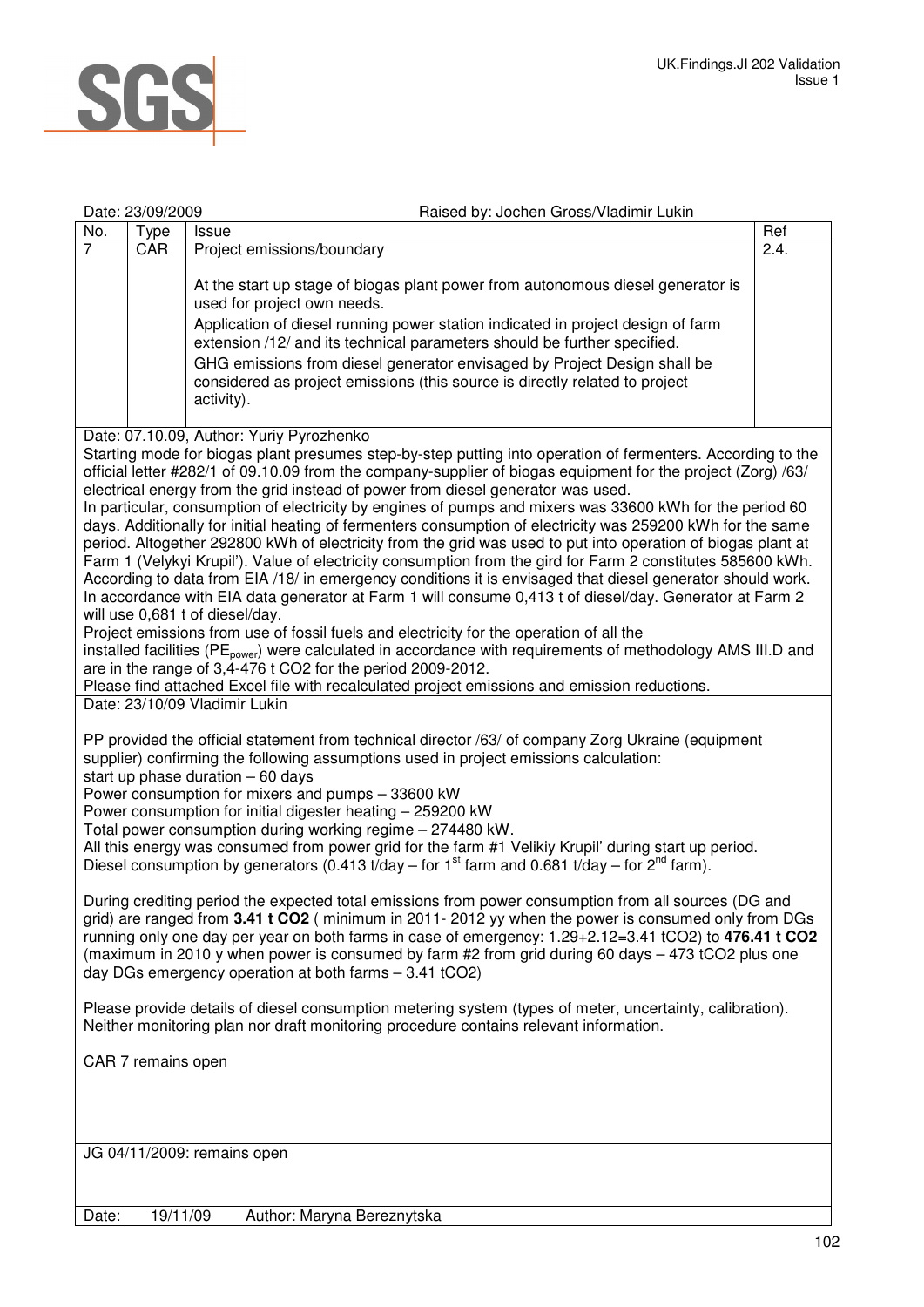

To ensure the monitoring of diesel consumption the next information is fixed in the Monitoring Journal /19/: simply filling in of each tank of diesel generator fuel, the degree of its filling (the per cent on the front panel of the generator) and hours of work. Fuel consumption is to be calculated according to the technical characteristics of the generator Magnum G400 VSA - 120 l per 5 hours /78a/. Built-in electronic sensor of fuel tank filling degree is not subject to calibration /78b/.

### Date: 25/11/09 Auditor Vladimir Lukin

The technical documentation of generator Magnum G400 VSA – 120 has been presented /78a/. As it is mentioned there the generator is equipped with embedded sensor of storage tank fullness. The level of storage tank is screened at the front panel of engine /78b/. Level sensor is not an object for calibration. The events of storage tank filling shall be fixed in monitoring logbook and can be crosschecked against fuel purchasing receipts.

Thus the monitoring system of diesel consumption has been checked and found consistent and transparent. CAR 7 can be closed after PDD updating

### Date 22/12/09 Vladimir Lukin

Total amount of diesel consumption is reflected as single parameter in monitoring plan (P17) including consumption of fuel by cogenerator units, fuel consumption by local generators, and fuel consumption by tractor used for manure mixing.

Proponent is requested to specify in PDD how this parameter will be calculated.

Remains open until PDD is updated.

Date 23/12/2009: Jochen Gross

CAR 7 remains open

Date: 29/12/09 Author: Maryna Bereznytska

PDD is updated (p.15, D.1.1.2.).

Date: 11/01/10 Vladimir Lukin

PDD ver. 5 was updated with following text:

Actual emissions from fossil fuel consumed will be calculated *ex*− *post* according to the monitoring results of operation in emergency state and amount of diesel fuel used.

To ensure the monitoring of diesel consumption the next information is fixed in the Monitoring Journal: simply filling in of each tank of diesel generator fuel, the degree of its filling (the percent on the front panel of the generator) and hours of work. Fuel consumption is to be calculated according to the technical characteristics of the generator Magnum G400 VSA - 120 liters per 5 hours. Built-in electronic sensor of fuel tank filling degree is not subject to calibration.

This information transparently shows the procedure of fuel consumption calculation and confirmed with objective evidence /78/.

CAR can be closed as PDD is updated accordingly.

Date: 25/01/2010 Jochen Gross

Diesel consumption for the calculation of project emission is taken into account as required. It is assumed that the diesel fillings will be reported in volume unit [l] as indicated for the fuel consumption on page 42 PDD v5.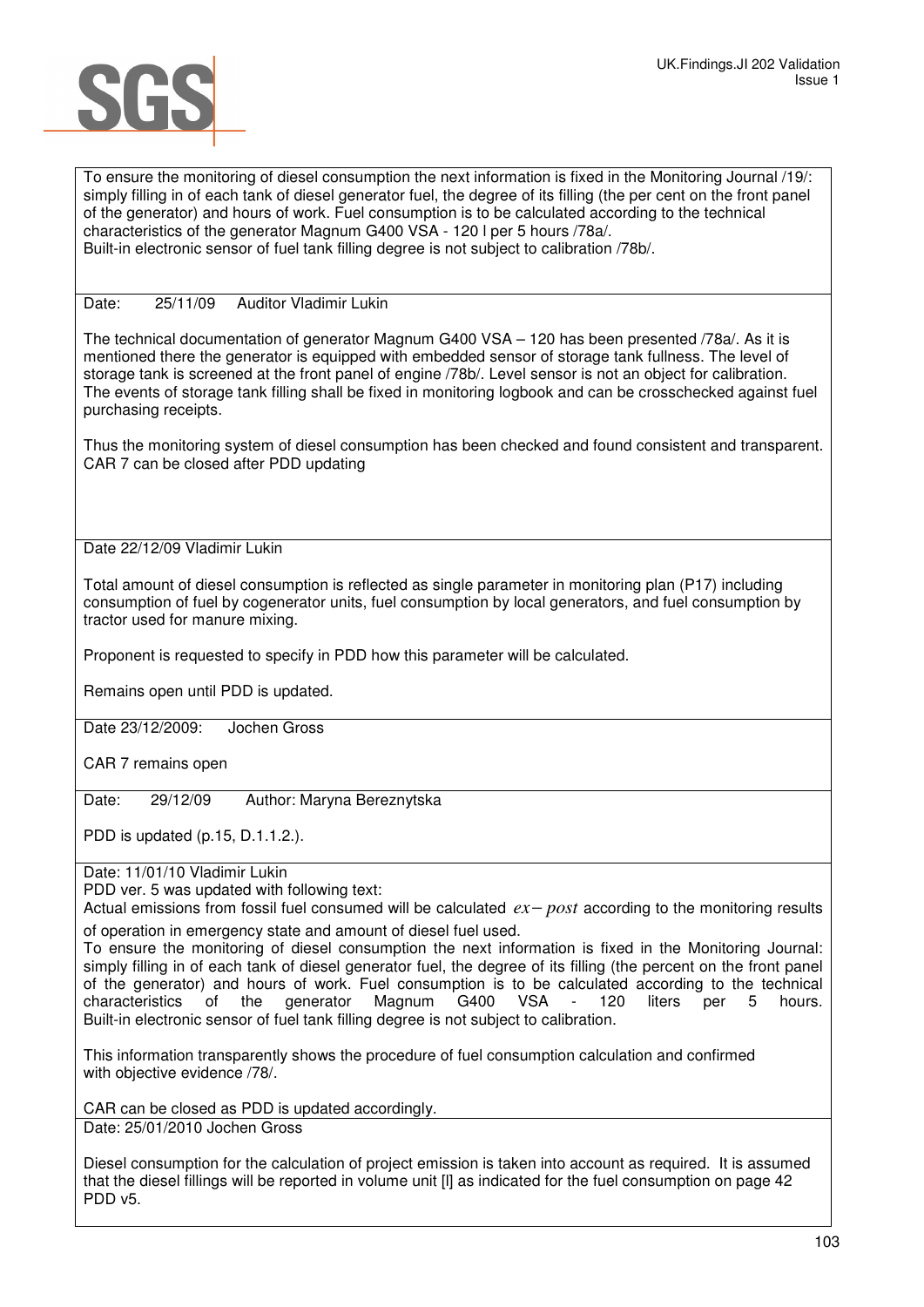

### CAR 7 closed with comment

|                      | Date: 23/09/2009              | Raised by: Jochen Gross/Vladimir Lukin                                                                                                                    |     |  |
|----------------------|-------------------------------|-----------------------------------------------------------------------------------------------------------------------------------------------------------|-----|--|
| No.                  | Type                          | <b>Issue</b>                                                                                                                                              | Ref |  |
| 8                    | CL                            | Monitoring procedure                                                                                                                                      | 4.6 |  |
|                      |                               | Detailed monitoring procedure is not in place. Please explain what national<br>regulations and/or internal standards are used to ensure quality system.   |     |  |
|                      |                               | Date: 08.10.09, Author: Maryna Bereznytska                                                                                                                |     |  |
|                      |                               | Detailed instruction on emission reductions monitoring under the Project is under consideration of Ukrainian                                              |     |  |
|                      |                               | dairy company management. Please find attached draft of the document. It is expected to have the<br>confirmed instruction at 29-30 of November 2009 \64\. |     |  |
|                      | Date: 23/10/09 Vladimir Lukin |                                                                                                                                                           |     |  |
|                      |                               |                                                                                                                                                           |     |  |
|                      |                               | The draft monitoring procedure was submitted to SGS on 21/10/09 /19/. Procedure reflects                                                                  |     |  |
|                      |                               | authority/responsibility distribution along data processing from initial collection to final emission reduction                                           |     |  |
| report.<br>(FAR 26). |                               | Adequacy and adoption of developed Monitoring procedure shall be checked during the first verification                                                    |     |  |
|                      |                               |                                                                                                                                                           |     |  |
|                      |                               | Detailed review is under CAR 21.                                                                                                                          |     |  |
|                      | CL 8 can be closed.           |                                                                                                                                                           |     |  |
|                      |                               |                                                                                                                                                           |     |  |
|                      | JG 04/11/2009: closed         |                                                                                                                                                           |     |  |
|                      |                               |                                                                                                                                                           |     |  |
|                      |                               |                                                                                                                                                           |     |  |
|                      | Date: 23/09/2009              | <b>Raised by: Jochen Gross/Vladimir Lukin</b>                                                                                                             |     |  |

| No.                                                                                                                                                          | Type      | <b>Issue</b>                                                                                                                     | Ref |  |  |  |
|--------------------------------------------------------------------------------------------------------------------------------------------------------------|-----------|----------------------------------------------------------------------------------------------------------------------------------|-----|--|--|--|
| 9                                                                                                                                                            | <b>CL</b> | Monitoring of project emissions - uncertainty                                                                                    | 4.3 |  |  |  |
|                                                                                                                                                              |           | Please specify what uncertainty level corresponds to $2^{nd}$ quality class of heat<br>meter (please refer to relevant standard) |     |  |  |  |
| Date: 08.10.09, Author: Maryna Bereznytska                                                                                                                   |           |                                                                                                                                  |     |  |  |  |
| The uncertainty level of heat meter on heat quantity measurements is defined in accordance with State                                                        |           |                                                                                                                                  |     |  |  |  |
| standard of Ukraine #3339-96 /37/                                                                                                                            |           |                                                                                                                                  |     |  |  |  |
| Date: 23/10/09 Vladimir Lukin                                                                                                                                |           |                                                                                                                                  |     |  |  |  |
| Accordingly with referred National Ukrainian standard DSTU #3339-96 class of heat meters quality #2.5<br>corresponds to uncertainty level from 2.5% to 5.5%. |           |                                                                                                                                  |     |  |  |  |
| Explanation acceptable and CL can be closed.                                                                                                                 |           |                                                                                                                                  |     |  |  |  |

JG 04/11/2009: closed

Date: 23/09/2009 Raised by: Jochen Gross/Vladimir Lukin

| No. | vpe      | .<br>issue  | Ref       |
|-----|----------|-------------|-----------|
| 10  | Ð<br>CAR | Investments | C.<br>ے.ب |
|     |          |             |           |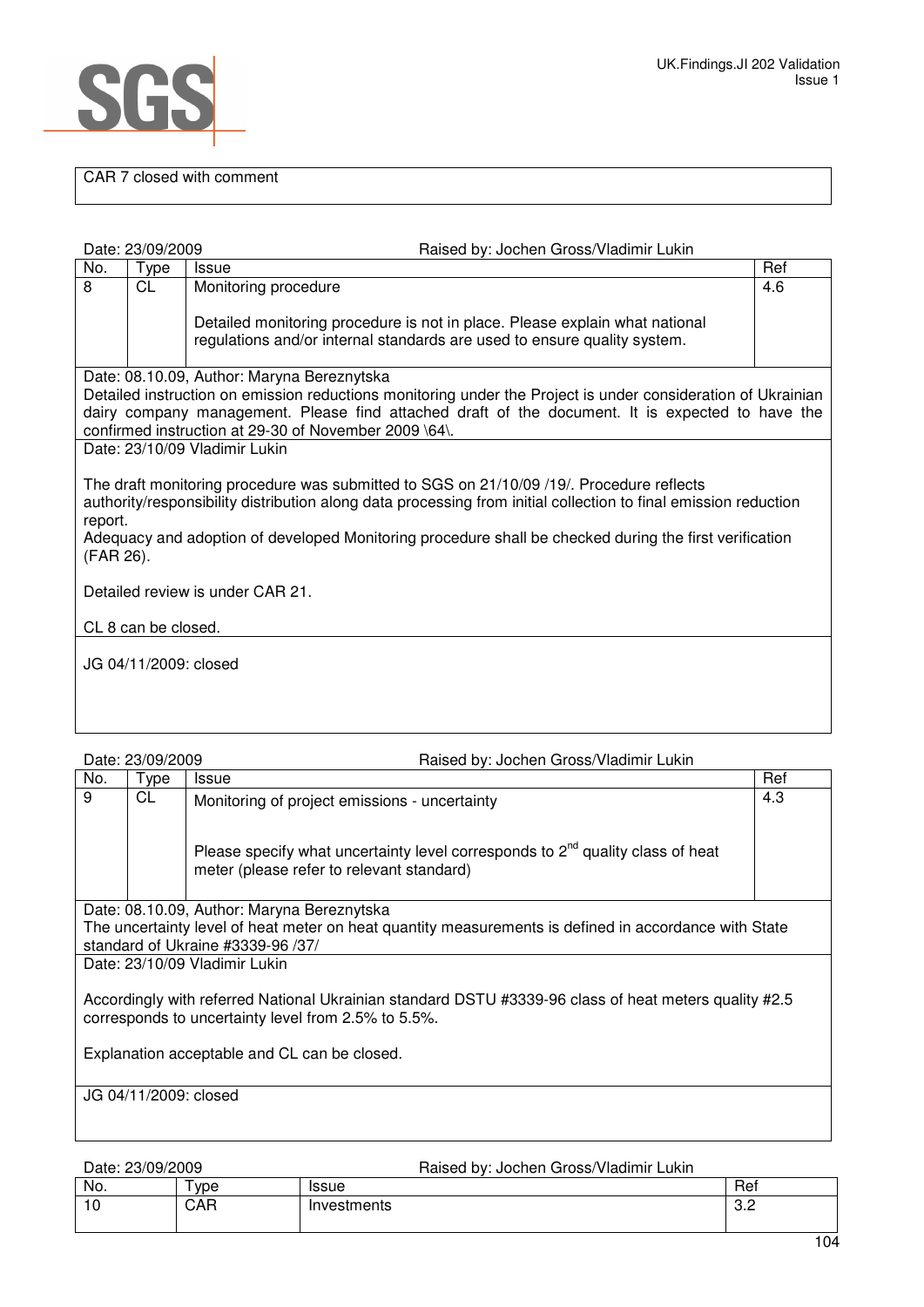# SGS

### Date: 07.10.09, Author: Yuriy Pyrozhenko

Annual income of 929,000 EUR was directly taken from PIN and based on a preliminary estimate of amount of electricity produced in co generators as well as electricity price 60 EUR/MWh \65\. Value of 60 EUR/MWh is higher than prices for 2008 and 2009 according to National Committee on Power Regulation data and consequently not reliable enough. Considering this, it was decided to recalculate annual income from displaced electricity based on electricity prices that are presented in inquiry #773 of 11.12.08 from UDC about electricity consumption at Farm 1 for the period January-March 2008 \33\. In accordance with inquiry during above mentioned period 666300 kWh of electricity was consumed to the sum of 223130 UAH. Simple average rate of EUR exchange for January-March 2008 – 7,52\66\. Therefore:

223130 UAH / 666300 KWh x 1,000 / 7,52 = 44,52 EUR/MWh (conservative assumption). This value is within the range of prices established by order #1440 dd. 23/12/2008 issued by National Committee on Power Regulation.

Please find attached Excel file with revised financial analysis/4/

Date: 23/10/09 Vladimir Lukin

The power price of 44.52 EUR/MWh is confirmed by official information note /33/ issued by UDC and seems acceptable. This informational note reflects the current power cost in 2008 y at the moment when decision of project implementation was adopted:

Financial analysis /4/ was revised accordingly.

Thus CAR 10 can be closed.

JG 04/11/2009: pending

Open question from LA: does this information source reflect the situation at date of investment decision? After EB guidance: investment decision will be based on the relevant information available at the time of the investment decision and not information available at an earlier or later point in time

### Date: 25/11/09 Vladimir Lukin

The power price of 44.52 EUR/MWh is confirmed by official information note /33/ issued by UDC. This informational note reflects the current power expenses and total power consumption in 2008 y. Usually the power price for the forthcoming year is established at the end of previous year. Therefore at the moment of adoption of project implementation decision this price had already been adopted.

**Annual amount of displaced electricity** is calculated as the electricity produced without 20% for own needs and heating energy produced by cogeneration plant also without 20% for self heating. Both electricity and power annual production is calculated as the power and heating installed capacity multiplied by number of hours of operation per year.

PP is requested why the efficiency of electric heater of 68% is not taken into account in calculation of electricity displaced due to heat production.

Real amount of electricity displaced by heat production shall be calculated taking into account efficiency of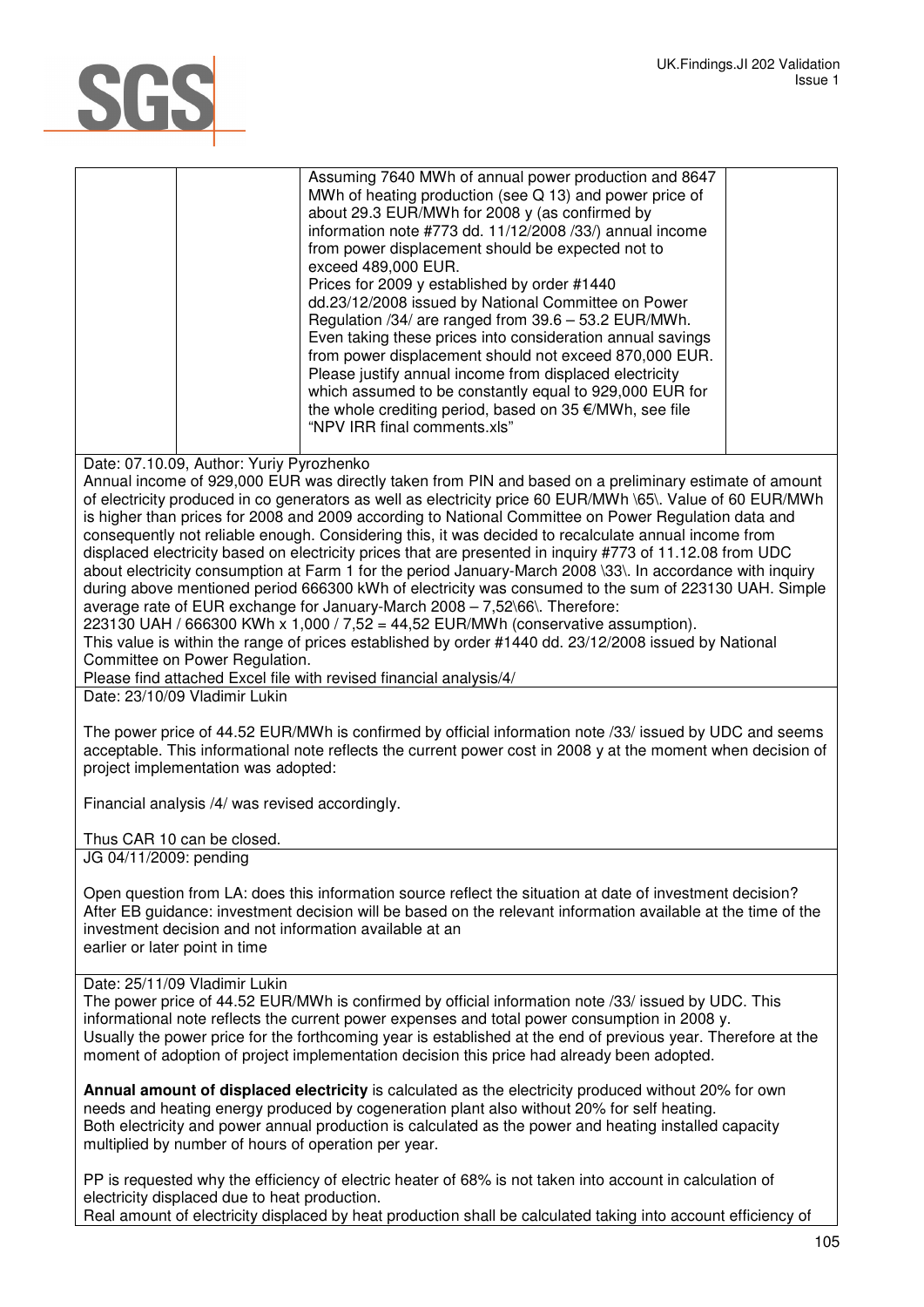

electric heater that would be used in the absence of project. Hence total amount of displaced electricity will be higher than those calculated in ER sheet. This will affect financial indicators.

Thus CAR remains open

Date: 23/12/09 Jochen Gross / Vladimir Lukin

**Annual amount of displaced electricity** is calculated as the electricity produced without 20% for own needs and heating energy produced by cogeneration plant also without 20% for self heating. Both electricity and power annual production is calculated as the power and heating installed capacity multiplied by number of hours of operation per year.

This calculations presented in the table bellow:

|                         |                                                                          |            |        |         |         |         | total for<br>2009- |
|-------------------------|--------------------------------------------------------------------------|------------|--------|---------|---------|---------|--------------------|
|                         |                                                                          |            | 2009   | 2010    | 2011    | 2012    | 2012               |
| #                       | Annual amount of electricity which                                       | <b>MWh</b> |        |         |         |         |                    |
| 1                       | will be displaced within the project                                     |            |        |         |         |         |                    |
|                         | (taking into account that 20% of                                         |            |        |         |         |         |                    |
|                         | electrical energy produced will be                                       |            |        |         |         |         |                    |
|                         | spend on biogas plant work)                                              |            | 1100.2 | 6093.7  | 6093.7  | 6093.7  | 193812             |
| $\#$<br>$\overline{2}$  | Annual amount of electricity which                                       | <b>MWh</b> |        |         |         |         |                    |
|                         | will be displaced within the project<br>(taking into account that 20% of |            |        |         |         |         |                    |
|                         | thermal energy produced will be                                          |            |        |         |         |         |                    |
|                         | spend on biogas plant work)                                              |            | 1245.3 | 6897.6  | 6897.6  | 6897.6  | 219382             |
| $\overline{\#}$         | total for farm $1 = #1 + #2$                                             | <b>MWh</b> |        |         |         |         |                    |
| 3                       |                                                                          |            | 2345.5 | 12991.3 | 12991.3 | 12991.3 | 41319.4            |
| #                       | Annual amount of electricity which                                       | <b>MWh</b> |        |         |         |         |                    |
| $\overline{\mathbf{4}}$ | will be displaced within the project                                     |            |        |         |         |         |                    |
|                         | (taking into account that 20% of                                         |            |        |         |         |         |                    |
|                         | electrical energy produced will be                                       |            |        |         |         |         |                    |
|                         | spend on biogas plant work)                                              |            | 0.0    | 9210.5  | 10068.9 | 10068.9 | 293483             |
| $\overline{\#}$         | Annual amount of electricity which                                       | <b>MWh</b> |        |         |         |         |                    |
| 5                       | will be displaced within the project<br>(taking into account that 20% of |            |        |         |         |         |                    |
|                         | thermal energy produced will be                                          |            |        |         |         |         |                    |
|                         | spend on biogas plant work)                                              |            | 0.0    | 9910.9  | 10834.6 | 10834.6 | 31580.1            |
| $\overline{t}$          | total for farm $2 = #4 + #5$                                             | <b>MWh</b> |        |         |         |         |                    |
| 6                       |                                                                          |            | 0.0    | 19121.4 | 20903.5 | 20903.5 | 60928.4            |
| #                       | total for both farms $#3+#5$                                             | <b>MWh</b> |        |         |         |         | 102247.            |
| $\overline{7}$          |                                                                          |            | 2345.5 | 32112.7 | 33894.8 | 33894.8 | 8                  |
| #                       | power cost                                                               | EUR/M      |        |         |         |         |                    |
| 8                       |                                                                          | Wh         | 44.5   | 44.5    | 44.5    | 44.5    | 44.5               |
| $\overline{\#}$         | income from electricity displacement                                     | <b>EUR</b> | 104420 | 142965  | 150899  | 150899  | 455207             |
| 9                       | $=$ #6*#7                                                                |            | .4     | 5.9     | 6.9     | 6.9     | 0.11               |

The line #9 reflects the annual income from electricity displacement. These results roughly correspond to those obtained in calculation spreadsheet. (somewhat deviation was appeared due to rounding to decimals).

PP is requested why the efficiency of electric heater equal to 68% is not taken into account in calculation of electricity displaced due to heat production. Thus CAR 10 remains open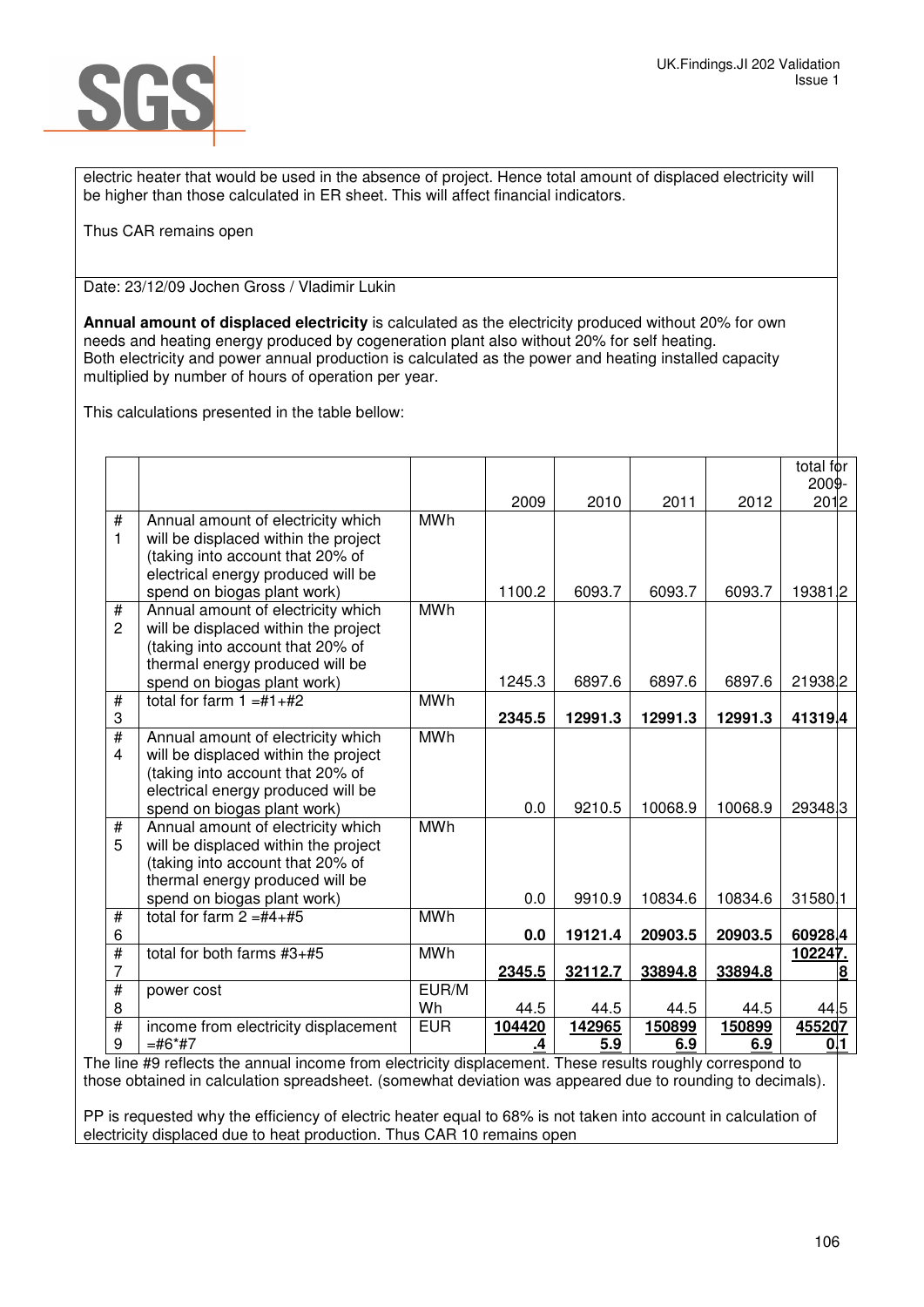### Date: 29.12.09, Author: Yuriy Pyrozhenko

Please find attached Excel file with revised calculations where efficiency of electric heater equal to 68% is taken into account. In addition to that the revised benchmark was used in calculations. Unfortunately in previous version the one component of risk rate within the methodology of risk assessment described in /74/, Kotova M.V., Shapoval S.S. Grounding of the method of calculations the discount rate in domestic practice. – Economichny prostir. - 2009 г. №22/1, с. 92-98. was not taken into account. The revised benchmark value is 16.1%. In accordance with the study /74/ the risk rate or premium for risk consists of two components the risk of investing in region and sector of economy and the risk of investing in a company (enterprise). Only the second type of risk was taken into account in previous calculations with value in accordance with table 1/74/. The first type of risk can be identified only by means of expert assessment method. In revised calculations the risk rate 5% is used for the first kind of risk. It reflects risk of investing into Ukraine, agricultural sector and includes the following factors /Doing business with Ukraine, Global market briefings. Third edition. Consultant editor Dr. Marat Terterov/. According to numerous international studies major obstacles to innovation activities in Ukraine are:

- Instability and complexity of public administration
- Uncertainty of economic environment
- Uncertainty in the law
- High level of corruption
- Tax burden
- Problems with VAT refunds

Date: 11/01/10 Vladimir Lukin

1/ Amount of displaced electricity were recalculated taking into consideration 68% of electric heaters efficiency and found consistent. Investment analysis and ER calculation spreadsheet were updated accordingly.

2/ Explanation of sector specific risk is confirmed with referred publication: Doing business with Ukraine, Global market briefings. Third edition. Consultant editor Dr. Marat Terterov /85/.

Acceptable and can be closed.

Date: 27/01/2010 David Diaz

The figure for investment risk assumption value (Cell B20 in the ERU calculations) has been changed from 4% to 9% in the new version of the excel file, keeping the same source.

article by Kotova, Shapoval /74/

If the original value of the source is the right one, and you keep the 4% figure, the new NPVs of the without ERUs scenario become positive, and thus not additional.

In the last version of PDD (page24) new value of discount rate 16.1% remains unexplained 27/01/10 Vladimir Lukin

Simplified CDM method

 $I = R + Inf + G$ , (for low values of parameters)

 is used for discount rate estimation Accordingly to referred article by Kotova and Shapoval /ref #74/ Where:

R – refinancing rate

I - discount factor,

Inf - inflation coefficient,

G - risk premium including two components: country and sectoral specific risk and company specific risk. In previous version of investment analysis only company specific risk estimated as 4% was used. Additional estimation of 5% risk of investments into the sector of economy was made on the basis of investigation /Doing business with Ukraine, Global market briefings. Consultant editor Dr. Marat Terterov/ /ref #85/.

Please revise PDD and Excel sheet and include clear explanation of discount rate chosen in these documents.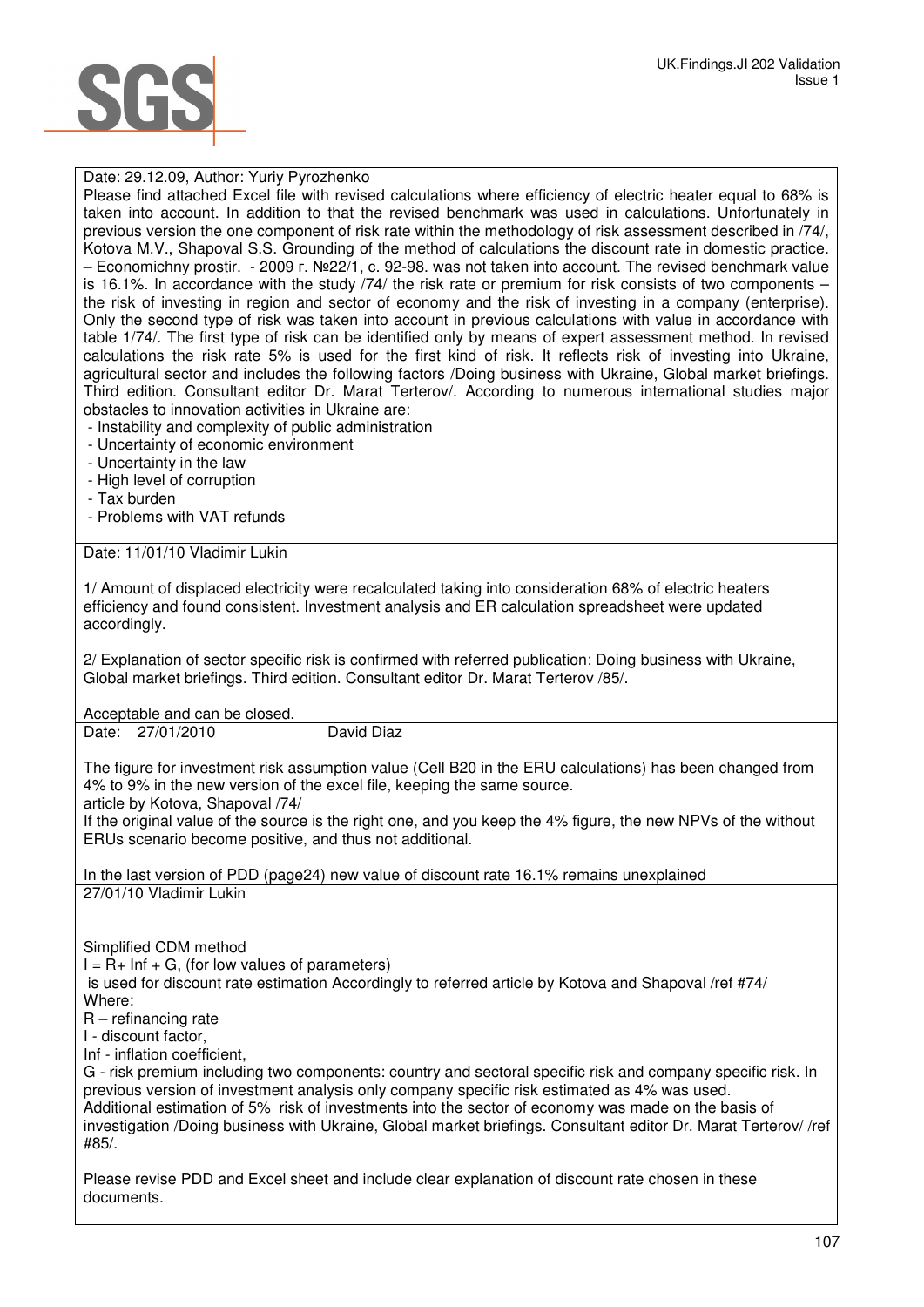

CAR is reopened on the basis of expert opinion.

Date: 27.01.10, Author: Yuriy Pyrozhenko

Please find attached PDD, version 7, and Excel sheet with included clear explanation of calculated discount rate 16.1%.

Date 28/01/10 David Diaz

The new versions of the documents are ok. The values for industry premiums and sources seem reliable.

CAR can be considered closed.

Date: 29/01/2010 Jochen Gross

The investment and sensitivity analysis are transparent and supported with objective evidence. The results are approved by SGS expert.

CAR 10 is closed out.

CAR 10 was re-opened in April 2010 due to changes of investment analysis as result of CAR#24 (see below).

Date 06/05/2010 David Diaz, Financial expert

The change in lifetime and replacement of equipments is reflected in the revised investment analysis (ref 6a). The financial calculations are correct and they do show mathematical additionallity.

Regarding the robustness of the analysis I like to state that the sensitivity analysis shows borderline evidence of these.

Date: 29/01/2010 Jochen Gross

The investment and sensitivity analysis are transparent and supported with objective evidence. The results are approved by SGS expert.

CAR 10 is closed out again.

| Date: 23/09/2009                                                                                                                                                                                                                                                                                                                  |                                                                                                         | Raised by: Jochen Gross/Vladimir Lukin                                                                                                                          |        |  |  |  |
|-----------------------------------------------------------------------------------------------------------------------------------------------------------------------------------------------------------------------------------------------------------------------------------------------------------------------------------|---------------------------------------------------------------------------------------------------------|-----------------------------------------------------------------------------------------------------------------------------------------------------------------|--------|--|--|--|
| No.                                                                                                                                                                                                                                                                                                                               | Type                                                                                                    | <b>Issue</b>                                                                                                                                                    | Ref    |  |  |  |
| 11                                                                                                                                                                                                                                                                                                                                | CAR                                                                                                     | Starting date                                                                                                                                                   | 8.3.1. |  |  |  |
|                                                                                                                                                                                                                                                                                                                                   |                                                                                                         | Starting date of project implementation defined as 05/07/2008 in PDD should be<br>justified. Permissions for construction work start were issued on 15/07/2008. |        |  |  |  |
| Date: 07.10.09, Author: Yuriy Pyrozhenko<br>According to permission #12 from 15.07.2008 for execution of construction work on reconstruction with<br>expansion of existent dairy farm in Velykyi Krupil' village /42/, starting date of project should be 15.07.2008.<br>Corrected date will be included in final version of PDD. |                                                                                                         |                                                                                                                                                                 |        |  |  |  |
| Date: 22/10/09 Vladimir Lukin                                                                                                                                                                                                                                                                                                     |                                                                                                         |                                                                                                                                                                 |        |  |  |  |
|                                                                                                                                                                                                                                                                                                                                   | PDD was corrected accordingly.                                                                          |                                                                                                                                                                 |        |  |  |  |
| JG 04/11/2009: pending                                                                                                                                                                                                                                                                                                            |                                                                                                         |                                                                                                                                                                 |        |  |  |  |
| Date: 09/11/09 Vladimir Lukin<br>The date of project start is defined as 15/07/2008 when the works were started after official permit. As per<br>definition given in JI glossary the starting date is "the date on which the implementation or construction or<br>real action of the project begins".                             |                                                                                                         |                                                                                                                                                                 |        |  |  |  |
|                                                                                                                                                                                                                                                                                                                                   | The intention of project implementation (extension of farm) at Veliky Krupil was declared 11/01/2008 by |                                                                                                                                                                 |        |  |  |  |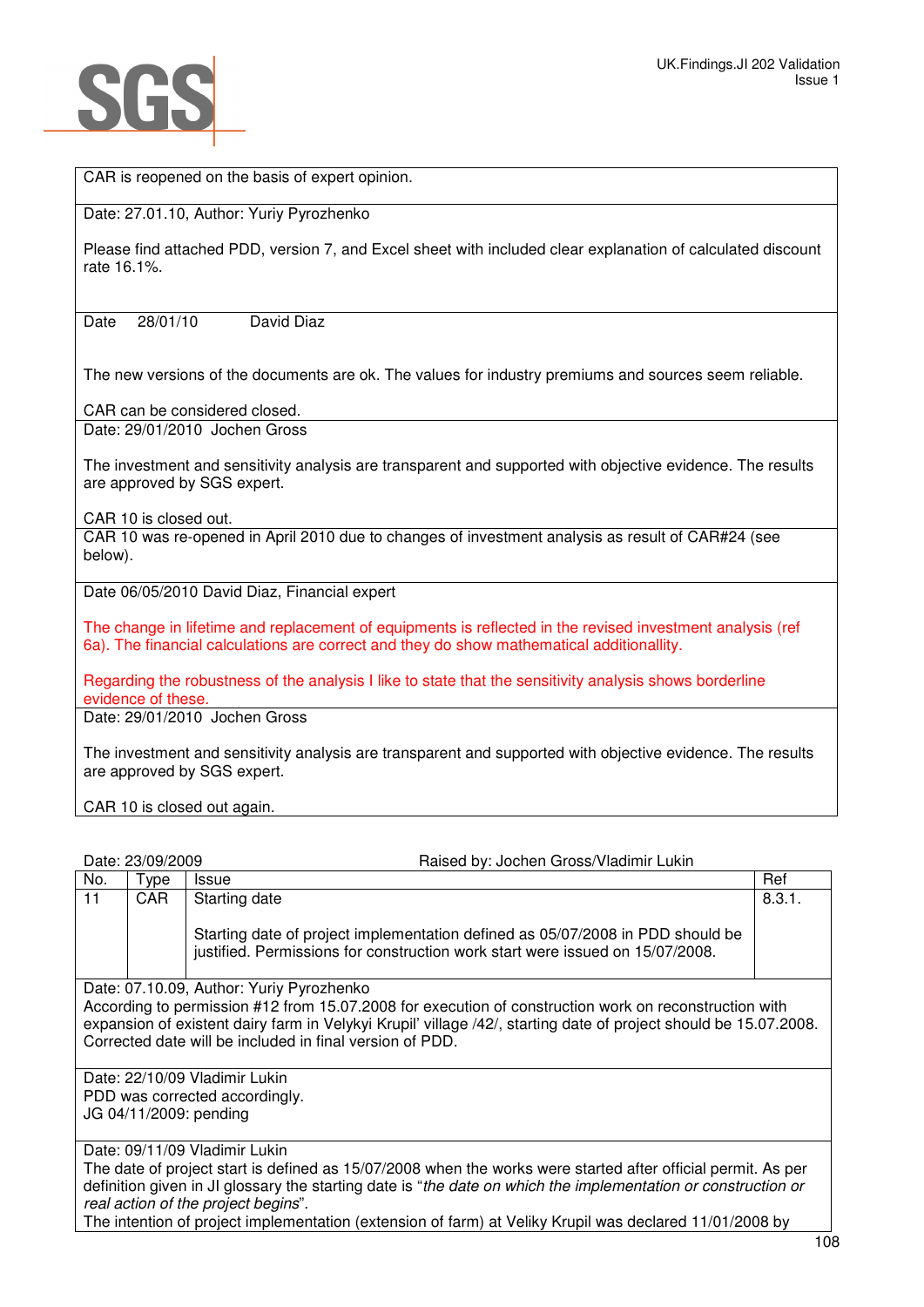Ukrainian Dairy Company /39/.

Please provide evidence of preliminary JI consideration when decision of project realization was adopted.

CAR remains open

Date: 19/11/09 Author: Maryna Bereznytska

Please find inclosed evidence of preliminary JI consideration when decision of project realization was adopted – investment decision in English /79/.

Date: 25/11/2009 Auditor: Vladimir Lukin

Ref 79 is the Minutes (protocol) of the shareholders' meeting of "Ukrainian Dairy Company" Ltd № 23/07 dd. 27/12/2007. Accordingly to these minutes "Kyoto protocol flexible mechanism financing" was considered as one of necessary financial sources for project implementation.

Minutes reflects discussion of alternatives – manure disposal in lagoons with traditional scheme of energy supply and biogas plant construction and risks associated with all of them as well. For instance it was underlined that the constraints for biogas plant construction are the unavailability of national equipment manufacturers and suppliers of the equipment and high capital expenses.

It was decided to apply the biogas plant considering the possibility of JI revenues.

The referred minutes of shareholders meeting where decision of project implementation was adopted meet the requirements to prior consideration of possible carbon revenues specified in EB 49 Annex 22.

CAR can be closed

JG: 23/12/2009

The start date of the project activity is 15/07/2008, the date of construction start. The date was confirmed by Ref /42/. This is in compliance with the JI glossary.

The early consideration of JI by the investor was supported with the minutes of a shareholder meeting (Ref 79)

CAR 11 is closed out

|                  | Raised by: Jochen Gross/Vladimir Lukin<br>Date: 23/09/2009                                                                                                                                                                                                                                                                                                                                                                                                                                                                                                                                                                                                                     |      |
|------------------|--------------------------------------------------------------------------------------------------------------------------------------------------------------------------------------------------------------------------------------------------------------------------------------------------------------------------------------------------------------------------------------------------------------------------------------------------------------------------------------------------------------------------------------------------------------------------------------------------------------------------------------------------------------------------------|------|
| No.<br>Type      | <b>Issue</b>                                                                                                                                                                                                                                                                                                                                                                                                                                                                                                                                                                                                                                                                   | Ref  |
| 12<br><b>CAR</b> | application of methodology                                                                                                                                                                                                                                                                                                                                                                                                                                                                                                                                                                                                                                                     | 2.6. |
|                  | As per the methodology the emission reduction shall be defined as the lowest<br>value among difference between baseline and project emissions estimated ex-<br>post and difference between CO2-equivalent of captured/destroyed/used<br>gainfully methane and emissions from fossil fuel combustion to produce<br>equivalent quantity of energy consumed. But calculations are grounded on the<br>difference between baseline and project emissions. Please justify that this value<br>is less than difference between CO2-equivalent of methane captured and fossil<br>fuel combustion related emissions caused by heat and power energy<br>consumption by project equipment. |      |
|                  | Date:18.10.09, Authors: Maryna Bereznytska, Yuriy Pyrozhenko<br>According to methodology AMS III.D emission reductions are estimated ex ante (ERex-ante) as the<br>difference between baseline emissions (paragraph 9) and project emissions (paragraph 17 of<br>methodology). Results of ERs estimations from PDD are based on this formula.<br>Emission reductions calculation based on monitored data will be defined as the lowest value among<br>difference between baseline and project emissions estimated ex-post and difference between CO2-<br>equivalent of captured/destroyed/used gainfully methane and emissions from fossil fuel combustion to                  |      |
|                  | produce equivalent quantity of energy consumed.                                                                                                                                                                                                                                                                                                                                                                                                                                                                                                                                                                                                                                |      |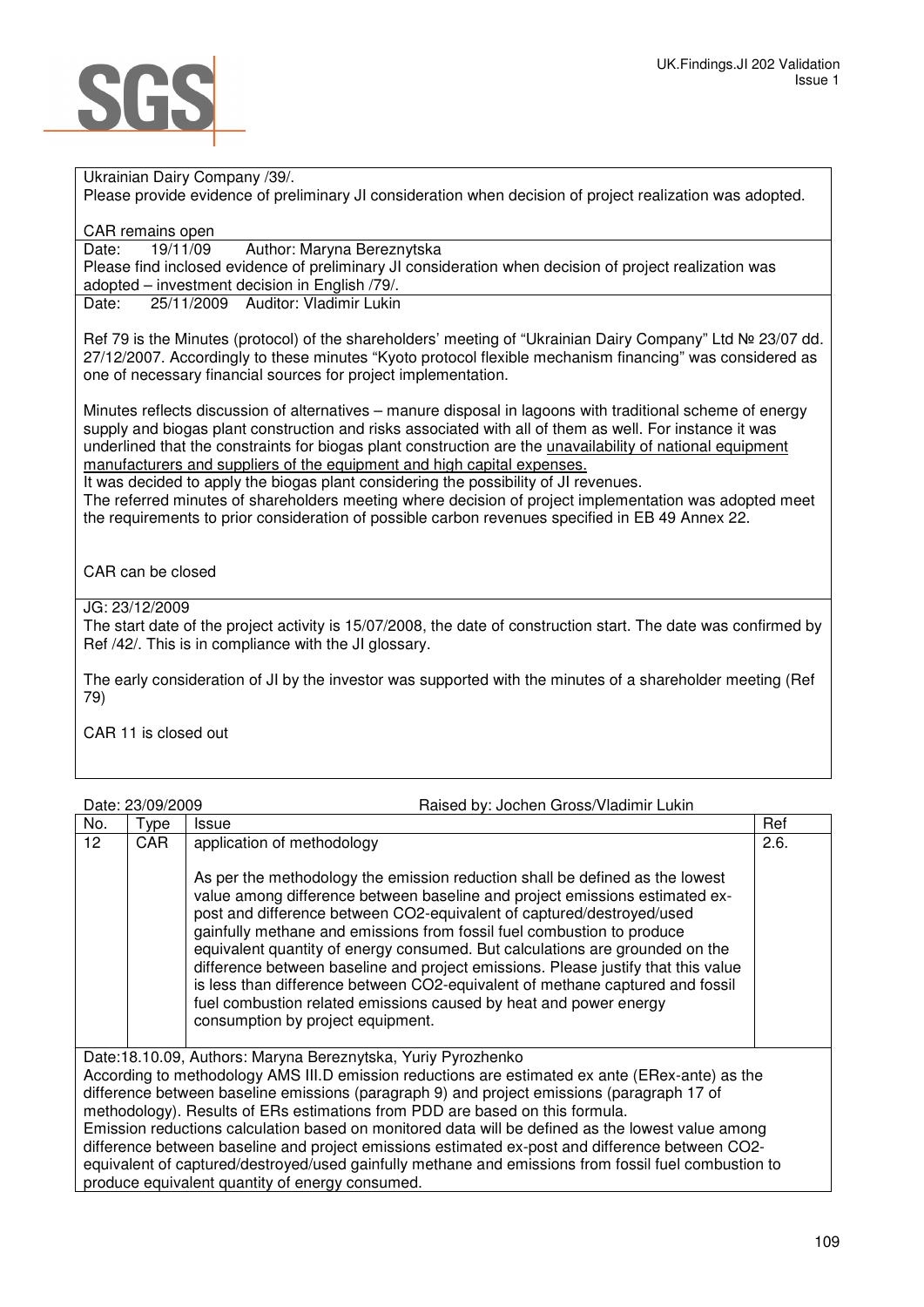

### Date: 23/10/09 Vladimir Lukin

The ex-ante approach was used for the prediction of emission reductions. According to the Monitoring Plan emission reduction will be calculated following the approach depicted by AMS III.D ex-post.

CAR 12 can be closed.

04/11/2009: Jochen Gross Discussion sounds plausible

Date: 11/01/2010 Nair, Jayachandran

Ex-ante calculation used for the prediction of PE of emission reductions is in line with meth. However, as per the meth the emission during monitoring phase has to be taken ex-post as it is reflected in the Monitoring Plan.

25/01/2010: Jochen Gross

CAR 12 is closed after expert approval. Predicted ERs are calculated according to AMS III.D

Date: 23/09/2009 Raised by: Jochen Gross/Vladimir Lukin

| No. | vpe        | <b>Issue</b>                                                                                                                                                                                                                                          | Ref |
|-----|------------|-------------------------------------------------------------------------------------------------------------------------------------------------------------------------------------------------------------------------------------------------------|-----|
| 13  | <b>CAR</b> | monitoring of project emissions                                                                                                                                                                                                                       | 4.3 |
|     |            | Gas metering system has not been installed to measure the volume of gas<br>going to flare. The method and information source for estimation of emissions<br>from biogas flaring should be justified, for the period since biogas production<br>start. |     |

Date: 08.10.09, Author: Maryna Bereznytska

Emission reductions values in PDD are revised taking into account 60 day period of putting into operation of fermenters and CHP \63\. 50% of flare efficiency is considered in new project emission calculation for 60 days\3\. Gas metering system has been installed to measure the volume of gas going to flare, please find attached Statement on gas meter installation\56\.

Date: 23/10/09

Gas flow meter serial #0002118 has been installed on the inflow pipeline of flare on 1/10/2009 as it was informed by statement issued by Zorg Ukraine company /63/.

Amount of biogas produced was estimated as 500 m3/day pursuant to research performed by Institute of Gas (120,000 m3 per 60 days of start up works) /52/. Supposing average methane content (about 65.97%) daily methane flaring was assumed to be 330 m3/day whereas daily methane production calculated on the basis of livestock, excretion rate, Vs content and Methane producing capacity is 480 m3/day. Please justify the conservativeness of applied approach to estimation of flaring emissions.

It can be acceptable that initial biogas production during start up period was lower than that proposed during consequent time, but it shall be substantiated comprehensively otherwise methane production calculated following methodology should be used.

Issue shall be left open

JG 04/11/2009: I have the same thinking, response from PP is not sufficient. Finding remains open

Date: 21.11.09 Author: Yuriy Pyrozhenko

Comment to the cell in the Excel file with ER calculations contains a mistake. In place of 500 m3/hour it was shown 500 m3/day. The comment is changed. This fact had not an impact on calculations results /76/. According to research performed by the Institute of Gas nominal capacity of flare candle constitutes 500  $\text{m}^3$ /hour (or 12,000 m $\text{m}^3$ /day for Farm 1 and 18,000 m $\text{m}^3$ /day for Farm 2). Amount of methane that is supposed to be flared was calculated based on fraction of methane in biogas (65,97%) and for Farms 1 and 2 makes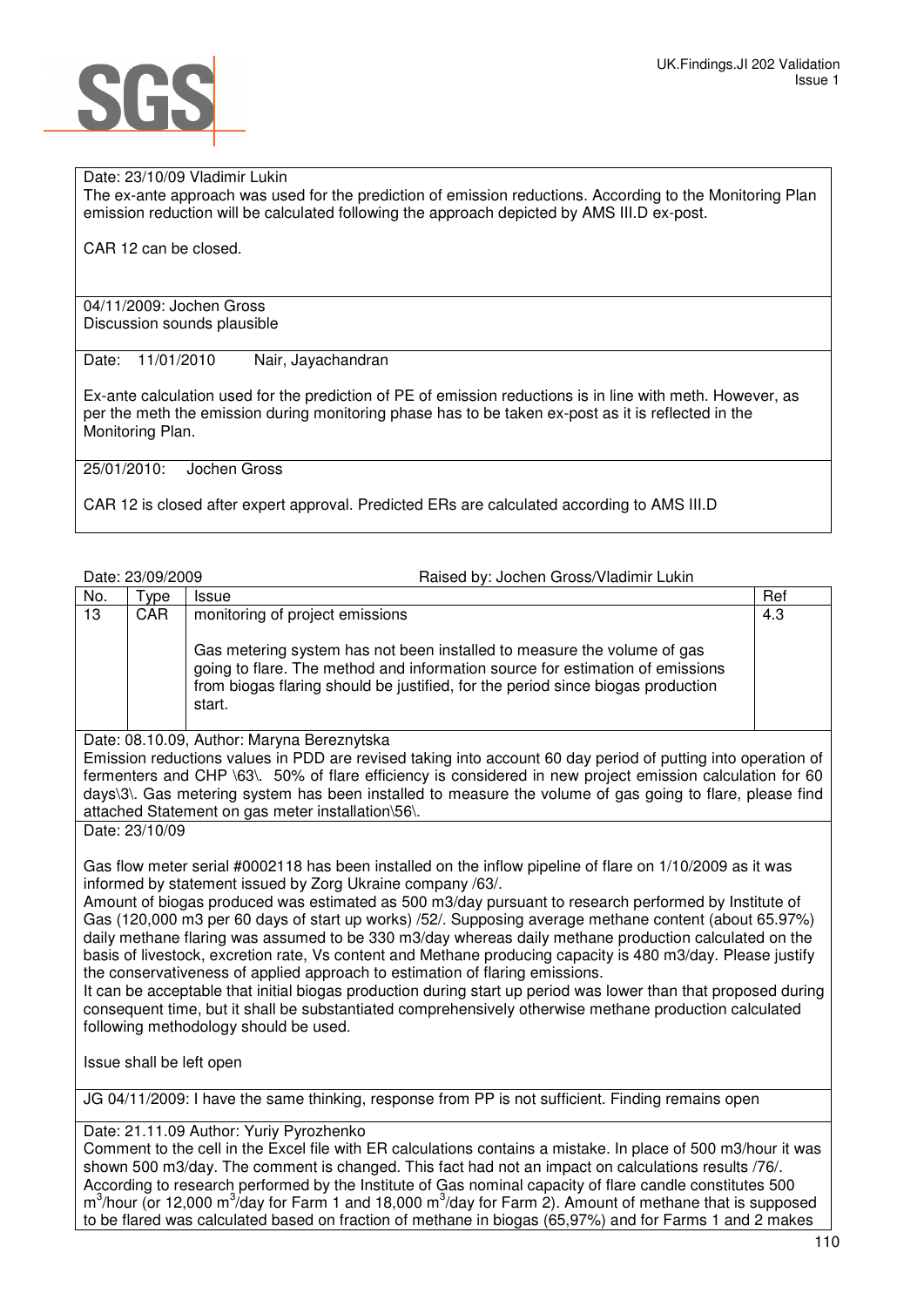

| up 7916 $m^3$ /day and 11875 $m^3$ /day correspondingly.                                                                                                                                                                                                                                                                                                                            |
|-------------------------------------------------------------------------------------------------------------------------------------------------------------------------------------------------------------------------------------------------------------------------------------------------------------------------------------------------------------------------------------|
| Date: 25/11/09<br>Auditor: Vladimir Lukin                                                                                                                                                                                                                                                                                                                                           |
| As indicated in ER calculation v.4 the project emission from flare is 500 $m^3$ /hour or 12,000 $m^3$ /day for farm<br>#1 and 18,000 m <sup>3</sup> /day for farm #2 that is more than assumed values of daily production of biogas. This is<br>conservative.<br>Thus acceptable.                                                                                                   |
| CAR can be closed                                                                                                                                                                                                                                                                                                                                                                   |
| Date: 22/12/09<br>Nair, Jayachandran                                                                                                                                                                                                                                                                                                                                                |
| CAR 13 can be closed                                                                                                                                                                                                                                                                                                                                                                |
| Actual value of gas flared biogas may differ from those proposed on the basis of candle capacity (500<br>m3/hour) and this may affect calculated CER on the verification stage. This estimation may deem<br>conservative if actual volume of biogas flared is less than 500 m3/hour. After stabilization of biogas<br>generation the real biogas outflow may exceed proposed value. |
| Date 23/12/2009: Jochen Gross                                                                                                                                                                                                                                                                                                                                                       |
| CAR 13 is closed out following expert confirmation.                                                                                                                                                                                                                                                                                                                                 |

|     | Date: 23/09/2009 | Raised by: Jochen Gross/Vladimir Lukin                                                                                    |     |
|-----|------------------|---------------------------------------------------------------------------------------------------------------------------|-----|
| No. | vpe              | <b>Issue</b>                                                                                                              | Ref |
| 14  | <b>CAR</b>       | technical details of project<br>Please update the PDD with the technical description of preliminary storage<br>reservoir. | 15. |

Date: 08.10.09, Author: Yuriy Pyrozhenko

Technical description of preliminary storage reservoir is presented in PDD (page 14): "The receiving reservoir has an oval shape (the tank capacity is 765 м3, height – 3 m, inner width – 24 m). The tank is made of a reinforced concrete on sulphate-resistant cement with the side thickness 0,2 m, fossil for 2,7 m into the land. From the outside the sides are isolated by the two layers of damp course and have variable height depending on the level of filling, inside they are protected from corrosion with special foam that is stuck on mastic and has variable height depending on the level of filling. The tank bottom and sides have a built-in heating system and heating insulation. For protection heating insulation system from negative affect of environment the sides have a metal trimming. The receiving tank has a reinforced ferro-concrete plate 0,18 m thick as its cover. The plate reduces losses of heat and biogas from the tank" \12\.

Date: 23/10/09 Vladimir Lukin

Given description corresponds to working project.

Please substantiate if the storage time of the manure after removal from the animal barns including preliminary reservoir will not exceed 24 hours before being fed into the anaerobic digester as required by methodology. How this will be ensured on the basis of manure inflow rate?

CAR remains open.

JG 04/11/2009: remains open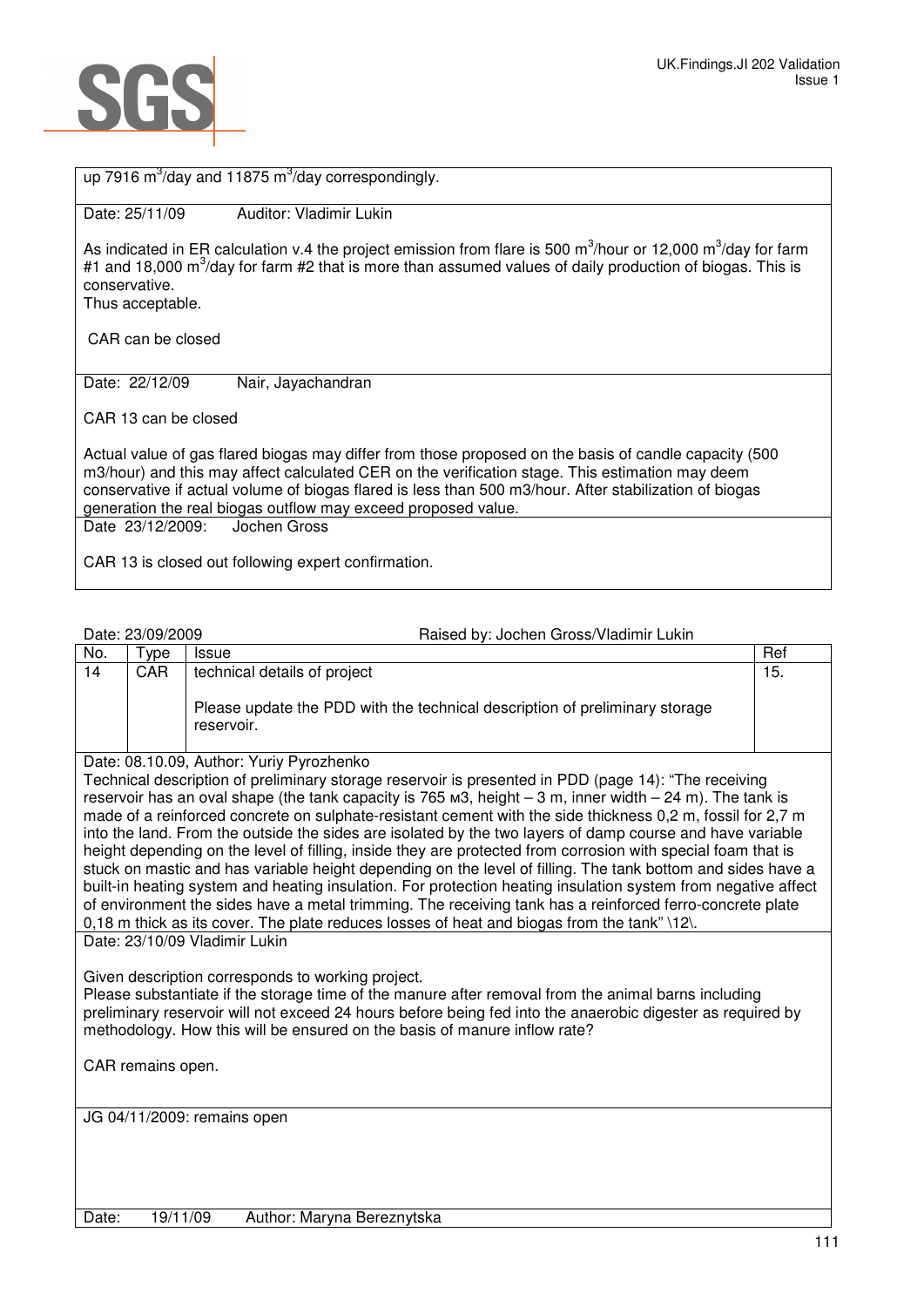

The receiving tank has a reinforced ferro-concrete plate 0,18 m thick as its cover. The plate reduces losses of heat and biogas from the tank. Inside there are two hydrokinetic mixers that are put into manure mass to mix substance with the aim of its homogenization. The tank is cleaned from remnants of manure and insoluble elements by their pumping with the help of vacuum tun 8-48 times per day. From the receiving tank manure is transported under pressure to the fermenter via the pipe system. The storage time for manure in receiving tank is less than 24 hours /80/.

Date: 25/11/2009 Auditor: Vladimir Lukin

The construction of preliminary reservoir does not envisage long term storage of manure (exceeding 24 hours as required by methodology) volume of manure shall be exchanged 8-48 times per day that is confirmed by the letter from equipment supplier. Also the methane emission from preliminary reservoir is prevented by concrete lid.

Can be closed.

Date: 13/11/2009 Nair, Jayachandran

Can be closed on the basis of justification given in FO.

Date 23/12/2009: Jochen Gross

CAR 14 is closed out following due to expert confirmation.

|       | Date: 23/09/2009<br>Raised by: Jochen Gross/Vladimir Lukin                                                                                                                                                                                                                                                                                                                                                                                                                                                                                                                                                                                         |                                                                                                            |      |
|-------|----------------------------------------------------------------------------------------------------------------------------------------------------------------------------------------------------------------------------------------------------------------------------------------------------------------------------------------------------------------------------------------------------------------------------------------------------------------------------------------------------------------------------------------------------------------------------------------------------------------------------------------------------|------------------------------------------------------------------------------------------------------------|------|
| No.   | Type                                                                                                                                                                                                                                                                                                                                                                                                                                                                                                                                                                                                                                               | <b>Issue</b>                                                                                               | Ref  |
| 15    | CAR.                                                                                                                                                                                                                                                                                                                                                                                                                                                                                                                                                                                                                                               | baseline emissions                                                                                         | 2.8. |
|       |                                                                                                                                                                                                                                                                                                                                                                                                                                                                                                                                                                                                                                                    | Please provide the report of lab tests used for identification values of a dry                             |      |
|       |                                                                                                                                                                                                                                                                                                                                                                                                                                                                                                                                                                                                                                                    | matter fraction in manure ( $f_d$ ) and ash fraction (ASH) performed in April 2008                         |      |
|       |                                                                                                                                                                                                                                                                                                                                                                                                                                                                                                                                                                                                                                                    | along with lab certificate.                                                                                |      |
|       |                                                                                                                                                                                                                                                                                                                                                                                                                                                                                                                                                                                                                                                    | Please justify how the representativeness of this data can be ensured for the<br>whole year?               |      |
|       |                                                                                                                                                                                                                                                                                                                                                                                                                                                                                                                                                                                                                                                    |                                                                                                            |      |
|       | Date: 08.10.09, Author: Yuriy Pyrozhenko<br>According to AMS III.D methodology VS values depend on genetic source of the production operations<br>livestock as well as formulated feed rations. All dairy cows at Farm 1 belong to Holstein breeds from<br>Germany. For Farm 2 an agreement between Ukrainian Dairy Company and companies from Germany and<br>Hungary that assume delivery of Holstein breeds has been already signed.<br>Feeding of the same type is envisaged in UDC Farms during the year (cows are not pastured)\67\.<br>Therefore, in PDD monitoring plan it is proposed to perform measurements of $fd$ and ASH once a year. |                                                                                                            |      |
|       |                                                                                                                                                                                                                                                                                                                                                                                                                                                                                                                                                                                                                                                    | Date: 23/10/09 Vladimir Lukin                                                                              |      |
|       | It is explained that livestock will be handled in the same conditions and feed ration all the year round (as it<br>was reflected in official Sanitary -Epidemiologic conclusion). Therefore there is no reason to change of<br>manure characteristics during the year. This explanation seems acceptable.                                                                                                                                                                                                                                                                                                                                          |                                                                                                            |      |
| open. |                                                                                                                                                                                                                                                                                                                                                                                                                                                                                                                                                                                                                                                    | JG 04/11/2009: story sounds plausible but evidence in form of lab report is still missing. Finding remains |      |

Date: 09/11/09 Auditor Vladimir Lukin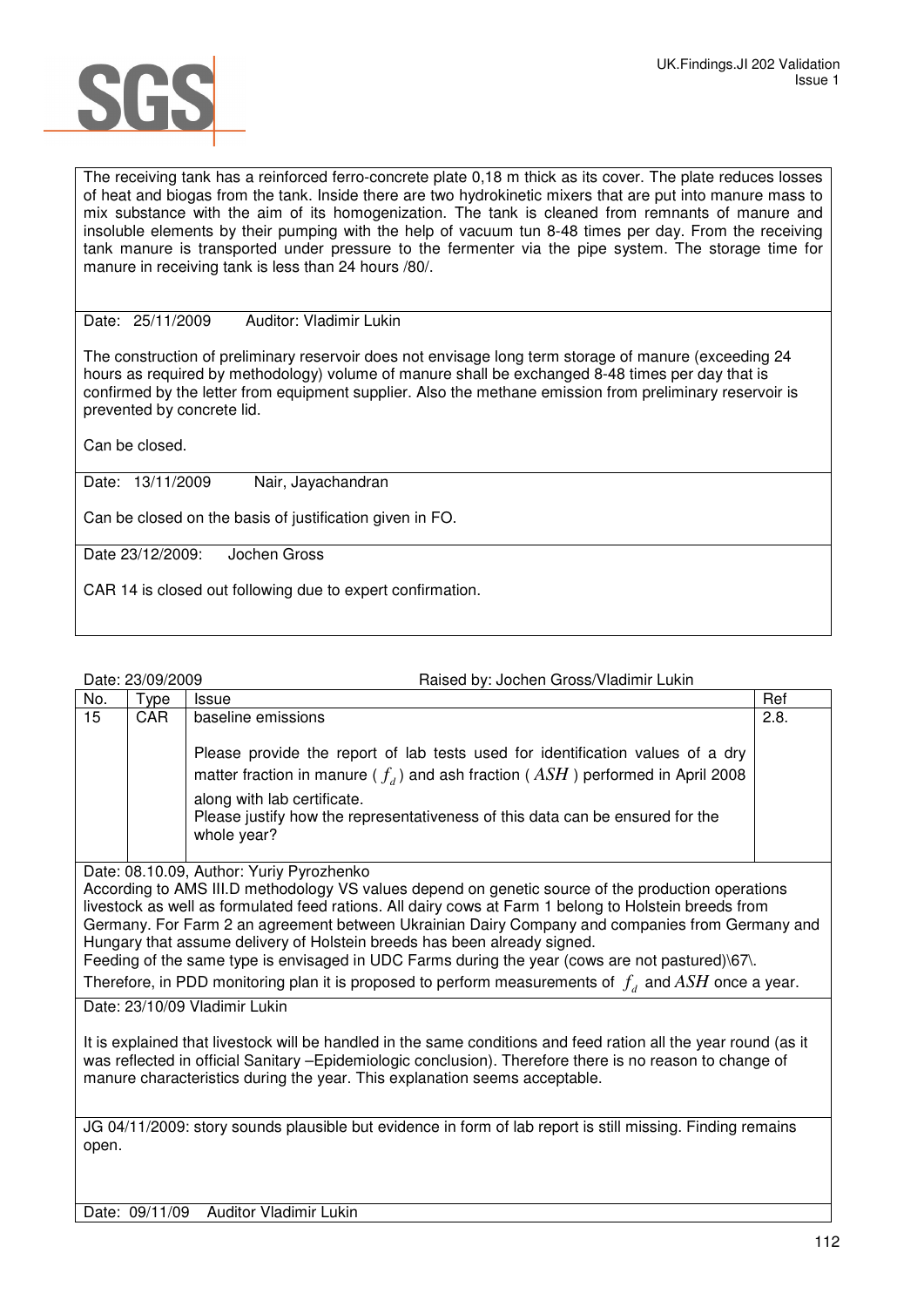

Lab test report dd. 18/04/2008 on the analysis of dry content, ASH, wet, organic solids, and other components in two samples of manure /29/ has been submitted to SGS. Original data of dry content and ASH are in compliance with those used in calculation of baseline emissions.

CAR can be closed

Date: 21/12/2009 Nair, Jayachandran

CAR can be closed based on justification given in FO.

The cattle feed remains the same and it is confirmed with documentary evidence provided by independent third party – Sanitary and Epidemic Conclusion /67/.

Performing of multiply tests is encouraged in order to gain confidence that manure characteristics are not changed over the different seasons.

Date: 23/12/2009 Jochen Gross

CAR 15 is closed out following expert confirmation.

Date: 23/09/2009 Raised by: Jochen Gross/Vladimir Lukin

| No. | Type | <b>Issue</b>                                                                                                                                                                                                                                           | Ref |
|-----|------|--------------------------------------------------------------------------------------------------------------------------------------------------------------------------------------------------------------------------------------------------------|-----|
| 16  | CAR  | baseline and project emissions<br>To substantiate assumptions used for baseline and project emissions<br>calculation please provide following evidence:                                                                                                | 2.8 |
|     |      | 1/ methodology of biogas content lab testing<br>2/ Project documentation for farm #2 Komarivka<br>3/documentary evidence to substantiate the efficiency of electric boiler<br>(certificate)<br>4/ thermal demands for fermentors and digesters heating |     |

Date: 08.10.09, Author: Maryna Bereznytska

Please find attached evidences:

1/ Letter from Gas Institute with description of methodology and equipment of biogas content lab testing/52/,

2/ Extract from Project documentation for farm #2 Komarivka/4/,

3/Copy of boiler technical passport with data on the efficiency of electric boiler /68/,

4/ thermal demands for fermenters and digesters heating stipulated in Letter of company Zorg that installed and maintain the biogas plant in Krupil /63/.

Date: 23/10/09 Vladimir Lukin

1/ As per the informational note issued by Ukrainian Institute of Gas /52/ the chromatographic method was used for biogas content testing. Equipment - Gas chromatograph Agilent # 6890N,

Testing conditions: gas – argon, columns: MOLSIV 15m length – for light gases and PLOTQ 15m length – for carbohydrates, temperature: +200 Cº. Please clarify if the standardized testing methodology used and provide evidence to confirm appropriate uncertainty level of testing.

2/ Described in PDD technical details of project proposed to be implemented on farm #2 Komarivka are confirmed by extract from Project design /58/ and Technical description of biogas running cogenerator unit JMC-312 GS-B.L /54/.

3/ Technical details of electric heaters used are confirmed with provided manufacturer's certificate/68/ acceptable

4/ Total power demand of digester including equipment operational demands and heating demands constitutes 274.480 kW per year pursuant to injury provided by equipment supplier /63/. - acceptable

JG: 04/11/2009: CAR 16 remains open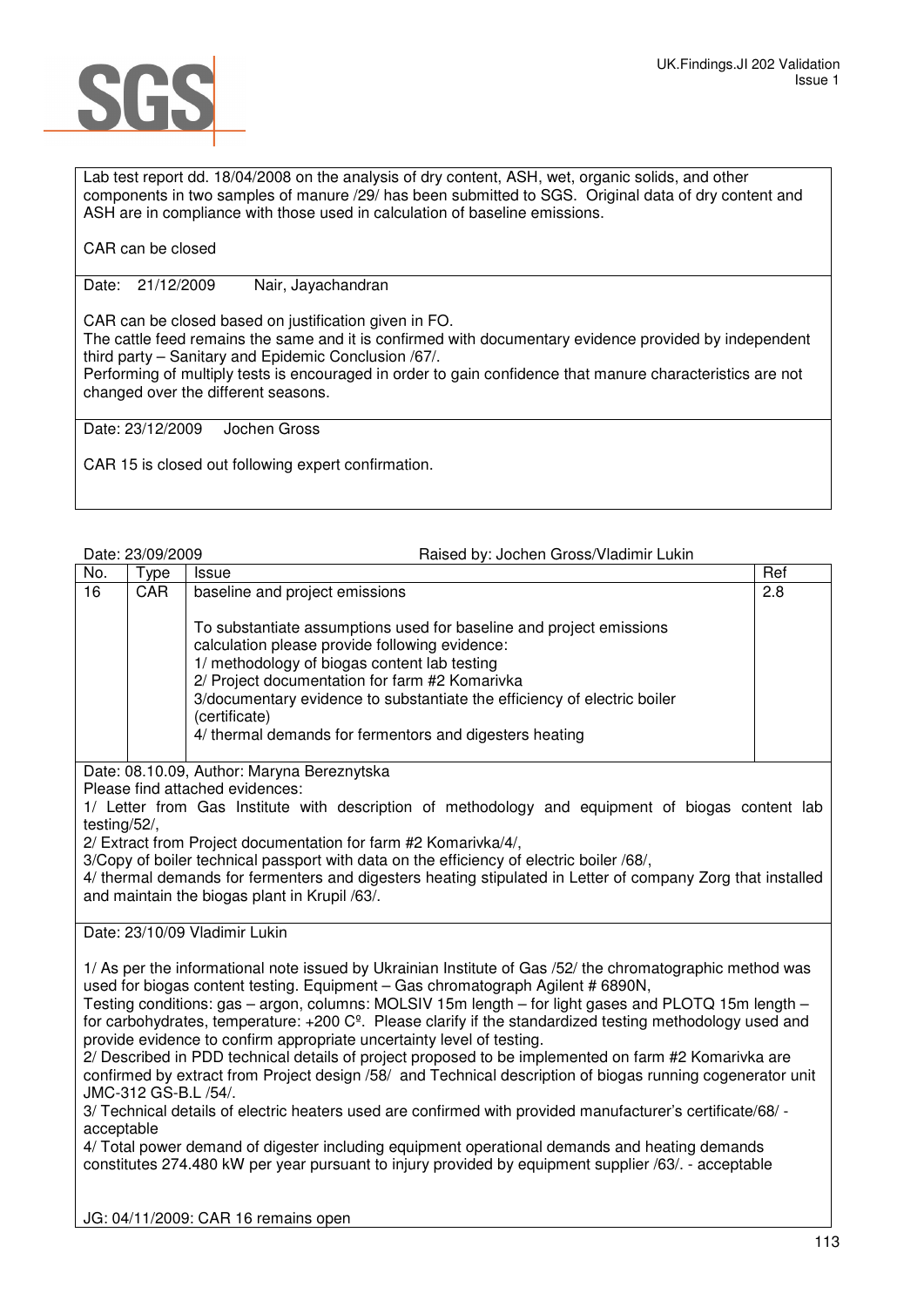

# Date: 23.11.09, Author: Maryna Bereznytska

The standardized testing methodology was used with Gas chromatograph Agilent # 6890N and the uncertainty level of testing was in accordance with standard /81/ .

Date: 25/11/09 Auditor: Vladimir Lukin

Standardized method Intergovernmental Standard GOST 23781-87 "Natural combustible gases. Chromatographic method for determination of component composition" /81/ is used Gage repeatability and reproducibility of method as defined in standard is to be less than 0.3%.

Information acceptable and CAR 16 can be closed.

[Acceptance and close out]<br>Date: 22/12/09 Nair. Nair, Jayachandran

Can be closed.

Date23/12/2009: Jochen Gross CAR 16 is closed out following expert confirmation.

Date: 23/09/2009 **Participal Exercise State:** Participal Raised by: Jochen Gross/Vladimir Lukin

| No.       | Type       | Issue                                                                                                                                                              | Ref  |
|-----------|------------|--------------------------------------------------------------------------------------------------------------------------------------------------------------------|------|
| 17        | <b>CAR</b> | application of baseline methodology                                                                                                                                | 2.1. |
|           |            | The project does not fulfil the applicability criteria for AMS III.D (less than 60,000<br>t $CO2$ / year).<br>Please justify why SSM approach / AMS III.D is used. |      |
|           |            | Date: 08.10.09, Author: Yuriy Pyrozhenko                                                                                                                           |      |
|           |            | AMS III.D methodology is applicable if measures are limited to those that result in aggregate emission                                                             |      |
|           |            | reductions of less than or equal to 60,000 t CO2 eq. annually from all type III components of the project                                                          |      |
| activity. |            |                                                                                                                                                                    |      |
|           |            | Emission reductions from methane recovery in animal manure management systems for the period 2009-                                                                 |      |
|           |            | 2012 are in the range of 409-32101 t $CO2$ eq. for 2 farms. That's why SSC methodology was used.                                                                   |      |
|           |            | Date:23/10/09 Vladimir Lukin                                                                                                                                       |      |
|           |            |                                                                                                                                                                    |      |
|           |            | AMS III.D envisages the different types of measures resulted in emission reduction which shall be treated                                                          |      |
|           |            | as the different component liable to different methodologies. In particular if the recovered methane is used                                                       |      |
|           |            | for thermal or electrical energy generation directly that component of the project activity shall use a                                                            |      |
|           |            | corresponding category under Type I (AMS III.D paragraph 5).                                                                                                       |      |
|           |            |                                                                                                                                                                    |      |
|           |            | The limitation of aggregate emission reductions by 60 kt of CO2 equivalent is only applicable to Type III                                                          |      |

components of the project activity (paragraph 7). Therefore formally this approach is in line with methodology and seems acceptable.

CAR 17 can be closed.

JG 04/11/2009 CAR 17 closed.

| Date: | 23/09/2009 | . Jochen Gross/Vladimir '<br>Raised by:<br>Lukin |     |
|-------|------------|--------------------------------------------------|-----|
| No.   | vpe        | Issue                                            | Rei |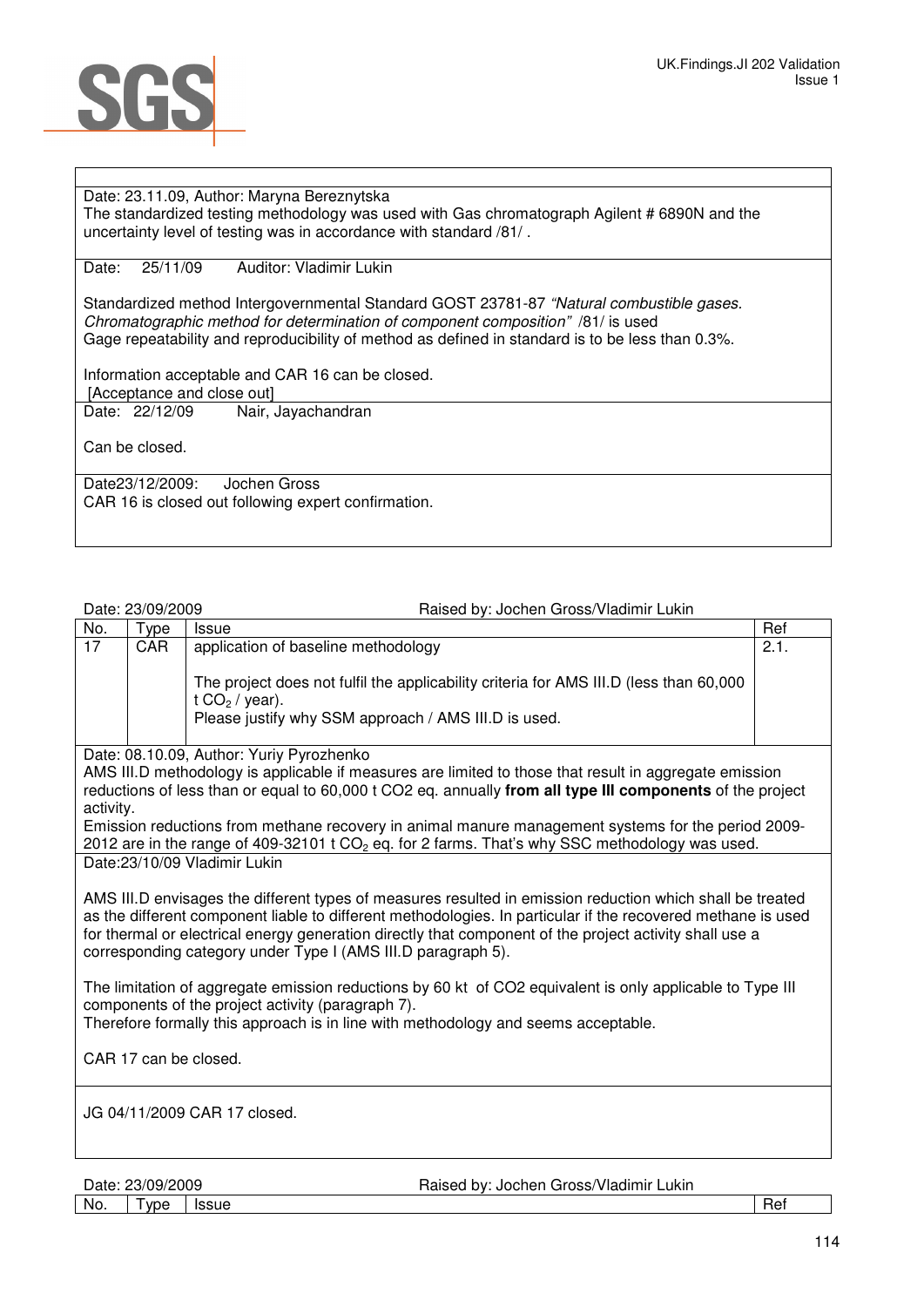

| 18          | CAR                | <b>Baseline</b>                                                                                                                                                                                                                                                                                                                                                                                                                                                                                                                                                                                                                                                                                                                                                                                                                                                                                                                                              | 3.1. |
|-------------|--------------------|--------------------------------------------------------------------------------------------------------------------------------------------------------------------------------------------------------------------------------------------------------------------------------------------------------------------------------------------------------------------------------------------------------------------------------------------------------------------------------------------------------------------------------------------------------------------------------------------------------------------------------------------------------------------------------------------------------------------------------------------------------------------------------------------------------------------------------------------------------------------------------------------------------------------------------------------------------------|------|
|             |                    | Project uses two baselines. Both of them do not contradict each other and look<br>supplemental. Therefore in fact there is the single scenario including two<br>emission sources - anaerobic decay of manure and fuel combustion to produce<br>electricity that would be consumed in the absence of project activity. Please<br>justify why united baseline comprising all emission sources could not be<br>applied?<br>Please present your approach how you ensure that double counting of ERs<br>does not take place.                                                                                                                                                                                                                                                                                                                                                                                                                                      |      |
|             |                    | Date: 08.10.09, Author: Yuriy Pyrozhenko                                                                                                                                                                                                                                                                                                                                                                                                                                                                                                                                                                                                                                                                                                                                                                                                                                                                                                                     |      |
|             | SSC methodologies. | Each of two emission sources corresponds to separate SSC methodology (AMS III.D and AMS I.C).<br>Each methodology establishes different limitations. According to AMS III.D methodology measures are<br>limited to those that result in aggregate emission reductions of less than or equal to 60 kt CO2 equivalent<br>annually. AMS I.C methodology requires that thermal generation capacity should be less than 45 MW.<br>The proposed project is in line with these SSC methodologies, because:<br>1. Emission reductions from methane recovery in animal manure management systems for the period<br>2009-2012 are in the range of 372-32101 t $CO_2$ -eq.<br>2. Total generation capacity of 5 co generators at two Farms makes up 5,3 MW<br>Two above mentioned baselines can not be combined because of different requirements and limitations of<br>Concerning double counting, Annex 2 of PDD presents quality control procedures for data used in |      |
|             |                    | calculations of baseline emissions and consequently emission reductions.                                                                                                                                                                                                                                                                                                                                                                                                                                                                                                                                                                                                                                                                                                                                                                                                                                                                                     |      |
|             |                    | Date: 23/10/09 Vladimir Lukin                                                                                                                                                                                                                                                                                                                                                                                                                                                                                                                                                                                                                                                                                                                                                                                                                                                                                                                                |      |
|             |                    | 1/ Pursuant to the Guidance On Criteria For Baseline Setting And Monitoring the baseline for a JI project<br>shall cover emissions from all gases, sectors and source categories listed in Annex A of the Kyoto Protocol,<br>and anthropogenic removals by sinks, within the project boundary.<br>No one of two baselines delineated in PDD covers ALL emission sources attributable to project.                                                                                                                                                                                                                                                                                                                                                                                                                                                                                                                                                             |      |
| sources.    |                    | To gain compliance with above requirements and also to gain transparency in estimation of baseline<br>emission it would be better to define single baseline with separate delineation of I- and III-type emission                                                                                                                                                                                                                                                                                                                                                                                                                                                                                                                                                                                                                                                                                                                                            |      |
|             |                    | 2/ Please include into Excel sheet the calculation emission reduction AMS III.D and AMS I.C components                                                                                                                                                                                                                                                                                                                                                                                                                                                                                                                                                                                                                                                                                                                                                                                                                                                       |      |
| separately. |                    | It is not traceable from calculation how lowest (372 t CO2) and highest (32105 t CO2) estimation of<br>emission reduced from manure management system was obtained.                                                                                                                                                                                                                                                                                                                                                                                                                                                                                                                                                                                                                                                                                                                                                                                          |      |
|             |                    | 3/ Following information is necessary to be reflected in PDD and substantiated with relevant evidence:                                                                                                                                                                                                                                                                                                                                                                                                                                                                                                                                                                                                                                                                                                                                                                                                                                                       |      |
|             |                    | i/ produced heat and power utilization manner                                                                                                                                                                                                                                                                                                                                                                                                                                                                                                                                                                                                                                                                                                                                                                                                                                                                                                                |      |
|             | natural stream?    | ii/ Is there any possibility of releasing of manure or final sludge discharge from the project activity into                                                                                                                                                                                                                                                                                                                                                                                                                                                                                                                                                                                                                                                                                                                                                                                                                                                 |      |
|             |                    | Revision of PDD is necessary.                                                                                                                                                                                                                                                                                                                                                                                                                                                                                                                                                                                                                                                                                                                                                                                                                                                                                                                                |      |
|             |                    | JG. 04/11/2009: CAR 18 remains open                                                                                                                                                                                                                                                                                                                                                                                                                                                                                                                                                                                                                                                                                                                                                                                                                                                                                                                          |      |
|             | Date: 21.11.09     | Author: Yuriy Pyrozhenko                                                                                                                                                                                                                                                                                                                                                                                                                                                                                                                                                                                                                                                                                                                                                                                                                                                                                                                                     |      |

1/ PDD was revised. Single baseline was defined with separate delineation of I- and III-type components.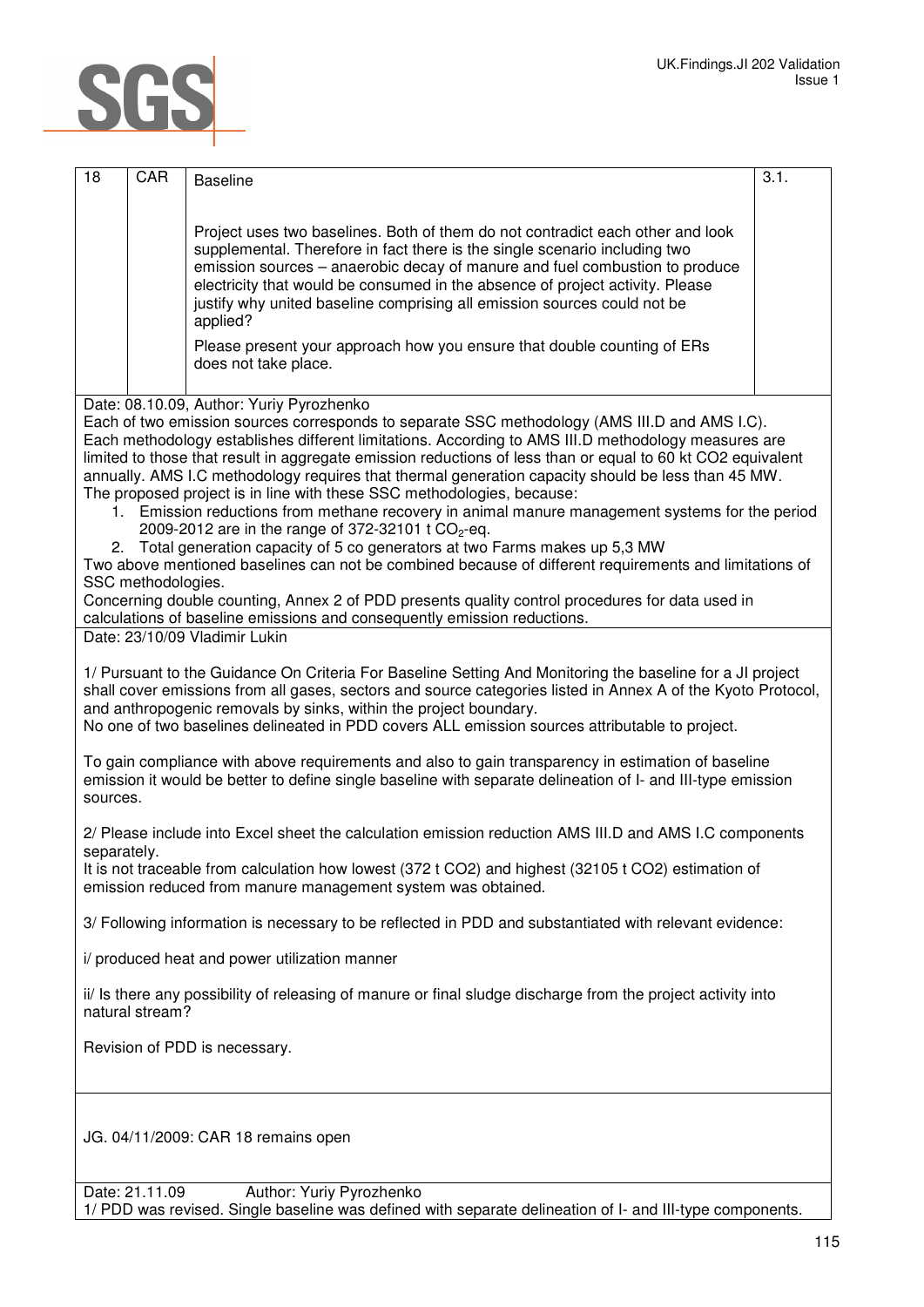

2/ Calculations of emission reductions in Excel sheets are now presented separately for components III.D and I.C. Please see attached revised Excel file where the lowest (409 t CO2) and the highest (32 101 t CO2) emission reduction values for III.D components presented /76/. 3/

i/ Information about produced heat and power utilization manner is described in PDD (see pages 14 and 20), electricity consumption for farm #1 is 1.3 MW per hour /77/

ii/ Unapproved discharge and disposal of wastes within the boundaries of water protection zones and zones of sanitary conservation as well as in other places that could lead to danger for the environment and people health is prohibited according to Ukrainian legislation (the Law of Ukraine "On Wastes" of 05.03.1998 #187/98-BP, article 33) /82/. In any case, Farms of Ukrainian Diary Company Ltd. are situated within the normative limits from lakes and rivers as well as water protection zones and zones of sanitary conservation /77/.

Date: 25/11/09 Auditor Vladimir Lukin 1/ version 3 of PDD dd. 23/11/2009 contains delineation of united baseline (Power supply from regional grid and storage of manure in anaerobic lagoons) with identification of components attributable to AMS I.C and AMS III.D methodology. – acceptable.

2/ ER Calculation spreadsheet was revised. Latest version of ER calculation spreadsheet v.3 dd. 22/11/2009 contains separate calculation of emission reduction coming from AMS III.D and AMS I.C components of project activity. - acceptable.

# 3/

i/ Following text found at the page 14 of PDD:

"Wires for electric power supply (of farm) are joined to the cogeneration unit electrical compartment" does not mean uniquely that cogeneration unit can not supply power into the grid. Please clarify. - open ii/ Provided evidence – the letter from general contractor – ZORG Ukraine /77/ does confirm that the projects are not situated in the water protective zone of surface water flows and the direct discharge of manure into them is prohibited by National legislation (Law of wastes /82/. Thus acceptable.

CAR remains open (3. i/)

Date: 02.12.09 Author: Marina Bereznytska

The electrical energy consumption for both farms of UDC is more then total electrical capacity of installed within the project co generators /77/. For example for Farm 1 it amounts to 1.3 MW/h and 0.955 MW/h accordingly. This information confirms the fact that the electricity will be consumed only for own needs of farms and will not be soled (please see revised PDD, p.14).

# Date: 04/12/2009 Vladimir Lukin:

It was confirmed wile reviewing both information provided by plant owner /77/ and the project design /12/ that total capacity consuming by all electrical equipment at farm 1 (1.3 MW) is less than installed capacity of cogeneration unit (0.955 MW). Thus power export seems unlikely because power will be consumed inhouse.

. MW\*h is used instead of MW to express capacity of equipment in PDD. Please rectify.

Also: PDD page 19:

heat capacity of co generators 2,0 and 3,3 MW•h at Farms 1 and 2 correspondingly.

MW\*h is not applicable to express capacity. This is energy output units. Please justify.

CAR 18 can be closed after revision of PDD.

Date23/12/2009: Jochen Gross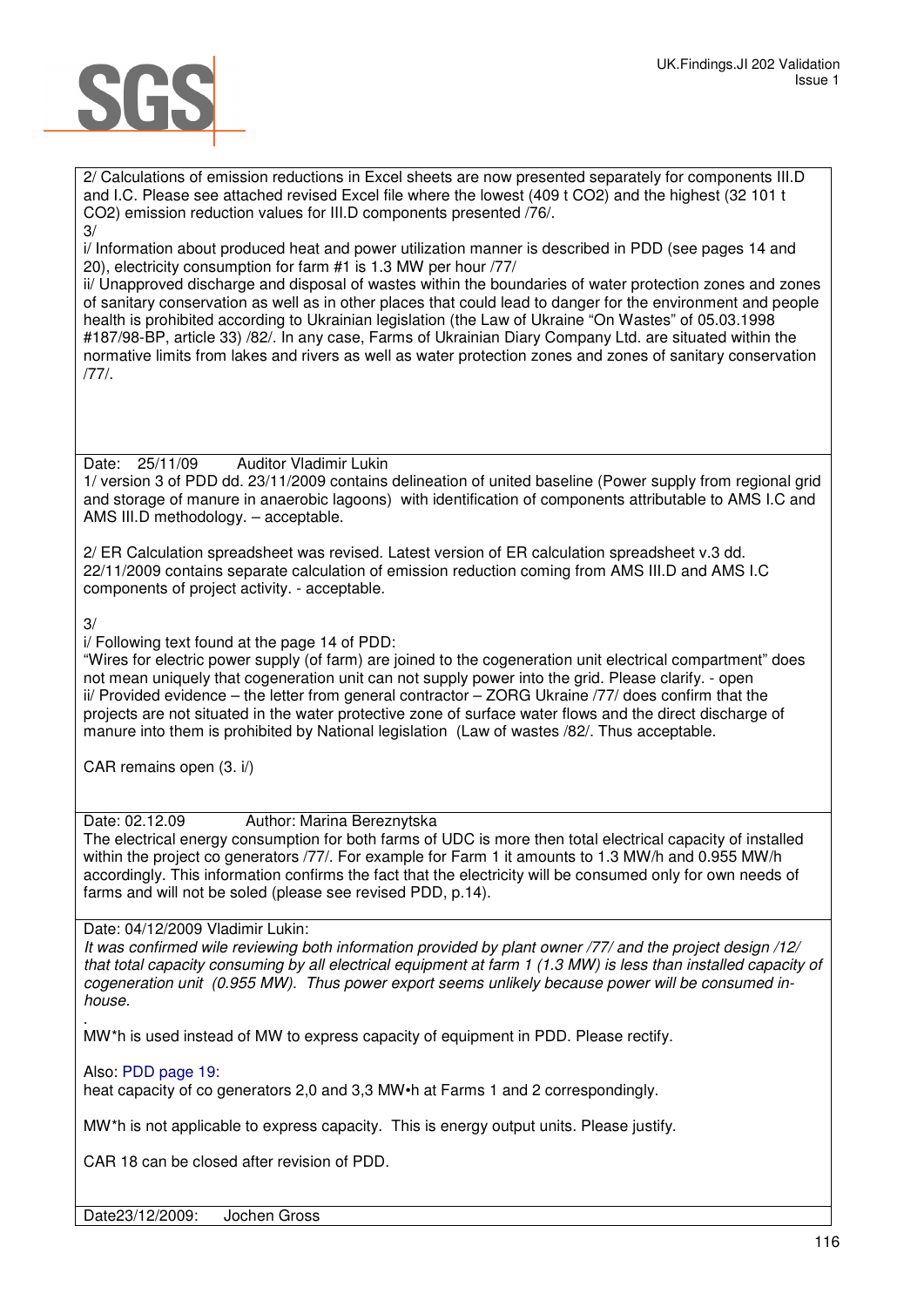

Closure of finding pending PDD revision

Date: 28.12.09 Author: Marina Bereznytska PDD is revised.

Date: 08/01/10 Vladimir Lukin

PDD was revised accordingly and energy units were rectified in PDD version 5.

CAR can be closed out.

Date 25/01/2010: Jochen Gross

Baseline approach is in compliance with AMS III.D and AMS I.C. It is ensured by QA/QC procedure that double counting can't take place.

| Date: 23/09/2009 |  |
|------------------|--|
|                  |  |

Raised by: Jochen Gross/Vladimir Lukin

| No.          | Type       | <b>Issue</b>                                                                                                                                                                                                                                               | Ref  |
|--------------|------------|------------------------------------------------------------------------------------------------------------------------------------------------------------------------------------------------------------------------------------------------------------|------|
| 19           | <b>CAR</b> | Additionality (barrier analysis)                                                                                                                                                                                                                           | 3.2. |
|              |            |                                                                                                                                                                                                                                                            |      |
|              |            | The PDD does not show that described barriers appear to be invincible for<br>project implementation and that JI status is the only condition that makes the<br>project feasible.                                                                           |      |
|              |            | Please justify how barriers prevent the implementation of the project and why<br>the JI status is necessary to overcame them.                                                                                                                              |      |
|              |            | 1. The prevailing practice barrier can not be accepted due to insufficient<br>common practice analysis. The description given in section B.2 shows that there<br>is relevant experience in operation of other biogas plants in Ukraine. Please<br>justify. |      |
|              |            | 2. The legislative barrier emphasizes that before green tariff adoption national<br>legislation had not possessed any incentives to develop biogas projects. But it<br>also hardly can constitute an overwhelming constraint to project implementation.    |      |
|              |            | Date: 09.10.09, Author: Yuriy Pyrozhenko                                                                                                                                                                                                                   |      |
|              |            | In USSR time a few small biogas plants have been working in Ukraine. In particular, biogas plants with                                                                                                                                                     |      |
|              |            | volume of reactor 15m3 at battery farm "Kyivs'ka" as well as biogas plant at sovkhoz "Rossiya" (swine farm)                                                                                                                                                |      |
|              |            | with volume of reactor 170 m3 per day were built.<br>But after USSR disintegration these biogas plants stopped their work\24\.                                                                                                                             |      |
|              |            | So far, only one biogas plant is functioning in Ukraine. This biogas plant was built at swine farm "Elenovka"                                                                                                                                              |      |
|              |            | (Dnipropetrovs'k region) and includes 2 reactors with volume 1,000 m3 each. Biogas plants as a rule are                                                                                                                                                    |      |
|              |            | very expensive. The possibility to construct biogas plant in Elenovka emerged only thanks to grant from                                                                                                                                                    |      |
|              |            | government of Netherlands. The source of funding for UDC biogas project is bank credit. Hence Elenovka<br>and UDC biogas projects have different sources of financing. Construction of biogas plants is not funding                                        |      |
|              |            | from Ukrainian government and there is no state program concerning development of biogas projects in                                                                                                                                                       |      |
| Ukraine\24\. |            |                                                                                                                                                                                                                                                            |      |
|              |            | Biogas technologies for utilization of cattle, swine and poultry manure differ from each other. There is no                                                                                                                                                |      |
|              |            | relevant experience in Ukraine in constructing of biogas plant with utilization of cattle manure. Therefore,                                                                                                                                               |      |

the proposed project is the first of its kind \69\. According to Technological designing departmental regulations of Agro-Industrial Complex cattle manure after removal from confinements should be stored during 6 month in lagoons paved with waterproof film\19\. UDC Farms comply with these requirements and therefore do not need to change the practice of manure

management. According to above mentioned information, without financial instruments of Kyoto protocol, farmers,

117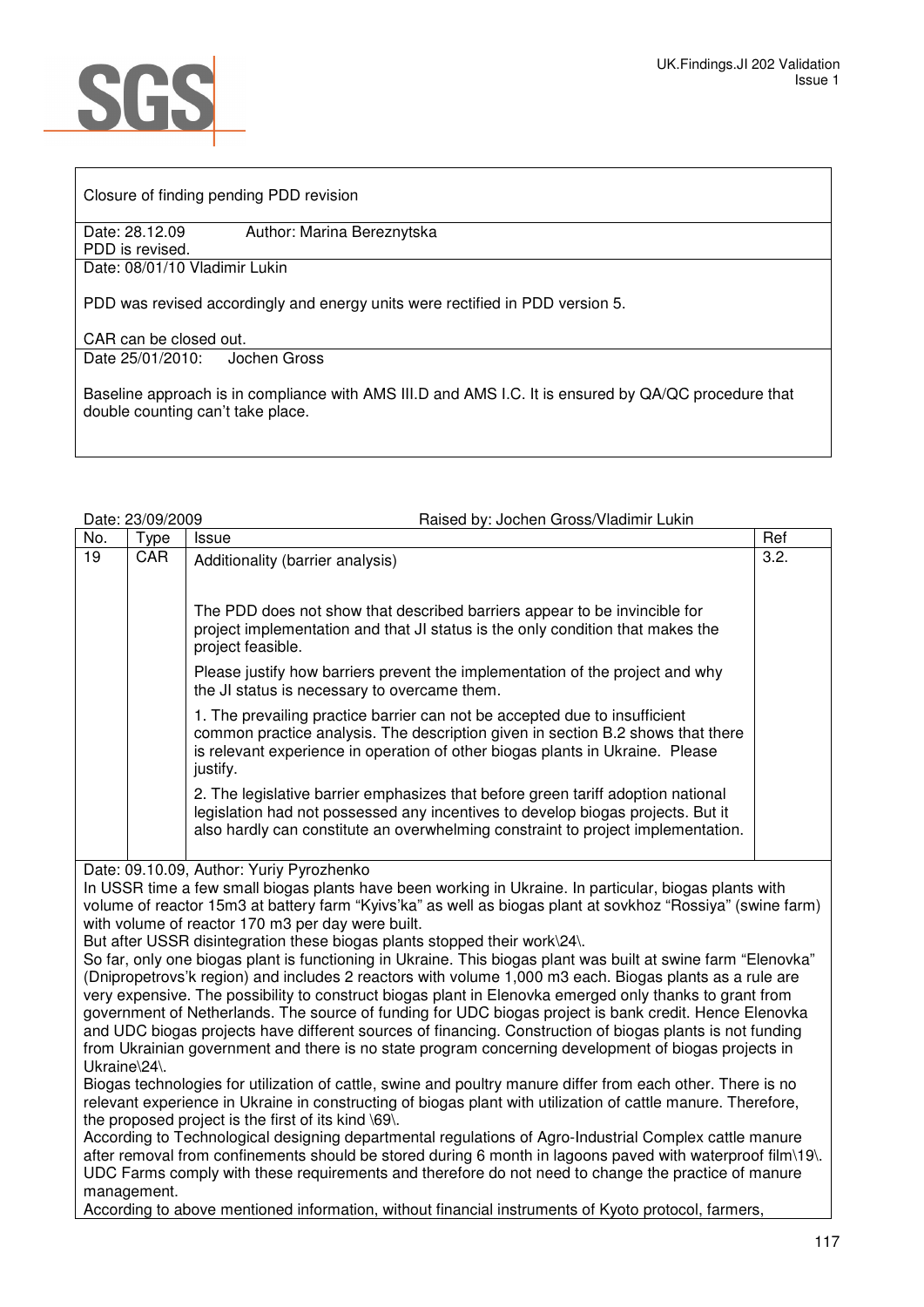

including UDC, will not change common practice of manure storage in lagoons.

In Austria federal agricultural organisations and banks provide financial support to the biogas projects. Denmark government subsidises biogas projects (20% from construction estimate). In case Ukraine will have governmental subsidising or financial support from banks and other institutions, biogas projects will become profitable even without revenues from selling of ERUs.

In many countries (Austria, Germany, Switzerland, Italy etc.), including Ukraine, green tariffs have been already adopted. Biogas projects that presume selling of electrical energy gained from renewable biomass to the grid, as a rule, will also become profitable without Kyoto protocol mechanisms. In case of UDC all electricity produced in co generators from biogas will go on farms own needs. That's why green tariffs were not considered in additionality analysis.

Date: 23/10/09 Vladimir Lukin

The technological barrier is comprehensively described in the given reply and confirmed with relevant evidence:

Scientific research "Use of Methane Emissions from Wastes for Biogas Production" by E.M. Rodina, Sh. A. Ilyasov, and Z. A. Abaikhanova / journal "Vestnik KRSU" v.6 2003. /24/

Legislative barrier seems not to be applicable to prove additionality because of following: 1/There are no legal requirements or whatever official regulations that prevent implementation of proposed activity or constitute any additional constraints; and

2/the absence of State financial stimulation can not constitute the overwhelming barrier for project implementation. Other financial aspects of proposed activity can make such a project profitable but all of them are already discussed in investment analysis and there is no need to present them as separate barrier.

Please revise PDD accordingly.

JG: 04/11/2009: Many project developers make use of multiple arguments for the demonstration of additionality. This is always an area with a huge potential for critical comments like: "Why do you list several arguments, is your main argument not strong enough?" In this case the additionality of your project would be strongly questionable.

To avoid this situation the easiest way is to delete all minor arguments from the PDD and focus on the main argument for the demonstration of the additionality.

Unfortunately I'm not able to check the last PDD version. I assume the barrier analysis is only a voluntary assessment step. Therefore it should be deleted to make the additionality assessment more transparent.

CAR 19 remains open

Date: 23.11.09 Author: Yuriy Pyrozhenko PDD is changed. Only investment barrier is left.

Date: 25/11/09 Auditor Vladimir Lukin Barrier analysis of all barriers has been removed from PDD ver. 3 dd. 23/11/2009 thus discussion became inapplicable. Benchmark Investment analysis is the only to substantiate additionality.

CAR 19 can be closed.

Date 11/12/2009: Jochen Gross Barrier analysis is deleted in final PDD. CAR19 closed out

Date: 23/09/2009 Raised by: Jochen Gross/Vladimir Lukin

| No.      | VDA<br>∞⊌∿ | <br>.aau                                           | Rei       |
|----------|------------|----------------------------------------------------|-----------|
| ററ<br>ΔU | -<br>◡     | .<br>edure:<br><b>IVIONITON</b><br>n<br>эτ<br>' 11 | <br>◡.←.← |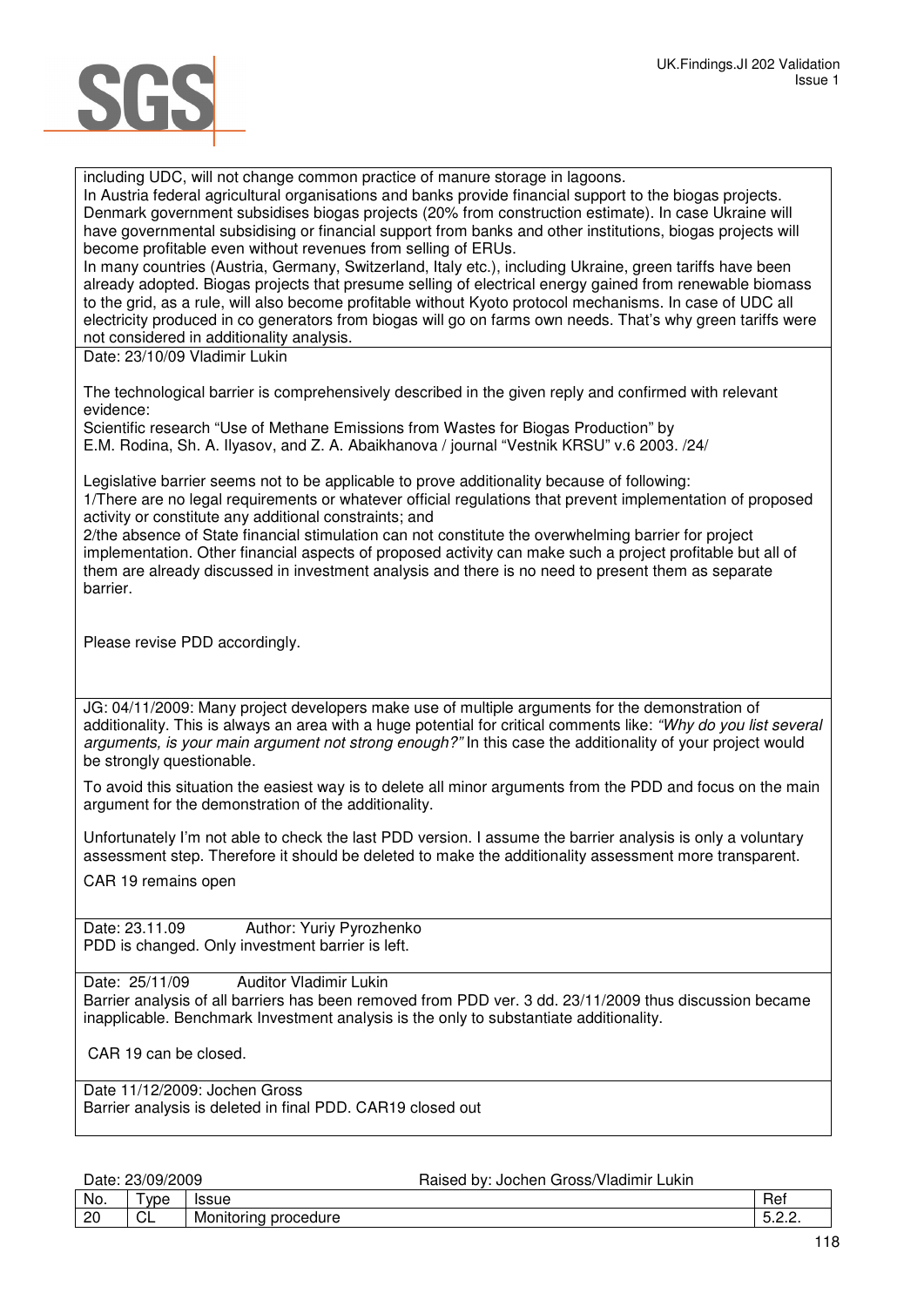

The responsibilities are not transparent. Please detail the authority/responsibilities for project implementation and monitoring performance along with organizational chart (the organigramme is preferable form of performance)

Date: 08.10.09, Author: Maryna Bereznytska

Detailed instruction on emission reductions monitoring under the Project is under consideration of Ukrainian dairy company management. Please find attached draft of the document \64\. It is expected to have the confirmed instruction at 29-30 of November 2009.

Date: 23/10/2009 Vladimir Lukin

The draft monitoring manual was developed on Ukrainian languish and submitted to SGS. Please incorporate the description of personal authority and responsibility distribution for each step of monitoring data processing including data collecting, handling, checking, calculation, reporting, meters calibration and maintenance into PDD / Monitoring Plan.

CL 20 remains open

JG: 04/11/2009: CL 20 remains open

Date: 22.11.09, Author: Maryna Bereznytska Please find revised draft monitoring manual /19/.

Date: 02.12.09, Author: Maryna Bereznytska Personal employers' trainings evidences as for monitoring instruction with respective provisions will be provided during the first verification.

Date: 04/12/2009 Vladimir Lukin & Jochen Gross

CL 20 is transformed into FAR 27:

Evidence of trainings for personal engaged into monitoring processes shall be checked during first verification.

Date: 23/09/2009 Raised by: Jochen Gross/Vladimir Lukin

| No. | Type | <b>Issue</b>                                                                           | Ref  |
|-----|------|----------------------------------------------------------------------------------------|------|
| 21  | CL   | Monitoring procedure                                                                   | 5.2. |
|     |      |                                                                                        |      |
|     |      | Please provide adopted monitoring procedure (manual) including following               |      |
|     |      | sections:                                                                              |      |
|     |      | emergency preparedness (for cases where emergencies can cause<br>unintended emissions) |      |
|     |      | calibration of monitoring equipment                                                    |      |
|     |      | maintenance of monitoring equipment and installations                                  |      |
|     |      | monitoring, measurements and reporting                                                 |      |
|     |      | day-to-day records handling (including what records to keep, storage area              |      |
|     |      | of records and how to process performance documentation)                               |      |
|     |      | dealing with possible monitoring data adjustments and uncertainties                    |      |
|     |      | review of reported results/data                                                        |      |
|     |      | internal audits of GHG project compliance with operational requirements                |      |
|     |      | where applicable                                                                       |      |
|     |      | project performance reviews before data is submitted for verification,                 |      |
|     |      | internally or externally                                                               |      |
|     |      | corrective actions in order to provide for more accurate future monitoring             |      |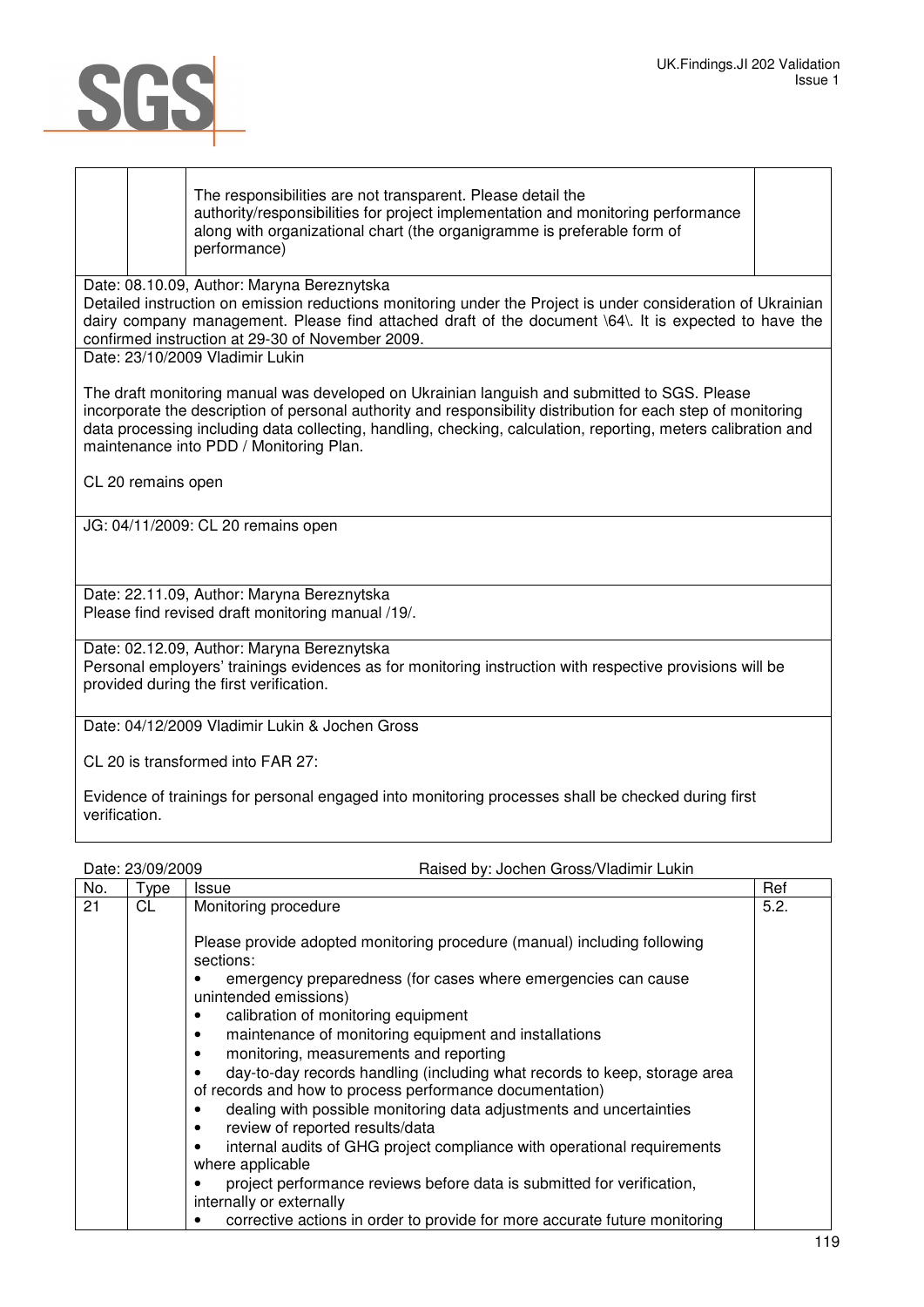

| and reporting                                                                                                                                                                                                                                                                                                                                                                                                    |
|------------------------------------------------------------------------------------------------------------------------------------------------------------------------------------------------------------------------------------------------------------------------------------------------------------------------------------------------------------------------------------------------------------------|
| Date: 08.10.09, Author: Maryna Bereznytska                                                                                                                                                                                                                                                                                                                                                                       |
| Detailed instruction on emission reductions monitoring that includes all these items within the Project is<br>under consideration of Ukrainian dairy company management. Please find attached draft of the document<br>\64\. It is expected to have the confirmed instruction at 29-30 of November 2009.                                                                                                         |
| Date: 23/10/09 Vladimir Lukin                                                                                                                                                                                                                                                                                                                                                                                    |
| Draft Monitoring procedure was provided to SGS                                                                                                                                                                                                                                                                                                                                                                   |
| emergency preparedness                                                                                                                                                                                                                                                                                                                                                                                           |
| Monitoring procedure envisage fossil fuel combustion for power production during 24 hours per year.<br>Project emissions in emergency proposed to be calculated on the basis of combusted diesel.<br>calibration of monitoring equipment                                                                                                                                                                         |
| Monitoring procedure contains list of metering equipment and template of registration log for calibration<br>records. All equipment proposed to be calibrated with periodicity defined in relevant manuals and national<br>standards. Responsible person shall be defined by project owner - UDC.<br>maintenance of monitoring equipment and installations                                                       |
| Monitoring procedure states the responsibility for meters maintenance accordingly with the metering<br>equipment manuals.                                                                                                                                                                                                                                                                                        |
| monitoring, measurements and reporting                                                                                                                                                                                                                                                                                                                                                                           |
| Pursuant to Monitoring procedure operation staff obligated to perform necessary monitoring and measuring<br>as defined by monitoring plan and make necessary records in monitoring logbook.                                                                                                                                                                                                                      |
| day-to-day records handling (including what records to keep, storage area of records and how to                                                                                                                                                                                                                                                                                                                  |
| process performance documentation)                                                                                                                                                                                                                                                                                                                                                                               |
| The list of data to be registered during monitoring in Monitoring procedure corresponds to those in<br>Monitoring plan. Templates of log books for monitoring data shall be developed as annexes to Monitoring<br>procedure. Monitoring procedure envisage appointment of Senior operator, duty operator and chemistry<br>analyst who are responsible for the gathering and handling of initial monitoring data. |
| dealing with possible monitoring data adjustments and uncertainties.<br>Accordingly to Monitoring Procedure Project owner - Ukrainian Dairy Company shall allocate person who<br>will be responsible for data handling, reporting and checking before they will be applied for emission                                                                                                                          |
| reduction calculation. Monitoring procedure envisages crosschecking of all data inputed by hands against<br>relevant records                                                                                                                                                                                                                                                                                     |
| review of reported results/data<br>Review of reported data shall be performed by Project developer - Foundation of green investments who is<br>also responsible for issuing of monitoring report.                                                                                                                                                                                                                |
| internal audits of GHG project compliance with operational requirements where applicable                                                                                                                                                                                                                                                                                                                         |
| Internal audits are not envisaged by Monitoring procedure.                                                                                                                                                                                                                                                                                                                                                       |
| project performance reviews before data is submitted for verification, internally or externally<br>Project owner is responsible for all possible changes in project performance that may affect emission<br>reduction calculation.                                                                                                                                                                               |
| corrective actions in order to provide for more accurate future monitoring and reporting                                                                                                                                                                                                                                                                                                                         |
| corrective actions are not applicable because internal audit procedure is not envisaged by Monitoring<br>manual.                                                                                                                                                                                                                                                                                                 |
| Please provide details of meters used for diesel consumption estimation.                                                                                                                                                                                                                                                                                                                                         |
|                                                                                                                                                                                                                                                                                                                                                                                                                  |
| JG: 04/11/2009:                                                                                                                                                                                                                                                                                                                                                                                                  |
| The client was informed about the potential risk for the periodic verification of emission reductions. It may<br>occur that ERs will not be verifiable due to deficits in relevant procedures.                                                                                                                                                                                                                   |
| To ensure that the procedures are implemented and adequate FAR 26 is raised.                                                                                                                                                                                                                                                                                                                                     |
| CL 21 remains open with respect to meter details for diesel consumption                                                                                                                                                                                                                                                                                                                                          |
| 19/11/09<br>Author: Maryna Bereznytska<br>Date:                                                                                                                                                                                                                                                                                                                                                                  |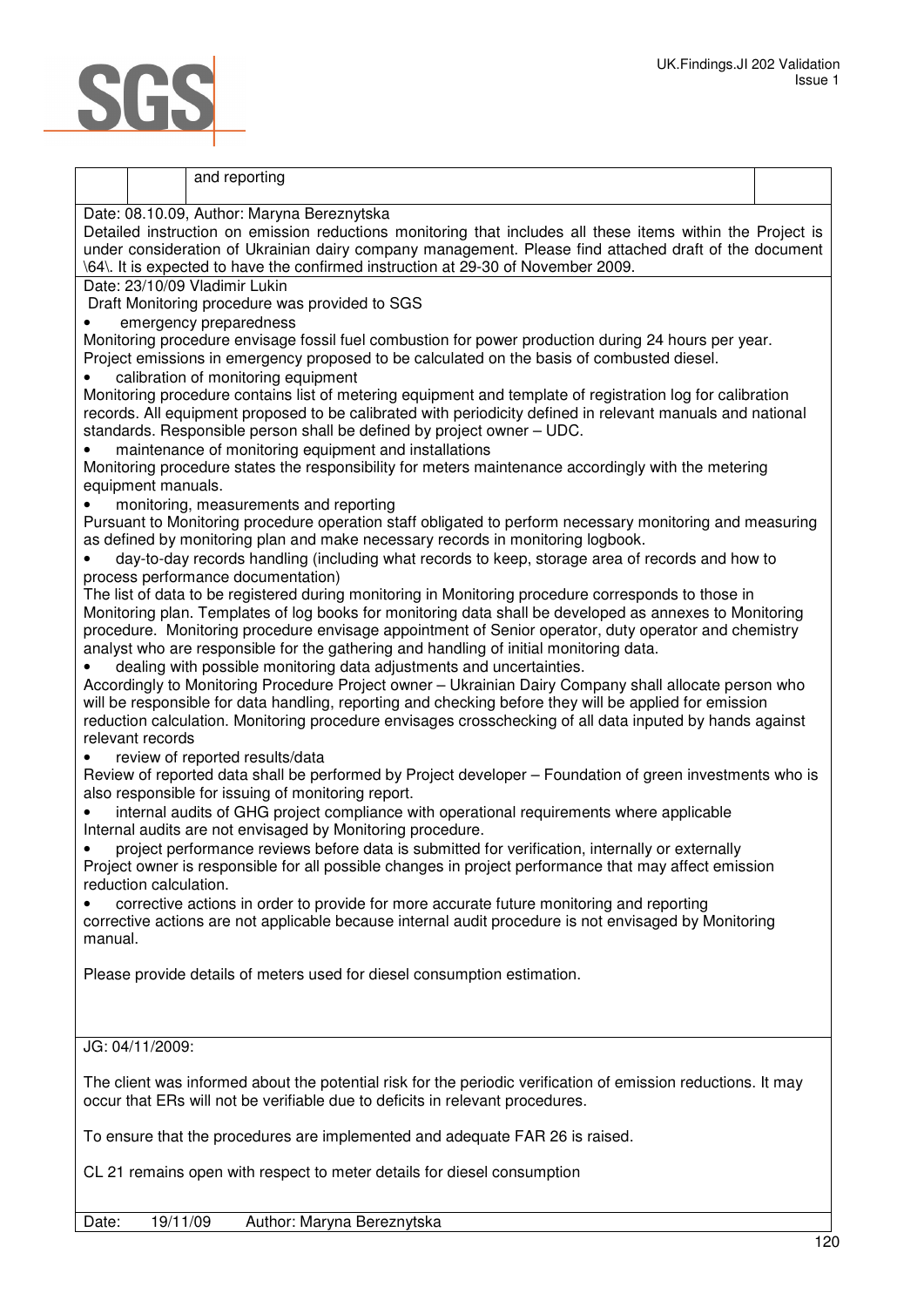

To provide the diesel consumption estimation the next information is fixed in the Monitoring Journal /19/: simply filling in of each tank of diesel generator fuel, the degree of its filling (the per cent on the front panel of the generator) and hours of work. Fuel consumption is to be calculated according to the technical characteristics of the generator Magnum G400 VSA - 120 l per 5 hours /78a/. Built-in electronic sensor of fuel tank filling degree is not subject to calibration /78b/.

Date: 23/12/2009 Auditor Vladimir Lukin

The diesel consumption metering procedure was discussed in details under CAR 7. PP is requested to specify the formulae for calculating of diesel consumption in PDD.

CL 21 can be closed and further discussion of diesel consumption monitoring is transferred to CAR 7.

JG: 23/12/2009:

The client was informed about the potential risk for the periodic verification of emission reductions. It may occur that ERs will not be verifiable due to deficits in relevant procedures.

CL 21 is transformed into FAR 26 to ensure the relevant monitoring procedures are officially approved and implemented

Further discussion of diesel consumption monitoring is transferred to CAR 7.

Date: 23/09/2009 Raised by: Jochen Gross/Vladimir Lukin

| No.                   | Type                                                                                                       | <b>Issue</b>                                                                                                                                                                     | Ref |  |
|-----------------------|------------------------------------------------------------------------------------------------------------|----------------------------------------------------------------------------------------------------------------------------------------------------------------------------------|-----|--|
| 22                    | CL                                                                                                         | Stakeholders consultation<br>Please provide the minutes of the consultation and a summary of stakeholders<br>comments on implementation of part 2 of project (at farm Komarivka) | 7.1 |  |
|                       |                                                                                                            | Please specify what medias were involved to announce the project and to<br>collect the comments from stakeholders.                                                               |     |  |
|                       |                                                                                                            | Date: 08.10.09, Author: Maryna Bereznytska                                                                                                                                       |     |  |
|                       |                                                                                                            | Please find the attached Minutes and a summary of stakeholders comments for Farm 2 (Komarivka,                                                                                   |     |  |
| Chernigiv region)\70\ |                                                                                                            |                                                                                                                                                                                  |     |  |
|                       | Date: 23/10/09 Vladimir Lukin                                                                              |                                                                                                                                                                                  |     |  |
|                       | The minutes of meeting in administration of village Komarivka, Borznyanskiy district, Chernigov region dd. |                                                                                                                                                                                  |     |  |
|                       |                                                                                                            | 27/02/2008 that contain the decision to allow the construction of farm with 6,000 heads of cattle capacity.                                                                      |     |  |
|                       |                                                                                                            | No negative comments were provided.                                                                                                                                              |     |  |
| CL can be closed.     |                                                                                                            |                                                                                                                                                                                  |     |  |
|                       |                                                                                                            | JG 04/11/2009 stakeholder consultation is not required similar to CDM. Therefore it is acceptable.                                                                               |     |  |
| Finding closed.       |                                                                                                            |                                                                                                                                                                                  |     |  |
|                       |                                                                                                            |                                                                                                                                                                                  |     |  |

| Date: 23/09/2009 |           | Raised by: Jochen Gross/Vladimir Lukin                                                                                                  |       |
|------------------|-----------|-----------------------------------------------------------------------------------------------------------------------------------------|-------|
| No.              | vpe       | <b>Issue</b>                                                                                                                            | Ref   |
| 23               | <b>CL</b> | project lifetime<br>Please substantiate the project lifetime which is defined as 10 years and provide<br>relevant documentary evidence. | 8.3.3 |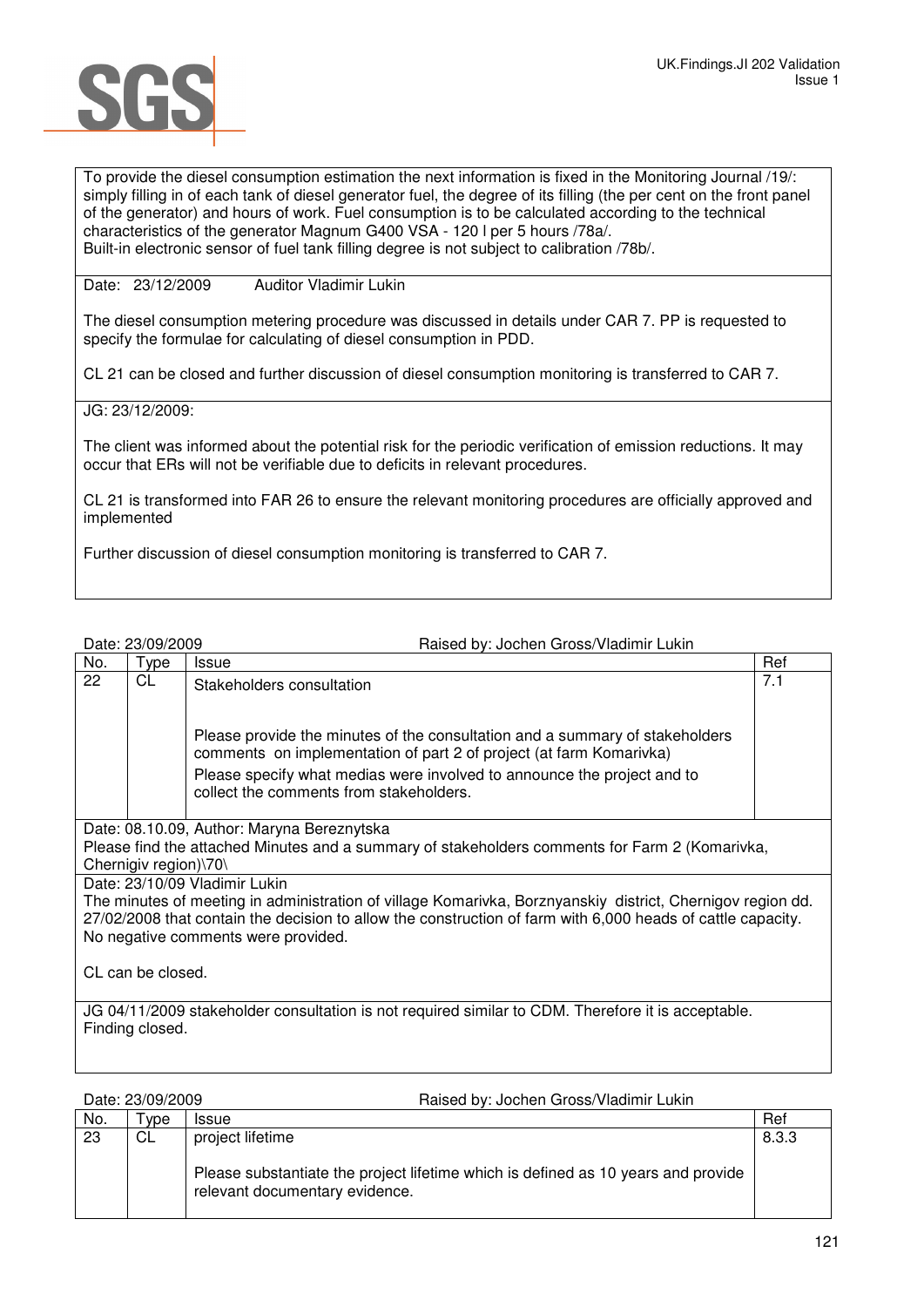

## Date: 08.10.09, Author: Maryna Bereznytska

Biogas plant on Farm 1 (Krupil, Kyiv region) within the project is the first installation of this type in Ukraine, the Biogas plant is the complex installation consisting of various units that have different lifetime periods. But as the complex installation it will have a lifetime of 10 years in accordance with assessment of the manufacturing company ZORG \71\

Date: 23/10/09 Vladimir Lukin

PP has presented the official informational note from equipment supplier - company Zorg Ukraine /71/ that confirm the 10 year long equipment operational lifetime in the case all technical requirements and operational conditions are met and maintenance and repairing works are carried out timely.

CL can be closed.

JG: CL 23 pending further information from Vladimir

04/12/2009 Vladimir Lukin

The evidence provided by PP is the official informational note issued by equipment supplier and signed by General director of Zorg-Ukraine /71/.

Equipment supplier has clarified that operational lifetime of whole equipment of biogas plant is 10 years nevertheless some components such as concrete reservoirs can be operated for longer time.

10 year long operation lifetime is confirmed.

JG: 11/12/2009: lifetime of equipment (10y) is supported with reliable evidence.

CL 23 closed out

## Date: 24/09/2009 Raised by: Jochen Gross/David Diaz/Vladimir Lukin

|     | Dalt. 27/VJ/LVVJ<br><u>Haised by: dochen Giloss/David Diaz/Viadiniil Lunin</u>                          |                                                                                                                                                  |     |  |
|-----|---------------------------------------------------------------------------------------------------------|--------------------------------------------------------------------------------------------------------------------------------------------------|-----|--|
| No. | Type                                                                                                    | Issue                                                                                                                                            | Ref |  |
| 24  | CAR.                                                                                                    | Additionality / investment analysis                                                                                                              | 3.2 |  |
|     |                                                                                                         |                                                                                                                                                  |     |  |
|     |                                                                                                         | 1/ Please provide the breakdown of the project operational costs and specify the                                                                 |     |  |
|     |                                                                                                         | incomes for electricity selling along with relevant supportive documents.<br>2/ Please consider depreciation and taxation effects in cash flows. |     |  |
|     |                                                                                                         | 3/ Please clarify why the investment analysis covers more than 10 years                                                                          |     |  |
|     |                                                                                                         | whereas lifetime is defined as 10 years?                                                                                                         |     |  |
|     |                                                                                                         | 4/ Please consider the project residual values or continuity values as cash inflow                                                               |     |  |
|     |                                                                                                         | in investment analysis, if any.                                                                                                                  |     |  |
|     |                                                                                                         | 5/ Please provide the ground for project discount rate estimation and                                                                            |     |  |
|     |                                                                                                         | substantiate 10% discount rate used in the NPVs calculations whereas bank<br>interest is 23%?                                                    |     |  |
|     |                                                                                                         | 6/ Please include sensitivity analysis of all key parameters.                                                                                    |     |  |
|     |                                                                                                         | 7/ Investment analysis is not quite legible. it would be better to divide the                                                                    |     |  |
|     |                                                                                                         | analysis of project with ERUs and without ERUs.                                                                                                  |     |  |
|     |                                                                                                         |                                                                                                                                                  |     |  |
|     | Date: 16.10.09, Author: Yuriy Pyrozhenko                                                                |                                                                                                                                                  |     |  |
|     | 1/ Electricity price of 60 EUR/MWh was revised. Recalculated price is based on inquiry #773 of 11.12.08 |                                                                                                                                                  |     |  |

from UDC about electricity consumption at Farm 1 for the period January-March 2008 and amounts to 44,52 EUR/MWh (conservative assumption)\33\. Income from electricity displacement for the period 2009-2018 is in the range of 104425-1509068 EUR (average for the period  $-$  1360670 EUR).

# Breakdown of the project operational costs, EUR Parameters **Farm 1** Farm 1 Farm 2 Fermenters maintenance 15 000,0 22 500,0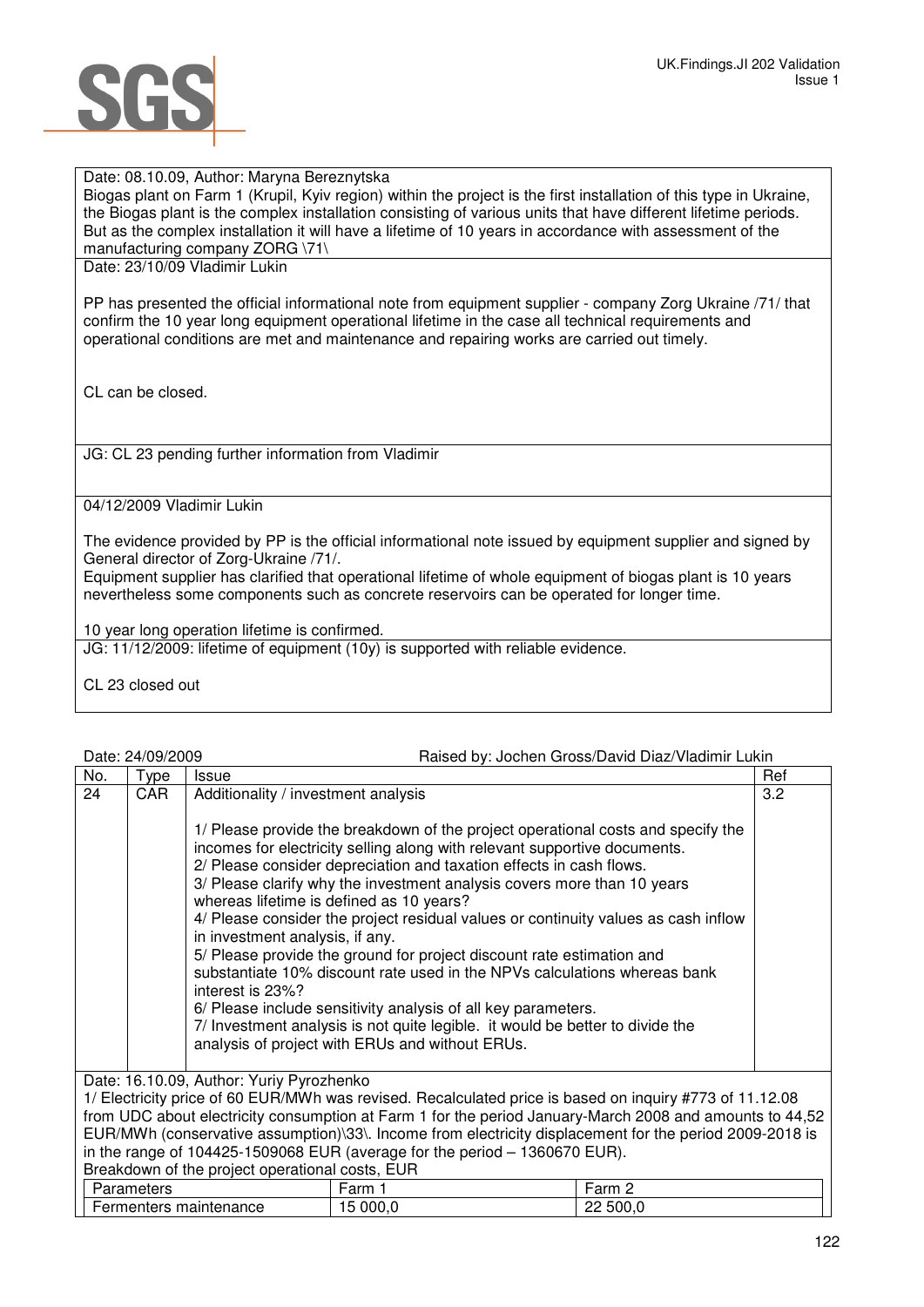# SG

| Cogenerators maintenance | 15 000.0 | 22 500.0 |
|--------------------------|----------|----------|
| <b>Staff Salary</b>      | 12,000.0 | 12,000,0 |
| Other                    | 3 000.0  | 3 000,0  |
| Total                    | 45 000,0 | 60 000,0 |

2/ Annual depreciation value calculated using linear method amounts to 756000 EUR. According to requirements of "Tool for the demonstration and assessment of additionality" (version 05.2)\29\ depreciation has been only taken into account for the calculation of the taxes and is not included in the cash flow. According to Ukrainian legislation, taxation of income makes up 25%\72\.

3/ Revised investment analysis covers only project live circle (10 years)\71\.

4/ Residual value should be considered as a cash inflow in the final year and only in case when capital expenditures have not been fully devalued\69\. Life circle of proposed biogas project amounts to 10 years and depreciation values were calculated for this period. Consequently, it is envisaged that at the end of the period capital expenditures will be fully devalued.

5/ Project discount rate 10% was revised. Recalculated project discount rate amounts to 11,2%. This revised value was calculated as a sum of Euro deposit rate for the moment of investment decisionmaking of  $27<sup>th</sup>$  December 2007 \73\ and investment risk \74\.

6/ Among all key parameters only revenues from electricity displacement constitutes more than 20% of total project revenues, that's why for this parameter sensitivity analysis has been done.

Sensitivity analysis covers a range of +10% and -10%.

Results of analysis are as follows:

- with revenues from selling ERUs (+10%) IRR and NPV are 16,1% (discount rate is 11,2%) and 1174285 EUR accordingly;

- with revenues from selling ERUs (-10%) IRR and NPV are 11,4% and 46708 EUR accordingly;

- without revenues from selling ERUs (+10%) IRR and NPV are 9,6% and -405976 EUR accordingly; - without revenues from selling ERUs (-10%) IRR and NPV are 5,1% and -1533553 EUR accordingly. Therefore, even taking into account +/-10% for electricity cost the proposed project is profitable with revenues from selling ERUs and unprofitable without Kyoto protocol mechanisms.

7/ The recommendation has been taken into account. Please find attached Excel file with revised financial analysis \4\

23/10/09 Vladimir Lukin /David Diaz

1/ The power price of 44.52 EUR/MWh was confirmed by informational note provided by UDC /33/ and found consistent.

Please substantiate the breakdown of operational costs with relevant evidence.

2/ Taxation of income makes up 25% is confirmed by Ukrainian national law on profit taxation implemented by order #VR 335/94 dd. 28/12/94 /72/,

3/ Investment analysis was revised. 10 years long period was used.

4/ It is necessary to clarify that the "full devaluation" concept. In project evaluation this is referred to commercial values of assets. In other words it could be possible to find assets that have no book value (fully devaluated for tax purposes) that still have some commercial value. Usually book value and commercial values are different; Please clarify that the project will have **no commercial value** (residual value).

5/ Euro deposit rate – 7.1% for the moment of investment decision-making of is confirmed by banks statistical reporting data on deposit rate on 27<sup>th</sup> December 2007 presented by PPs /73/. Investment risk is assessed using CCM (cumulative construction method). Referred source /72/ does not contain certain estimation of risk (4.1%). It is not clear how this value was obtained. Please clarify and specify all assumptions used for risk estimation along with relevant evidence.

6/ The variance in power production  $(+/- 10\%)$  was not included into sensitivity analysis. Please update investment analysis accordingly

7/ Investment analysis was updated with different sheets where the financial indicators for project were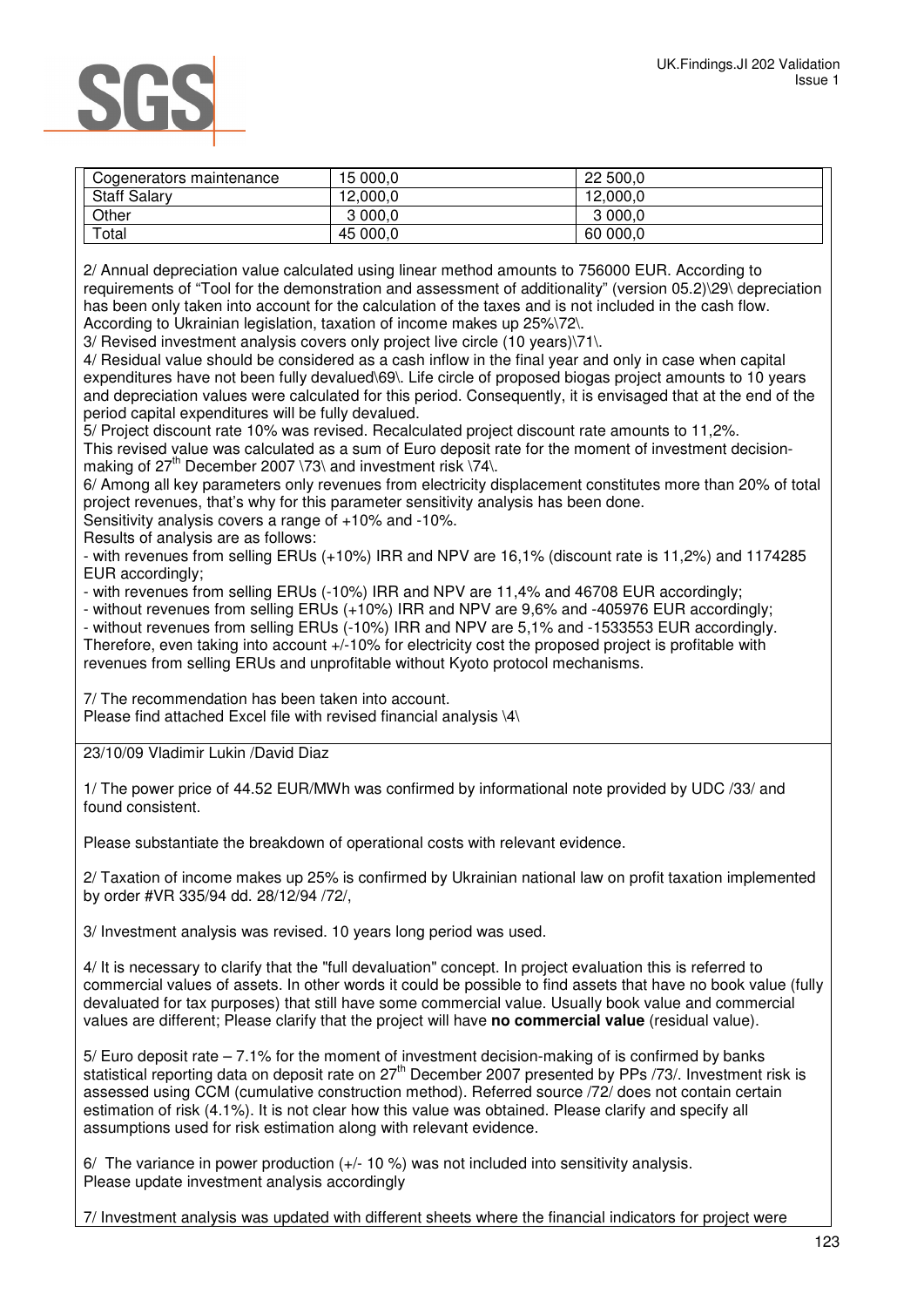

calculated either with or without ERU selling.

Points 1/, 4/, 5/ and 6/ remain open.

JG 04/11/2009: finding remain open

[Acceptance and close out]

Date: 21.11.09 Author: Yuriy Pyrozhenko

1/ Please find the relevant evidence for breakdown of operational costs /77/.

4/ It is expected that in 2018 the residual value of biogas equipment at Farms 1 and 2 will be equal to the cost of metal constructions (scrap metal). Cost of scrap metal at Ukrainian home market on the moment of Investment decision-making (December 2007) amounted to 188 EUR/t. Weight of biogas plants metal constructions (co generators, pumps and mixers) at both Farms constitutes 135 t. Residual value of assets calculated based on above mentioned values makes up 25 thousand EUR /84/.

5/ Risk value was slightly revised in accordance with data from published sources (Kotova M.V., Shapoval S.S. Grounding of the method of calculations the discount rate in domestic practice. – Economichny prostir. - 2009. №22/1, p. 92-98).

In risk rate usually the following risks are considered: insufficient diversification of production; insufficient diversification of market, size of enterprise (investment risks into the small enterprises), country risk, and insufficient information about perspectives of project realization.

Taking into account specificity of business in Ukraine, in methodology (Kotova M.V., Shapoval S.S. Grounding of the method of calculations the discount rate in domestic practice. – Economichny prostir. 2009. №22/1, p. 92-98) it is proposed to use risk value that is the middle of the range of 3-5%. Hence, for the current project risk value that makes up 4% was used.

6/ Updated sensitivity analysis that covers variance in power production as well as Capex and Opex (+/- 10%) is presented in revised PDD and Excel sheets /83/.

Date: 04/12/2009 Auditor Vladimir Lukin

1/ Additionally requested operational cost breakdown is confirmed by Chief of Executive Board of LLC Ukrainian Dairy Company (letter #726 dd. 23/11/2009) /77/

4/ related to CAR 23 . can be closed because discussion is continued under CAR 22. Cost of scrap metal has been added to financial analysis and confirmed with /84/

5/ Provided reference – article written by Kotova M.V., Shapoval S.S. /74/ confirms that cumulative constructing method (CCM) is used to define discount rate.

6/ Sensitivity analysis was updated in PDD and calculation sheet. .

All references /74/, /77/, /84/ have been checked and found consistent. Calculation spread sheet was revised accordingly. CAR can be closed.

[Acceptance and close out]

Date: 26/10/2009 David Diaz

Depreciation effects are now correctly included in the analysis The Cumulative Constructing Method (CCM) is valid for the estimation of the mentioned discount rate, thus point has been now correctly addressed and can be considered closed. The sensitivity analysis is OK.

[Acceptance and close out] 23/12/09 Vladimir Lukin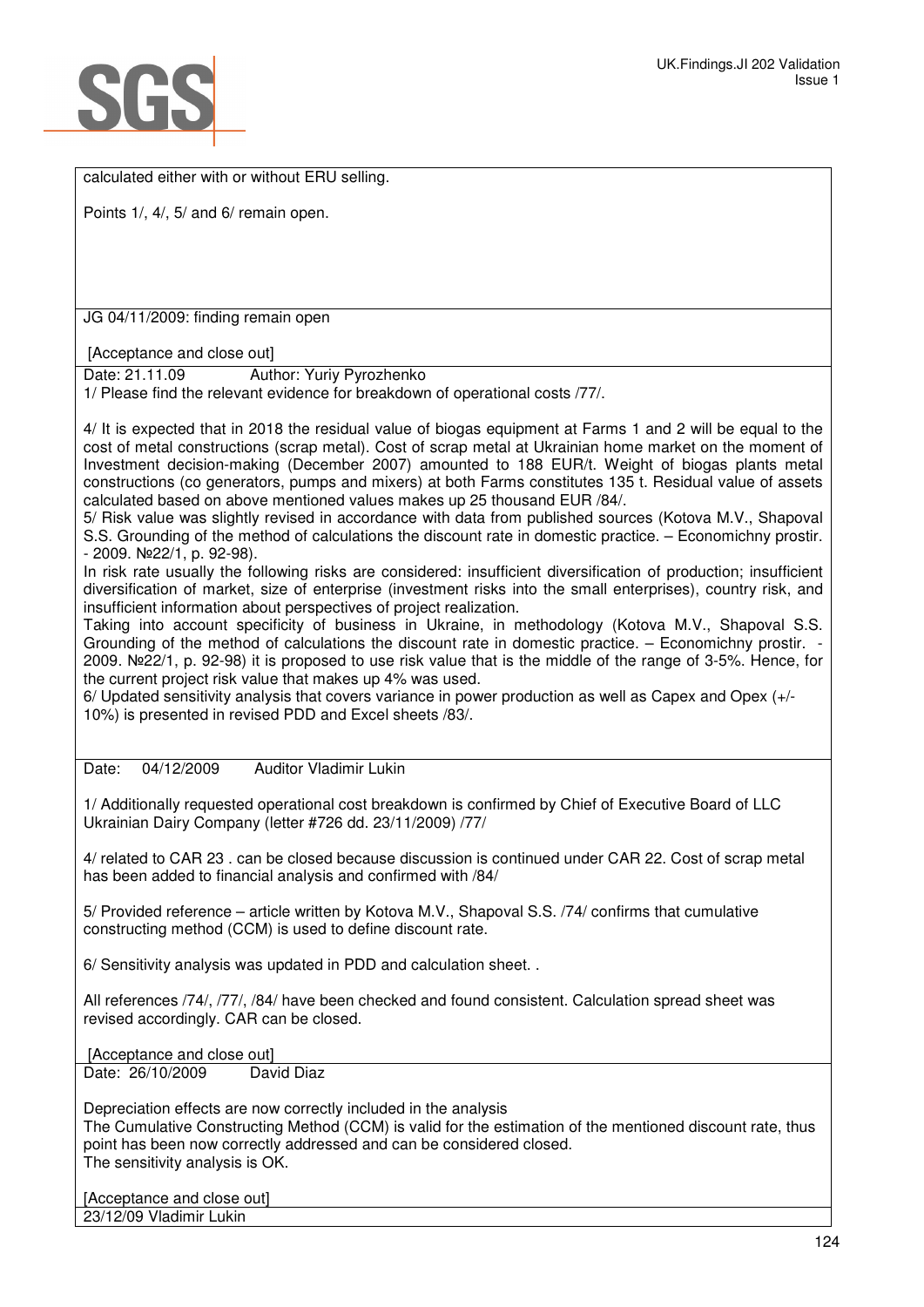## CAR 24 can be closed Date 23/12/2009: Jochen Gross

CAR#24 is closed out based on expert approval. [Acceptance and close out]

Date 22/03/2010 Jochen Gross

CAR#24 is re-opened during SGS internal review stage due to different expert opinions on residual value of the project activity at the end of a 10 year period. The residual value, equal to the scrap price of the equipment at the end of the 10 year period, is in contrast to information from other project activities. SGS experts have seen calculation with residual values up to 40% of the total investment at the end of a 10 year period. If a 40 % share of total investment is assumed as residual value of your project, the IRR becomes nearly equal to the benchmark applied.

Please answer the following question:

The open question is now, why is the residual value of your project equal to the scrap price, or with other words, why your equipment is at the end of the technical lifetime after a 10 year period?

# Date 09/04/2010 Author: Maryna Bereznytska

In accordance with official data from company-supplier of equipment technical lifetime of co generators consisting of biogas plants amounts to 60000 operating hours (7,5 years in conditions of the project). In connection with this, cost of co generators major overhauls was included in financial analysis. For Farm 1 the overhaul is planned in 2016, for Farm 2 - in 2017 (financial expenditures will constitute 730000 and 1570000 EUR correspondingly) /Zorg letter #140 from 23/04/2010/ and /Excel file with financial Analysis/.

Ukrainian experts would like to draw the attention of SGS to the fact that the installation of biogas plant for electricity and heat production is the first project of its kind in Ukraine. This project has several barriers including technical one (please see PDD, p.27) that may affect operation lifetime.

The local specific operation conditions that may reduce operation lifetime of equipment in Ukraine in comparison with any other sites are the following:

- The lack of biogas plants operating experience within the similar projects in Ukraine.
- The local climatic conditions specifically the seasonal temperature difference that leads to unsteady equipment load across the year.

Comparative analysis of temperature conditions between Ukraine and Germany is presented in the table bellow:

# Average value

| month   | Ukraine<br>(Kyiv) | .<br>(Berlin)<br>Germany |
|---------|-------------------|--------------------------|
| July    | 19.5              | . .<br>٠ιc               |
| January | c<br>ن.4-         | $+0.5$                   |

http://pogoda.ru.net/climate/33345.htm http://www.worldweather.org/016/c00059.htm

# Date 07/05/10 Vladimir Lukin, Jochen Gross

On the basis of discussion of investment analysis PP has reconsidered the investment analysis to apply more realistic technical lifetime of equipment - 15 years instead of 10 years on the basis of information provided by Regional equipment supplier Zorg company /95/. The financial assessment period was expanded up to 15 years. Also the costs of periodic capital repairs after 8 years of operation were included into revised investment analysis version 6 (Ref 6a).

It was confirmed by information available at the website of the authorized affiliate of GE Jenbacher in Ukraine - Company Sinaps /http://www.cogeneration.com.ua/ru/support/service/schedule/type2-3/ that after 7.5 years (60000 operational hours) the engines should be replaced or overhauled.

As per information provided by equipment manufacturer the overhaul of engines is performed by the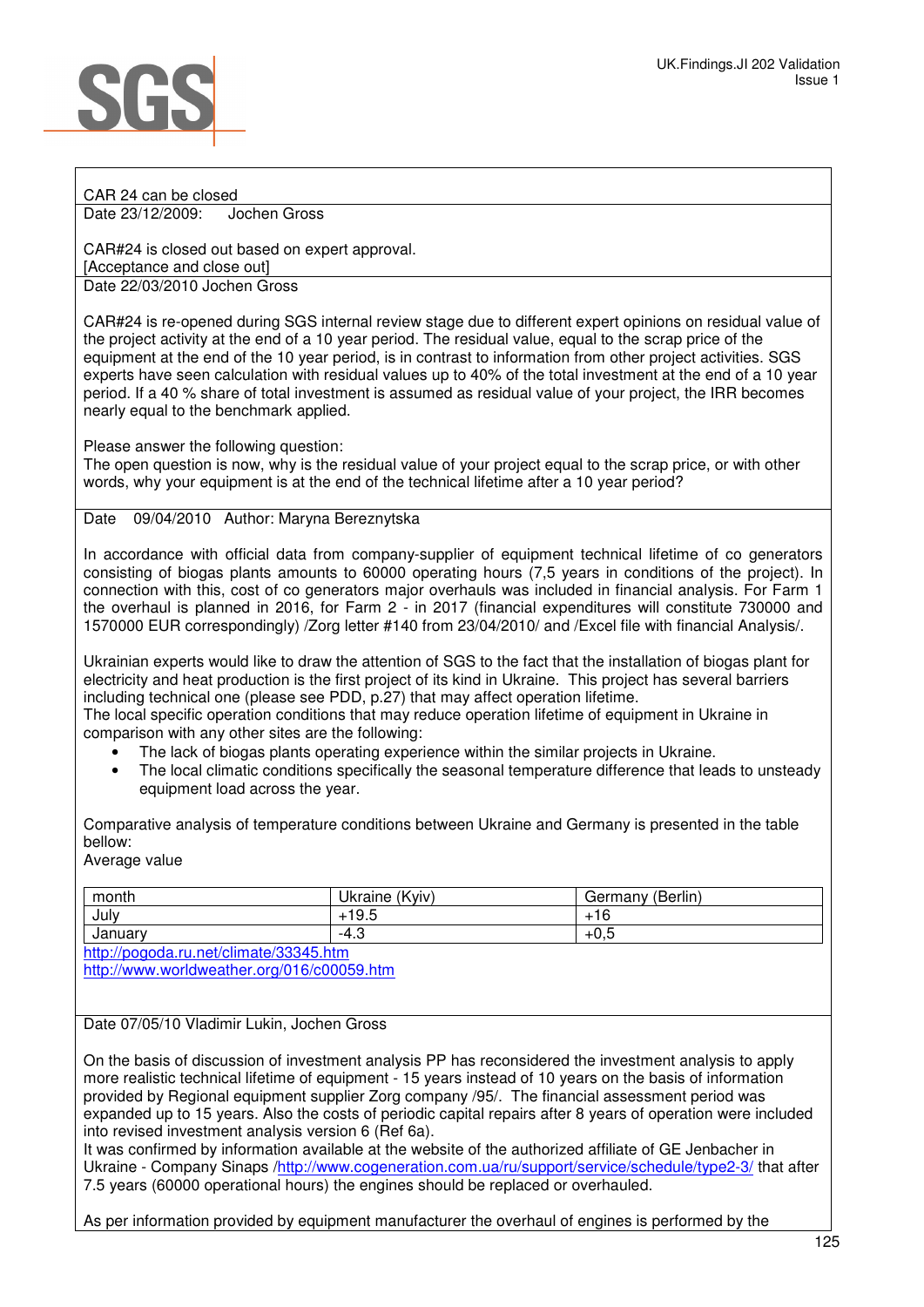

manufacturer GE Jenbacher in Austria only (interviews /5/ & /6/) .

After analysis of all available information gathered from Project proponents, equipment supplier and equipment manufacturer the following points in investment analysis should be further clarified:

1/ Operation time of the entire biogas plant is not limited to the lifetime of cogeneration units as the practice of maintenance provided by GE Jenbacher prescribes periodical replacement/overhaul of engines. Thus the residual value of all parts of plants including concrete constructions should be transparently estimated taking into account possibility of prolongation of their usage behind 15 years long period.

2/ Neither equipment supplier nor equipment manufacturer have confirmed that the residual value of cogeneration units after 15 years long operation could be estimated as the scrap metal price. Thus this assumption should be further clarified. Residual value of engines should be estimated transparently on the basis of replaced engines price. Information support from equipment manufacturer who provides this service will be helpful in this regard.

CAR#24 Remains open

Date: 02/06/10, Author: Yuriy Pyrozhenko

In accordance with official data from the authorized affiliate of GE Jenbacher in Ukraine - Company Sinaps, the cost of major overhaul of co generators at Farm 1 (Kiev region, Zgurovskiy district, Velykiy Krupol) will be about 730 000 EUR. Repairs will be carried out by the representatives of authorized affiliate of GE Jenbacher in Ukraine - Company Sinaps directly at project site (UDC dairy farm).

As biogas plant is an integral complex, exploitation of it's separate parts after the end of technical life time is not possible and the price of all metal constructions including co generators after 15 years of operation will be equal to the cost of scrap metal.

(Project participant response)

Date: 03/06/2010 Jochen Gross

Point 1/ remains open.

Point 2/ is addressed by the answer from the PP. The supplier Sinaps confirmed the argument that the bio gas engine from Jenbacher and all metal construction are at the end of its technical lifetime after 15 y and that the residual value is equal to the cost of scrap material.

This is also confirmed by interview with the manufature of the co-generation modules GE Jenbacher, Austria.

Date: 15/06/10, Author: Maryna Bereznytska (Project participant response)

For the purpose of financial estimations the residual value of concrete constructions of the biogas plant was accepted as zero taking into account possibility of prolongation of their usage behind 15 years long period assessment. Below presented options of depreciated fermenters usage were analyzed:

| Option<br># | Description                                                                                             | Explanation                                                                                                                                                                                                                                                                                                                                                                                                                                                                                                                                                        |
|-------------|---------------------------------------------------------------------------------------------------------|--------------------------------------------------------------------------------------------------------------------------------------------------------------------------------------------------------------------------------------------------------------------------------------------------------------------------------------------------------------------------------------------------------------------------------------------------------------------------------------------------------------------------------------------------------------------|
|             | to<br>disassemble,<br>replace and<br>sell to other<br>company for<br>biogas plant or<br>for other needs | Fermenters are made of reinforced concrete on the base of sulfate-resistant<br>cement with a wall thickness of 0,2 m and it is digged into the ground on 2.7<br>m. The main disadvantage of this part of biogas plant - it is fundamental<br>building of very specific design. It is impossible to disassemble and move<br>fermenters without complete loss of its functionality. Accordingly, it is<br>impossible to sell used fermenters without part of the Farm land selling; the<br>banks don't accept such a construction as collateral when granting loans. |
| 2           | to use for other<br>own needs                                                                           | It should be noted that destructive processes that reduce the carrying<br>capacity and reliability of reinforced concrete foundations and structures<br>such as fermenter during the term of exploitation have the multiparameters<br>character: this is the impact of soil and climatic factors of the environment<br>and the influence of vibrations from the action of wind loads and other                                                                                                                                                                     |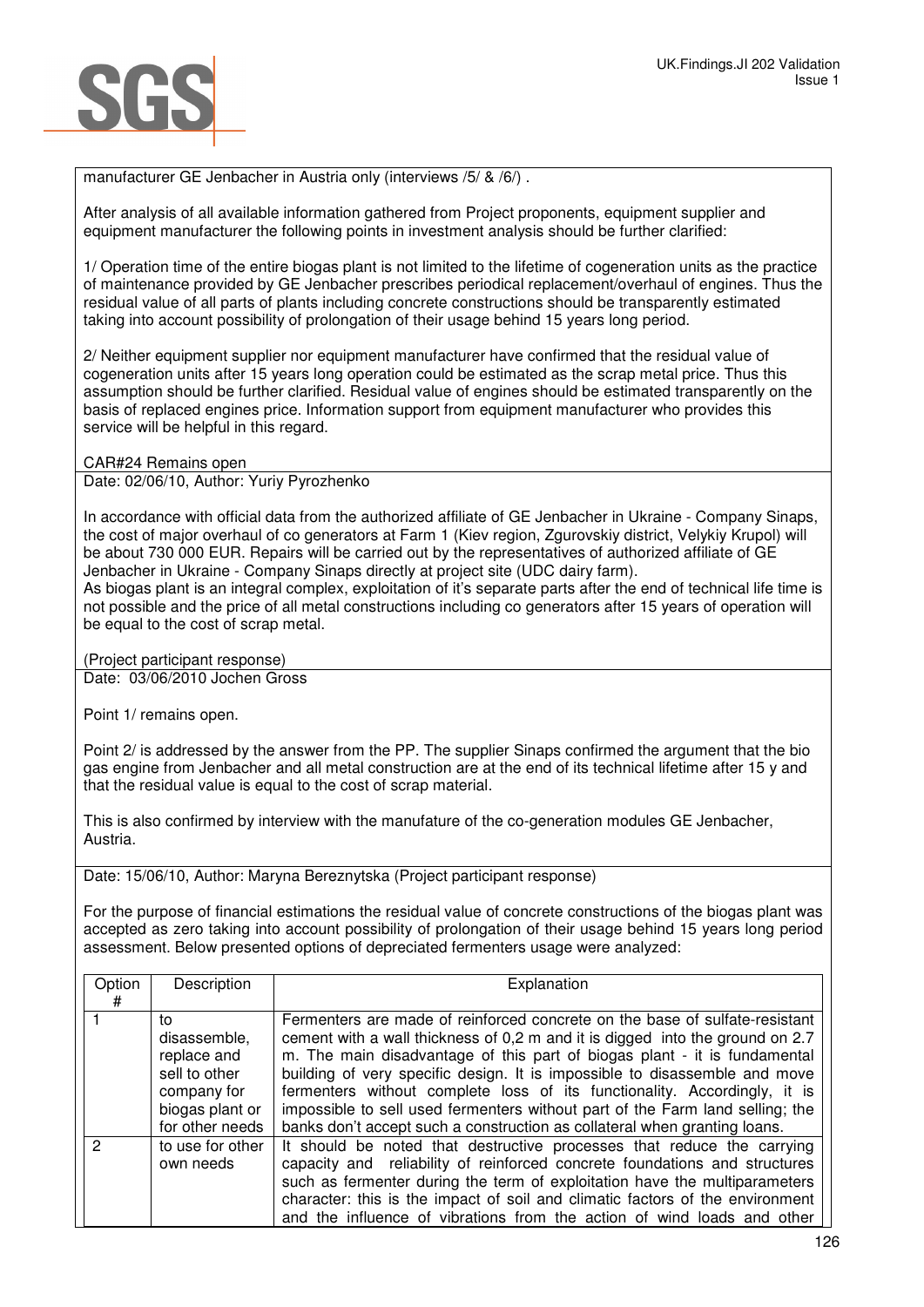

| specific (eg, biochemical) operational conditions of reservoirs for manure      |
|---------------------------------------------------------------------------------|
| digestion.                                                                      |
| The used fermenters after 15 years of intensive operation are to be a subject   |
| to specific diagnosis before decision making as for its possible application as |
| a fundament of some new construction for own needs of the Farm. This            |
| specific diagnosis includes a survey of technical and corrosion condition of    |
| reinforced concrete structures by means of ultrasonic methods for               |
| determining the strength of concrete, vibration methods for evaluating the      |
| mechanical properties of reinforced concrete fermenters, as well as             |
| electrochemical methods for determining the corrosion status of                 |
| reinforcement and the bare metal, located in the ground.                        |
| Application of ultrasonic methods for assessing the strength of concrete is     |
| based on the existence of a stable dependence of the parameters of              |
|                                                                                 |
| ultrasonic vibration in the concrete on the condition of the structure, the     |
| availability and accumulation in it of any defects or damage. With the advent   |
| of these defects decreases the strength of concrete and appropriately varies    |
| (time) ultrasound propagation in<br>the<br>speed<br>concrete.                   |
| The investigations of these parameters have high cost and expertise             |
| conclusion as for applicability of these parameters levels for usage in new     |
| construction will be costly taking into account high probability of negative    |
| result obtaining.                                                               |
| There is no need to use fermenters as manure storages because the Farm          |
| has sufficient quantity of special designed in accordance with Ukrainian        |
| norms lagoons for manure storage. The used reservoirs for manure digestion      |
| could not be also used as reservoirs for fodder from sanitation point of view.  |

The possible selling price of the rest of non-metallic parts does not exceed additional is assembling expenditures (not included in project costs) Thus the residual value of these parts is equal to zero too. Date: 23/06/2010 Jochen Gross

The corrections requested with respect to the investment analysis were addressed by PP. The points 1 to 7 were closed out.

1/ The operational cost breakdown is confirmed by Ref /77/. The income was specified mainly with the power price of 44.52 EUR/MWh which was confirmed by Ref /33/.

2/ Taxation of income of 25% is confirmed by Ref. /72/,

3/ The investment horizon is finally 15 years equal to the lifetime of the main equipment.

4/ The residual value of the PA is considered in the financial analysis and confirmed by Ref. /84/ and the explanation in the revised PDD v 7 from 15/06/2010.

5/ The 16.1% discount rate and the methodology for this parameter are approved by financial expert

6/ & 7/ The sensitivity and investment analysis are approved by financial expert

CAR #24 is closed out

| Date: 24/09/2009 |                                          | Raised by: Jochen Gross                                                                                                                                                                                                                                |     |
|------------------|------------------------------------------|--------------------------------------------------------------------------------------------------------------------------------------------------------------------------------------------------------------------------------------------------------|-----|
| No.              | <b>vpe</b>                               | <b>Issue</b>                                                                                                                                                                                                                                           | Ref |
| 25               | <b>CAR</b>                               | parties involved                                                                                                                                                                                                                                       | 3.2 |
|                  |                                          | The application of Table A.3 is not as intended. It introduces Germany as<br>Project Participant. The Project Participants presented in Annex 1 are different.<br>Please provide consistent information in all documents. Please correct the<br>table. |     |
|                  | Date: 16.10.09, Author: Yuriy Pyrozhenko |                                                                                                                                                                                                                                                        |     |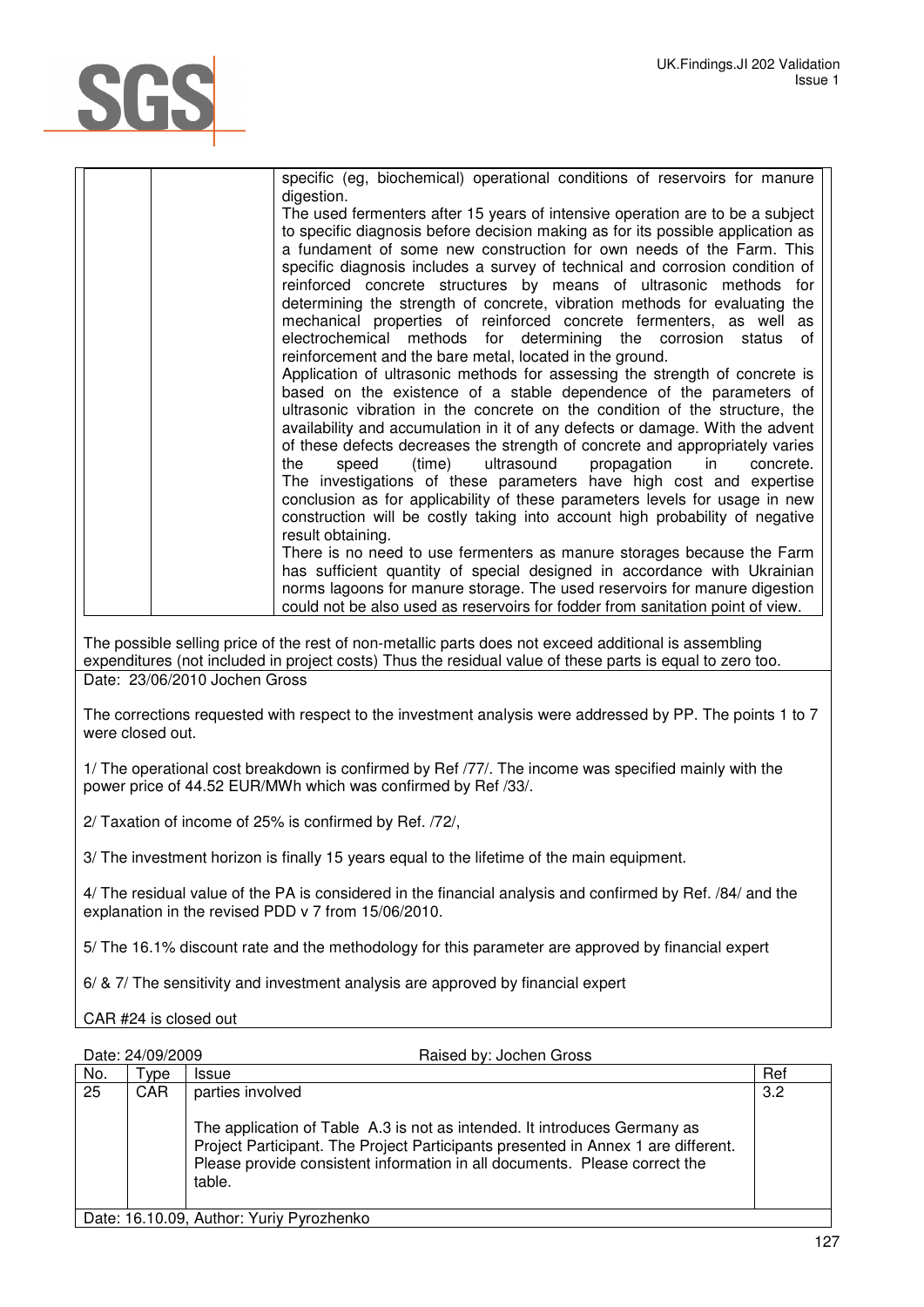

Data about project participants were revised. At the moment Environmental Green Investments Fund (Ukraine) and Rutek Trading AG (Switzerland) are considered as project participants. Consistent data about project participants in Table A.3 and Annex 1 will be used in final version of PDD. JG 04/11/2009: Pending. If 2 Parties are presented in PDD we need LoAs from both.

Date: 09/11/09 Vladimir Lukin

PDD was updated. The request of LoA from Switzerland is incorporated into CAR 1.

CAR 25 can be closed.

Date 11/12/2009: Jochen Gross Pending LoA Switzerland is incorporated into CAR 1.

CAR 25 closed

Date: 23/10/2009 Raised by: Vladimir Lukin/Jochen Gross

| No.   | Type          | <b>Issue</b>                                                                                     | Ref |  |  |
|-------|---------------|--------------------------------------------------------------------------------------------------|-----|--|--|
| 26    | FAR           | Monitoring procedure                                                                             |     |  |  |
|       |               | Adequacy and adoption of Monitoring procedure shall be checked during the<br>first verification. |     |  |  |
| Date: | Author:       |                                                                                                  |     |  |  |
|       |               |                                                                                                  |     |  |  |
|       |               |                                                                                                  |     |  |  |
|       |               |                                                                                                  |     |  |  |
|       | Date: Auditor |                                                                                                  |     |  |  |
|       |               |                                                                                                  |     |  |  |
|       |               |                                                                                                  |     |  |  |
|       |               |                                                                                                  |     |  |  |

[Acceptance and close out]

| Date: 23/10/2009 |               | Raised by: Vladimir Lukin/Jochen Gross                                                                                                                                                                                 |     |  |
|------------------|---------------|------------------------------------------------------------------------------------------------------------------------------------------------------------------------------------------------------------------------|-----|--|
| No.              | Type          | <b>Issue</b>                                                                                                                                                                                                           | Ref |  |
| 27               | <b>FAR</b>    | Monitoring procedure                                                                                                                                                                                                   |     |  |
|                  |               | Certain persons responsible for monitoring functions shall be appointed with<br>relevant orders after adoption of Monitoring manual and their Personal<br>employers instructions shall contains respective provisions. |     |  |
|                  |               | Evidence of trainings for personal engaged into monitoring processes shall be<br>checked during first verification.                                                                                                    |     |  |
| Date:            | Author:       |                                                                                                                                                                                                                        |     |  |
|                  |               |                                                                                                                                                                                                                        |     |  |
|                  | Date: Auditor |                                                                                                                                                                                                                        |     |  |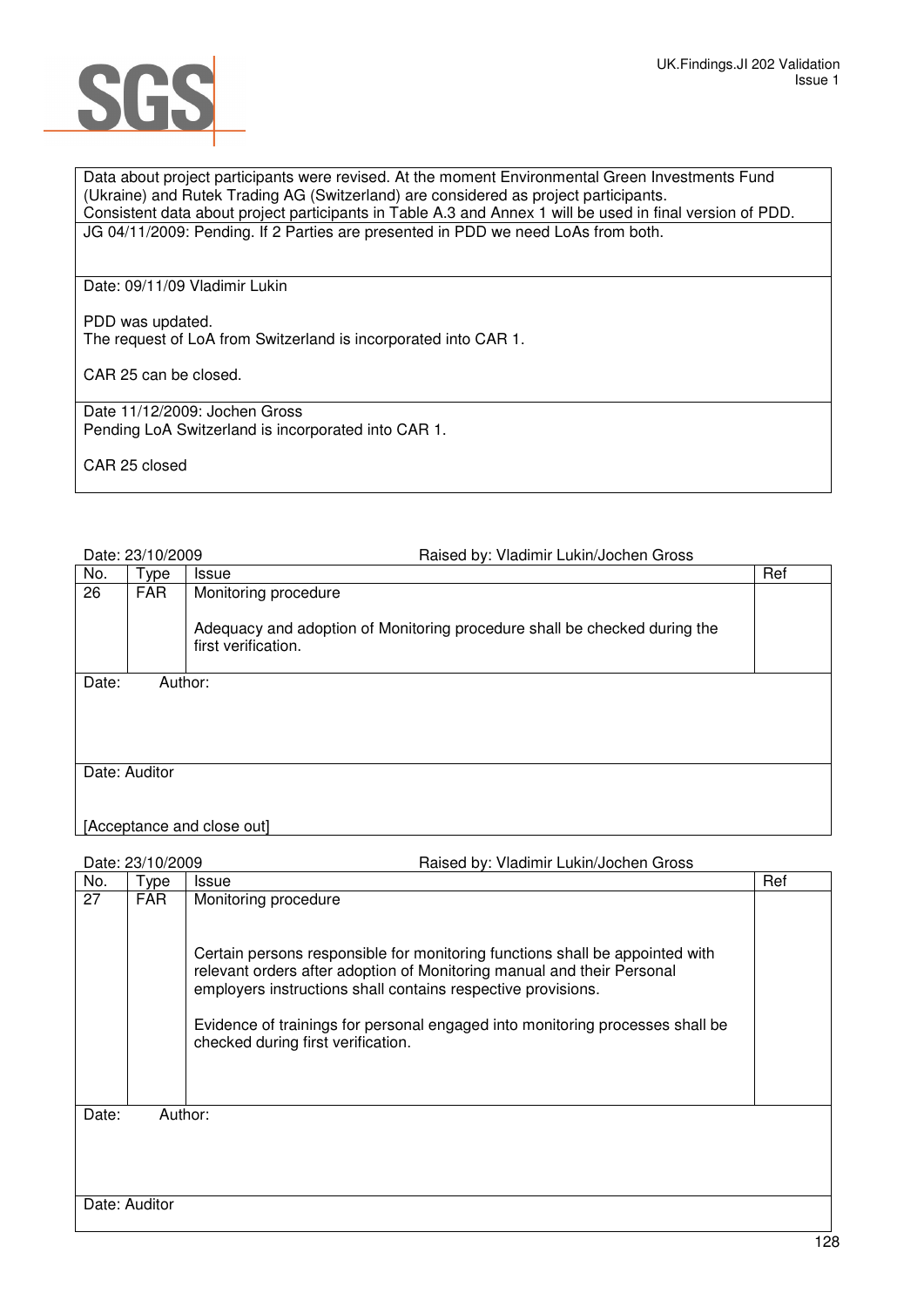

# [Acceptance and close out]

| Date: 24/09/2009<br>Raised by: Jochen Gross                                                                                                                                     |                  |                                                                                                                                                               |     |
|---------------------------------------------------------------------------------------------------------------------------------------------------------------------------------|------------------|---------------------------------------------------------------------------------------------------------------------------------------------------------------|-----|
| No.                                                                                                                                                                             | Type             | <b>Issue</b>                                                                                                                                                  | Ref |
| 28                                                                                                                                                                              | CAR.             | alternative analysis                                                                                                                                          | 3.2 |
|                                                                                                                                                                                 |                  | PDD page 23:<br>Discussion of alternatives not sufficient. Methane recovery is missing in<br>description of Scenario 2 - Import of electricity from the grid. |     |
|                                                                                                                                                                                 | Date: 28.12.09   | Author: Marina Bereznytska                                                                                                                                    |     |
| PDD is revised. Scenario 2 – Import of electricity from the grid and the manure management system                                                                               |                  |                                                                                                                                                               |     |
|                                                                                                                                                                                 | without changes. |                                                                                                                                                               |     |
|                                                                                                                                                                                 |                  | Date: 12/01/10 Vladimir Lukin                                                                                                                                 |     |
| Alternative 2 Description was justified in PDD version 5. It was underlined that manure management system<br>(anaerobic lagoons) would remain unchanged under this alternative. |                  |                                                                                                                                                               |     |
| CAR can be closed                                                                                                                                                               |                  |                                                                                                                                                               |     |
| Date 25/01/2010 Jochen Gross                                                                                                                                                    |                  |                                                                                                                                                               |     |
| The analysis of alternative project scenarios is complete now.<br>CAR 28 closed out                                                                                             |                  |                                                                                                                                                               |     |

| Date: 25/01/2010<br>Raised by: Jochen Gross/Vladimir Lukin                                                       |                                              |                                                                               |     |  |  |
|------------------------------------------------------------------------------------------------------------------|----------------------------------------------|-------------------------------------------------------------------------------|-----|--|--|
| No.                                                                                                              | Type                                         | <b>Issue</b>                                                                  | Ref |  |  |
| 29                                                                                                               | CAR.                                         | PDD completeness                                                              | 3.5 |  |  |
|                                                                                                                  |                                              | Please provide reference to Key Word Energy statistic referred in PDD page 4. |     |  |  |
|                                                                                                                  | Date: 25.01.10<br>Author: Marina Bereznytska |                                                                               |     |  |  |
|                                                                                                                  |                                              | Key World Energy Statistics 2007, IEA                                         |     |  |  |
| proper link is http://www.iea.org/textbase/nppdf/free/2007/Key Stats 2007.pdf                                    |                                              |                                                                               |     |  |  |
|                                                                                                                  | Date: 25.01.10                               | <b>Vladimir Lukin</b>                                                         |     |  |  |
| The link to Key World Energy Statistics 2007, IEA was provided. Information was checked and found<br>consistent. |                                              |                                                                               |     |  |  |
| CAR can be closed                                                                                                |                                              |                                                                               |     |  |  |
| Date: 27/01/10 Jochen Gross                                                                                      |                                              |                                                                               |     |  |  |
| closed                                                                                                           |                                              |                                                                               |     |  |  |

Date: 25/01/2010 Raised by: Jochen Gross/Vladimir Lukin

| No. | -<br>vpe | <b>Issue</b>                         | Ref                  |
|-----|----------|--------------------------------------|----------------------|
| 30  | CAR      | <b>PND</b><br>completeness \<br>' ∪ט | O<br>-<br>-<br>0.1.4 |
|     |          |                                      |                      |